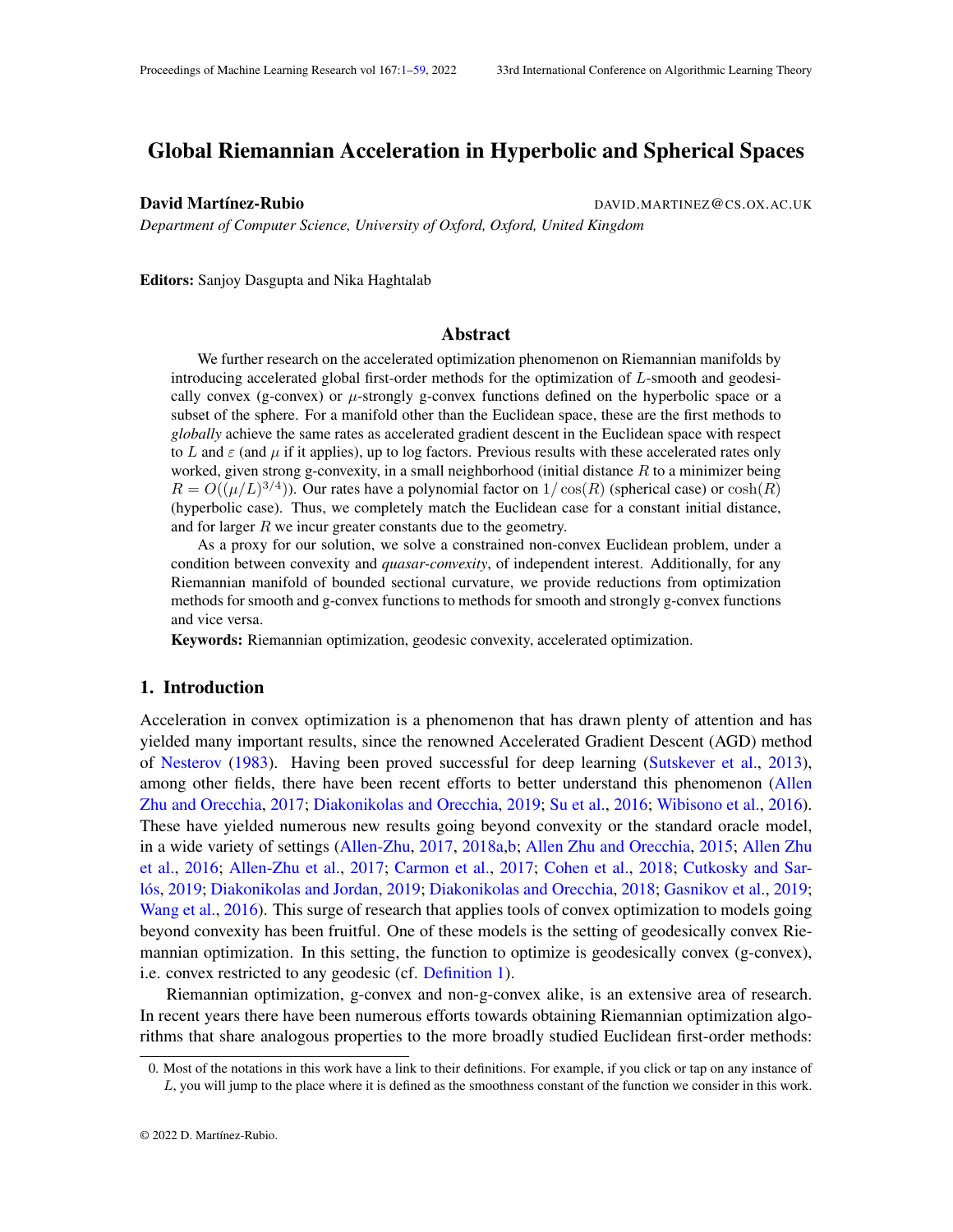deterministic [\(de Carvalho Bento et al.,](#page-15-5) [2017;](#page-15-5) [Wei et al.,](#page-19-1) [2016;](#page-19-1) [Zhang and Sra,](#page-19-2) [2016\)](#page-19-2), stochastic [\(Hosseini and Sra,](#page-16-0) [2017;](#page-16-0) [Khuzani and Li,](#page-16-1) [2017;](#page-16-1) [Tripuraneni et al.,](#page-18-3) [2018\)](#page-18-3), variance-reduced [\(Sato](#page-18-4) [et al.,](#page-18-4) [2017,](#page-18-4) [2019;](#page-18-5) [Zhang et al.,](#page-19-3) [2016\)](#page-19-3), adaptive [\(Kasai et al.,](#page-16-2) [2019\)](#page-16-2), saddle-point-escaping [\(Crisc](#page-14-4)[itiello and Boumal,](#page-14-4) [2019;](#page-14-4) [Sun et al.,](#page-18-6) [2019;](#page-18-6) [Zhang et al.,](#page-19-4) [2018;](#page-19-4) [Zhou et al.,](#page-19-5) [2019;](#page-19-5) [Criscitiello and](#page-14-5) [Boumal,](#page-14-5) [2020\)](#page-14-5), and projection-free methods [\(Weber and Sra,](#page-19-6) [2017,](#page-19-6) [2019\)](#page-19-7), among others. Unsurprisingly, Riemannian optimization has found many applications in machine learning, including low-rank matrix completion [\(Cambier and Absil,](#page-14-6) [2016;](#page-14-6) [Heidel and Schulz,](#page-16-3) [2018;](#page-16-3) [Mishra and Sepul](#page-17-1)[chre,](#page-17-1) [2014;](#page-17-1) [Tan et al.,](#page-18-7) [2014;](#page-18-7) [Vandereycken,](#page-18-8) [2013\)](#page-18-8), dictionary learning [\(Cherian and Sra,](#page-14-7) [2017;](#page-14-7) [Sun](#page-18-9) [et al.,](#page-18-9) [2017\)](#page-18-9), optimization under orthogonality constraints [\(Edelman et al.,](#page-15-6) [1998\)](#page-15-6), with applications to Recurrent Neural Networks [\(Lezcano-Casado,](#page-17-2) [2019;](#page-17-2) [Lezcano-Casado and Martínez-Rubio,](#page-17-3) [2019\)](#page-17-3), robust covariance estimation in Gaussian distributions [\(Wiesel,](#page-19-8) [2012\)](#page-19-8), Gaussian mixture models [\(Hosseini and Sra,](#page-16-4) [2015\)](#page-16-4), operator scaling [\(Allen-Zhu et al.,](#page-14-8) [2018\)](#page-14-8), and sparse principal component analysis [\(Genicot et al.,](#page-15-7) [2015;](#page-15-7) [Huang and Wei,](#page-16-5) [2019b;](#page-16-5) [Jolliffe et al.,](#page-16-6) [2003\)](#page-16-6).

However, the acceleration phenomenon, largely celebrated in the Euclidean space, is still not understood in Riemannian manifolds, although there has been some progress on this topic recently (cf. [Related work\)](#page-3-3). This poses the following question, which is the central subject of this paper:

## *Can a Riemannian first-order method enjoy the same rates as [AGD](#page-0-1) does in the Euclidean space?*

In this work, we provide an answer in the affirmative for functions defined on hyperbolic and spherical spaces, up to constants depending on the sectional curvature  $K$  and the initial distance to a minimizer  $R$ , and up to log factors. We summarize our main results in the following:

- <span id="page-1-2"></span><span id="page-1-1"></span><span id="page-1-0"></span>• *Full acceleration*. We design algorithms that provably achieve the same rates of convergence as [AGD](#page-0-1) in the Euclidean space, up to constants and log factors. More precisely, we obtain the rates  $\widetilde{O}(\sqrt{L/\varepsilon})$  $\widetilde{O}(\sqrt{L/\varepsilon})$  $\widetilde{O}(\sqrt{L/\varepsilon})$  and  $O^*(\sqrt{L/\mu} \log(\mu/\varepsilon))$  when obtaining  $\varepsilon$ -minimizers of L-smooth functions that are, respectively, g-convex and  $\mu$ -strongly g-convex, defined on the hyperbolic space or a subset of the sphere. The notation  $\widetilde{O}(\cdot)$  and  $O^*(\cdot)$  omits  $\log(L/\epsilon)$  $\log(L/\epsilon)$  $\log(L/\epsilon)$  and  $\log(L/\mu)$ factors, respectively, and constants depending on  $R$  and  $K$ . We discuss these constants in [Ap](#page-54-0)[pendix D,](#page-54-0) noting a difference with respect to the Euclidean case and discussing lower bounds. Previous accelerated approaches only showed local results [\(Zhang and Sra,](#page-19-9) [2018\)](#page-19-9) or obtained results with rates in between the ones obtainable by Riemannian Gradient Descent [\(RGD\)](#page-1-3) and [AGD](#page-0-1) [\(Ahn and Sra,](#page-13-5) [2020\)](#page-13-5). Moreover, these previous works only apply to functions that are smooth and strongly g-convex and not to smooth functions that are only g-convex. As a proxy, we design an accelerated algorithm under a condition between convexity and *quasarconvexity* in the constrained setting, of independent interest.
- <span id="page-1-3"></span>• *Reductions*. We present two reductions for any Riemannian manifold of bounded sectional curvature. Given an optimization method for smooth and g-convex functions they provide a method for optimizing smooth and strongly g-convex functions, and vice versa.

It is often the case that methods and key geometric inequalities that apply to manifolds with bounded sectional curvatures are obtained from the ones existing for the spaces of constant extremal sectional curvature [\(Grove et al.,](#page-16-7) [1997;](#page-16-7) [Zhang and Sra,](#page-19-2) [2016,](#page-19-2) [2018\)](#page-19-9). Consequently, our contribution is relevant not only because we establish an algorithm achieving global acceleration on functions defined on a manifold other than the Euclidean space, but also because understanding the constant sectional curvature case is an important step towards understanding the more general case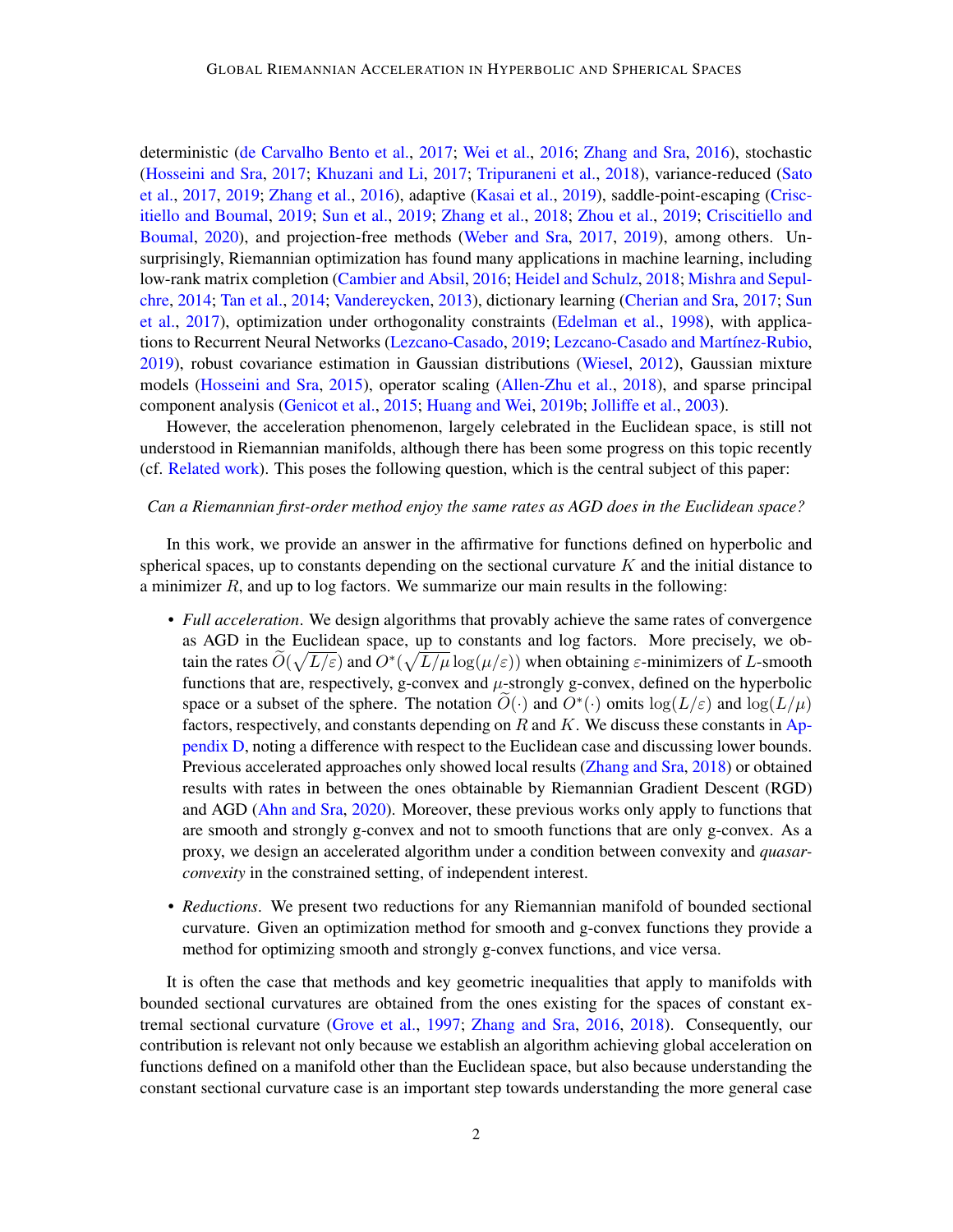of obtaining algorithms that optimize g-convex functions, strongly or not, defined on manifolds of bounded sectional curvature.

**Structure of the paper.** We provide some definitions, notations, and related work in the rest of this section. We introduce our algorithms and their ideas and a proof sketch in [Section 2](#page-5-0) and we present our reductions in [Section 3.](#page-10-0) [Appendix A](#page-20-0) contains the convergence proofs of the accelerated algorithms. [Appendix B](#page-33-0) contains the proofs of the reductions and the corollaries showing how to apply them to our algorithms. In [Appendix C,](#page-37-0) we prove our geometric lemmas that show how to reduce our Riemannian problem to the Euclidean non-convex problem that we solve in an accelerated way. In [Appendix D](#page-54-0) we comment on the constants of our algorithms, on rates of related work and on hardness results. We also show a lower bound on the condition number of any strongly g-convex function defined on a bounded domain.

<span id="page-2-3"></span><span id="page-2-2"></span>**Basic Geometric Definitions.** We recall basic definitions of Riemannian geometry that we use in this work. For a thorough introduction we refer to [\(Petersen et al.,](#page-18-10) [2006\)](#page-18-10). A Riemannian manifold  $(M, \mathfrak{g})$  is a real smooth manifold M equipped with a metric  $\mathfrak{g}$ , which is a smoothly varying inner product. For  $x \in \mathcal{M}$  and any two vectors  $v, w \in T_x \mathcal{M}$  in the tangent space of  $\mathcal{M}$ , the inner product  $\langle v, w \rangle_x$  is  $\mathfrak{g}(v, w)$ . For  $v \in T_x \mathcal{M}$ , the norm is defined as usual  $||v||_x \stackrel{\text{def}}{=} \sqrt{\langle v, v \rangle_x}$ . Typically, x is known given v or w, so we will just write  $\langle v, w \rangle$  or  $||v||$  if x is clear from context. A geodesic of length  $\ell$  is a curve  $\gamma : [0, \ell] \to M$  of unit speed that is locally distance minimizing. A uniquely geodesic space is a space such that for every two points there is one and only one geodesic that joins them. In such a case the exponential map  $Exp_x : T_x\mathcal{M} \to \mathcal{M}$  $Exp_x : T_x\mathcal{M} \to \mathcal{M}$  and inverse exponential map  $Exp_x^{-1}: \mathcal{M} \to T_x\mathcal{M}$  $Exp_x^{-1}: \mathcal{M} \to T_x\mathcal{M}$  are well defined for every pair of points, and are as follows. Given  $x, y \in \mathcal{M}$ ,  $v \in T_x\mathcal{M}$ , and a geodesic  $\gamma$  of length  $||v||$  such that  $\gamma(0) = x$ ,  $\gamma(||v||) = y$ ,  $\gamma'(0) = v/||v||$ , we have that  $\text{Exp}_x(v) = y$  $\text{Exp}_x(v) = y$  $\text{Exp}_x(v) = y$  and  $\text{Exp}_x^{-1}(y) = v$ . Note, however, that  $\text{Exp}_x(\cdot)$  might not be defined for each  $v \in T_x \mathcal{M}$ . We denote by  $d(x, y)$  the distance between x and y. Its value is the same as  $\|\operatorname{Exp}_x^{-1}(y)\|$  $\|\operatorname{Exp}_x^{-1}(y)\|$  $\|\operatorname{Exp}_x^{-1}(y)\|$ . Given a 2-dimensional subspace  $V \subseteq T_x\mathcal{M}$ , the sectional curvature at x with respect to V is defined as the classical notion of Gauss curvature, for the surface  $\text{Exp}_x(V)$  $\text{Exp}_x(V)$  $\text{Exp}_x(V)$  at x. The Gauss curvature at a point  $x$  can be defined as the product of the maximum and minimum curvatures of the curves resulting from intersecting the surface with planes normal to the surface at  $x$ .

<span id="page-2-16"></span><span id="page-2-15"></span><span id="page-2-14"></span><span id="page-2-13"></span><span id="page-2-12"></span><span id="page-2-11"></span><span id="page-2-10"></span><span id="page-2-9"></span><span id="page-2-8"></span><span id="page-2-7"></span><span id="page-2-6"></span><span id="page-2-5"></span><span id="page-2-4"></span><span id="page-2-1"></span><span id="page-2-0"></span>**Notation.** Let M be a *n*-dimensional Riemannian manifold. Given two points  $x, y \in M$  and a vector  $v \in T_x\mathcal{M}$  in the tangent space of x, we use the formal notation  $\langle v, y - x \rangle \stackrel{\text{def}}{=} -\langle v, x - y \rangle \stackrel{\text{def}}{=}$  $\langle v, \text{Exp}_x^{-1}(y) \rangle$  $\langle v, \text{Exp}_x^{-1}(y) \rangle$  $\langle v, \text{Exp}_x^{-1}(y) \rangle$ . We call  $F : \mathcal{M} \to \mathbb{R}$  a function we want to optimize and that has at least one global minimum. We denote by  $x_0$  an initial point, in M, of an optimization algorithm. We denote  $R \geq$  $d(x_0, x^*)$  a bound on the initial distance to a minimizer  $x^*$ . We use the notation  $\text{Exp}_{x_0}(\bar{B}(0,R)) \subset$  $\text{Exp}_{x_0}(\bar{B}(0,R)) \subset$  $\text{Exp}_{x_0}(\bar{B}(0,R)) \subset$ M to mean that M is such that  $\text{Exp}_{x_0}$  $\text{Exp}_{x_0}$  $\text{Exp}_{x_0}$  is defined on the closed ball  $\bar{B}(0, R) \subset \widetilde{T_{x_0}M}$ . We use  $\mathcal{M}_K$  to denote any manifold that is a subset of an *n*-dimensional complete and simply connected manifold of constant sectional curvature  $K$ , namely a subset of the hyperbolic space or sphere [\(Petersen et al.,](#page-18-10) [2006\)](#page-18-10), with the inherited metric, and such that  $\text{Exp}_{x_0}(\overline{B}(0,R)) \subset \mathcal{M}_K$  $\text{Exp}_{x_0}(\overline{B}(0,R)) \subset \mathcal{M}_K$  $\text{Exp}_{x_0}(\overline{B}(0,R)) \subset \mathcal{M}_K$ . In such a case, we use  $\mathcal{B}_R$  for  $\text{Exp}_{x_0}(\bar{B}(0,R))$  $\text{Exp}_{x_0}(\bar{B}(0,R))$  $\text{Exp}_{x_0}(\bar{B}(0,R))$ . Note that we are not making explicit the dependence on  $n, x_0$ ,  $\mathcal{M}_K$ , and K. We want to work with the standard choice of uniquely geodesic manifolds [\(Ahn and](#page-13-5) [Sra,](#page-13-5) [2020;](#page-13-5) [Liu et al.,](#page-17-4) [2017;](#page-17-4) [Zhang and Sra,](#page-19-2) [2016,](#page-19-2) [2018\)](#page-19-9). Therefore, if  $K > 0$  we restrict ourselves to  $R < \pi/2\sqrt{K}$ , so  $\mathcal{B}_R$  is uniquely geodesic (it is contained in an open hemisphere). Note that by definition  $x^* \in \mathcal{B}_R$ . For  $M \subseteq \mathbb{R}^n$ , we denote by  $h : \mathcal{M} \to M$  a geodesic map [\(Kreyszig,](#page-16-8) [1991\)](#page-16-8), which is a diffeomorphism such that the image and the inverse image of a geodesic is a geodesic. Unless specified otherwise, we will have  $h(x_0) = 0$ . Given a point  $x \in M$  we use the notation  $\tilde{x} \stackrel{\text{def}}{=} h(x)$  and vice versa; any point in M will use a tilde. Given a vector  $v \in T_x\mathcal{M}$ , we call  $\tilde{v} \in \mathbb{R}^n$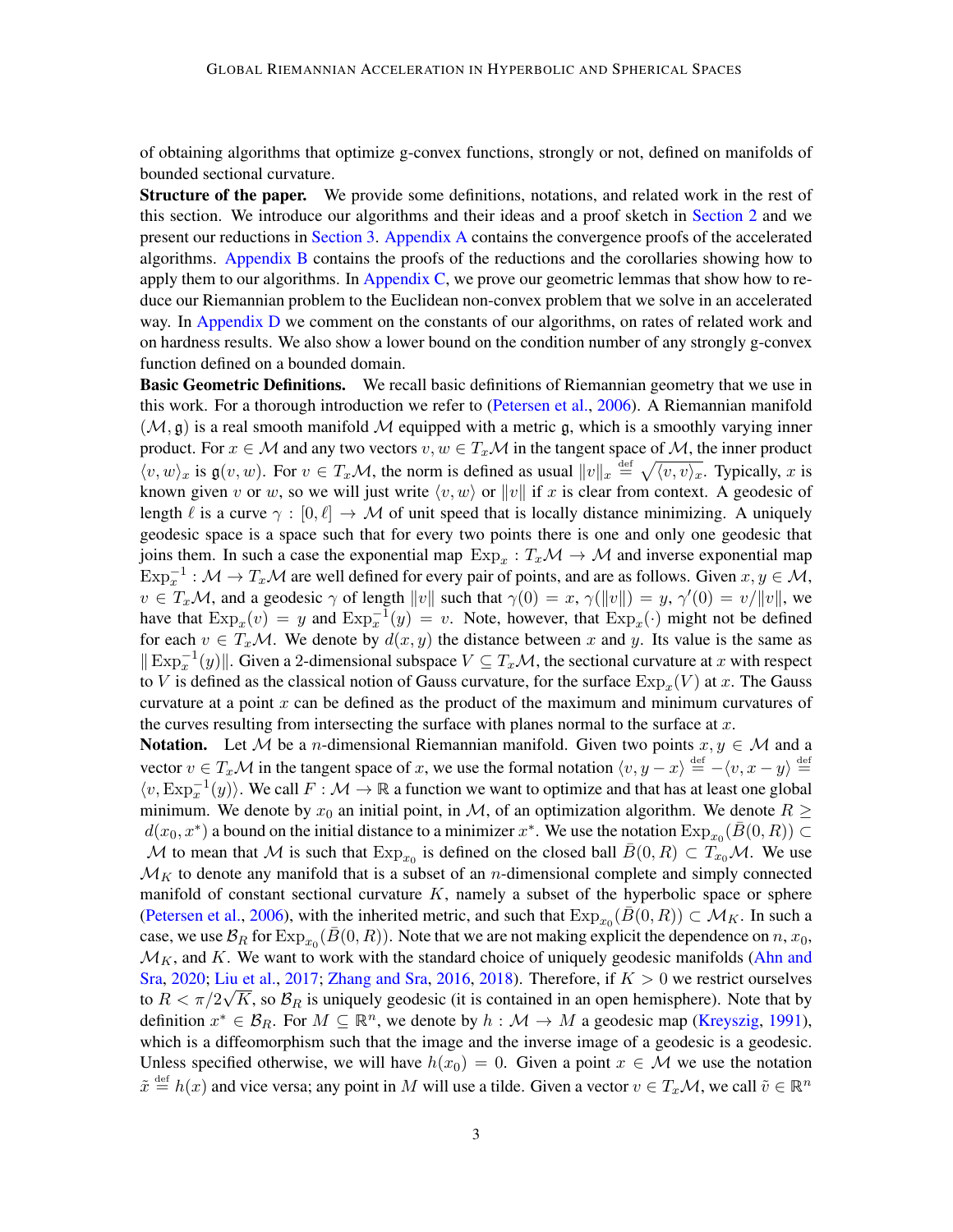the vector of the same norm such that  $\{\tilde{x} + \tilde{\lambda}\tilde{v} | \tilde{\lambda} \in \mathbb{R}^+, \tilde{x} + \tilde{\lambda}\tilde{v} \in M\} = \{h(\text{Exp}_x(\lambda v)) | \lambda \in I \subseteq$  $\mathbb{R}^+$ }, for some interval *I*. Likewise, given x and a vector  $\tilde{v} \in \mathbb{R}^n$ , we define  $v \in T_x\mathcal{M}$ . In the case of  $\mathcal{M}_K$ , we call  $\mathcal{X} = h(\mathcal{B}_R)$ . The big O notations  $\widetilde{O}(\cdot)$  and  $O^*(\cdot)$  omit  $\log(L/\varepsilon)$  $\log(L/\varepsilon)$  $\log(L/\varepsilon)$  and  $\log(L/\mu)$ factors, respectively, and constant factors depending on  $R$  and  $K$ .

<span id="page-3-4"></span><span id="page-3-2"></span><span id="page-3-1"></span><span id="page-3-0"></span>We define now the main properties that will be assumed on the function  $F$  to be minimized.

Definition 1 (Geodesic Convexity and Smoothness) *Let* : [ℳ](#page-2-1) → R *be a differentiable function defined on a Riemannian manifold*  $(M, \mathfrak{g})$ *. Given*  $L \geq \mu > 0$ *, we say that*  $F$  *is L-smooth, and respectively*  $\mu$ -strongly g-convex, if for any two points  $x, y \in \mathcal{M}$ , F satisfies

$$
F(y) \le F(x) + \langle \nabla F(x), y - x \rangle + \frac{L}{2}d(x, y)^2, \text{ resp. } F(y) \ge F(x) + \langle \nabla F(x), y - x \rangle + \frac{\mu}{2}d(x, y)^2.
$$

*We say*  $F$  is g-convex if the second inequality above, i.e.  $\mu$ -strong g-convexity, is satisfied with  $\mu = 0$ . We have used the formal notation above for the subtraction of points in the inner product.

<span id="page-3-5"></span>Our main technique consists of mapping the function domain to a subset  $M$  of the Euclidean space via a geodesic map h. Given the gradient of a point  $x \in M$ , convexity defines a lower bound on the function that is affine over the tangent space of x, namely  $\ell(y) = F(x) + \langle \nabla F(x), y - x \rangle \le$  $F(y)$  and it implies a minimizer must be in the halfspace  $H = \{y | \langle \nabla F(x), y - x \rangle \leq 0\}$ , since  $\ell(\cdot)$ is greater than  $F(x)$  outside of H. This lower bound induces, via the geodesic map, a function on M. And H is mapped to a halfspace H' in the Euclidean space, because  $\{h(y)|\langle \nabla F(x), y-x\rangle = 0\}$ is mapped to a hyperplane by the definition of geodesic map. We find a lower bound of  $\ell \circ h^{-1}$  that is affine over H' and such that it is equal to  $F(x)$  at  $h(x)$ , despite the geodesic map being nonconformal, deforming distances, and breaking convexity, cf. [Lemma 3.](#page-6-0) This allows to aggregate the lower bounds easily in the Euclidean space by taking an average, in the same spirit as mirror descent algorithms do. We believe that effective lower bound aggregation is key to achieving Riemannian acceleration and optimality and it has been the main hurdle of previous algorithms. Using this strategy, we are able to define a continuous method that we discretize using an approximate implementation of the implicit Euler method, achieving the same rates as the Euclidean [AGD,](#page-0-1) up to constants and log factors, for the optimization of g-convex smooth functions. Our reductions take into account the deformations produced by the geometry to generalize existing optimal Euclidean reductions [\(Allen Zhu and Hazan,](#page-13-6) [2016;](#page-13-6) [Allen Zhu and Orecchia,](#page-13-0) [2017\)](#page-13-0). Applying them, we obtain an analogous algorithm for strongly g-convex and smooth functions. Applying them again to the latter they yield an algorithm for g-convex smooth functions with the rates of the same order as the first one.

<span id="page-3-3"></span>Comparison with Related Work. There are a number of works that study the problem of firstorder acceleration in Riemannian manifolds of bounded sectional curvature. The first study is [\(Liu](#page-17-4) [et al.,](#page-17-4) [2017\)](#page-17-4). In this work, the authors develop an accelerated method with the same rates as [AGD](#page-0-1) for both g-convex and strongly g-convex functions, provided that at each step a given non-linear equation can be solved. No algorithm for solving this equation has been found and, in principle, it could be intractable or infeasible. In [\(Alimisis et al.,](#page-13-7) [2019\)](#page-13-7) a continuous method analogous to the continuous approach to accelerated methods is presented, but it is not known if there exists an accelerated discretization of it. In [\(Alimisis et al.,](#page-13-8) [2020\)](#page-13-8), an algorithm presented is claimed to enjoy an accelerated rate of convergence, but fails to provide convergence when the function value gets below a potentially large constant that depends on the manifold and smoothness constant. The work [\(Lin](#page-17-5) [et al.,](#page-17-5) [2020\)](#page-17-5) is inspired by accelerated algorithms and focuses on adapting to the strong g-convex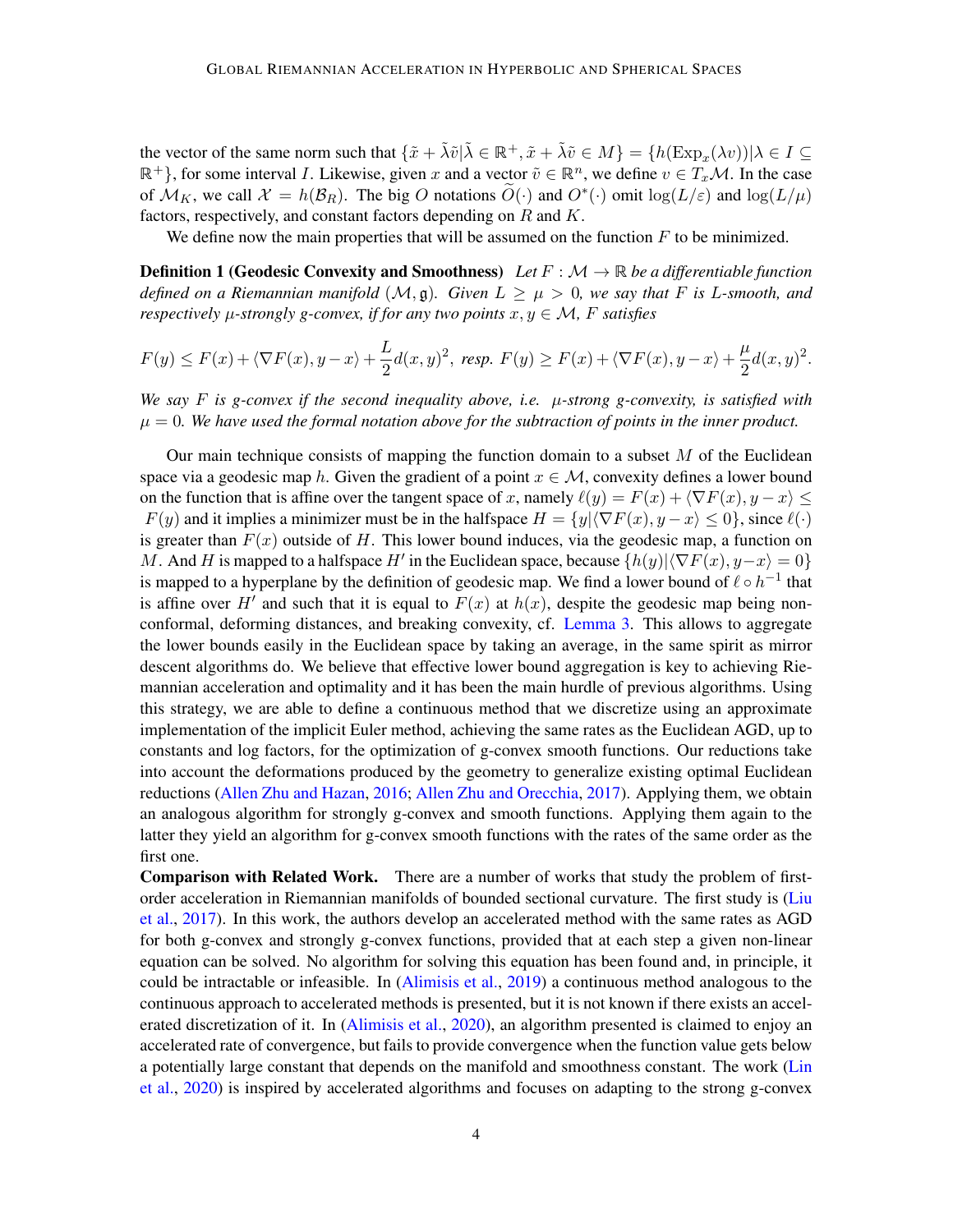parameter but does not obtain accelerated algorithms. In [\(Huang and Wei,](#page-16-9) [2019a\)](#page-16-9) an accelerated algorithm is presented but relying on strong geometric inequalities that are not proved to be satisfied. [Zhang and Sra](#page-19-9)  $(2018)$  obtain a *local* algorithm that optimizes L-smooth and  $\mu$ -strongly g-convex functions achieving the same rates as [AGD](#page-0-1) in the Euclidean space, up to constants. That is, the initial point needs to start close to the optimum,  $O((\mu/L)^{3/4})$  $O((\mu/L)^{3/4})$  $O((\mu/L)^{3/4})$  close, to be precise. Their approach consists of adapting Nesterov's estimate sequence technique by keeping a quadratic on  $T_{x_i}$  M that induces on M a regularized lower bound on  $F(x^*)$  via  $\text{Exp}_{x_i}(\cdot)$  $\text{Exp}_{x_i}(\cdot)$  $\text{Exp}_{x_i}(\cdot)$ . They build another lower bound by aggregating the information yielded by the gradient  $\nabla F(x_i)$  to it, and use a geometric lemma to find a quadratic in  $T_{x_{i+1}}\mathcal{M}$  whose induced function lower bounds the previous one. [Ahn and](#page-13-5) [Sra](#page-13-5) [\(2020\)](#page-13-5) generalize the previous algorithm and, by using similar ideas for the lower bound, they adapt it to work globally, obtaining strictly better rates than [RGD,](#page-1-3) recovering the local acceleration of the previous paper, but not achieving global rates comparable to the ones of [AGD.](#page-0-1) In fact, they prove that their algorithm eventually decreases the function value at a rate close to [AGD](#page-0-1) but this can take as many iterations as the ones needed by [RGD](#page-1-3) to reach the neighborhood of the previous local algorithm, cf. [Remark 30.](#page-58-1) In our work, we take a step back and focus on the constant sectional curvature case to provide a global algorithm that achieves the same rates as [AGD,](#page-0-1) up to constants on  $R$ ,  $K$ , and log factors. It is common to characterize the properties of spaces of bounded sectional curvature by using the ones of the spaces of constant extremal sectional curvature [\(Grove et al.,](#page-16-7) [1997;](#page-16-7) [Zhang and Sra,](#page-19-2) [2016,](#page-19-2) [2018\)](#page-19-9), which makes the study of the constant sectional curvature case critical to the development of full accelerated algorithms in the general bounded sectional curvature case. Our work also studies g-convexity besides strong g-convexity. No previous accelerated algorithms applied to this case. Some of the results of [Ahn and Sra](#page-13-5) [\(2020\)](#page-13-5), among others, require to assume that the iterates of the algorithm remain in a fixed ball around the minimizer, while our algorithms and analysis can work with this constraint directly. Because of the hardness of the geometry, our convergence rates incur greater constants depending on  $R$  and  $K$  with respect to the Euclidean case. They are a small polynomial on  $1/\cos(R\sqrt{|K|})$  in spherical spaces and  $\cosh(R\sqrt{|K|})$  in hyperbolic spaces, the latter being an exponential dependence. It is not clear if these constants can be avoided in fully accelerated algorithms and we provide a discussion about this in [Appendix D.](#page-54-0) We also show a lower bound on the condition number of any strongly g-convex function defined on  $\mathcal{B}_R$ . Due to the geometry, there is a lower bound [\(Hamilton and Moitra,](#page-16-10) [2021;](#page-16-10) [Criscitiello and](#page-15-8) [Boumal,](#page-15-8) [2021\)](#page-15-8) of  $\Omega(R)$  on several negatively curved Riemannian manifolds, but this does not preclude to globally accelerate, unless this lower bound preponderates over the condition number, cf. [Remark 29.](#page-57-0)

On Euclidean optimization, a related work is the *approximate duality gap technique* [\(Diakoniko](#page-15-0)[las and Orecchia,](#page-15-0) [2019\)](#page-15-0), which presents a unified view of the analysis of first-order methods. It defines a continuous duality gap and by enforcing a natural invariant, it obtains accelerated continuous dynamics and their discretizations for most classical first-order methods. A derived work [\(Diakonikolas and Orecchia,](#page-15-3) [2018\)](#page-15-3) obtains Euclidean acceleration in a fundamentally different way from previous acceleration approaches, namely using an approximate implicit Euler method for the discretization of the acceleration dynamics. Our convergence analysis of [Theorem 5](#page-8-0) draws ideas from these two works. We will see in the sequel that, for our manifolds of interest, g-convexity is related to a model known as quasar-convexity or weak-quasi-convexity [\(Guminov and Gasnikov,](#page-16-11) [2017;](#page-16-11) [Nesterov et al.,](#page-17-6) [2018;](#page-17-6) [Hinder et al.,](#page-16-12) [2019\)](#page-16-12).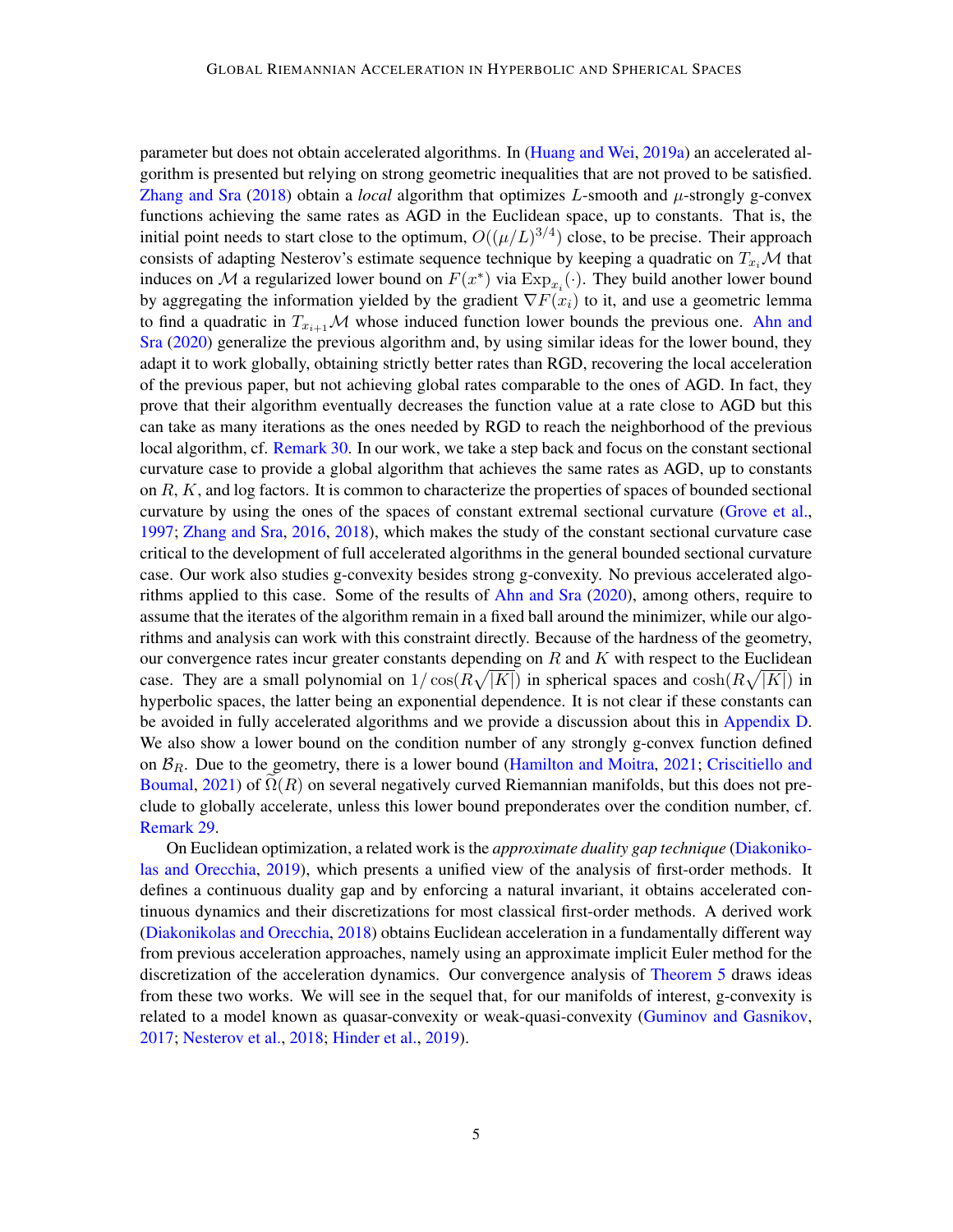<span id="page-5-4"></span>Table 1: Worse-case rates of related works for smooth problems. [AGD](#page-0-1) is a Euclidean algorithm. Our [Algorithm 1](#page-10-1) works in manifolds of constant sectional curvature  $K \neq 0$ . The rest of the algorithms work in manifolds of sectional curvature that is bounded above and below.

| Method                                        | g-convex                  | $\mu$ -st. g-convex                               |
|-----------------------------------------------|---------------------------|---------------------------------------------------|
| AGD (Nesterov, 1983)                          | $O(\sqrt{L/\varepsilon})$ | $O(\sqrt{L/\mu \log(\mu/\varepsilon)})$           |
| (Zhang and Sra, 2018) (it only works locally) | -                         | $O(\sqrt{L/\mu}\log(\mu/\varepsilon))$            |
| (Ahn and Sra, 2020)                           |                           | $O^*(L/\mu + \sqrt{L/\mu} \log(\mu/\varepsilon))$ |
| Remark 30 (RGD+(Zhang and Sra, 2018))         |                           | $O^*(L/\mu + \sqrt{L/\mu} \log(\mu/\varepsilon))$ |
| Theorem 6 and Corollary 8 resp.               | $O(\sqrt{L/\varepsilon})$ | $O^*(\sqrt{L/\mu}\log(\mu/\varepsilon))$          |

## <span id="page-5-0"></span>2. Algorithm

We study the minimization problem  $\min_{x \in \mathcal{M}_K} F(x)$  with a gradient oracle, for a twice differentiable smooth function  $F : \mathcal{M}_K \to \mathbb{R}$  that is g-convex or strongly g-convex, for an initial point  $x_0$ , a minimizer  $x^*$  of F that is assumed to exist, and a constant  $R > d(x_0, x^*)$ . We recall  $\mathcal{M}_K$  refers to any manifold of constant non-zero sectional curvature such that  $\mathcal{B}_R=\mathrm{Exp}_{x_0}(\bar{B}(0,R))\subset \mathcal{M}_K$  $\mathcal{B}_R=\mathrm{Exp}_{x_0}(\bar{B}(0,R))\subset \mathcal{M}_K$  $\mathcal{B}_R=\mathrm{Exp}_{x_0}(\bar{B}(0,R))\subset \mathcal{M}_K$ . We work in this setting in this entire section. We perform constrained optimization over  $\mathcal{B}_R$  in order to control the deformations caused by the geometry. We defer the proofs of the lemmas and theorems in this and following sections to the appendix. We assume without loss of generality that the sectional curvature of  $\mathcal{M}_K$  is  $K \in \{1, -1\}$ , since for any other value of K and any function  $F : \mathcal{M}_K \to \mathbb{R}$ defined on such a manifold, we can reparametrize  $F$  by a rescaling, so it is defined over a manifold of constant sectional curvature  $K \in \{1, -1\}$ . The parameters L,  $\mu$  and R are rescaled accordingly as a function of K, cf. [Remark 22.](#page-38-0) We denote the special cosine by  $C_K(\cdot)$  $C_K(\cdot)$ , which is  $\cos(\cdot)$  if  $K = 1$ and  $\cosh(\cdot)$  if  $K = -1$ . For a geodesic map  $h : \mathcal{M} \to M$ , we define  $\mathcal{X} \stackrel{\text{def}}{=} h(\mathcal{B}_R) \subseteq M \subseteq \mathbb{R}^n$ . We use classical geodesic maps for the manifolds that we consider: the Gnomonic projection for  $K = 1$ and the Beltrami-Klein projection for  $K = -1$  [\(Greenberg,](#page-15-9) [1993\)](#page-15-9). They map an open hemisphere and the hyperbolic space of curvature  $K \in \{1, -1\}$  to  $\mathbb{R}^n$  and  $B(0, 1) \subseteq \mathbb{R}^n$ , respectively. We will derive our results from the following characterization of h [\(Greenberg,](#page-15-9) [1993\)](#page-15-9). Let  $\tilde{x}, \tilde{y} \in \mathcal{X}$  be two points. Recall that we denote  $x = h^{-1}(\tilde{x}), y = h^{-1}(\tilde{y}) \in \mathcal{B}_R$ . Then we have that  $d(x, y)$ , the distance between x and y with the metric of  $\mathcal{M}_K$ , satisfies

<span id="page-5-3"></span><span id="page-5-2"></span><span id="page-5-1"></span>
$$
C_K(d(x,y)) = \frac{1 + K\langle \tilde{x}, \tilde{y} \rangle}{\sqrt{1 + K \|\tilde{x}\|^2} \cdot \sqrt{1 + K \|\tilde{y}\|^2}}.
$$
\n(1)

Observe that the expression is symmetric with respect to rotations. In particular,  $\mathcal X$  is a closed ball of some radius  $\tilde{R}$ . Using  $\tilde{x} = 0$  and  $\tilde{y}$  such that  $d(x_0, y) = R$ , we have  $C_K(R) = (1 + K\tilde{R}^2)^{-1/2}$  $C_K(R) = (1 + K\tilde{R}^2)^{-1/2}$ .

Consider a point  $x \in \mathcal{B}_R$  and the lower bound provided by the g-convexity assumption when computing  $\nabla F(x)$ . Dropping the  $\mu$  term in case of strong g-convexity, this bound is affine over  $T_x\mathcal{B}_R$ . In order to define a duality gap, as we show in [Section 2.1,](#page-9-0) we would like our algorithm to aggregate effectively the lower bounds it computes during the course of the optimization. The deformations of the geometry make the aggregation a difficult task, despite the fact that we have a simple description of each individual lower bound: each of them is affine over  $T_{x_i} B_R$  but these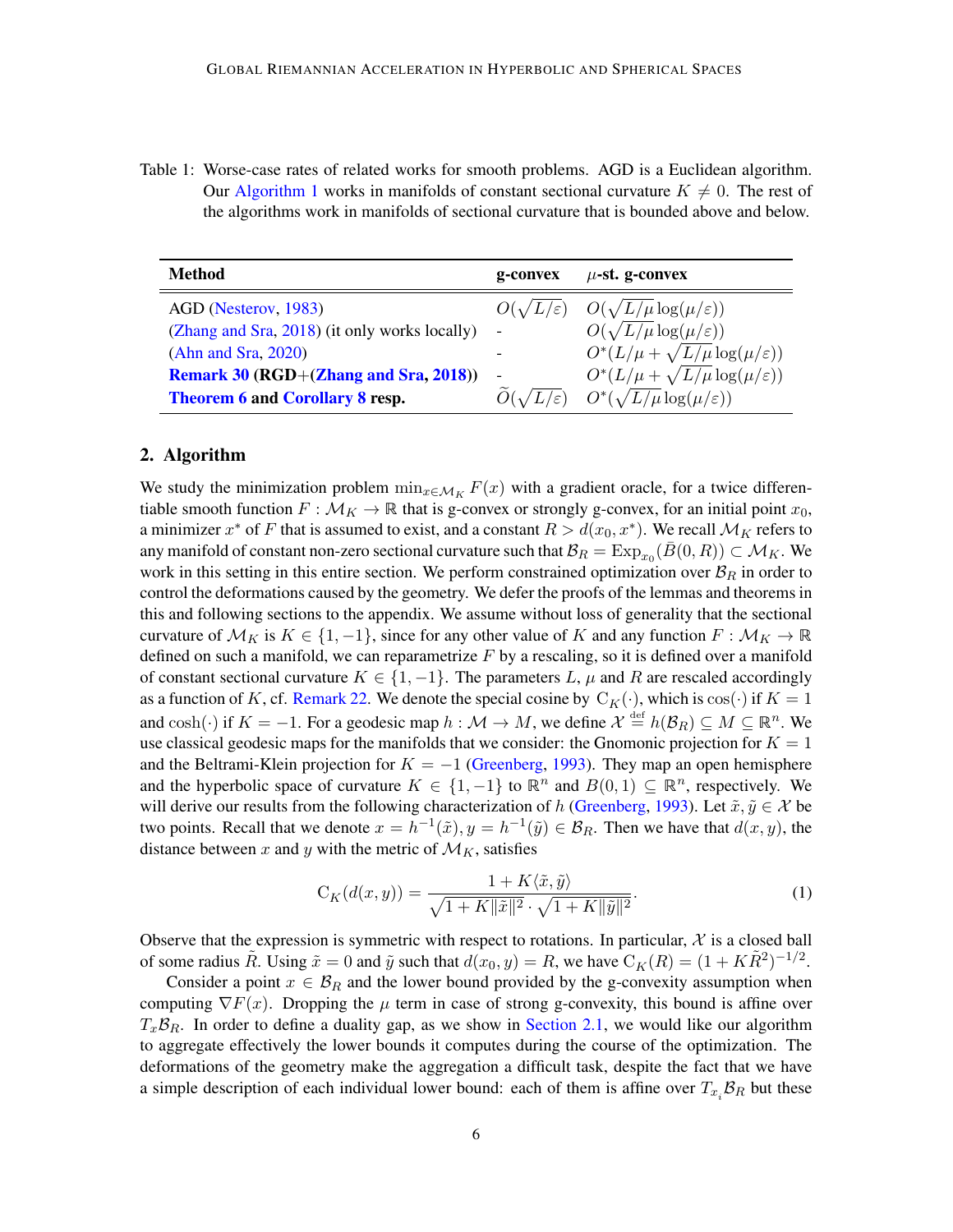simple functions are defined on different tangent spaces. We deal with this problem by obtaining a lower bound that is looser by a constant depending on R, and that is affine over  $\mathcal{X} \subset \mathbb{R}^n$ . In this way the aggregation becomes easier: all of them are simple and are in the same space. Then, we are able to combine this lower bound with decreasing upper bounds in the fashion some other accelerated methods work in the Euclidean space [\(Allen Zhu and Orecchia,](#page-13-0) [2017;](#page-13-0) [Diakonikolas and Orecchia,](#page-15-3) [2018,](#page-15-3) [2019;](#page-15-0) [Nesterov,](#page-17-0) [1983\)](#page-17-0). Alternatively, we can see the approach in this work as the constrained optimization problem of minimizing the non-convex function  $f : \mathcal{X} \to \mathbb{R}, \tilde{x} \mapsto F(h^{-1}(\tilde{x}))$ 

<span id="page-6-3"></span><span id="page-6-1"></span>minimize 
$$
f(\tilde{x})
$$
, for  $\tilde{x} \in \mathcal{X}$ .

In the rest of the section, we will focus on the g-convex case. For simplicity, instead of solving the strongly g-convex case directly in an analogous way by finding a lower bound that is quadratic over  $\mathcal{X}$ , we rely on the reductions of [Section 3](#page-10-0) to obtain the accelerated algorithm in this case.

The following two lemmas show that finding the affine lower bound is possible, and is defined as a function of  $\nabla f(\tilde{x})$ . We first gauge the deformations caused by the geodesic map h. Distances are deformed, the map h is not conformal, and the image of the geodesic  $\text{Exp}_x(\lambda \nabla F(x))$  $\text{Exp}_x(\lambda \nabla F(x))$  $\text{Exp}_x(\lambda \nabla F(x))$  is not mapped into the image of the geodesic  $\tilde{x} + \lambda \nabla f(\tilde{x})$ , i.e. the direction of the gradient changes. We are able to find the affine lower bound after bounding these deformations.

**Lemma 2** [[↓](#page-48-0)] *Let*  $K \in \{1, -1\}$ *. Let*  $x, y \in \mathcal{B}_R$  *be two different points, and in part b) different from*  $x_0$ *. Let*  $\tilde{\alpha}$  *be the angle* ∠ $\tilde{x}_0 \tilde{x} \tilde{y}$ *, formed by the vectors*  $\tilde{x}_0 - \tilde{x}$  *and*  $\tilde{y} - \tilde{x}$ *. Let*  $\alpha$  *be the corresponding* angle, the one between the vectors  $\text{Exp}_x^{-1}(x_0)$  $\text{Exp}_x^{-1}(x_0)$  $\text{Exp}_x^{-1}(x_0)$  and  $\text{Exp}_x^{-1}(y)$ . Assume without loss of generality *that*  $\tilde{x} \in \text{span}\{\tilde{e}_1\}$  *and*  $\nabla f(\tilde{x}) \in \text{span}\{\tilde{e}_1, \tilde{e}_2\}$  *for the canonical orthonormal basis*  $\{\tilde{e}_i\}_{i=1}^n$ . Let  $e_i \in T_x \mathcal{M}_K$  be the unit vector such that  $h$  maps the image of the geodesic  $\text{Exp}_x(\lambda e_i)$  $\text{Exp}_x(\lambda e_i)$  $\text{Exp}_x(\lambda e_i)$  to the image *of the geodesic*  $\tilde{x} + \tilde{\lambda}e_i$ , for  $i = 1, ..., n$ , and  $\lambda, \tilde{\lambda} \geq 0$ . Then, the following holds.

*a) Distance deformation:*

<span id="page-6-2"></span>
$$
K\operatorname{C}_{K}^{2}(R) \leq K \frac{d(x,y)}{\|\tilde{x} - \tilde{y}\|} \leq K.
$$

*b) Angle deformation:*

$$
\sin(\alpha) = \sin(\tilde{\alpha}) \sqrt{\frac{1 + K \|\tilde{x}\|^2}{1 + K \|\tilde{x}\|^2 \sin^2(\tilde{\alpha})}}, \qquad \cos(\alpha) = \cos(\tilde{\alpha}) \sqrt{\frac{1}{1 + K \|\tilde{x}\|^2 \sin^2(\tilde{\alpha})}}.
$$

*c) Gradient deformation:*

$$
\nabla F(x) = (1 + K\|\tilde{x}\|^2)\nabla f(\tilde{x})_1e_1 + \sqrt{1 + K\|\tilde{x}\|^2}\nabla f(\tilde{x})_2e_2 \quad \text{and} \quad e_i \perp e_j \text{ for } i \neq j.
$$

*And if*  $v \in T_x \mathcal{M}_K$  *is a vector that is normal to*  $\nabla F(x)$ *, then*  $\tilde{v}$  *is normal to*  $\nabla f(x)$ *.* 

<span id="page-6-0"></span>The previous lemma shows that  $\nabla f(\tilde{x})$  can be easily computed from  $\nabla F(x)$ . The following lemma uses the deformations described in [Lemma 2](#page-6-3) to obtain the affine lower bound on the function, given a gradient at a point  $\tilde{x}$ . Note that [Lemma 2.](#page-6-3)c implies that we have  $\langle \nabla f(\tilde{x}), \tilde{y} - \tilde{x} \rangle = 0$  if and only if  $\langle \nabla F(x), y - x \rangle = 0$ . In the proof we lower bound, generally, affine functions defined on  $T_x\mathcal{M}_K$  by affine functions in the Euclidean space X. This generality allows to obtain a result with constants that only depend on  $R$ . See Remark  $28$  for a discussion on these constants.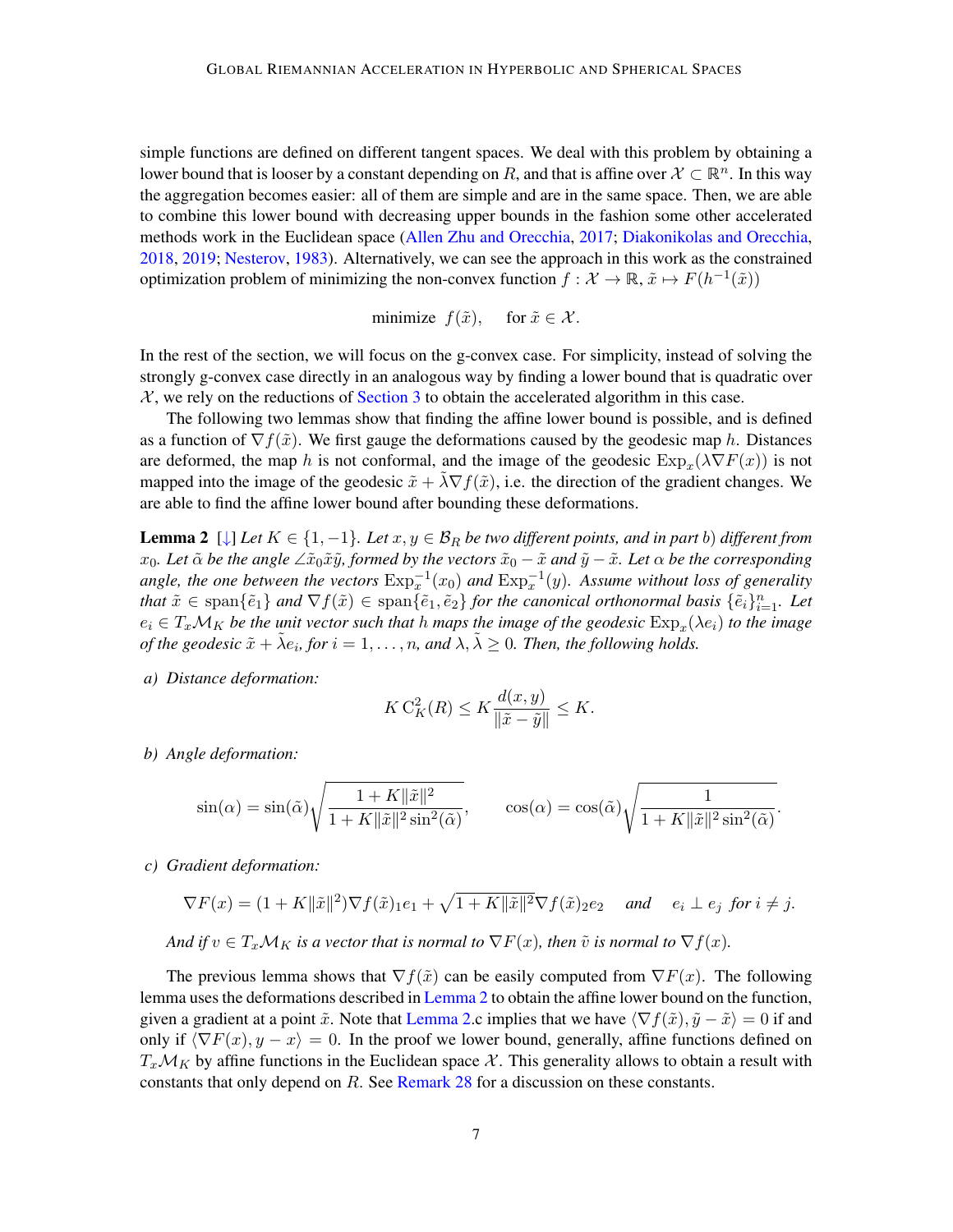**Lemma 3**  $[\downarrow]$  *Let*  $F : \mathcal{M}_K \to \mathbb{R}$  *be a differentiable function and let*  $f = F \circ h^{-1}$ *. Then, there are*  $constants \gamma_n, \gamma_p \in (0,1]$  *depending on R such that for all*  $x,y\in \mathcal{B}_R$  *satisfying*  $\langle \nabla f(\tilde{x}), \tilde{y}-\tilde{x}\rangle \neq 0$ *we have:*

<span id="page-7-1"></span>
$$
\gamma_{\rm p} \le \frac{\langle \nabla F(x), y - x \rangle}{\langle \nabla f(\tilde{x}), \tilde{y} - \tilde{x} \rangle} \le \frac{1}{\gamma_{\rm n}}.
$$
\n(2)

*In particular, if is g-convex we have the following condition, that we call tilted-convexity:*

$$
f(\tilde{x}) + \frac{1}{\gamma_n} \langle \nabla f(\tilde{x}), \tilde{y} - \tilde{x} \rangle \le f(\tilde{y}) \quad \text{if } \langle \nabla f(\tilde{x}), \tilde{y} - \tilde{x} \rangle \le 0,
$$
  

$$
f(\tilde{x}) + \gamma_p \langle \nabla f(\tilde{x}), \tilde{y} - \tilde{x} \rangle \le f(\tilde{y}) \quad \text{if } \langle \nabla f(\tilde{x}), \tilde{y} - \tilde{x} \rangle \ge 0.
$$
 (3)



<span id="page-7-0"></span>Figure 1: Deformations of the map  $h$ .

We provide intuition for the previous lemma through [Figure 1.](#page-7-0) The geodesic that  $\nabla F(x)$  induces on  $\mathcal{B}_R$  corresponds to the geodesic that the blue vector would induce on  $\mathcal{X}$ , which is in a different direction than the one induced by  $\nabla f(\tilde{x})$ . The angle and gradient deformations of [Lemma 2](#page-6-3) allow to show that, for any direction, inducing a geodesic  $\gamma$ , the slope of the affine function induced by  $\nabla f(\tilde{x})$  on X is within a constant factor  $c_1$  of the one of the lower bound  $\ell$  defined by  $\nabla F(x)$ in  $\mathcal{B}_R$ . Our main aim is to bound  $F(x^*)$  and the shaded area of each image represents where  $x^*$ can be. On the right, we exemplify the deformation on a geodesic  $\gamma$  passing through x. Initially, we have the affine lower bound  $\ell$ , but the map h deforms the domain. To lower bound the function on the shaded region, we can use an affine lower bound  $(1)$ . Its slope is within a constant factor of the one of the tangent line  $\overline{3}$  by the distance deformation of [Lemma 2](#page-6-3) and the factor  $c_1$ —the latter bounds the change of the directional derivatives, in black. This gives the first line of [\(3\)](#page-7-1). The other one is analogous, using another affine function  $(2)$ .

The first inequality in tilted-convexity shows the affine lower bound, which can be used to bound  $f(\tilde{x}^*) = F(x^*)$ . This first inequality, only applied to  $\tilde{y} = \tilde{x}^*$  for a function  $f : \mathbb{R}^n \to \mathbb{R}$ , defines a model known in the literature as quasar-convexity or weak-quasi-convexity [\(Guminov](#page-16-11) [and Gasnikov,](#page-16-11) [2017;](#page-16-11) [Nesterov et al.,](#page-17-6) [2018;](#page-17-6) [Hinder et al.,](#page-16-12) [2019\)](#page-16-12), for which accelerated algorithms exist in the *unconstrained case*, provided smoothness is also satisfied. However, to the best of our knowledge, there is no known algorithm for solving the constrained case in an accelerated way. The condition in [\(3\)](#page-7-1) is a relaxation of convexity that is stronger than quasar-convexity. We will make use of [\(3\)](#page-7-1) in order to obtain acceleration in the constrained setting. This is of independent interest.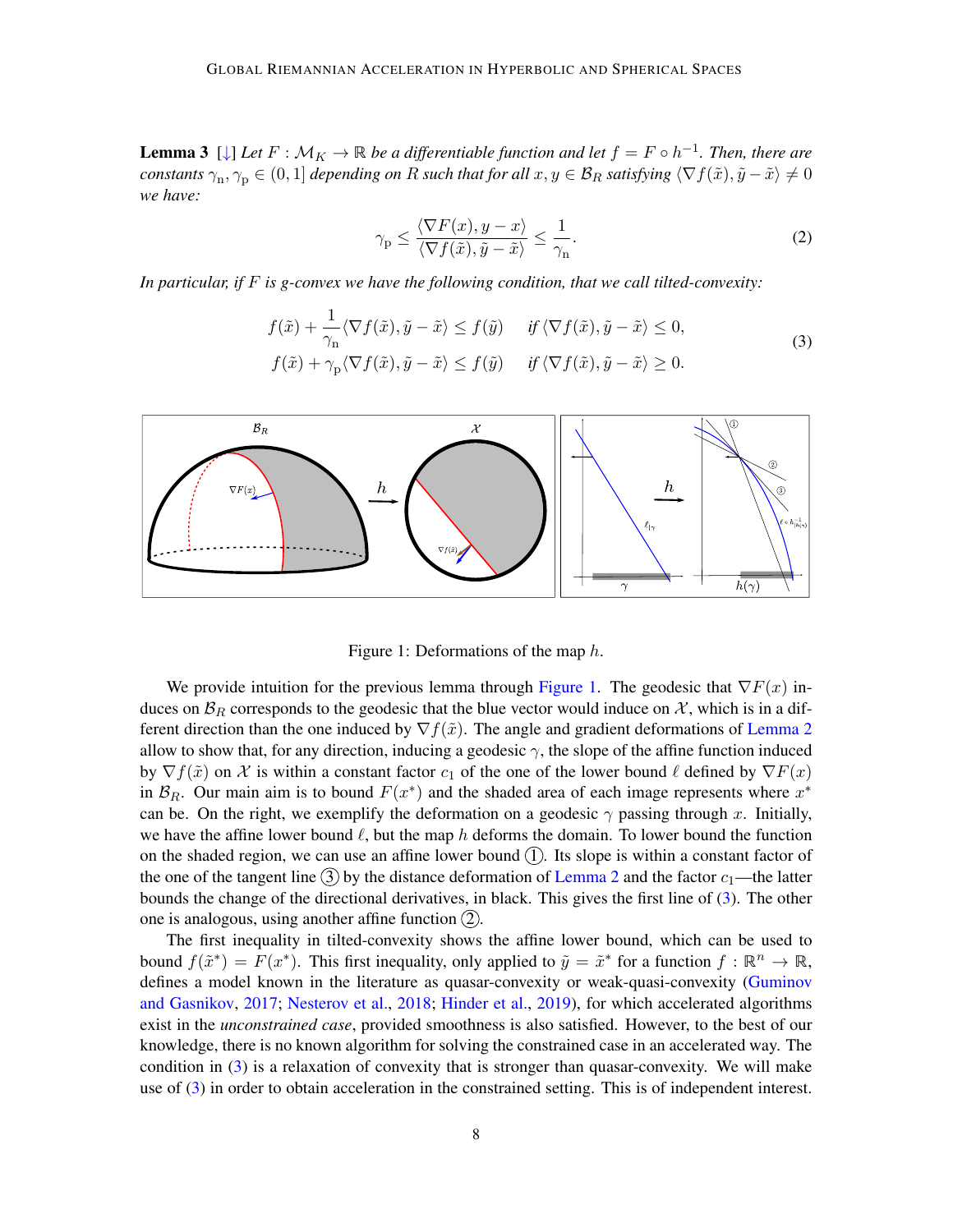Recall that we need the constraint to guarantee bounded deformation due to the geometry. We also require smoothness of f. We prove in the following lemma that f is as smooth as  $F$  up to a constant depending on *.* 

## <span id="page-8-7"></span>**Lemma 4**  $[\downarrow]$  *The function*  $f$  *is*  $O(L)$ -*smooth in*  $\mathcal{X} = h(\mathcal{B}_R)$  *if*  $F : \mathcal{M}_K \to \mathbb{R}$  *is L*-*smooth.*

Inspired by the *approximate duality gap technique* [\(Diakonikolas and Orecchia,](#page-15-0) [2019\)](#page-15-0) we obtain accelerated continuous dynamics, for the optimization of the function  $f$ . Then we achieve acceleration by obtaining an implicit Euler discretization of the dynamics. [Diakonikolas and Orecchia](#page-15-3) [\(2018\)](#page-15-3) obtained an accelerated method for convex functions by also making use of an implicit Euler discretization. Their algorithm is fundamentally different from [AGD](#page-0-1) and techniques as Linear Coupling [\(Allen Zhu and Orecchia,](#page-13-0) [2017\)](#page-13-0) or Nesterov's estimate sequence [\(Nesterov,](#page-17-0) [1983\)](#page-17-0). The latter techniques use a balancing gradient step at each iteration to compensate the regret of an implicit or explicit dual algorithm, like mirror descent. Our use of a looser lower bound makes this regret greater by a constant factor and it complicates guaranteeing finding a gradient step within the constraints to compensate this greater regret. We state here the accelerated theorem and provide a sketch of the proof in [Section 2.1.](#page-9-0)

<span id="page-8-6"></span><span id="page-8-5"></span><span id="page-8-4"></span><span id="page-8-3"></span><span id="page-8-2"></span><span id="page-8-0"></span>**Theorem 5** [ $\downarrow$ ] *Let*  $Q \subseteq \mathbb{R}^n$  *be a closed convex set. Let*  $f: Q \to \mathbb{R}$  *be an L-smooth, tilted-convex* function with constants  $\gamma_n, \gamma_p \in (0,1]$ . Assume there is a point  $\tilde{x}^* \in Q$  such that  $\nabla f(\tilde{x}^*) = 0$ . We can obtain an  $\varepsilon$ -minimizer of  $f$  using  $\widetilde{O}([\tilde{L}/(\gamma_\text{n}^2 \gamma_\text{p} \varepsilon)]^{1/2})$  queries to the gradient oracle of  $f$ .

Finally, we have Riemannian acceleration as a consequence of [Lemma 3,](#page-6-0) [Lemma 4](#page-8-7) and [Theo](#page-8-0)[rem 5.](#page-8-0)

<span id="page-8-1"></span>**Theorem 6 (g-Convex Acceleration)** [ $\downarrow$ ] *Let*  $F : \mathcal{M}_K \to \mathbb{R}$  *be an L-smooth and g-convex function with a point*  $x^* \in \mathcal{B}_R$  satisfying  $\nabla F(x^*) = 0$ . [Algorithm 1](#page-10-1) computes a point  $x_T \in \mathcal{B}_R$ satisfying  $F(x_T) - F(x^*) \leq \varepsilon$  using  $\widetilde{O}(\sqrt{L/\varepsilon})$  $\widetilde{O}(\sqrt{L/\varepsilon})$  $\widetilde{O}(\sqrt{L/\varepsilon})$  queries to the gradient oracle.

We provide a sketch of the main optimization theorem in the section below. The full proof can be found in [Appendix A.](#page-20-0) Our use of geodesic maps was a choice we used to be able to aggregate lower bounds. Our method showcases that an effective lower bound aggregation makes possible to achieve global full acceleration. It suggests that acceleration could also be achieved for functions defined on other manifolds by using our accelerated techniques if we can effectively aggregate the lower bounds yielded by the gradient at each iteration to build a lower bound on  $F(x^*)$ , similarly as in [\(4\)](#page-9-1) below. We observe that if there is a geodesic map mapping a manifold into a convex subset of the Euclidean space then the manifold must necessarily have constant sectional curvature, cf. Beltrami's Theorem [\(Busemann and Phadke,](#page-14-9) [1984;](#page-14-9) [Kreyszig,](#page-16-8) [1991\)](#page-16-8). This means that lower bound aggregation in other manifolds would need to use a different kind of transformations. The field of comparison geometry allows to obtain properties of spaces of bounded sectional curvature by using the properties of the spaces that have constant curvature equal to the bounds of the former [\(Grove et al.,](#page-16-7) [1997\)](#page-16-7). Other Riemannian optimization algorithms have used comparison theorems that allow to obtain convergence bounds after computing the maximum possible deformations in spaces of extremal constant sectional curvature and relating them to the spaces of bounded sectional curvature [\(Zhang and Sra,](#page-19-2) [2016,](#page-19-2) [2018\)](#page-19-9). The generalization to algorithms to optimize functions defined on manifolds of bounded sectional curvature is a future direction of research.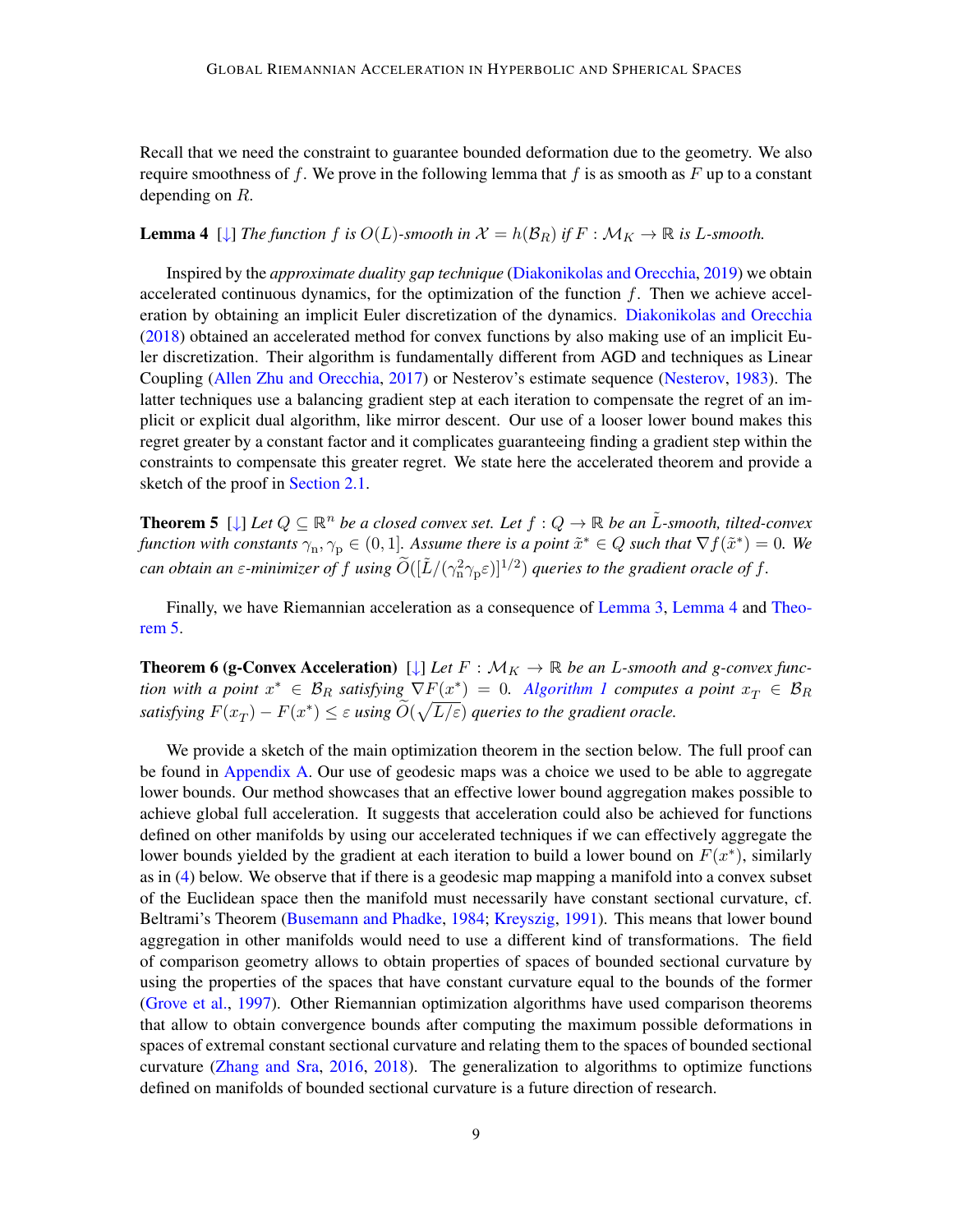## <span id="page-9-0"></span>2.1. Sketch of the proof of [Theorem 5](#page-8-0)

Inspired by the *approximate duality gap technique* [\(Diakonikolas and Orecchia,](#page-15-0) [2019\)](#page-15-0), we let  $\alpha_t$ be an increasing function of time t, and denote  $A_t = \int_{t_0}^t d\alpha_\tau = \int_{t_0}^t \dot{\alpha}_\tau d\tau$ . We define a continuous method that keeps a solution  $\tilde{x}_t$ , along with a differentiable upper bound  $U_t$  on  $f(\tilde{x}_t)$  and a lower bound  $L_t$  on  $f(\tilde{x}^*)$ . In our case f is differentiable so we can just take  $U_t = f(\tilde{x}_t)$ . The lower bound comes from

<span id="page-9-1"></span>
$$
f(\tilde{x}^*) \ge \frac{\int_{t_0}^t f(\tilde{x}_\tau) d\alpha_\tau}{A_t} + \frac{\int_{t_0}^t \frac{1}{\gamma_n} \langle \nabla f(\tilde{x}_\tau), \tilde{x}^* - \tilde{x}_\tau \rangle d\alpha_\tau}{A_t},\tag{4}
$$

after adding and subtracting a regularizer  $\psi$ , which is a 1-strongly convex function, and after removing the unknown  $\tilde{x}^*$  by taking a minimum over X. Note [\(4\)](#page-9-1) comes from averaging [\(3\)](#page-7-1) for  $\tilde{y} = \tilde{x}^*$ . Then, if we define the gap  $G_t = U_t - L_t$  and design a method that forces  $\alpha_t G_t$  to be non-increasing, we can deduce  $f(x_t) - f(\tilde{x}^*) \le G_t \le \alpha_{t_0} G_{t_0}/\alpha_t$  $f(x_t) - f(\tilde{x}^*) \le G_t \le \alpha_{t_0} G_{t_0}/\alpha_t$  $f(x_t) - f(\tilde{x}^*) \le G_t \le \alpha_{t_0} G_{t_0}/\alpha_t$ . By forcing  $\frac{d}{dt}(\alpha_t G_t) = 0$ , we naturally obtain the following continuous dynamics, where  $z_t$  is a mirror point and  $\psi^*$  $\psi^*$  is the Fenchel dual of  $\psi$ .

$$
\dot{\tilde{z}}_t = -\frac{1}{\gamma_n} \dot{\alpha}_t \nabla f(\tilde{x}_t); \quad \dot{\tilde{x}}_t = \frac{1}{\gamma_n} \dot{\alpha}_t \frac{\nabla \psi^*(\tilde{z}_t) - \tilde{x}_t}{\alpha_t}; \quad \tilde{z}_{t_0} = \nabla \psi^*(\tilde{x}_{t_0}), \tilde{x}_{t_0} \in \mathcal{X}.
$$
 (5)

We note that except for the constant  $\gamma_n$ , these dynamics match the accelerated dynamics used in the optimization of convex functions [\(Krichene et al.,](#page-17-7) [2015;](#page-17-7) [Diakonikolas and Orecchia,](#page-15-3) [2018,](#page-15-3) [2019\)](#page-15-0). The AXGD algorithm [\(Diakonikolas and Orecchia,](#page-15-3) [2018\)](#page-15-3), designed for the accelerated optimization of convex functions, discretizes the dynamics coming from the optimization of convex functions by using an approximate implementation of implicit Euler discretization. This has the advantage of not needing a gradient step per iteration to compensate for some positive discretization error. In our case, the extra error we incur by using a looser lower bound does not seem to be able to be compensated by a gradient step in the constrained case, as other acceleration techniques like Linear Coupling [\(Allen Zhu and Orecchia,](#page-13-0) [2017\)](#page-13-0) or Nesterov's estimate sequence [\(Nesterov,](#page-17-0) [1983\)](#page-17-0) do, so obtaining an approximate implicit Euler discretization proves to be a better approach. However, our dynamics are different and in our case we must use tilted-convexity [\(3\)](#page-7-1) instead of convexity. We are able to obtain the following discretization coming from an approximate implicit Euler discretization:

<span id="page-9-3"></span>
$$
\begin{cases}\n\tilde{\chi}_i = \frac{\hat{\gamma}_i A_i}{A_i \hat{\gamma}_i + a_{i+1}/\gamma_{\rm n}} \tilde{x}_i + \frac{a_{i+1}/\gamma_{\rm n}}{A_i \hat{\gamma}_i + a_{i+1}/\gamma_{\rm n}} \nabla \psi^*(\tilde{z}_i) \\
\tilde{\zeta}_i = \tilde{z}_i - \frac{a_{i+1}}{\gamma_{\rm n}} \nabla f(\tilde{\chi}_i) \\
\tilde{x}_{i+1} = \frac{\hat{\gamma}_i A_i}{A_i \hat{\gamma}_i + a_{i+1}/\gamma_{\rm n}} \tilde{x}_i + \frac{a_{i+1}/\gamma_{\rm n}}{A_i \hat{\gamma}_i + a_{i+1}/\gamma_{\rm n}} \nabla \psi^*(\tilde{\zeta}_i) \\
\tilde{z}_{i+1} = \tilde{z}_i - \frac{a_{i+1}}{\gamma_{\rm n}} \nabla f(\tilde{x}_{i+1})\n\end{cases} \tag{6}
$$

where  $\hat{\gamma}_i \in [\gamma_{\rm p}, 1/\gamma_{\rm n}]$  $\hat{\gamma}_i \in [\gamma_{\rm p}, 1/\gamma_{\rm n}]$  $\hat{\gamma}_i \in [\gamma_{\rm p}, 1/\gamma_{\rm n}]$  is a parameter,  $\tilde{x}_0 \in \mathcal{X}$  is an arbitrary point,  $\tilde{z}_0 = \nabla \psi(\tilde{x}_0)$  and now  $\alpha_t$  is a discrete measure and  $\dot{\alpha}_t$  is a weighted sum of Dirac delta functions  $\dot{\alpha}_t = \sum_{i=1}^{\infty} a_i \delta(t-(t_0+i-1)).$ However, not having convexity, in order to have per-iteration discretization error less than  $\hat{\varepsilon}/A_T$  $\hat{\varepsilon}/A_T$  $\hat{\varepsilon}/A_T$ , we require  $\hat{\gamma}_i$  to be such that  $\tilde{x}_{i+1}$  $\tilde{x}_{i+1}$  $\tilde{x}_{i+1}$  satisfies

<span id="page-9-2"></span>
$$
f(\tilde{x}_{i+1}) - f(\tilde{x}_i) \le \hat{\gamma}_i \langle \nabla f(\tilde{x}_{i+1}), \tilde{x}_{i+1} - \tilde{x}_i \rangle + \hat{\varepsilon},\tag{7}
$$

where  $\hat{\varepsilon}$  is chosen so that the accumulated discretization error is  $\langle \varepsilon / 2 \rangle$  $\langle \varepsilon / 2 \rangle$  $\langle \varepsilon / 2 \rangle$ , after having performed the steps necessary to obtain an  $\varepsilon/2$  $\varepsilon/2$  $\varepsilon/2$  minimizer. We would like to use [\(3\)](#page-7-1) to find such a  $\hat{\gamma}_i$  but we need to take into account that we only know  $\tilde{x}_{i+1}$  $\tilde{x}_{i+1}$  $\tilde{x}_{i+1}$  a posteriori. Indeed, using [\(3\)](#page-7-1) we conclude that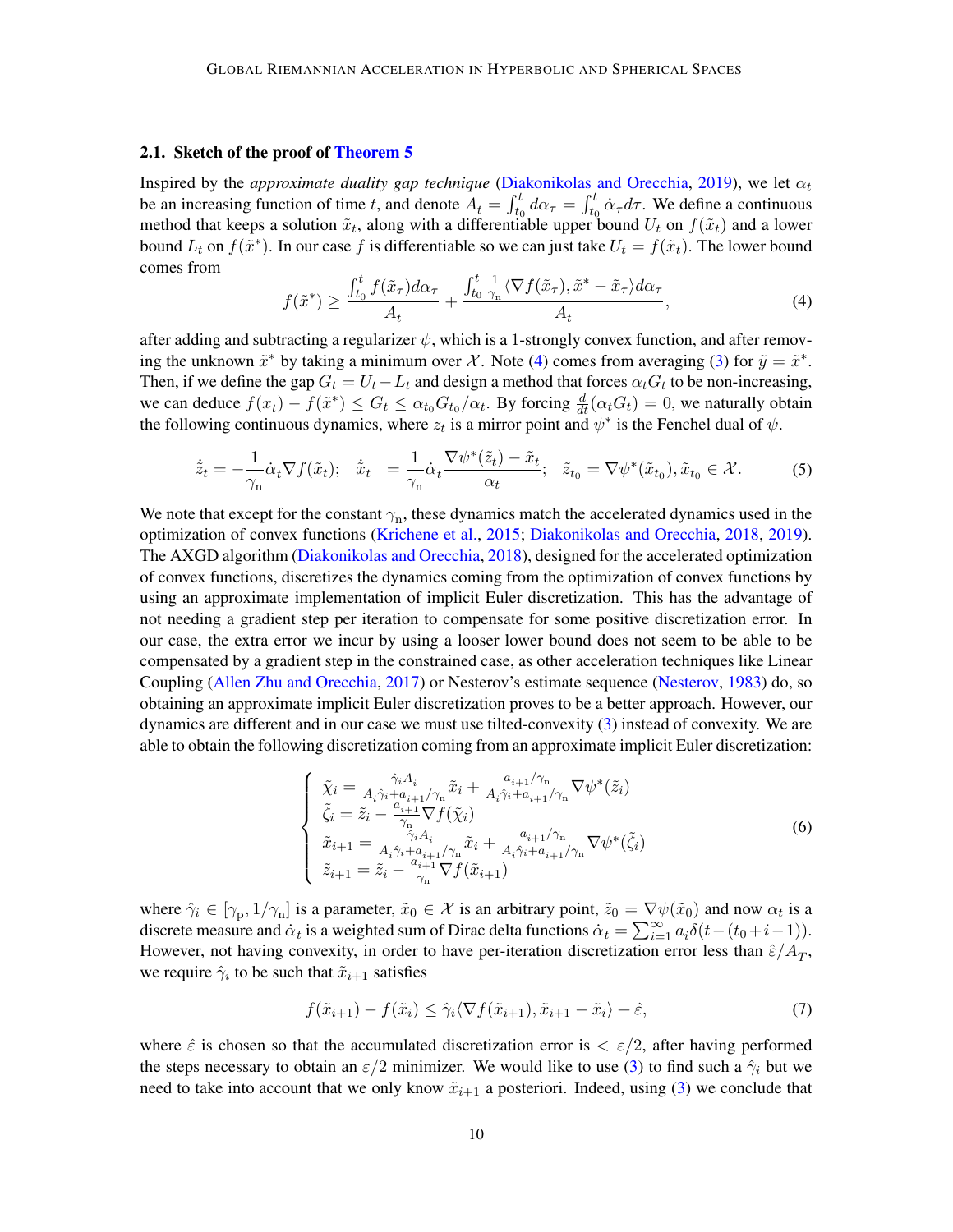setting  $\hat{\gamma}_i$  to  $1/\gamma_n$  $1/\gamma_n$  $1/\gamma_n$  or  $\gamma_p$  then we either satisfy [\(7\)](#page-9-2) or there is a point  $\hat{\gamma}_i \in (\gamma_p, 1/\gamma_n)$  for which  $\langle \nabla f(\tilde{x}_{i+1}), \tilde{x}_{i+1} - \tilde{x}_i \rangle = 0$  $\langle \nabla f(\tilde{x}_{i+1}), \tilde{x}_{i+1} - \tilde{x}_i \rangle = 0$  $\langle \nabla f(\tilde{x}_{i+1}), \tilde{x}_{i+1} - \tilde{x}_i \rangle = 0$ , which satisfies the inequality for  $\hat{\varepsilon} = 0$ . Then, using smoothness of f, the fact that  $\nabla f(\tilde{x}^*) = 0$ , and boundedness of X we can guarantee that a binary search finds a point satisfying [\(7\)](#page-9-2) in  $O(log(Li/\gamma_n\hat{\varepsilon}))$  iterations. Each iteration of the binary search requires to run [\(6\)](#page-9-3), that is, one step of the discretization. Computing the final discretization error, we obtain acceleration after choosing appropriate learning rates  $a_i$ . [Algorithm 1](#page-10-1) contains the pseudocode of this algorithm along with the reduction of the problem from minimizing  $F$  to minimizing f. We chose  $\psi(\tilde{x}) \stackrel{\text{def}}{=} \frac{1}{2}$  $\frac{1}{2} \|\tilde{x}\|^2$  as our strongly convex regularizer.

Algorithm 1 Global Fully Accelerated g-Convex Minimization

<span id="page-10-1"></span>**Input:** Initial point  $x_0 \in M_K$ . Constants  $\tilde{L}, \gamma_p, \gamma_n$ . Geodesic map h satisfying [\(1\)](#page-5-3) and  $h(x_0) = 0$ . Smooth and g-convex function  $F : \mathcal{M}_K \to \mathbb{R}$  with a minimizer  $x^* \in \mathcal{B}_R$ . Bound on the distance to a minimum  $R \ge d(x_0, x^*)$ . Accuracy  $\varepsilon$  and number of iterations T.

1:  $\mathcal{X} \stackrel{\text{def}}{=} h(\mathcal{B}_R) \subseteq M; \quad f \stackrel{\text{def}}{=} F \circ h^{-1} \quad \text{and} \quad \psi(\tilde{x}) \stackrel{\text{def}}{=} \frac{1}{2}$  $\frac{1}{2} \|\tilde{x}\|^2$ 2:  $\tilde{z}_0 \leftarrow \nabla \psi(\tilde{x}_0); \quad A_0 \leftarrow 0$ 3: for  $i = 0$  to  $T - 1$  do 4:  $a_{i+1} \leftarrow (i+1)\gamma_{\rm n}^2 \gamma_{\rm p}/2\tilde{L}$  $a_{i+1} \leftarrow (i+1)\gamma_{\rm n}^2 \gamma_{\rm p}/2\tilde{L}$  $a_{i+1} \leftarrow (i+1)\gamma_{\rm n}^2 \gamma_{\rm p}/2\tilde{L}$ 5:  $A_{i+1} \leftarrow A_i + a_{i+1}$  $A_{i+1} \leftarrow A_i + a_{i+1}$  $A_{i+1} \leftarrow A_i + a_{i+1}$ 6:  $\lambda \leftarrow \text{BinaryLineSearch}(\tilde{x}_i, \tilde{z}_i, f, \mathcal{X}, a_{i+1}, A_i, \varepsilon, \tilde{L}, \gamma_n, \gamma_p)$  $\lambda \leftarrow \text{BinaryLineSearch}(\tilde{x}_i, \tilde{z}_i, f, \mathcal{X}, a_{i+1}, A_i, \varepsilon, \tilde{L}, \gamma_n, \gamma_p)$  $\lambda \leftarrow \text{BinaryLineSearch}(\tilde{x}_i, \tilde{z}_i, f, \mathcal{X}, a_{i+1}, A_i, \varepsilon, \tilde{L}, \gamma_n, \gamma_p)$  $\lambda \leftarrow \text{BinaryLineSearch}(\tilde{x}_i, \tilde{z}_i, f, \mathcal{X}, a_{i+1}, A_i, \varepsilon, \tilde{L}, \gamma_n, \gamma_p)$  $\lambda \leftarrow \text{BinaryLineSearch}(\tilde{x}_i, \tilde{z}_i, f, \mathcal{X}, a_{i+1}, A_i, \varepsilon, \tilde{L}, \gamma_n, \gamma_p)$  (cf. [Algorithm 2](#page-31-0) in [Appendix A\)](#page-20-0) 7:  $\tilde{\chi}_i \leftarrow (1 - \lambda)\tilde{x}_i + \lambda \nabla \psi^*(\tilde{z}_i)$  $\tilde{\chi}_i \leftarrow (1 - \lambda)\tilde{x}_i + \lambda \nabla \psi^*(\tilde{z}_i)$  $\tilde{\chi}_i \leftarrow (1 - \lambda)\tilde{x}_i + \lambda \nabla \psi^*(\tilde{z}_i)$ 8:  $\tilde{\zeta}_i \leftarrow \tilde{z}_i - (a_{i+1}/\gamma_n) \nabla f(\tilde{\chi}_i)$  $\tilde{\zeta}_i \leftarrow \tilde{z}_i - (a_{i+1}/\gamma_n) \nabla f(\tilde{\chi}_i)$  $\tilde{\zeta}_i \leftarrow \tilde{z}_i - (a_{i+1}/\gamma_n) \nabla f(\tilde{\chi}_i)$  $\tilde{\zeta}_i \leftarrow \tilde{z}_i - (a_{i+1}/\gamma_n) \nabla f(\tilde{\chi}_i)$  $\tilde{\zeta}_i \leftarrow \tilde{z}_i - (a_{i+1}/\gamma_n) \nabla f(\tilde{\chi}_i)$ 9:  $\tilde{x}_{i+1} \leftarrow (1 - \lambda)\tilde{x}_i + \lambda \nabla \psi^*(\tilde{\zeta}_i)$  $\tilde{x}_{i+1} \leftarrow (1 - \lambda)\tilde{x}_i + \lambda \nabla \psi^*(\tilde{\zeta}_i)$  $\tilde{x}_{i+1} \leftarrow (1 - \lambda)\tilde{x}_i + \lambda \nabla \psi^*(\tilde{\zeta}_i)$  $\tilde{x}_{i+1} \leftarrow (1 - \lambda)\tilde{x}_i + \lambda \nabla \psi^*(\tilde{\zeta}_i)$  $\tilde{x}_{i+1} \leftarrow (1 - \lambda)\tilde{x}_i + \lambda \nabla \psi^*(\tilde{\zeta}_i)$  $\left[\nabla \psi^*(\tilde{p}) = \arg \min\nolimits_{\tilde{z} \in \mathcal{X}} \{ \left\| \tilde{z} - \tilde{p} \right\| \} = \Pi_{\mathcal{X}}(\tilde{p})\right]$  $\left[\nabla \psi^*(\tilde{p}) = \arg \min\nolimits_{\tilde{z} \in \mathcal{X}} \{ \left\| \tilde{z} - \tilde{p} \right\| \} = \Pi_{\mathcal{X}}(\tilde{p})\right]$  $\left[\nabla \psi^*(\tilde{p}) = \arg \min\nolimits_{\tilde{z} \in \mathcal{X}} \{ \left\| \tilde{z} - \tilde{p} \right\| \} = \Pi_{\mathcal{X}}(\tilde{p})\right]$ 10:  $\tilde{z}_{i+1} \leftarrow \tilde{z}_i - (a_{i+1}/\gamma_n) \nabla f(\tilde{x}_{i+1})$  $\tilde{z}_{i+1} \leftarrow \tilde{z}_i - (a_{i+1}/\gamma_n) \nabla f(\tilde{x}_{i+1})$  $\tilde{z}_{i+1} \leftarrow \tilde{z}_i - (a_{i+1}/\gamma_n) \nabla f(\tilde{x}_{i+1})$  $\tilde{z}_{i+1} \leftarrow \tilde{z}_i - (a_{i+1}/\gamma_n) \nabla f(\tilde{x}_{i+1})$  $\tilde{z}_{i+1} \leftarrow \tilde{z}_i - (a_{i+1}/\gamma_n) \nabla f(\tilde{x}_{i+1})$ 11: end for 12: **return**  $x_T$ .

## <span id="page-10-0"></span>3. Reductions

The construction of reductions proves to be very useful in order to facilitate the design of algorithms in different settings. Moreover, reductions are a helpful tool to infer new lower bounds without extra ad hoc analyses. We present two reductions. We will see in [Corollary 8](#page-11-0) and [Example 1](#page-11-1) that one can obtain full accelerated methods to minimize smooth and strongly g-convex functions from our accelerated methods for smooth and g-convex functions and vice versa. These are generalizations of some reductions designed to work in the Euclidean space [\(Allen Zhu and Hazan,](#page-13-6) [2016;](#page-13-6) [Allen Zhu](#page-13-0) [and Orecchia,](#page-13-0) [2017\)](#page-13-0). The reduction to strongly g-convex functions takes into account the effect of the deformation of the space on the strong convexity of the function  $F_y(x) = d(x, y)^2/2$ , for  $x, y \in \mathcal{M}$ . It does not entail an extra  $\log(1/\varepsilon)$  $\log(1/\varepsilon)$  $\log(1/\varepsilon)$  factor. The reduction to g-convexity requires the rate of the algorithm that applies to g-convex functions to be proportional to the squared distance between the initial point and the optimum  $d(x_0, x^*)^2$  or to a bound  $R^2$ . The proofs of the statements in this section can be found in the appendix. We will use  $\text{Time}_{\text{ns}}(\cdot)$  $\text{Time}_{\text{ns}}(\cdot)$  $\text{Time}_{\text{ns}}(\cdot)$  and  $\text{Time}(\cdot)$  to denote the time algorithms  $A_{\text{ns}}$  and  $A$  below require, respectively, to perform the tasks we define below.

<span id="page-10-5"></span><span id="page-10-4"></span><span id="page-10-3"></span><span id="page-10-2"></span>**Theorem 7** [ $\downarrow$ ] Let M be a Riemannian manifold, let  $F : \mathcal{M} \to \mathbb{R}$  be an L-smooth and  $\mu$ strongly g-convex function, with a minimizer  $x^*$ . Suppose we have an algorithm  $A_{\text{ns}}$  to minimize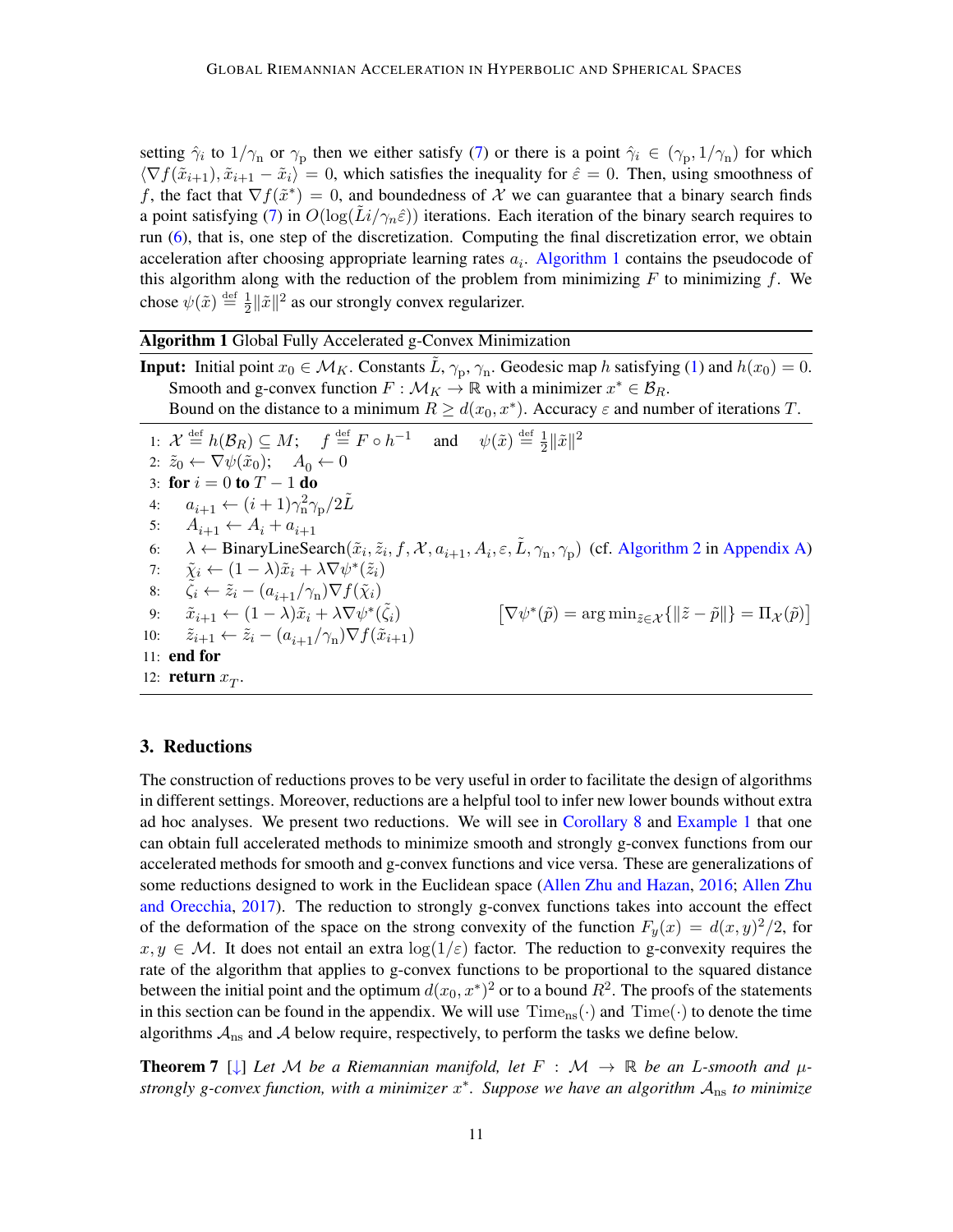F, such that for any starting point  $x_0$  such that  $d(x_0, x^*) \leq R$ , it produces a point  $\hat{x}_T$  in time  $T = \text{Time}_{\text{ns}}(L, \mu, R)$  $T = \text{Time}_{\text{ns}}(L, \mu, R)$  $T = \text{Time}_{\text{ns}}(L, \mu, R)$  $T = \text{Time}_{\text{ns}}(L, \mu, R)$  $T = \text{Time}_{\text{ns}}(L, \mu, R)$  satisfying  $F(\hat{x}_T) - F(x^*) \leq \mu R^2/4$ . Then we can compute an  $\varepsilon$ -minimizer *of F* in time  $O(\text{Time}_{\text{ns}}(L, \mu, R) \log(\mu/\varepsilon)).$  $O(\text{Time}_{\text{ns}}(L, \mu, R) \log(\mu/\varepsilon)).$  $O(\text{Time}_{\text{ns}}(L, \mu, R) \log(\mu/\varepsilon)).$  $O(\text{Time}_{\text{ns}}(L, \mu, R) \log(\mu/\varepsilon)).$  $O(\text{Time}_{\text{ns}}(L, \mu, R) \log(\mu/\varepsilon)).$ 

[Theorem 7](#page-10-5) implies that if we forget about the strong g-convexity of a function and we treat it as if it is just g-convex then we can run in stages an algorithm designed for optimizing g-convex functions and still achieve acceleration. The fact that the function is strongly g-convex is only used between stages. We exemplify the power of the reduction by applying it to [Algorithm 1.](#page-10-1)

<span id="page-11-0"></span>Corollary 8 [[↓](#page-33-2)] *We can compute an -minimizer of an -smooth and -strongly g-convex function*  $F: \mathcal{M}_K \to \mathbb{R}$  in  $O^*(\sqrt{L/\mu} \log(\mu/\varepsilon))$  $O^*(\sqrt{L/\mu} \log(\mu/\varepsilon))$  $O^*(\sqrt{L/\mu} \log(\mu/\varepsilon))$  queries to the gradient oracle.

We note that in the strongly convex case, by decreasing the function value by a factor we can guarantee we decrease the distance to  $x^*$  by another factor, so we can periodically recenter the geodesic map to reduce the constants produced by the deformations of the geometry, see the proof of [Corollary 8.](#page-11-0) Finally, we show the reverse reduction.

<span id="page-11-3"></span><span id="page-11-2"></span>**Theorem 9 (simplified, cf. [Theorem 19\)](#page-34-0)** Let  $F : \mathcal{M} \to \mathbb{R}$  be L-smooth and g-convex, and let M *be of bounded sectional curvature. Let*  $\Delta$  *satisfy*  $F(x_0) - F(x^*) \leq \Delta$ . Let  $\mathcal A$  be an algorithm that in  $time \ \hat{T} = \text{Time}(L, \mu, \mathcal{M}, R)$  $time \ \hat{T} = \text{Time}(L, \mu, \mathcal{M}, R)$  $time \ \hat{T} = \text{Time}(L, \mu, \mathcal{M}, R)$  produces  $\hat{x} \in \text{Exp}_{x_0}(\tilde{B}(0, R))$  $\hat{x} \in \text{Exp}_{x_0}(\tilde{B}(0, R))$  $\hat{x} \in \text{Exp}_{x_0}(\tilde{B}(0, R))$  that reduces the gap of an  $L$ -smooth and  $\mu$ -strongly g-convex function  $\hat{F} : \mathcal{M} \to \mathbb{R}$ , with minimizer in  $\mathrm{Exp}_{x_0}(\bar{B}(0,R))$  $\mathrm{Exp}_{x_0}(\bar{B}(0,R))$  $\mathrm{Exp}_{x_0}(\bar{B}(0,R))$ , by a factor of  $1/4$  $1/4$  $1/4$ , *i.e.*,  $\hat{F}(\hat{x}) - \min_{x \in \mathcal{M}} \hat{F}(x) \leq (\hat{F}(\hat{x}_0) - \min_{x \in \mathcal{M}} \hat{F}(x))/4$ *. Let*  $T = \lceil \log_2(\Delta/\varepsilon) \rceil + 1$ *. Then, we can compute an*  $\varepsilon$ *-minimizer in time*  $\sum_{t=0}^{T-1} \text{Time}(L + O(2^{-t}\Delta), O(2^{-t}\Delta), \mathcal{M}, R)$ .

<span id="page-11-1"></span>**Example 1** [[↓](#page-37-1)] Applying [Theorem 9](#page-11-3) to the algorithm in [Corollary 8](#page-11-0) we can optimize L-smooth and g-convex functions defined on  $\mathcal{M}_K$  with a gradient oracle complexity of  $O(L/\sqrt{\varepsilon})$  $O(L/\sqrt{\varepsilon})$  $O(L/\sqrt{\varepsilon})$ .

Note that this reduction cannot be applied to the locally accelerated algorithm in [\(Zhang and](#page-19-9) [Sra,](#page-19-9) [2018\)](#page-19-9), that we discussed in the related work section. The reduction runs in stages by regularizing each time with a strongly g-convex regularizer whose parameter decreases exponentially until we use a regularizer with  $O(\varepsilon)$  maximum function value. The local assumption required by the algorithm in [\(Zhang and Sra,](#page-19-9) [2018\)](#page-19-9) on the closeness to the minimum cannot be guaranteed. In [\(Ahn and Sra,](#page-13-5) [2020\)](#page-13-5), the authors give an unconstrained global algorithm whose rates are strictly better than [RGD.](#page-1-3) The reduction could be applied to a constrained version of this algorithm to obtain a method for smooth and g-convex functions defined on manifolds of bounded sectional curvature and whose rates are strictly better than [RGD.](#page-1-3)

## 4. Conclusion

In this work, we proposed an algorithm with the same rates as [AGD,](#page-0-1) for the optimization of smooth and strongly g-convex functions, up to constants and log factors, while previous approaches essentially only reached this for a ball around the minimizer of radius  $O((\mu/L)^{3/4})$  $O((\mu/L)^{3/4})$  $O((\mu/L)^{3/4})$ . Our algorithm also applies to g-convex functions while previous accelerated algorithms did not apply. We focused on hyperbolic and spherical spaces, that have constant sectional curvature. The study of geometric properties for this is often employed to conclude that a space of bounded sectional curvature satisfies a property that is in between the ones for the cases of constant extremal sectional curvature.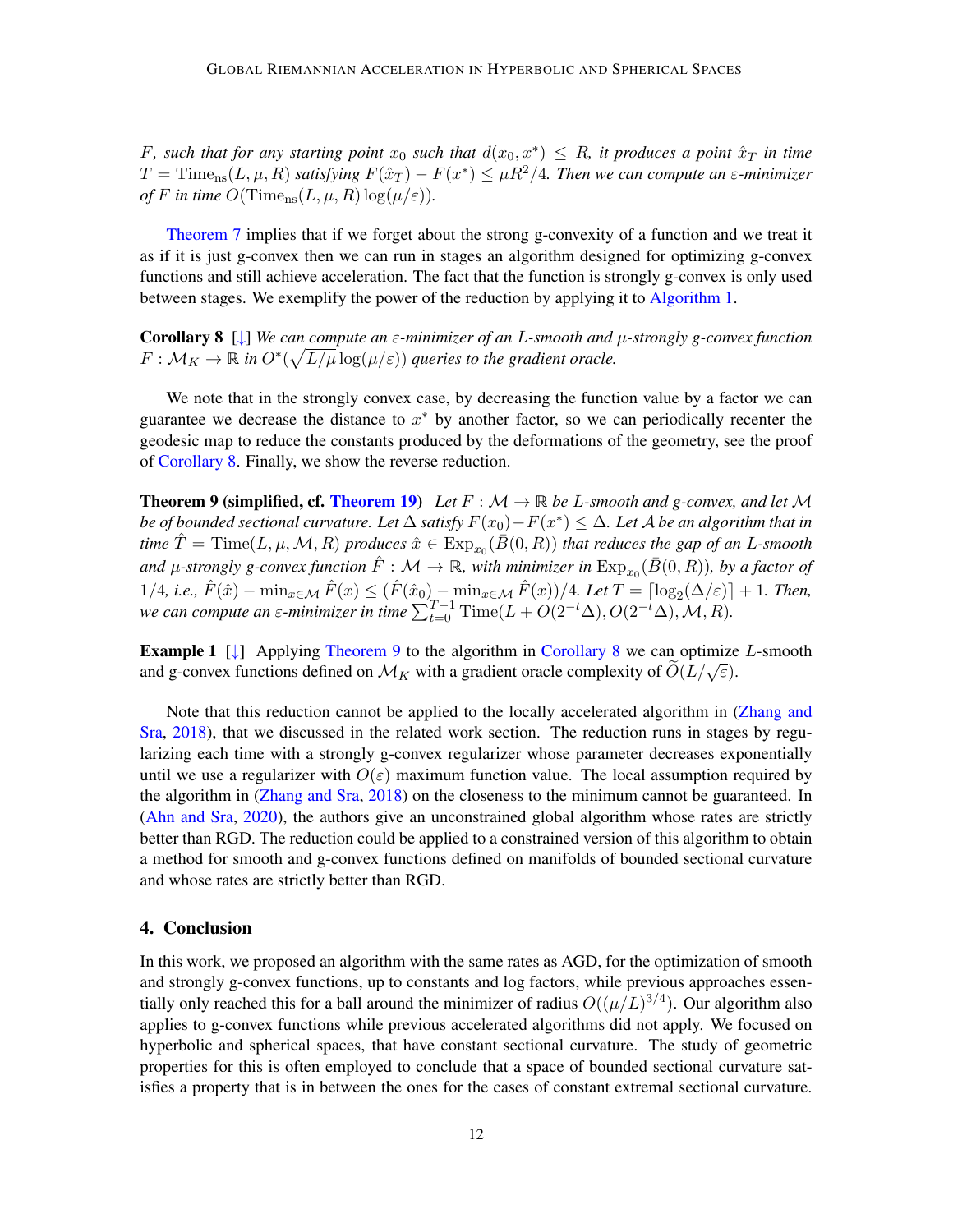Several previous algorithms have been developed for the general case by utilizing this philosophy, for instance [\(Ahn and Sra,](#page-13-5) [2020;](#page-13-5) [Ferreira et al.,](#page-15-10) [2019;](#page-15-10) [Wang et al.,](#page-18-11) [2015;](#page-18-11) [Zhang and Sra,](#page-19-2) [2016,](#page-19-2) [2018\)](#page-19-9). In future work, we will attempt to use the techniques and insights developed in this work to give an algorithm with the same rates as [AGD](#page-0-1) for manifolds of bounded sectional curvature.

The key technique of our algorithm is the effective lower bound aggregation. Indeed, lower bound aggregation is the main hurdle to obtain accelerated first-order methods defined on Riemannian manifolds. Whereas the process of obtaining decreasing upper bounds on the function works similarly as in the Euclidean space—the same approach of locally minimizing the upper bound given by the smoothness assumption is used—obtaining adequate lower bounds proves to be a difficult task. We usually want a simple lower bound such that it, or a regularized version of it, can be easily optimized globally. We also want that the lower bound combines the knowledge that the g-convexity or strong g-convexity provides for all the queried points, commonly an average. These Riemannian convexity assumptions provide simple lower bounds, namely linear or quadratic, but each with respect to each of the tangent spaces of the queried points only. The deformations of the space complicate the aggregation of the lower bounds. Our work deals with this problem by finding appropriate lower bounds via the use of a geodesic map and takes into account the deformations incurred to derive a fully accelerated algorithm. We also used other tools for designing the accelerated algorithm. We worked with a relaxation of convexity that allowed to perform a binary search to reduce the discretization error. We had to use an implicit discretization of some accelerated continuous dynamics, since at least the vanilla application of usual approaches like Linear Coupling [\(Allen Zhu and Orecchia,](#page-13-0) [2017\)](#page-13-0) or Nesterov's estimate sequence [\(Nesterov,](#page-17-0) [1983\)](#page-17-0), that can be seen as a forward Euler discretization of the accelerated dynamics combined with a balancing gradient step [\(Diakonikolas and Orecchia,](#page-15-0) [2019\)](#page-15-0), did not work in our constrained case. We interpret that the difficulty arises from trying to keep the gradient step inside the constraints while being able to compensate for a lower bound that is looser by a constant factor.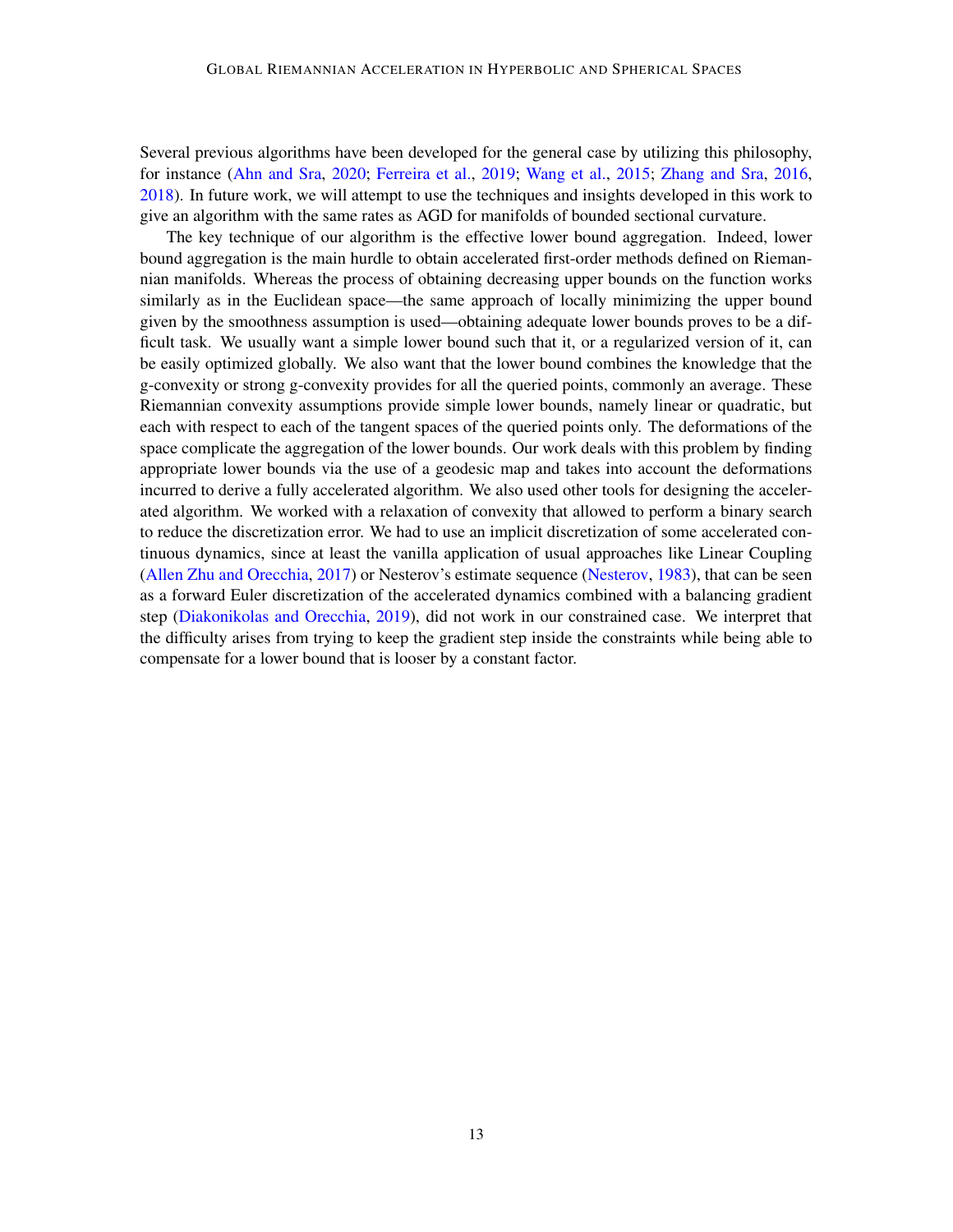## Acknowledgments

We thank Mario Lezcano-Casado for helpful discussions on this work. We thank Varun Kanade and Patrick Rebeschini for proofreading of this work. This work was supported by EP/N509711/1 from the EPSRC MPLS division, grant No 2053152.

## References

- <span id="page-13-5"></span>Kwangjun Ahn and Suvrit Sra. From Nesterov's estimate sequence to Riemannian acceleration. *arXiv preprint arXiv:2001.08876*, 2020. URL *[https:// arxiv.org/ abs/ 2001.08876](https://arxiv.org/abs/2001.08876)*.
- <span id="page-13-7"></span>Foivos Alimisis, Antonio Orvieto, Gary Bécigneul, and Aurelien Lucchi. A continuoustime perspective for modeling acceleration in Riemannian optimization. *arXiv preprint arXiv:1910.10782*, 2019. URL *[https:// arxiv.org/ abs/ 1910.10782](https://arxiv.org/abs/1910.10782)*.
- <span id="page-13-8"></span>Foivos Alimisis, Antonio Orvieto, Gary Bécigneul, and Aurelien Lucchi. Practical accelerated optimization on Riemannian manifolds. *arXiv preprint arXiv:2002.04144*, 2020. URL *[https:](https://arxiv.org/abs/2002.04144) [// arxiv.org/ abs/ 2002.04144](https://arxiv.org/abs/2002.04144)*.
- <span id="page-13-1"></span>Zeyuan Allen-Zhu. Katyusha: The first direct acceleration of stochastic gradient methods. *J. Mach. Learn. Res.*, 18:221:1–221:51, 2017. URL *[http://jmlr.org/ papers/v18/ 16-410.html](http://jmlr.org/papers/v18/16-410.html)*.
- <span id="page-13-2"></span>Zeyuan Allen-Zhu. Natasha 2: Faster non-convex optimization than SGD. In *Advances in Neural Information Processing Systems 31: Annual Conference on Neural Information Processing Systems 2018, NeurIPS 2018, 3-8 December 2018, Montréal, Canada*, pages 2680–2691, 2018a. URL *[http:// papers.nips.cc/ paper/ 7533-natasha-2-faster-non-convex-optimization-than-sgd](http://papers.nips.cc/paper/7533-natasha-2-faster-non-convex-optimization-than-sgd)*.
- <span id="page-13-3"></span>Zeyuan Allen-Zhu. Katyusha X: practical momentum method for stochastic sum-of-nonconvex optimization. In *Proceedings of the 35th International Conference on Machine Learning, ICML 2018, Stockholmsmässan, Stockholm, Sweden, July 10-15, 2018*, pages 179–185, 2018b. URL *[http:// proceedings.mlr.press/v80/ allen-zhu18a.html](http://proceedings.mlr.press/v80/allen-zhu18a.html)*.
- <span id="page-13-6"></span>Zeyuan Allen Zhu and Elad Hazan. Optimal black-box reductions between optimization objectives. In *Advances in Neural Information Processing Systems 29: Annual Conference on Neural Information Processing Systems 2016, December 5-10, 2016, Barcelona, Spain*, pages 1606–1614, 2016. URL *[http:// papers.nips.cc/ paper/](http://papers.nips.cc/paper/6364-optimal-black-box-reductions-between-optimization-objectives) [6364-optimal-black-box-reductions-between-optimization-objectives](http://papers.nips.cc/paper/6364-optimal-black-box-reductions-between-optimization-objectives)*.
- <span id="page-13-4"></span>Zeyuan Allen Zhu and Lorenzo Orecchia. Nearly-linear time positive LP solver with faster convergence rate. In *Proceedings of the Forty-Seventh Annual ACM on Symposium on Theory of Computing, STOC 2015, Portland, OR, USA, June 14-17, 2015*, pages 229–236, 2015. doi: 10.1145/2746539.2746573. URL *[https:// doi.org/ 10.1145/ 2746539.2746573](https://doi.org/10.1145/2746539.2746573)*.
- <span id="page-13-0"></span>Zeyuan Allen Zhu and Lorenzo Orecchia. Linear coupling: An ultimate unification of gradient and mirror descent. In *8th Innovations in Theoretical Computer Science Conference, ITCS 2017, January 9-11, 2017, Berkeley, CA, USA*, pages 3:1–3:22, 2017. doi: 10.4230/LIPIcs.ITCS.2017. 3. URL *[https:// doi.org/ 10.4230/LIPIcs.ITCS.2017.3](https://doi.org/10.4230/LIPIcs.ITCS.2017.3)*.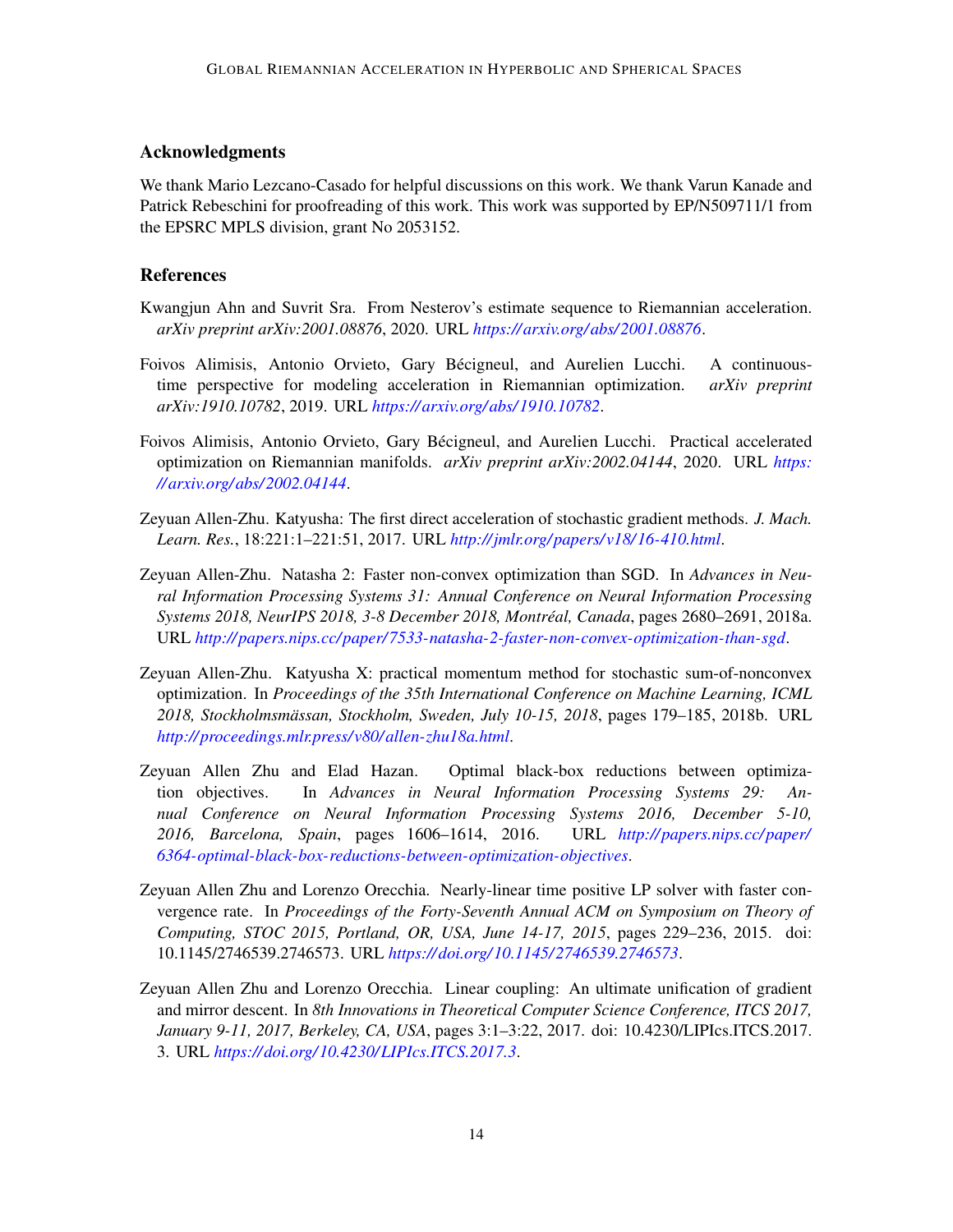- <span id="page-14-0"></span>Zeyuan Allen Zhu, Zheng Qu, Peter Richtárik, and Yang Yuan. Even faster accelerated coordinate descent using non-uniform sampling. In *Proceedings of the 33nd International Conference on Machine Learning, ICML 2016, New York City, NY, USA, June 19-24, 2016*, pages 1110–1119, 2016. URL *[http:// proceedings.mlr.press/v48/ allen-zhuc16.html](http://proceedings.mlr.press/v48/allen-zhuc16.html)*.
- <span id="page-14-1"></span>Zeyuan Allen-Zhu, Yuanzhi Li, Rafael Mendes de Oliveira, and Avi Wigderson. Much faster algorithms for matrix scaling. In *58th IEEE Annual Symposium on Foundations of Computer Science, FOCS 2017, Berkeley, CA, USA, October 15-17, 2017*, pages 890–901, 2017. doi: 10.1109/FOCS.2017.87. URL *[https:// doi.org/ 10.1109/FOCS.2017.87](https://doi.org/10.1109/FOCS.2017.87)*.
- <span id="page-14-8"></span>Zeyuan Allen-Zhu, Ankit Garg, Yuanzhi Li, Rafael Oliveira, and Avi Wigderson. Operator scaling via geodesically convex optimization, invariant theory and polynomial identity testing. In *Proceedings of the 50th Annual ACM SIGACT Symposium on Theory of Computing*, pages 172–181, 2018. URL *[https:// arxiv.org/ abs/ 1804.01076](https://arxiv.org/abs/1804.01076)*.
- <span id="page-14-10"></span>Dimitri Bertsekas and Angelia Nedic. Convex analysis and optimization. 2003.
- <span id="page-14-9"></span>Herbert Busemann and Bhalchandra Phadke. A general version of Beltrami's theorem in the large. *Pacific Journal of Mathematics*, 115(2):299–315, 1984.
- <span id="page-14-6"></span>Léopold Cambier and Pierre-Antoine Absil. Robust low-rank matrix completion by Riemannian optimization. *SIAM J. Scientific Computing*, 38(5), 2016. doi: 10.1137/15M1025153. URL *[https:// doi.org/ 10.1137/ 15M1025153](https://doi.org/10.1137/15M1025153)*.
- <span id="page-14-2"></span>Yair Carmon, John C. Duchi, Oliver Hinder, and Aaron Sidford. "Convex until proven guilty": Dimension-free acceleration of gradient descent on non-convex functions. In *Proceedings of the 34th International Conference on Machine Learning, ICML 2017, Sydney, NSW, Australia, 6-11 August 2017*, pages 654–663, 2017. URL *[http:// proceedings.mlr.press/v70/carmon17a.html](http://proceedings.mlr.press/v70/carmon17a.html)*.
- <span id="page-14-7"></span>Anoop Cherian and Suvrit Sra. Riemannian dictionary learning and sparse coding for positive definite matrices. *IEEE Trans. Neural Networks Learn. Syst.*, 28(12):2859–2871, 2017. doi: 10.1109/TNNLS.2016.2601307. URL *[https:// doi.org/ 10.1109/TNNLS.2016.2601307](https://doi.org/10.1109/TNNLS.2016.2601307)*.
- <span id="page-14-3"></span>Michael Cohen, Jelena Diakonikolas, and Lorenzo Orecchia. On acceleration with noise-corrupted gradients. In *Proceedings of the 35th International Conference on Machine Learning, ICML 2018, Stockholmsmässan, Stockholm, Sweden, July 10-15, 2018*, pages 1018–1027, 2018. URL *[http:// proceedings.mlr.press/v80/cohen18a.html](http://proceedings.mlr.press/v80/cohen18a.html)*.
- <span id="page-14-4"></span>Chris Criscitiello and Nicolas Boumal. Efficiently escaping saddle points on manifolds. In *Advances in Neural Information Processing Systems 32: Annual Conference on Neural Information Processing Systems 2019, NeurIPS 2019, 8-14 December 2019, Vancouver, BC, Canada*, pages 5985–5995, 2019. URL *[http:// papers.nips.cc/ paper/](http://papers.nips.cc/paper/8832-efficiently-escaping-saddle-points-on-manifolds) [8832-efficiently-escaping-saddle-points-on-manifolds](http://papers.nips.cc/paper/8832-efficiently-escaping-saddle-points-on-manifolds)*.
- <span id="page-14-5"></span>Chris Criscitiello and Nicolas Boumal. An accelerated first-order method for non-convex optimization on manifolds. *arXiv preprint arXiv:2008.02252*, 2020. URL *[https:// arxiv.org/ abs/ 2008.](https://arxiv.org/abs/2008.02252) [02252](https://arxiv.org/abs/2008.02252)*.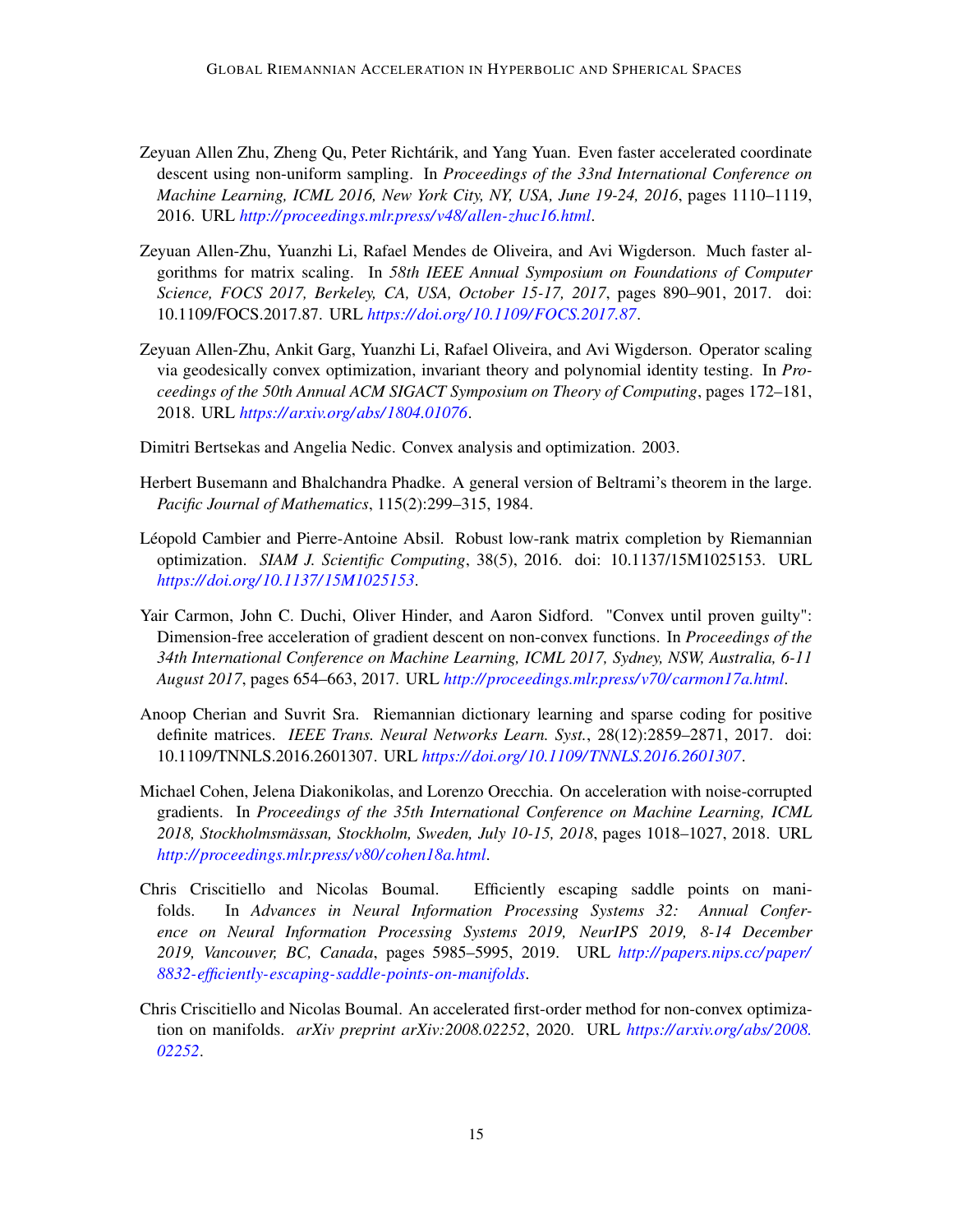- <span id="page-15-8"></span>Christopher Criscitiello and Nicolas Boumal. Negative curvature obstructs acceleration for geodesically convex optimization, even with exact first-order oracles. *CoRR*, abs/2111.13263, 2021. URL *[https:// arxiv.org/ abs/ 2111.13263](https://arxiv.org/abs/2111.13263)*.
- <span id="page-15-1"></span>Ashok Cutkosky and Tamás Sarlós. Matrix-free preconditioning in online learning. In *Proceedings of the 36th International Conference on Machine Learning, ICML 2019, 9-15 June 2019, Long Beach, California, USA*, pages 1455–1464, 2019. URL *[http:// proceedings.mlr.press/v97/](http://proceedings.mlr.press/v97/cutkosky19b.html) [cutkosky19b.html](http://proceedings.mlr.press/v97/cutkosky19b.html)*.
- <span id="page-15-5"></span>Glaydston de Carvalho Bento, Orizon P. Ferreira, and Jefferson G. Melo. Iteration-complexity of gradient, subgradient and proximal point methods on Riemannian manifolds. *J. Optim. Theory Appl.*, 173(2):548–562, 2017. doi: 10.1007/s10957-017-1093-4. URL *[https:// doi.org/ 10.1007/](https://doi.org/10.1007/s10957-017-1093-4) [s10957-017-1093-4](https://doi.org/10.1007/s10957-017-1093-4)*.
- <span id="page-15-2"></span>Jelena Diakonikolas and Michael I. Jordan. Generalized momentum-based methods: A hamiltonian perspective. *CoRR*, abs/1906.00436, 2019. URL *[http:// arxiv.org/ abs/ 1906.00436](http://arxiv.org/abs/1906.00436)*.
- <span id="page-15-3"></span>Jelena Diakonikolas and Lorenzo Orecchia. Accelerated extra-gradient descent: A novel accelerated first-order method. In *9th Innovations in Theoretical Computer Science Conference, ITCS 2018, January 11-14, 2018, Cambridge, MA, USA*, pages 23:1–23:19, 2018. doi: 10.4230/LIPIcs.ITCS. 2018.23. URL *[https:// doi.org/ 10.4230/LIPIcs.ITCS.2018.23](https://doi.org/10.4230/LIPIcs.ITCS.2018.23)*.
- <span id="page-15-0"></span>Jelena Diakonikolas and Lorenzo Orecchia. The approximate duality gap technique: A unified theory of first-order methods. *SIAM Journal on Optimization*, 29(1):660–689, 2019. doi: 10. 1137/18M1172314. URL *[https:// doi.org/ 10.1137/ 18M1172314](https://doi.org/10.1137/18M1172314)*.
- <span id="page-15-6"></span>Alan Edelman, Tomás A. Arias, and Steven Thomas Smith. The geometry of algorithms with orthogonality constraints. *SIAM J. Matrix Analysis Applications*, 20(2):303–353, 1998. doi: 10.1137/S0895479895290954. URL *[https:// doi.org/ 10.1137/ S0895479895290954](https://doi.org/10.1137/S0895479895290954)*.
- <span id="page-15-10"></span>OP Ferreira, MS Louzeiro, and LF Prudente. Gradient method for optimization on Riemannian manifolds with lower bounded curvature. *SIAM Journal on Optimization*, 29(4):2517–2541, 2019.
- <span id="page-15-4"></span>Alexander Gasnikov, Pavel E. Dvurechensky, Eduard A. Gorbunov, Evgeniya A. Vorontsova, Daniil Selikhanovych, César A. Uribe, Bo Jiang, Haoyue Wang, Shuzhong Zhang, Sébastien Bubeck, Qijia Jiang, Yin Tat Lee, Yuanzhi Li, and Aaron Sidford. Near optimal methods for minimizing convex functions with lipschitz \$p\$-th derivatives. In *Conference on Learning Theory, COLT 2019, 25-28 June 2019, Phoenix, AZ, USA*, pages 1392–1393, 2019. URL *[http:// proceedings.](http://proceedings.mlr.press/v99/gasnikov19b.html) [mlr.press/v99/ gasnikov19b.html](http://proceedings.mlr.press/v99/gasnikov19b.html)*.
- <span id="page-15-7"></span>Matthieu Genicot, Wen Huang, and Nickolay T. Trendafilov. Weakly correlated sparse components with nearly orthonormal loadings. In *Geometric Science of Information - Second International Conference, GSI 2015, Palaiseau, France, October 28-30, 2015, Proceedings*, pages 484–490, 2015. doi: 10.1007/978-3-319-25040-3\\_52. URL *[https:// doi.org/ 10.1007/](https://doi.org/10.1007/978-3-319-25040-3_52) [978-3-319-25040-3\\_52](https://doi.org/10.1007/978-3-319-25040-3_52)*.
- <span id="page-15-9"></span>Marvin J Greenberg. *Euclidean and non-Euclidean geometries: Development and history*. Macmillan, 1993.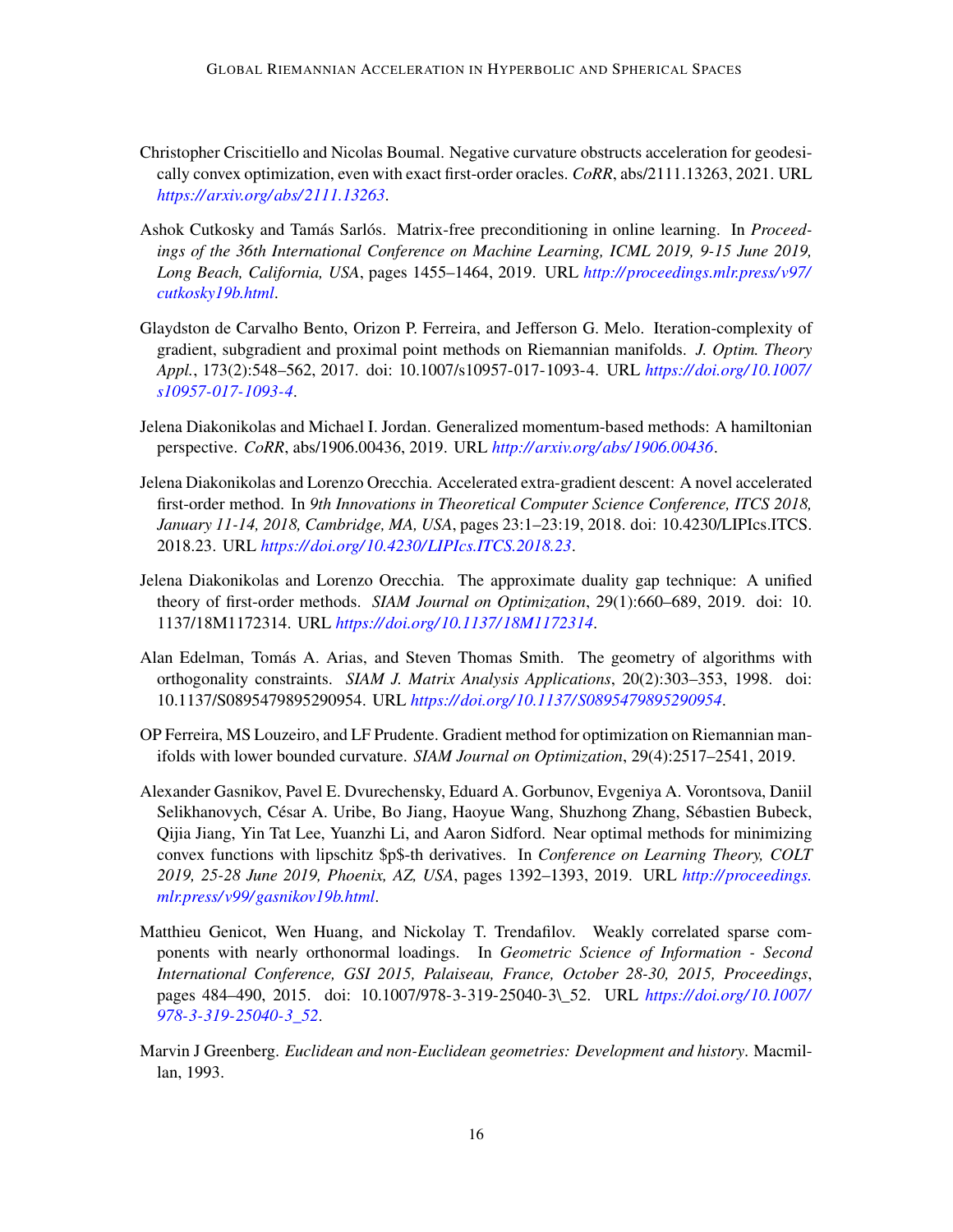- <span id="page-16-7"></span>Karsten Grove, Peter Petersen, and Silvio Levy. *Comparison geometry*, volume 30. Cambridge University Press, 1997.
- <span id="page-16-11"></span>Sergey Guminov and Alexander Gasnikov. Accelerated methods for alpha-weakly-quasi-convex problems. *arXiv preprint arXiv:1710.00797*, 2017. URL *[https:// arxiv.org/ abs/ 1710.00797](https://arxiv.org/abs/1710.00797)*.
- <span id="page-16-10"></span>Linus Hamilton and Ankur Moitra. A no-go theorem for acceleration in the hyperbolic plane. *arXiv preprint arXiv:2101.05657*, 2021. URL *[https:// arxiv.org/ abs/ 2101.05657](https://arxiv.org/abs/2101.05657)*.
- <span id="page-16-3"></span>Gennadij Heidel and Volker Schulz. A Riemannian trust-region method for low-rank tensor completion. *Numerical Lin. Alg. with Applic.*, 25(6), 2018. doi: 10.1002/nla.2175. URL *[https:// doi.org/ 10.1002/ nla.2175](https://doi.org/10.1002/nla.2175)*.
- <span id="page-16-12"></span>Oliver Hinder, Aaron Sidford, and Nimit Sharad Sohoni. Near-optimal methods for minimizing star-convex functions and beyond. *CoRR*, abs/1906.11985, 2019. URL *[http:// arxiv.org/ abs/](http://arxiv.org/abs/1906.11985) [1906.11985](http://arxiv.org/abs/1906.11985)*.
- <span id="page-16-4"></span>Reshad Hosseini and Suvrit Sra. Matrix manifold optimization for gaussian mixtures. In *Advances in Neural Information Processing Systems 28: Annual Conference on Neural Information Processing Systems 2015, December 7-12, 2015, Montreal, Quebec, Canada*, pages 910–918, 2015. URL *[http:// papers.nips.cc/ paper/ 5812-matrix-manifold-optimization-for-gaussian-mixtures](http://papers.nips.cc/paper/5812-matrix-manifold-optimization-for-gaussian-mixtures)*.
- <span id="page-16-0"></span>Reshad Hosseini and Suvrit Sra. An alternative to EM for gaussian mixture models: Batch and stochastic Riemannian optimization. *CoRR*, abs/1706.03267, 2017. URL *[http:// arxiv.org/ abs/](http://arxiv.org/abs/1706.03267) [1706.03267](http://arxiv.org/abs/1706.03267)*.
- <span id="page-16-9"></span>Wen Huang and Ke Wei. Extending FISTA to Riemannian optimization for sparse PCA. *arXiv preprint arXiv:1909.05485*, 2019a. URL *[https:// arxiv.org/ abs/ 1909.05485](https://arxiv.org/abs/1909.05485)*.
- <span id="page-16-5"></span>Wen Huang and Ke Wei. Riemannian proximal gradient methods. *arXiv preprint arXiv:1909.06065*, 2019b. URL *[https:// arxiv.org/ abs/ 1909.06065](https://arxiv.org/abs/1909.06065)*.
- <span id="page-16-6"></span>Ian T Jolliffe, Nickolay T Trendafilov, and Mudassir Uddin. A modified principal component technique based on the lasso. *Journal of computational and Graphical Statistics*, 12(3):531–547, 2003. URL *[https:// doi.org/ 10.1198/ 1061860032148](https://doi.org/10.1198/1061860032148)*.
- <span id="page-16-2"></span>Hiroyuki Kasai, Pratik Jawanpuria, and Bamdev Mishra. Riemannian adaptive stochastic gradient algorithms on matrix manifolds. In *Proceedings of the 36th International Conference on Machine Learning, ICML 2019, 9-15 June 2019, Long Beach, California, USA*, pages 3262–3271, 2019. URL *[http:// proceedings.mlr.press/v97/kasai19a.html](http://proceedings.mlr.press/v97/kasai19a.html)*.
- <span id="page-16-1"></span>Masoud Badiei Khuzani and Na Li. Stochastic primal-dual method on Riemannian manifolds of bounded sectional curvature. In *16th IEEE International Conference on Machine Learning and Applications, ICMLA 2017, Cancun, Mexico, December 18-21, 2017*, pages 133–140, 2017. doi: 10.1109/ICMLA.2017.0-167. URL *[https:// doi.org/ 10.1109/ ICMLA.2017.0-167](https://doi.org/10.1109/ICMLA.2017.0-167)*.
- <span id="page-16-8"></span>E. Kreyszig. *Differential Geometry*. Differential Geometry. Dover Publications, 1991. ISBN 9780486667218. URL *[https:// books.google.es/ books?id=P73DrhE9F0QC](https://books.google.es/books?id=P73DrhE9F0QC)*.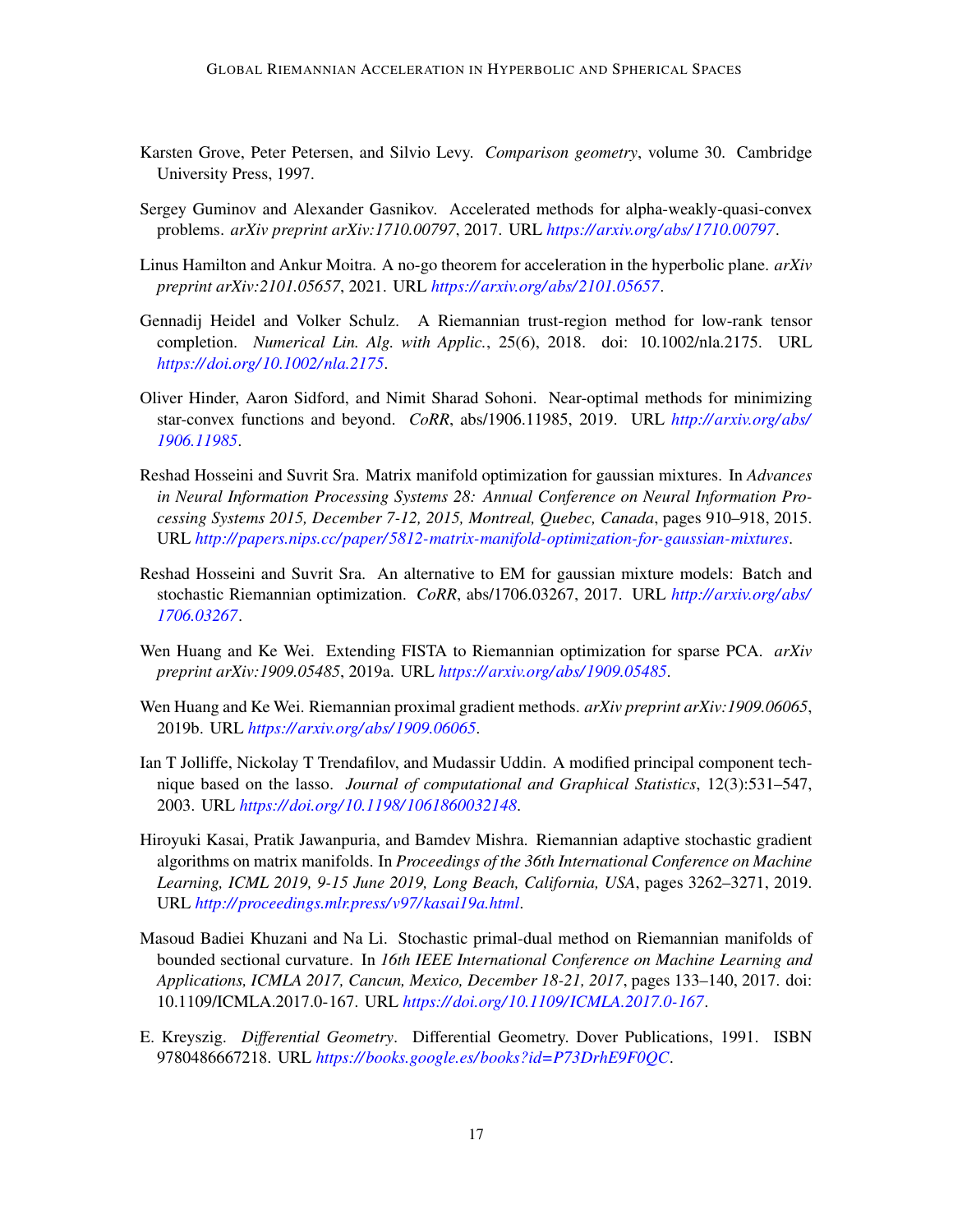- <span id="page-17-7"></span>Walid Krichene, Alexandre M. Bayen, and Peter L. Bartlett. Accelerated mirror descent in continuous and discrete time. In *Advances in Neural Information Processing Systems 28: Annual Conference on Neural Information Processing Systems 2015, December 7-12, 2015, Montreal, Quebec, Canada*, pages 2845–2853, 2015. URL *[http:// papers.nips.cc/ paper/](http://papers.nips.cc/paper/5843-accelerated-mirror-descent-in-continuous-and-discrete-time) [5843-accelerated-mirror-descent-in-continuous-and-discrete-time](http://papers.nips.cc/paper/5843-accelerated-mirror-descent-in-continuous-and-discrete-time)*.
- <span id="page-17-2"></span>Mario Lezcano-Casado. Trivializations for gradient-based optimization on manifolds. In *Advances in Neural Information Processing Systems 32: Annual Conference on Neural Information Processing Systems 2019, NeurIPS 2019, 8-14 December 2019, Vancouver, BC, Canada*, pages 9154–9164, 2019. URL *[http:// papers.nips.cc/ paper/](http://papers.nips.cc/paper/9115-trivializations-for-gradient-based-optimization-on-manifolds) [9115-trivializations-for-gradient-based-optimization-on-manifolds](http://papers.nips.cc/paper/9115-trivializations-for-gradient-based-optimization-on-manifolds)*.
- <span id="page-17-8"></span>Mario Lezcano-Casado. Curvature-dependant global convergence rates for optimization on manifolds of bounded geometry. *arXiv preprint arXiv:2008.02517*, 2020. URL *[https:// arxiv.org/ abs/](https://arxiv.org/abs/2008.02517) [2008.02517](https://arxiv.org/abs/2008.02517)*.
- <span id="page-17-3"></span>Mario Lezcano-Casado and David Martínez-Rubio. Cheap orthogonal constraints in neural networks: A simple parametrization of the orthogonal and unitary group. In *Proceedings of the 36th International Conference on Machine Learning, ICML 2019, 9-15 June 2019, Long Beach, California, USA*, pages 3794–3803, 2019. URL *[http:// proceedings.mlr.press/v97/](http://proceedings.mlr.press/v97/lezcano-casado19a.html) [lezcano-casado19a.html](http://proceedings.mlr.press/v97/lezcano-casado19a.html)*.
- <span id="page-17-5"></span>Lizhen Lin, Bayan Saparbayeva, Michael Minyi Zhang, and David B. Dunson. Accelerated algorithms for convex and non-convex optimization on manifolds. *CoRR*, abs/2010.08908, 2020. URL *[https:// arxiv.org/ abs/ 2010.08908](https://arxiv.org/abs/2010.08908)*.
- <span id="page-17-4"></span>Yuanyuan Liu, Fanhua Shang, James Cheng, Hong Cheng, and Licheng Jiao. Accelerated firstorder methods for geodesically convex optimization on Riemannian manifolds. In Isabelle Guyon, Ulrike von Luxburg, Samy Bengio, Hanna M. Wallach, Rob Fergus, S. V. N. Vishwanathan, and Roman Garnett, editors, *Advances in Neural Information Processing Systems 30: Annual Conference on Neural Information Processing Systems 2017, 4-9 December 2017, Long Beach, CA, USA*, pages 4868–4877, 2017. URL *[https:// papers.nips.cc/ paper/ 2017/ hash/](https://papers.nips.cc/paper/2017/hash/6ef80bb237adf4b6f77d0700e1255907-Abstract.html) [6ef80bb237adf4b6f77d0700e1255907-Abstract.html](https://papers.nips.cc/paper/2017/hash/6ef80bb237adf4b6f77d0700e1255907-Abstract.html)*.
- <span id="page-17-1"></span>Bamdev Mishra and Rodolphe Sepulchre. R3MC: A Riemannian three-factor algorithm for lowrank matrix completion. In *53rd IEEE Conference on Decision and Control, CDC 2014, Los Angeles, CA, USA, December 15-17, 2014*, pages 1137–1142, 2014. doi: 10.1109/CDC.2014. 7039534. URL *[https:// doi.org/ 10.1109/CDC.2014.7039534](https://doi.org/10.1109/CDC.2014.7039534)*.
- <span id="page-17-9"></span>Vaishnavh Nagarajan and J Zico Kolter. Generalization in deep networks: The role of distance from initialization. *arXiv preprint arXiv:1901.01672*, 2019. URL *[https:// arxiv.org/ abs/ 1901.01672](https://arxiv.org/abs/1901.01672)*.
- <span id="page-17-0"></span>Yurii Nesterov. A method of solving a convex programming problem with convergence rate o(1/k2). In *Soviet Mathematics Doklady*, volume 27, pages 372–376, 1983.
- <span id="page-17-6"></span>Yurii Nesterov, Alexander Gasnikov, Sergey Guminov, and Pavel Dvurechensky. Primal-dual accelerated gradient descent with line search for convex and nonconvex optimization problems. *arXiv preprint arXiv:1809.05895*, 2018. URL *[https:// arxiv.org/ abs/ 1809.05895](https://arxiv.org/abs/1809.05895)*.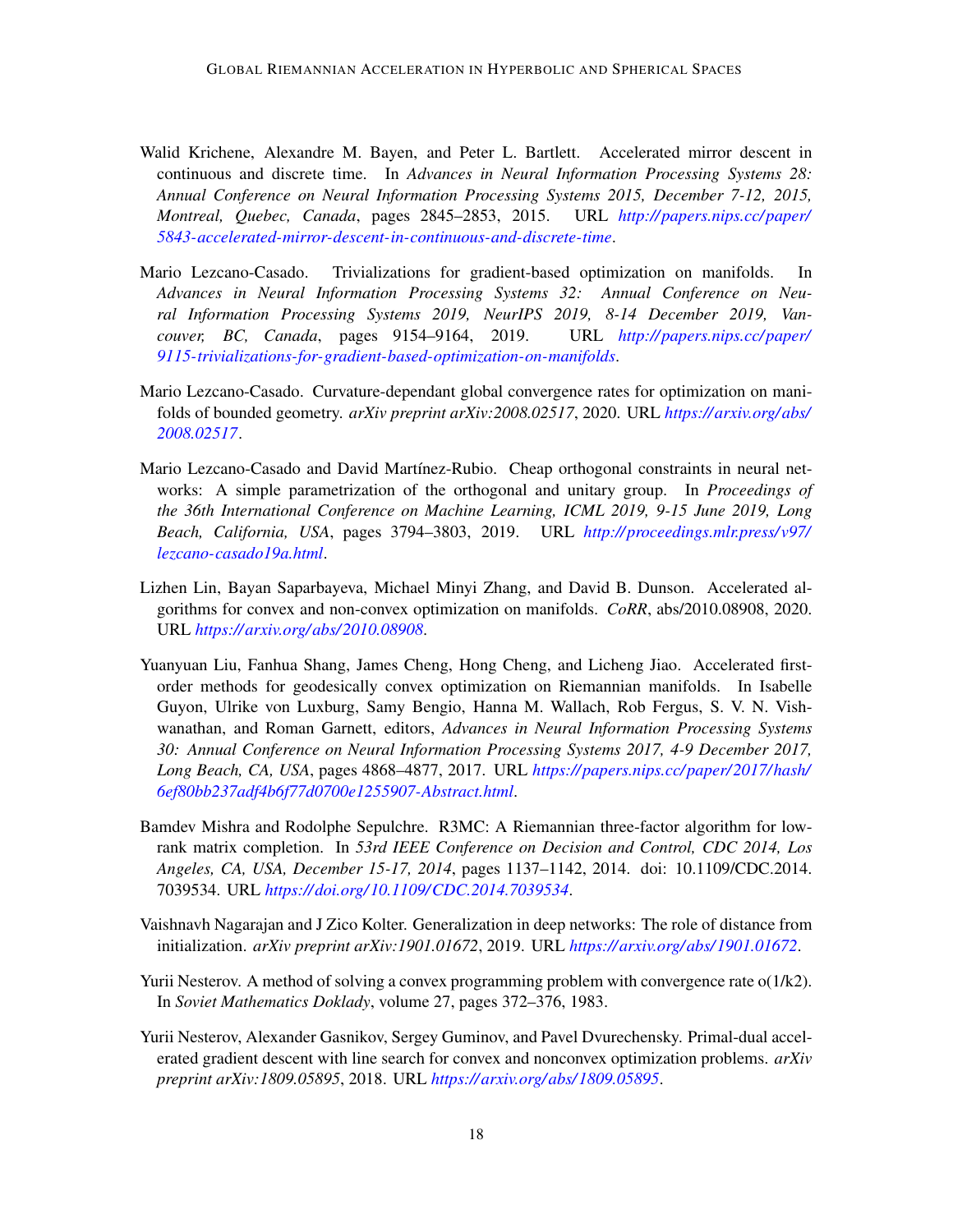<span id="page-18-10"></span>Peter Petersen, S Axler, and KA Ribet. *Riemannian geometry*, volume 171. Springer, 2006.

- <span id="page-18-4"></span>Hiroyuki Sato, Hiroyuki Kasai, and Bamdev Mishra. Riemannian stochastic variance reduced gradient. *CoRR*, abs/1702.05594, 2017. URL *[http:// arxiv.org/ abs/ 1702.05594](http://arxiv.org/abs/1702.05594)*.
- <span id="page-18-5"></span>Hiroyuki Sato, Hiroyuki Kasai, and Bamdev Mishra. Riemannian stochastic variance reduced gradient algorithm with retraction and vector transport. *SIAM Journal on Optimization*, 29(2):1444– 1472, 2019. doi: 10.1137/17M1116787. URL *[https:// doi.org/ 10.1137/ 17M1116787](https://doi.org/10.1137/17M1116787)*.
- <span id="page-18-1"></span>Weijie Su, Stephen P. Boyd, and Emmanuel J. Candès. A differential equation for modeling nesterov's accelerated gradient method: Theory and insights. *J. Mach. Learn. Res.*, 17:153:1–153:43, 2016. URL *[http://jmlr.org/ papers/v17/ 15-084.html](http://jmlr.org/papers/v17/15-084.html)*.
- <span id="page-18-9"></span>Ju Sun, Qing Qu, and John Wright. Complete dictionary recovery over the sphere II: recovery by Riemannian trust-region method. *IEEE Trans. Inf. Theory*, 63(2):885–914, 2017. doi: 10.1109/ TIT.2016.2632149. URL *[https:// doi.org/ 10.1109/TIT.2016.2632149](https://doi.org/10.1109/TIT.2016.2632149)*.
- <span id="page-18-6"></span>Yue Sun, Nicolas Flammarion, and Maryam Fazel. Escaping from saddle points on Riemannian manifolds. In *Advances in Neural Information Processing Systems 32: Annual Conference on Neural Information Processing Systems 2019, NeurIPS 2019, 8-14 December 2019, Vancouver, BC, Canada*, pages 7274–7284, 2019. URL *[http:// papers.nips.cc/ paper/](http://papers.nips.cc/paper/8948-escaping-from-saddle-points-on-riemannian-manifolds) [8948-escaping-from-saddle-points-on-riemannian-manifolds](http://papers.nips.cc/paper/8948-escaping-from-saddle-points-on-riemannian-manifolds)*.
- <span id="page-18-0"></span>Ilya Sutskever, James Martens, George E. Dahl, and Geoffrey E. Hinton. On the importance of initialization and momentum in deep learning. In *Proceedings of the 30th International Conference on Machine Learning, ICML 2013, Atlanta, GA, USA, 16-21 June 2013*, pages 1139–1147, 2013. URL *[http:// proceedings.mlr.press/v28/ sutskever13.html](http://proceedings.mlr.press/v28/sutskever13.html)*.
- <span id="page-18-7"></span>Mingkui Tan, Ivor W. Tsang, Li Wang, Bart Vandereycken, and Sinno Jialin Pan. Riemannian pursuit for big matrix recovery. In *Proceedings of the 31th International Conference on Machine Learning, ICML 2014, Beijing, China, 21-26 June 2014*, pages 1539–1547, 2014. URL *[http:](http://proceedings.mlr.press/v32/tan14.html) [// proceedings.mlr.press/v32/tan14.html](http://proceedings.mlr.press/v32/tan14.html)*.
- <span id="page-18-3"></span>Nilesh Tripuraneni, Nicolas Flammarion, Francis Bach, and Michael I. Jordan. Averaging stochastic gradient descent on Riemannian manifolds. *CoRR*, abs/1802.09128, 2018. URL *[http:// arxiv.org/](http://arxiv.org/abs/1802.09128) [abs/ 1802.09128](http://arxiv.org/abs/1802.09128)*.
- <span id="page-18-8"></span>Bart Vandereycken. Low-rank matrix completion by Riemannian optimization. *SIAM Journal on Optimization*, 23(2):1214–1236, 2013. doi: 10.1137/110845768. URL *[https:// doi.org/ 10.1137/](https://doi.org/10.1137/110845768) [110845768](https://doi.org/10.1137/110845768)*.
- <span id="page-18-2"></span>Di Wang, Satish Rao, and Michael W. Mahoney. Unified acceleration method for packing and covering problems via diameter reduction. In *43rd International Colloquium on Automata, Languages, and Programming, ICALP 2016, July 11-15, 2016, Rome, Italy*, pages 50:1–50:13, 2016. doi: 10.4230/LIPIcs.ICALP.2016.50. URL *[https:// doi.org/ 10.4230/LIPIcs.ICALP.2016.50](https://doi.org/10.4230/LIPIcs.ICALP.2016.50)*.
- <span id="page-18-11"></span>X. M. Wang, C. Li, and J. C. Yao. Subgradient projection algorithms for convex feasibility on Riemannian manifolds with lower bounded curvatures. *J. Optim. Theory Appl.*, 164(1):202–217, 2015. doi: 10.1007/s10957-014-0568-9. URL *[https:// doi.org/ 10.1007/ s10957-014-0568-9](https://doi.org/10.1007/s10957-014-0568-9)*.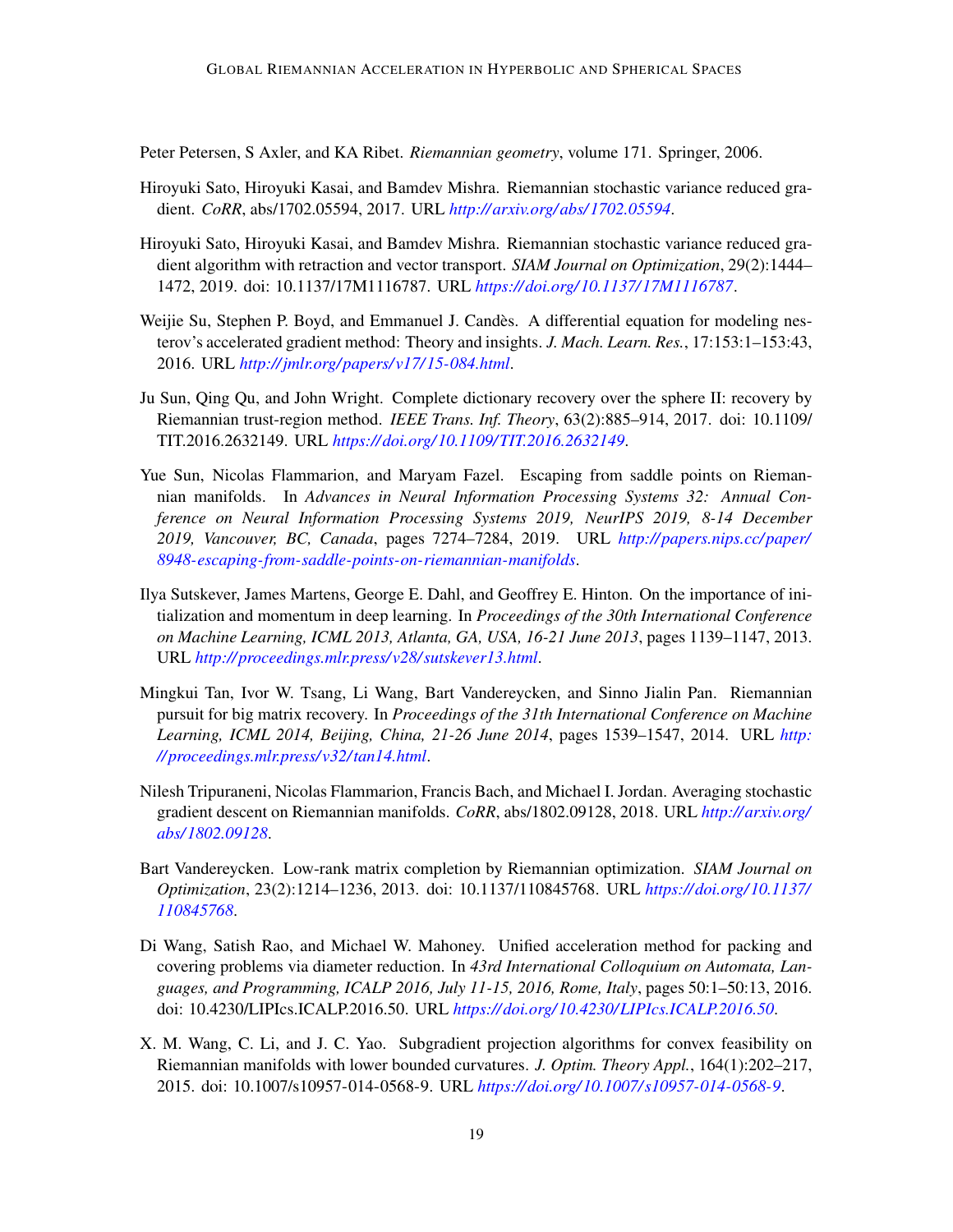- <span id="page-19-6"></span>Melanie Weber and Suvrit Sra. Frank-wolfe methods for geodesically convex optimization with application to the matrix geometric mean. *CoRR*, abs/1710.10770, 2017. URL *[http:// arxiv.org/](http://arxiv.org/abs/1710.10770) [abs/ 1710.10770](http://arxiv.org/abs/1710.10770)*.
- <span id="page-19-7"></span>Melanie Weber and Suvrit Sra. Nonconvex stochastic optimization on manifolds via Riemannian Frank-Wolfe methods. *CoRR*, abs/1910.04194, 2019. URL *[http:// arxiv.org/ abs/ 1910.04194](http://arxiv.org/abs/1910.04194)*.
- <span id="page-19-1"></span>Ke Wei, Jian-Feng Cai, Tony F Chan, and Shingyu Leung. Guarantees of Riemannian optimization for low rank matrix completion. *arXiv preprint arXiv:1603.06610*, 2016. URL *[https:// arxiv.org/](https://arxiv.org/abs/1603.06610) [abs/ 1603.06610](https://arxiv.org/abs/1603.06610)*.
- <span id="page-19-0"></span>Andre Wibisono, Ashia C. Wilson, and Michael I. Jordan. A variational perspective on accelerated methods in optimization. *CoRR*, abs/1603.04245, 2016. URL *[http:// arxiv.org/ abs/ 1603.04245](http://arxiv.org/abs/1603.04245)*.
- <span id="page-19-8"></span>Ami Wiesel. Geodesic convexity and covariance estimation. *IEEE Trans. Signal Process.*, 60(12): 6182–6189, 2012. doi: 10.1109/TSP.2012.2218241. URL *[https:// doi.org/ 10.1109/TSP.2012.](https://doi.org/10.1109/TSP.2012.2218241) [2218241](https://doi.org/10.1109/TSP.2012.2218241)*.
- <span id="page-19-2"></span>Hongyi Zhang and Suvrit Sra. First-order methods for geodesically convex optimization. In *Proceedings of the 29th Conference on Learning Theory, COLT 2016, New York, USA, June 23-26, 2016*, pages 1617–1638, 2016. URL *[http:// proceedings.mlr.press/v49/ zhang16b.html](http://proceedings.mlr.press/v49/zhang16b.html)*.
- <span id="page-19-9"></span>Hongyi Zhang and Suvrit Sra. An estimate sequence for geodesically convex optimization. In Sébastien Bubeck, Vianney Perchet, and Philippe Rigollet, editors, *Conference On Learning Theory, COLT 2018, Stockholm, Sweden, 6-9 July 2018*, volume 75 of *Proceedings of Machine Learning Research*, pages 1703–1723. PMLR, 2018. URL *[http:// proceedings.mlr.press/](http://proceedings.mlr.press/v75/zhang18a.html) [v75/ zhang18a.html](http://proceedings.mlr.press/v75/zhang18a.html)*.
- <span id="page-19-3"></span>Hongyi Zhang, Sashank J. Reddi, and Suvrit Sra. Riemannian SVRG: fast stochastic optimization on Riemannian manifolds. In *Advances in Neural Information Processing Systems 29: Annual Conference on Neural Information Processing Systems 2016, December 5-10, 2016, Barcelona, Spain*, pages 4592–4600, 2016. URL *[http:// papers.nips.cc/ paper/](http://papers.nips.cc/paper/6515-riemannian-svrg-fast-stochastic-optimization-on-riemannian-manifolds) [6515-riemannian-svrg-fast-stochastic-optimization-on-riemannian-manifolds](http://papers.nips.cc/paper/6515-riemannian-svrg-fast-stochastic-optimization-on-riemannian-manifolds)*.
- <span id="page-19-4"></span>Jingzhao Zhang, Hongyi Zhang, and Suvrit Sra. R-SPIDER: A fast Riemannian stochastic optimization algorithm with curvature independent rate. *CoRR*, abs/1811.04194, 2018. URL *[http:// arxiv.org/ abs/ 1811.04194](http://arxiv.org/abs/1811.04194)*.
- <span id="page-19-5"></span>Pan Zhou, Xiao-Tong Yuan, and Jiashi Feng. Faster first-order methods for stochastic non-convex optimization on Riemannian manifolds. In *The 22nd International Conference on Artificial Intelligence and Statistics, AISTATS 2019, 16-18 April 2019, Naha, Okinawa, Japan*, pages 138–147, 2019. URL *[http:// proceedings.mlr.press/v89/ zhou19a.html](http://proceedings.mlr.press/v89/zhou19a.html)*.
- <span id="page-19-10"></span>Xingyu Zhou. On the fenchel duality between strong convexity and lipschitz continuous gradient. *arXiv preprint arXiv:1803.06573*, 2018. URL *[https:// arxiv.org/ abs/ 1803.06573](https://arxiv.org/abs/1803.06573)*.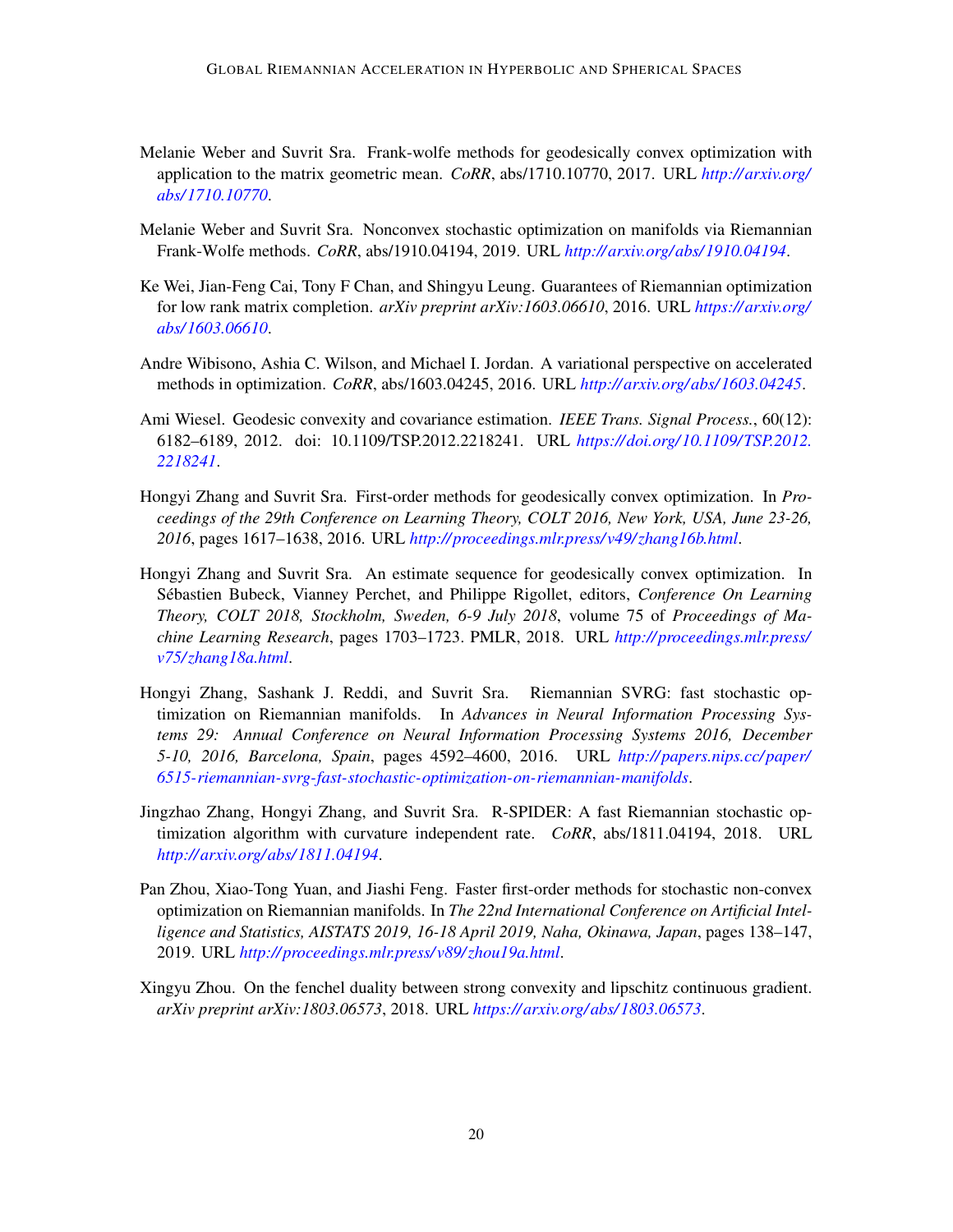We divide the appendix in four sections. [Appendix A](#page-20-0) contains the proofs related to the accelerated algorithm, i.e. the proofs of Theorems [5](#page-8-0) and [6.](#page-8-1) In [Appendix B](#page-33-0) we prove the results related to the reductions in [Section 3.](#page-10-0) In [Appendix C,](#page-37-0) we prove the geometric lemmas that take into account the geodesic map h to obtain relationships between F and f, namely Lemmas [2,](#page-6-3) [3](#page-6-0) and [4.](#page-8-7) Finally, [Appendix D](#page-54-0) contains a discussion on the constants of our algorithms, on rates of related work and on hardness results. We also show a lower bound on the condition number for any strongly g-convex function defined on  $\mathcal{B}_R$ .

#### <span id="page-20-0"></span>Appendix A. Acceleration. Proofs of [Theorem 5](#page-8-0) and [Theorem 6](#page-8-1)

[Diakonikolas and Orecchia](#page-15-0) [\(2019\)](#page-15-0) developed the *approximate duality gap technique* which is a technique that provides a structure to design and prove first order methods and their guarantees for the optimization of convex problems. We take inspiration from these ideas to apply them to the non-convex problem we have at hand [Theorem 5,](#page-8-0) as it was sketched in [Section 2.1.](#page-9-0) We start with two basic definitions.

**Definition 10** *Given two points*  $\tilde{x}$ ,  $\tilde{y}$ , we define the Bregman divergence with respect to  $\psi(\cdot)$  as

<span id="page-20-7"></span>
$$
D_{\psi}(\tilde{x},\tilde{y}) \stackrel{\text{def}}{=} \psi(\tilde{x}) - \psi(\tilde{y}) - \langle \nabla \psi(\tilde{y}), \tilde{x} - \tilde{y} \rangle.
$$

**Definition 11** *Given a closed convex set* Q and a function  $\psi : Q \to \mathbb{R}$ , we define the convex *conjugate of*  $\psi$ , also known as its Fenchel dual, as the function

<span id="page-20-6"></span><span id="page-20-4"></span><span id="page-20-3"></span>
$$
\psi^*(\tilde{z}) = \max_{\tilde{x} \in Q} \{ \langle \tilde{z}, \tilde{x} \rangle - \psi(\tilde{x}) \}.
$$

For simplicity, we will use  $\psi(\tilde{x}) = \frac{1}{2} ||\tilde{x}||^2 + i_Q(\tilde{x})$  in [Algorithm 1,](#page-10-1) but any strongly convex map works. Here  $i_Q(x) = 0$  if  $x \in Q$  and  $i_Q(x) = +\infty$  otherwise. The gradient of the Fenchel dual of  $\psi(\cdot)$  is  $\nabla \psi^*(\tilde{z}) = \arg \min_{\tilde{z}' \in Q} \{ ||\tilde{z}' - \tilde{z}|| \}$  $\nabla \psi^*(\tilde{z}) = \arg \min_{\tilde{z}' \in Q} \{ ||\tilde{z}' - \tilde{z}|| \}$  $\nabla \psi^*(\tilde{z}) = \arg \min_{\tilde{z}' \in Q} \{ ||\tilde{z}' - \tilde{z}|| \}$ , that is, the Euclidean projection  $\Pi_Q(\tilde{z})$  of the point  $\tilde{z}$ onto Q. Note that when we apply [Theorem 5](#page-8-0) to [Theorem 6](#page-8-1) our constraint Q will be  $\mathcal{X}$ , that is, a ball centered at 0 of radius  $\tilde{R}$ , so the projection of a point  $\tilde{z}$  outside of  $\mathcal X$  will be the vector normalization  $\tilde{R}\tilde{z}/\|\tilde{z}\|$ . Any continuously differentiable strongly convex  $\psi$  would work, provided that  $\nabla\psi^*(z)$  $\nabla\psi^*(z)$  $\nabla\psi^*(z)$  is easily computable, preferably in closed form. Note that by the Fenchel-Moreau theorem we have for any such map that  $\psi^{**} = \psi$  $\psi^{**} = \psi$  $\psi^{**} = \psi$ .

We recall we assume that  $f$  satisfies tilted-convexity  $(3)$ :

<span id="page-20-5"></span><span id="page-20-2"></span>
$$
f(\tilde{x}) + \frac{1}{\gamma_n} \langle \nabla f(\tilde{x}), \tilde{y} - \tilde{x} \rangle \le f(\tilde{y}) \quad \text{if } \langle \nabla f(\tilde{x}), \tilde{y} - \tilde{x} \rangle \le 0,
$$
  

$$
f(\tilde{x}) + \gamma_p \langle \nabla f(\tilde{x}), \tilde{y} - \tilde{x} \rangle \le f(\tilde{y}) \quad \text{if } \langle \nabla f(\tilde{x}), \tilde{y} - \tilde{x} \rangle \ge 0.
$$

<span id="page-20-1"></span>Let  $\alpha_t$  be an increasing function of time t. We use Lebesgue-Stieltjes integration and its notation, so that  $\int_0^t f(x_\tau) \dot{\alpha}_\tau d\tau = \int_0^t f(x_\tau) d\alpha_\tau$ . We want to work with continuous and discrete approaches in a unified way. Thus, when  $\alpha_t$  is a discrete measure, we have that  $\dot{\alpha}_t = \sum_{i=1}^{\infty} a_i \delta(t (t_0+i-1)$ ) is a weighted sum of Dirac delta functions. We define  $A_t \stackrel{\text{def}}{=} \int_{t_0}^t d\alpha_\tau = \int_{t_0}^t \dot{\alpha}_\tau d\tau$ . In discrete time, it is  $A_t = \sum_{i=1}^{\lfloor t-t_0+1 \rfloor} a_i = \alpha_t$ . In the continuous case note that we have  $\alpha_t - A_t = \alpha_{t_0}$ .

We start defining a continuous method that we discretize with an approximate implementation of the implicit Euler method. Let  $\tilde{x}_t$  be the solution obtained by the algorithm at time t. We define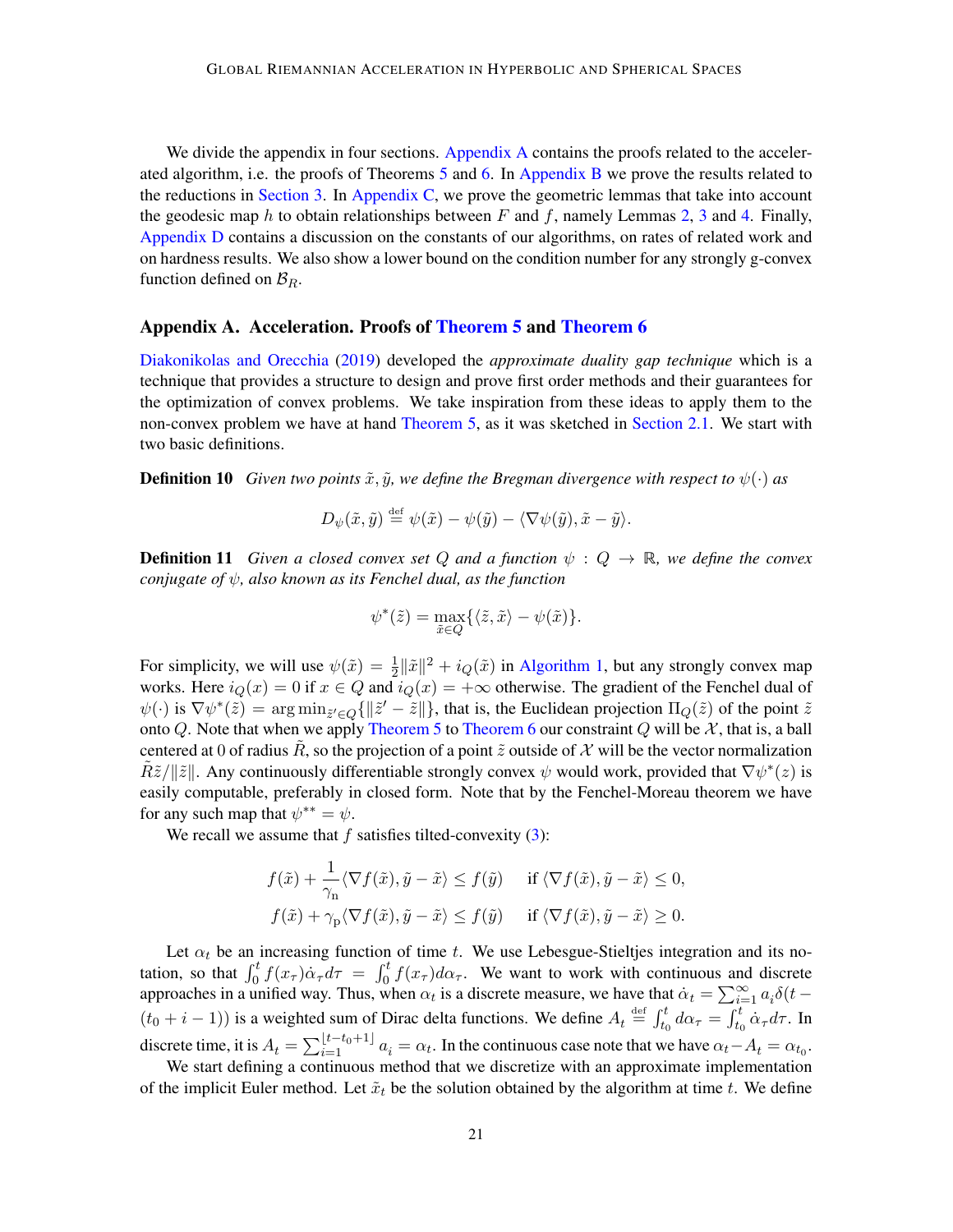<span id="page-21-2"></span><span id="page-21-0"></span>the duality gap  $G_t \stackrel{\text{def}}{=} U_t - L_t$  as the difference between a differentiable upper bound  $U_t$  on the function at the current point and a lower bound on  $f(\tilde{x}^*)$ . Since in our case f is differentiable we use  $U_t \stackrel{\text{def}}{=} f(\tilde{x}_t)$ . The idea is to enforce the invariant  $\frac{d}{dt}(\alpha_t G_t) = 0$ , so we have at any time  $f(\tilde{x}_t) - f(\tilde{x}^*) \le G_t = G_{t_0} \alpha_{t_0} / \alpha_t.$  $f(\tilde{x}_t) - f(\tilde{x}^*) \le G_t = G_{t_0} \alpha_{t_0} / \alpha_t.$  $f(\tilde{x}_t) - f(\tilde{x}^*) \le G_t = G_{t_0} \alpha_{t_0} / \alpha_t.$ 

Note that for a global minimum  $\tilde{x}^*$  of f and any other point  $\tilde{x} \in Q$ , we have  $\langle \nabla f(\tilde{x}), \tilde{x}^* - \tilde{x} \rangle \leq$ 0. Otherwise, we would obtain a contradiction since by tilted-convexity [\(3\)](#page-7-1) we would have

$$
f(\tilde{x}) < f(\tilde{x}) + \gamma_{\text{p}} \langle \nabla f(\tilde{x}), \tilde{x}^* - \tilde{x} \rangle \le f(\tilde{x}^*).
$$

Therefore, in order to define an appropriate lower bound, we will make use of the inequality  $f(\tilde{x}^*) \geq$  $f(\tilde{x}) + \frac{1}{\gamma_n} \langle \nabla f(\tilde{x}), \tilde{x}^* - \tilde{x} \rangle$ , for any  $\tilde{x} \in Q$ , which holds true by tilted-convexity [\(3\)](#page-7-1), for  $\tilde{y} = \tilde{x}^*$ . Combining this inequality for all the points visited by the continuous method we have

$$
f(\tilde{x}^*) \geq \frac{\int_{t_0}^t f(\tilde{x}_\tau) d\alpha_\tau}{A_t} + \frac{\int_{t_0}^t \frac{1}{\gamma_n} \langle \nabla f(\tilde{x}_\tau), \tilde{x}^* - \tilde{x}_\tau \rangle d\alpha_\tau}{A_t}.
$$

We cannot compute this lower bound, since the right hand side depends on the unknown point  $\tilde{x}^*$ . We could compute a looser lower bound by taking the minimum over  $\tilde{u} \in Q$  of this expression, substituting  $\tilde{x}^*$  by  $\tilde{u}$ . However, this would make the lower bound be non-differentiable and we could have problems at  $t_0$ . In order to solve the first problem, we first add a regularizer and then take the minimum over  $\tilde{u} \in Q$ .

$$
f(\tilde{x}^*) + \frac{D_{\psi}(\tilde{x}^*, \tilde{x}_{t_0})}{A_t}
$$
  
\n
$$
\geq \frac{\int_{t_0}^t f(\tilde{x}_\tau) d\alpha_\tau}{A_t} + \frac{\min_{\tilde{u} \in Q} \left\{ \int_{t_0}^t \frac{1}{\gamma_n} \langle \nabla f(\tilde{x}_\tau), \tilde{u} - \tilde{x}_\tau \rangle d\alpha_\tau + D_{\psi}(\tilde{u}, \tilde{x}_{t_0}) \right\}}{A_t}
$$

In order to solve the second problem, we mix this lower bound with the optimal lower bound  $f(\tilde{x}^*)$ with weight  $\alpha_t - A_t$  (this is only necessary in continuous time, in discrete time this term is 0). Not knowing  $f(\tilde{x}^*)$  or  $D_{\psi}(\tilde{x}^*, \tilde{x}_{t_0})$  will not be problematic. Indeed, we only need to guarantee  $\frac{d}{dt}(\alpha_t G_t) = 0$ . After taking the derivative, these terms will vanish. After rescaling the normalization factor, we finally obtain the lower bound

<span id="page-21-1"></span>
$$
f(\tilde{x}^*) \ge L_t \stackrel{\text{def}}{=} \frac{\int_{t_0}^t f(\tilde{x}_\tau) d\alpha_\tau}{\alpha_t} + \frac{\min_{\tilde{u} \in Q} \left\{ \int_{t_0}^t \langle \frac{1}{\gamma_n} \nabla f(\tilde{x}_\tau), \tilde{u} - \tilde{x}_\tau \rangle d\alpha_\tau + D_\psi(\tilde{u}, \tilde{x}_{t_0}) \right\}}{\alpha_t} \newline + \frac{(\alpha_t - A_t) f(\tilde{x}^*) - D_\psi(\tilde{x}^*, \tilde{x}_{t_0})}{\alpha_t}.
$$
\n(8)

Let  $\tilde{z}_t = \nabla \psi(\tilde{x}_{t_0}) - \int_{t_0}^t$ 1  $\frac{1}{\gamma_n} \nabla f(\tilde{x}_\tau) d\alpha_\tau$ . Then, by [Fact 16,](#page-32-0) we can compute the optimum  $\tilde{u} \in Q$ above as

<span id="page-21-4"></span><span id="page-21-3"></span>
$$
\nabla \psi^*(\tilde{z}_t) = \underset{\tilde{u} \in Q}{\arg \min} \left\{ \int_{t_0}^t \langle \frac{1}{\gamma_n} \nabla f(\tilde{x}_\tau), \tilde{u} - \tilde{x}_\tau \rangle d\alpha_\tau + D_\psi(\tilde{u}, \tilde{x}_{t_0}) \right\}.
$$
 (9)

Recalling  $U_t = f(\tilde{x}_t)$  and using [\(8\)](#page-21-3) and [\(9\)](#page-21-4) we obtain:

$$
\frac{d}{dt}(\alpha_t G_t) = \frac{d}{dt}(\alpha_t f(\tilde{x}_t)) - \dot{\alpha}_t f(\tilde{x}_t) - \dot{\alpha}_t \frac{1}{\gamma_n} \langle \nabla f(\tilde{x}_t), \nabla \psi^*(\tilde{z}_t) - \tilde{x}_t \rangle
$$
\n
$$
= \frac{1}{\gamma_n} \langle \nabla f(\tilde{x}_t), \gamma_n \alpha_t \dot{\tilde{x}}_t - \dot{\alpha}_t (\nabla \psi^*(\tilde{z}_t) - \tilde{x}_t) \rangle.
$$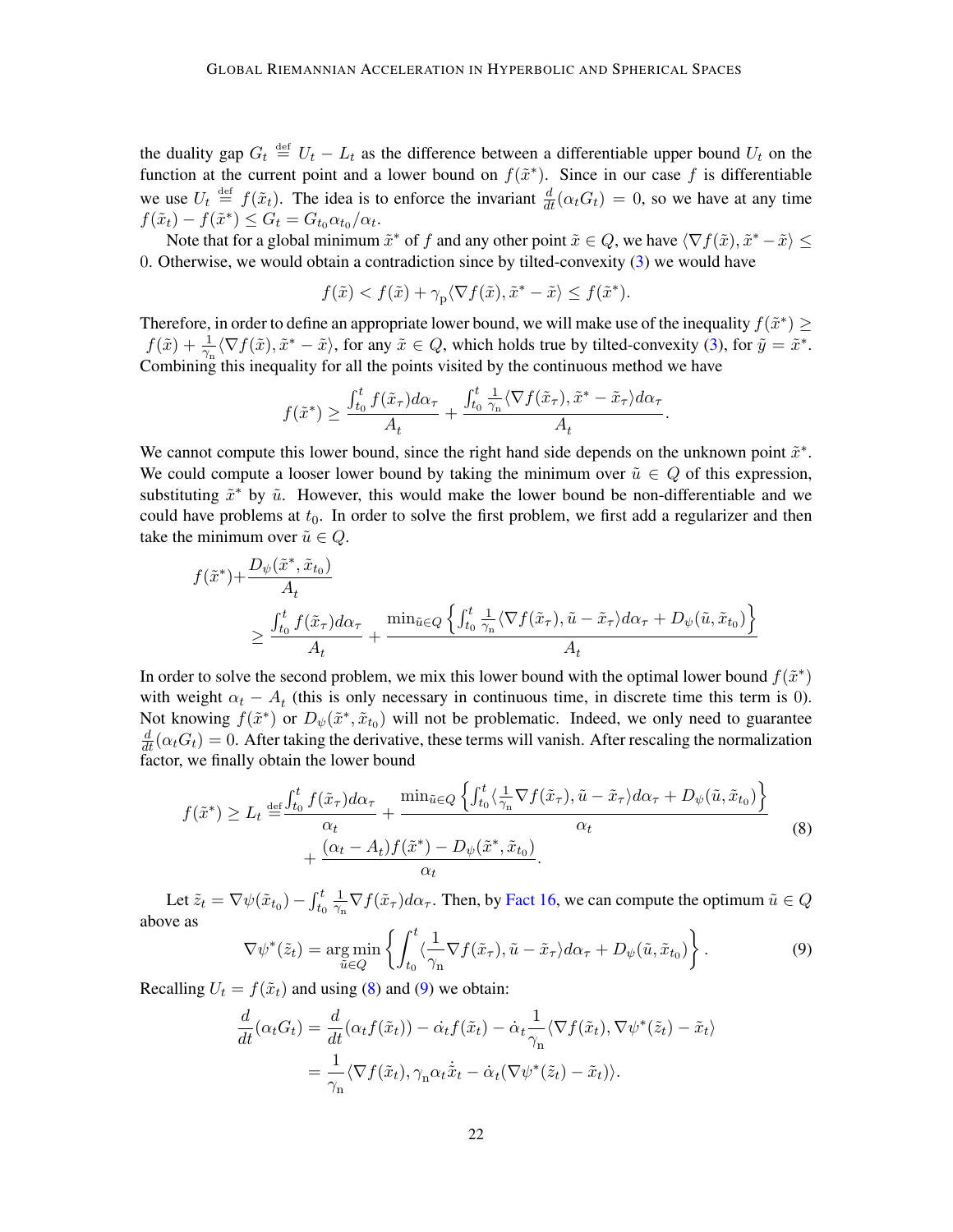Thus, to satisfy the invariant  $\frac{d}{dt}(\alpha_t G_t) = 0$ , it is enough to set  $\gamma_n \alpha_t \dot{\tilde{x}}_t = \dot{\alpha_t} (\nabla \psi^*(\tilde{z}_t) - \tilde{x}_t)$  $\gamma_n \alpha_t \dot{\tilde{x}}_t = \dot{\alpha_t} (\nabla \psi^*(\tilde{z}_t) - \tilde{x}_t)$  $\gamma_n \alpha_t \dot{\tilde{x}}_t = \dot{\alpha_t} (\nabla \psi^*(\tilde{z}_t) - \tilde{x}_t)$ , yielding the following continuous accelerated dynamics

<span id="page-22-5"></span><span id="page-22-1"></span><span id="page-22-0"></span>
$$
\dot{\tilde{z}}_t = -\frac{1}{\gamma_n} \dot{\alpha}_t \nabla f(\tilde{x}_t),
$$
\n
$$
\dot{\tilde{x}}_t = \frac{1}{\gamma_n} \dot{\alpha}_t \frac{\nabla \psi^*(\tilde{z}_t) - \tilde{x}_t}{\alpha_t},
$$
\n
$$
\tilde{z}_{t_0} = \nabla \psi(\tilde{x}_{t_0}),
$$
\n
$$
\tilde{x}_{t_0} \in Q \text{ is an arbitrary initial point.}
$$
\n(10)

Now we proceed to discretize the dynamics, so from now on we will use a discrete measure  $\alpha_t$ , as we described above. We set  $t_0$  to 1. Let  $E_{i+1} \stackrel{\text{def}}{=} A_{i+1} G_{i+1} - A_i G_i$  be the discretization error. Then we have

<span id="page-22-2"></span>
$$
G_t = \frac{A_1}{A_t} G_1 + \frac{\sum_{i=1}^{t-1} E_{i+1}}{A_t}.
$$

<span id="page-22-6"></span>Lemma 12 *If we have*

<span id="page-22-4"></span>
$$
f(\tilde{x}_{i+1}) - f(\tilde{x}_i) \le \hat{\gamma}_i \langle \nabla f(\tilde{x}_{i+1}), \tilde{x}_{i+1} - \tilde{x}_i \rangle + \hat{\varepsilon}_i,\tag{11}
$$

<span id="page-22-3"></span>for some  $\hat{\gamma}_i, \hat{\varepsilon}_i \geq 0$ , then the discretization error satisfies

$$
E_{i+1} \leq \langle \nabla f(\tilde{x}_{i+1}), (A_i \hat{\gamma}_i + \frac{a_{i+1}}{\gamma_n}) \tilde{x}_{i+1} - \hat{\gamma}_i A_i \tilde{x}_i - \frac{a_{i+1}}{\gamma_n} \nabla \psi^*(\tilde{z}_{i+1}) \rangle \rangle - D_{\psi^*}(\tilde{z}_i, \tilde{z}_{i+1}) + A_i \hat{\varepsilon}_i.
$$

Proof In a similar way to [\(Diakonikolas and Orecchia,](#page-15-3) [2018\)](#page-15-3), we could compute the discretization error as the difference between the gap and the gap computed allowing continuous integration rules in the integrals that it contains. However, we will directly bound  $E_{i+1}$  as  $A_{i+1}G_{i+1} - A_iG_i$  instead. Recall that in discrete time we have  $\alpha_i = A_i$  so the definition of the lower bound in discrete time becomes the following, by combining  $(8)$  and  $(9)$ :

$$
L_i = \sum_{j=1}^i a_j f(\tilde{x}_j) + \sum_{j=1}^i \langle \frac{a_j}{\gamma_n} \nabla f(\tilde{x}_j), \nabla \psi^*(\tilde{z}_i) - \tilde{x}_j \rangle + D_{\psi}(\nabla \psi^*(\tilde{z}_i), \tilde{x}_{t_0}) - D_{\psi}(\tilde{x}^*, \tilde{x}_{t_0}).
$$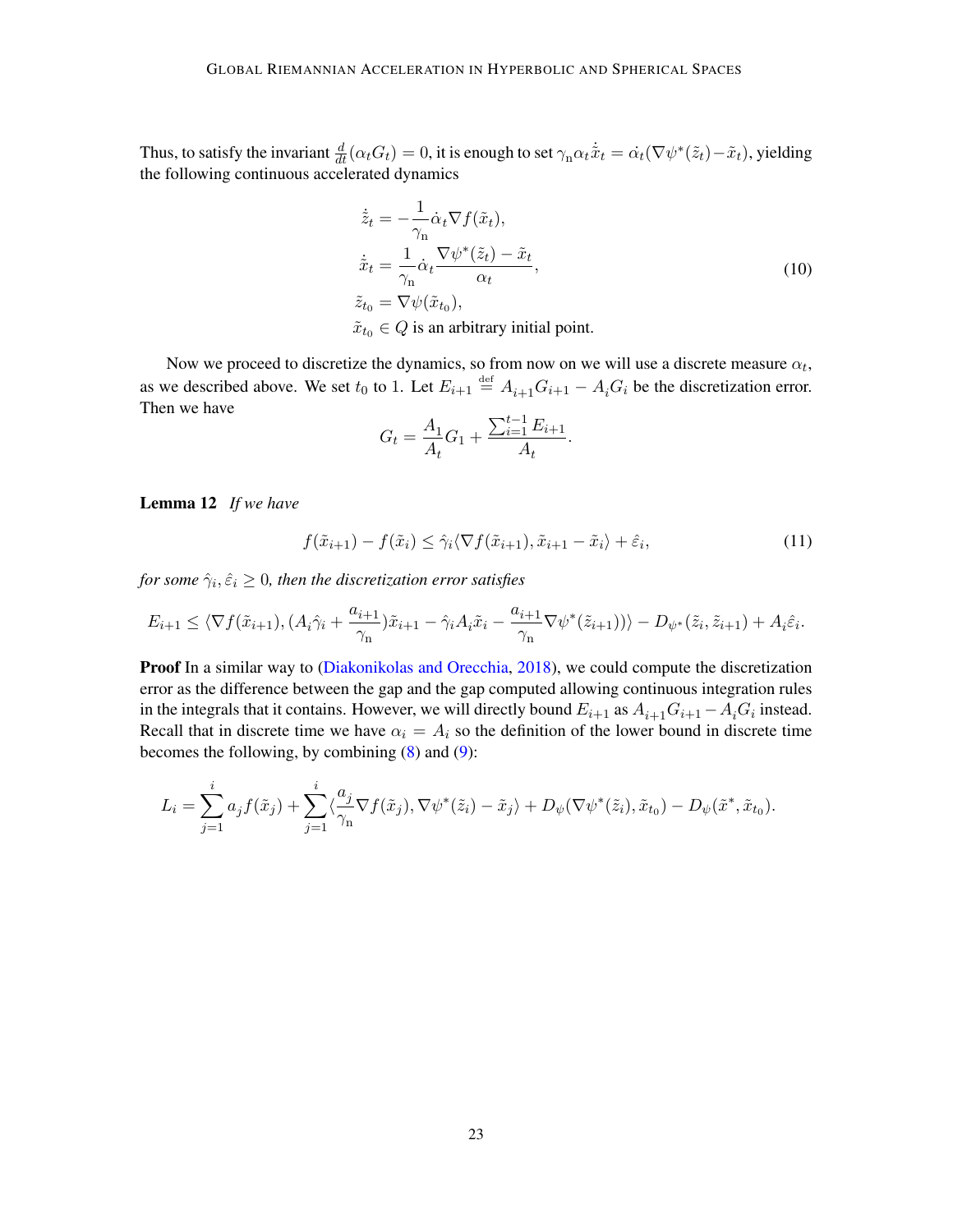Hence[,](#page-21-1) using the definition of  $G_i, U_i, L_i$  we have

$$
A_{i+1}G_{i+1} - A_iG_i
$$
  
\n
$$
= (A_{i+1}f(\tilde{x}_{i+1}) - A_i f(\tilde{x}_i)) - A_{i+1}L_{i+1} + A_iL_i
$$
  
\n
$$
\overset{(1)}{=} (A_i f(\tilde{x}_{i+1}) - A_i f(\tilde{x}_i) + a_{i+1} f(\tilde{x}_{i+1}))
$$
  
\n
$$
- \sum_{j=1}^{i+1} a_j f(\tilde{x}_j) - \sum_{j=1}^{i+1} \frac{a_j}{\gamma_n} \langle \nabla f(\tilde{x}_j), \nabla \psi^*(\tilde{z}_{i+1}) - \tilde{x}_j \rangle - D_{\psi}(\nabla \psi^*(\tilde{z}_{i+1}), \tilde{x}_{t_0})
$$
  
\n
$$
+ \sum_{j=1}^{i} a_j f(\tilde{x}_j) + \sum_{j=1}^{i} \frac{a_j}{\gamma_n} \langle \nabla f(\tilde{x}_j), \nabla \psi^*(\tilde{z}_i) - \tilde{x}_j \rangle + D_{\psi}(\nabla \psi^*(\tilde{z}_i), \tilde{x}_{t_0})
$$
  
\n
$$
\overset{(2)}{=} A_i(f(\tilde{x}_{i+1}) - f(\tilde{x}_i)) - \langle \frac{a_{i+1}}{\gamma_n} \nabla f(\tilde{x}_{i+1}), \nabla \psi^*(\tilde{z}_{i+1}) - \tilde{x}_{i+1} \rangle
$$
  
\n
$$
+ \sum_{j=1}^{i} \langle \frac{a_j}{\gamma_n} \nabla f(\tilde{x}_j), \nabla \psi^*(\tilde{z}_i) - \nabla \psi^*(\tilde{z}_{i+1}) \rangle
$$
  
\n
$$
[-\langle \nabla \psi(\tilde{x}_{t_0}), \nabla \psi^*(\tilde{z}_i) - \nabla \psi^*(\tilde{z}_{i+1}) \rangle + \psi(\nabla \psi^*(\tilde{z}_i)) - \psi(\nabla \psi^*(\tilde{z}_{i+1}))]
$$
  
\n
$$
\overset{(3)}{=} A_i(f(\tilde{x}_{i+1}) - f(\tilde{x}_i)) - \langle \frac{a_{i+1}}{\gamma_n} \nabla f(\tilde{x}_{i+1}), \nabla \psi
$$

In (1) we write down the definitions of  $L_{i+1}$  $L_{i+1}$  $L_{i+1}$  and  $L_i$  and split the first summand so it is clear that in (2) we cancel all the  $a_j f(\tilde{x}_j)$ . In (2) we also cancel some terms involved in the inner products, we write the definitions of the Bregman divergences and cancel some of their terms. For equality  $(3)$ , we recall  $\tilde{z}_i = \nabla \psi(\tilde{x}_{t_0}) - \sum_{j=1}^i$  $a_j^{\prime}$  $\frac{a_j}{\gamma_n} \nabla f(\tilde{x}_j)$  so we use this fact and  $\psi^*(\tilde{z}) = \langle \nabla \psi^*(\tilde{z}), \tilde{z} \rangle - \psi(\nabla \psi^*(\tilde{z}))$  $\psi^*(\tilde{z}) = \langle \nabla \psi^*(\tilde{z}), \tilde{z} \rangle - \psi(\nabla \psi^*(\tilde{z}))$  $\psi^*(\tilde{z}) = \langle \nabla \psi^*(\tilde{z}), \tilde{z} \rangle - \psi(\nabla \psi^*(\tilde{z}))$  (which holds by [Fact 16\)](#page-32-0) for  $\tilde{z} = \tilde{z}_i$  and  $\tilde{z} = \tilde{z}_{i+1}$  $\tilde{z} = \tilde{z}_{i+1}$  $\tilde{z} = \tilde{z}_{i+1}$  to conclude that the last two lines equal  $-D_{\psi^*}(\tilde{z}_i, \tilde{z}_{i+1})$  $-D_{\psi^*}(\tilde{z}_i, \tilde{z}_{i+1})$  $-D_{\psi^*}(\tilde{z}_i, \tilde{z}_{i+1})$ . Inequality  $(4)$  uses  $(11)$ .

We show now how to cancel out the discretization error by an approximate implementation of implicit Euler discretization of  $(10)$ . Note that we need to take into account the tilted-convexity assumption [\(3\)](#page-7-1) instead of the usual convexity assumption. According to the previous lemma, we can set  $\tilde{x}_{i+1}$  $\tilde{x}_{i+1}$  $\tilde{x}_{i+1}$  so that the right hand side of the inner product in the bound of  $E_{i+1}$  is 0. Assume for the moment, that the point  $\tilde{x}_{i+1}$  $\tilde{x}_{i+1}$  $\tilde{x}_{i+1}$  we are going to compute satisfies the assumption of the previous lemma for some  $\hat{\gamma}_i \in [\gamma_{\rm p}, 1/\gamma_{\rm n}]$  $\hat{\gamma}_i \in [\gamma_{\rm p}, 1/\gamma_{\rm n}]$  $\hat{\gamma}_i \in [\gamma_{\rm p}, 1/\gamma_{\rm n}]$ . Thus, the implicit equation that defines the ideal method we would like to have is

$$
\tilde{x}_{i+1}=\frac{\hat{\gamma}_i A_i}{A_i\hat{\gamma}_i+a_{i+1}/\gamma_{\rm n}}\tilde{x}_i+\frac{a_{i+1}/\gamma_{\rm n}}{A_i\hat{\gamma}_i+a_{i+1}/\gamma_{\rm n}}\nabla\psi^*(\tilde{z}_i-\frac{a_{i+1}}{\gamma_{\rm n}}\nabla f(\tilde{x}_{i+1})).
$$

Note that  $\tilde{x}_{i+1}$  $\tilde{x}_{i+1}$  $\tilde{x}_{i+1}$  is a convex combination of the other two points so it stays in Q. Indeed, the initial point is in Q and by [\(9\)](#page-21-4) we have that  $\nabla \psi^*(\tilde{z}_j) \in Q$  $\nabla \psi^*(\tilde{z}_j) \in Q$  $\nabla \psi^*(\tilde{z}_j) \in Q$  for all  $j \geq 0$ . However this method is implicit and possibly computationally expensive to implement. Nonetheless, two steps of a fixed point iteration procedure of this equation will be enough to have discretization error that is bounded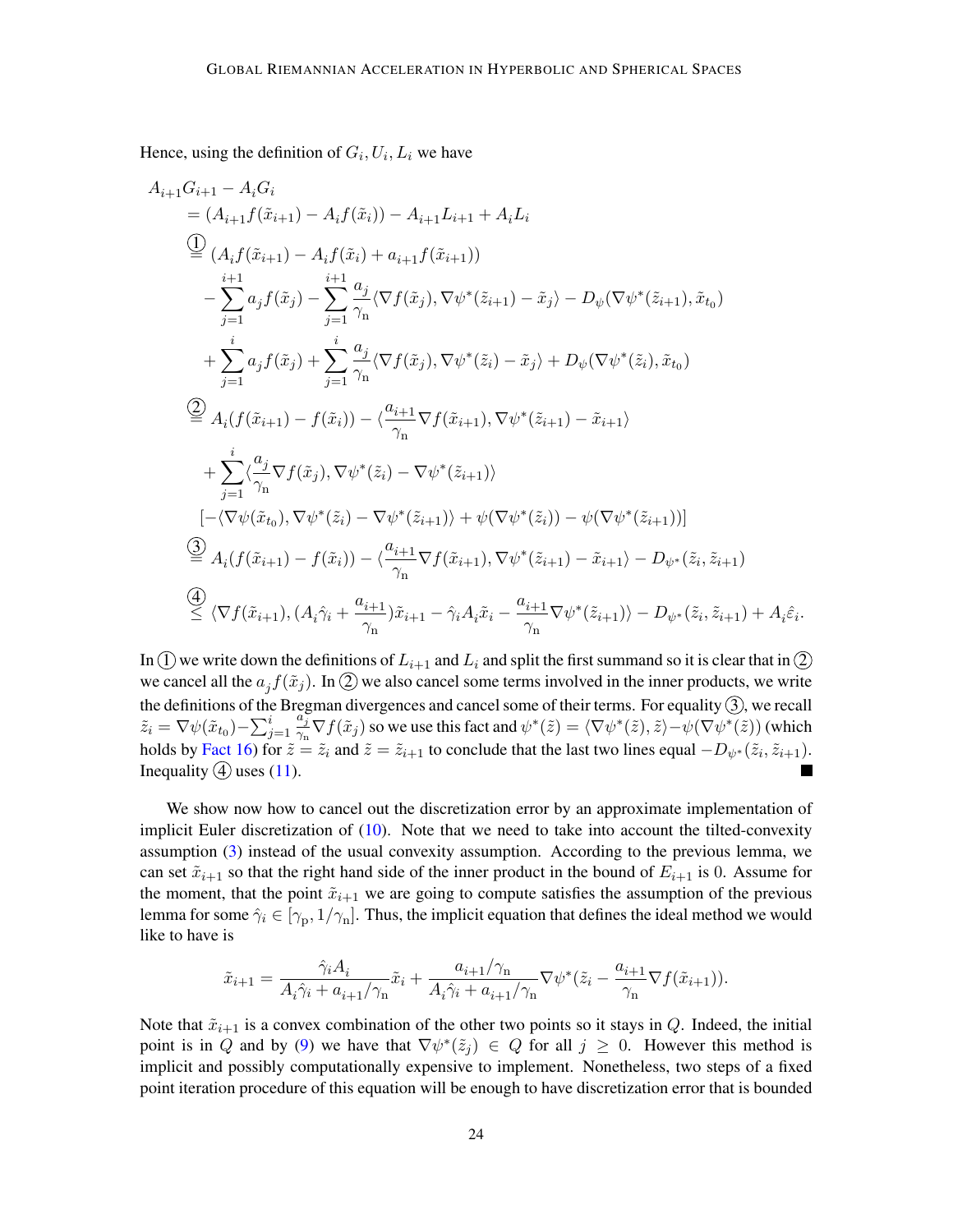by the term  $A_i\hat{\varepsilon}_i$ : the last term of our bound. The error in the bound of  $E_{i+1}$  that the inner product incurs is compensated by the Bregman divergence term. In such a case, the equations of this method become, for  $i \geq 0$ :

<span id="page-24-5"></span><span id="page-24-4"></span><span id="page-24-3"></span><span id="page-24-1"></span><span id="page-24-0"></span>
$$
\begin{cases}\n\tilde{\chi}_i = \frac{\hat{\gamma}_i A_i}{A_i \hat{\gamma}_i + a_{i+1}/\gamma_{\rm n}} \tilde{x}_i + \frac{a_{i+1}/\gamma_{\rm n}}{A_i \hat{\gamma}_i + a_{i+1}/\gamma_{\rm n}} \nabla \psi^*(\tilde{z}_i) \\
\tilde{\zeta}_i = \tilde{z}_i - \frac{a_{i+1}}{\gamma_{\rm n}} \nabla f(\tilde{\chi}_i) \\
\tilde{x}_{i+1} = \frac{\hat{\gamma}_i A_i}{A_i \hat{\gamma}_i + a_{i+1}/\gamma_{\rm n}} \tilde{x}_i + \frac{a_{i+1}/\gamma_{\rm n}}{A_i \hat{\gamma}_i + a_{i+1}/\gamma_{\rm n}} \nabla \psi^*(\tilde{\zeta}_i) \\
\tilde{z}_{i+1} = \tilde{z}_i - \frac{a_{i+1}}{\gamma_{\rm n}} \nabla f(\tilde{x}_{i+1})\n\end{cases} \tag{12}
$$

<span id="page-24-2"></span>We prove now that this indeed leads to an accelerated algorithm. After this, we will show that we can perform a binary search at each iteration, to ensure that even if we do not know  $\tilde{x}_{i+1}$  $\tilde{x}_{i+1}$  $\tilde{x}_{i+1}$  a priori, we can compute a  $\hat{\gamma}_i \in [\gamma_{\rm p}, 1/\gamma_{\rm n}]$  $\hat{\gamma}_i \in [\gamma_{\rm p}, 1/\gamma_{\rm n}]$  $\hat{\gamma}_i \in [\gamma_{\rm p}, 1/\gamma_{\rm n}]$  satisfying assumption [\(11\)](#page-22-4). This will only add a log factor to the overall complexity.

<span id="page-24-7"></span>**Lemma 13** *Consider the method given in* [\(12\)](#page-24-5), *starting from an arbitrary point*  $\tilde{x}_0 \in Q$  *with*  $\tilde{z}_0 = \nabla \psi(\tilde{x}_0)$  and  $A_0 = 0$ . Assume we can compute  $\hat{\gamma}_i$  such that  $\tilde{x}_{i+1}$  $\tilde{x}_{i+1}$  $\tilde{x}_{i+1}$  satisfies [\(11\)](#page-22-4). Then, the error *from [Lemma 12](#page-22-6) is bounded by*

$$
E_{i+1} \leq \frac{a_{i+1}}{\gamma_n} \langle \nabla f(\tilde{x}_{i+1}) - \nabla f(\tilde{\chi}_i), \nabla \psi^*(\tilde{\zeta}_i) - \nabla \psi^*(\tilde{z}_{i+1}) \rangle - D_{\psi^*}(\tilde{\zeta}_i, \tilde{z}_{i+1}) - D_{\psi^*}(\tilde{z}_i, \tilde{\zeta}_i) + A_i \hat{\varepsilon}_i.
$$

Proof Using [Lemma 12](#page-22-6) and the third line of [\(12\)](#page-24-5) we have

$$
E_{i+1} - A_i \hat{\varepsilon}_i \leq \frac{a_{i+1}}{\gamma_n} \langle \nabla f(\tilde{x}_{i+1}), \nabla \psi^*(\tilde{\zeta}_i) - \nabla \psi^*(\tilde{z}_{i+1}) \rangle - D_{\psi^*}(\tilde{z}_i, \tilde{z}_{i+1})
$$
  

$$
\leq \frac{a_{i+1}}{\gamma_n} \langle \nabla f(\tilde{x}_{i+1}) - \nabla f(\tilde{\chi}_i) + \nabla f(\tilde{\chi}_i), \nabla \psi^*(\tilde{\zeta}_i) - \nabla \psi^*(\tilde{z}_{i+1}) \rangle - D_{\psi^*}(\tilde{z}_i, \tilde{z}_{i+1})
$$

By the definition of  $\tilde{\zeta}_i$  we have  $(a_{i+1}/\gamma_n)\nabla f(\tilde{\chi}_i) = \tilde{z}_i - \tilde{\zeta}_i$  $(a_{i+1}/\gamma_n)\nabla f(\tilde{\chi}_i) = \tilde{z}_i - \tilde{\zeta}_i$  $(a_{i+1}/\gamma_n)\nabla f(\tilde{\chi}_i) = \tilde{z}_i - \tilde{\zeta}_i$  $(a_{i+1}/\gamma_n)\nabla f(\tilde{\chi}_i) = \tilde{z}_i - \tilde{\zeta}_i$  $(a_{i+1}/\gamma_n)\nabla f(\tilde{\chi}_i) = \tilde{z}_i - \tilde{\zeta}_i$ . Using this fact and the triangle equality of Bregman divergences [Lemma 17,](#page-32-1) we obtain

$$
\frac{a_{i+1}}{\gamma_n} \langle \nabla f(\tilde{\chi}_i), \nabla \psi^*(\tilde{\zeta}_i) - \nabla \psi^*(\tilde{z}_{i+1}) \rangle = \langle \tilde{z}_i - \tilde{\zeta}_i, \nabla \psi^*(\tilde{\zeta}_i) - \nabla \psi^*(\tilde{z}_{i+1}) \rangle
$$
  
=  $D_{\psi^*}(\tilde{z}_i, \tilde{z}_{i+1}) - D_{\psi^*}(\tilde{\zeta}_i, \tilde{z}_{i+1}) - D_{\psi^*}(\tilde{z}_i, \tilde{\zeta}_i).$ 

L.

The lemma follows after combining these two equations.

<span id="page-24-8"></span>**Theorem 14** Let Q be a closed convex set of diameter D. Let  $f: Q \to \mathbb{R}$  be an  $\tilde{L}$ -smooth tilted*convex function with constants*  $\gamma_n, \gamma_p$ . Assume there is a point  $\tilde{x}^* \in Q$  such that  $\nabla f(\tilde{x}^*) = 0$ . Let  $\psi: Q \to \mathbb{R}$  be a  $\sigma$ -strongly convex map. Let  $\tilde{x}_i, \tilde{z}_i, \tilde{\chi}_i, \tilde{\zeta}_i$  be updated according to [\(12\)](#page-24-5), for  $i \geq 0$ *starting from an arbitrary initial point*  $\tilde{x}_0 \in Q$  *with*  $\tilde{z}_0 = \nabla \psi(\tilde{x}_0)$  *and*  $A_0 = 0$ *, assuming we can* find  $\hat\gamma_i$  at each iteration satisfying [\(11\)](#page-22-4). If  $\tilde La_{i+1}^2/\gamma_{\rm n}\sigma\le a_{i+1}+A_i\gamma_{\rm n}\gamma_{\rm p}$  $\tilde La_{i+1}^2/\gamma_{\rm n}\sigma\le a_{i+1}+A_i\gamma_{\rm n}\gamma_{\rm p}$  $\tilde La_{i+1}^2/\gamma_{\rm n}\sigma\le a_{i+1}+A_i\gamma_{\rm n}\gamma_{\rm p}$  $\tilde La_{i+1}^2/\gamma_{\rm n}\sigma\le a_{i+1}+A_i\gamma_{\rm n}\gamma_{\rm p}$  $\tilde La_{i+1}^2/\gamma_{\rm n}\sigma\le a_{i+1}+A_i\gamma_{\rm n}\gamma_{\rm p}$ , then for all  $T\ge1$  we have

<span id="page-24-6"></span>
$$
f(\tilde{x}_T) - f(\tilde{x}^*) \le \frac{D_{\psi}(\tilde{x}^*, \tilde{\chi}_0)}{A_T} + \sum_{i=1}^{T-1} \frac{A_i \hat{\varepsilon}_i}{A_T}.
$$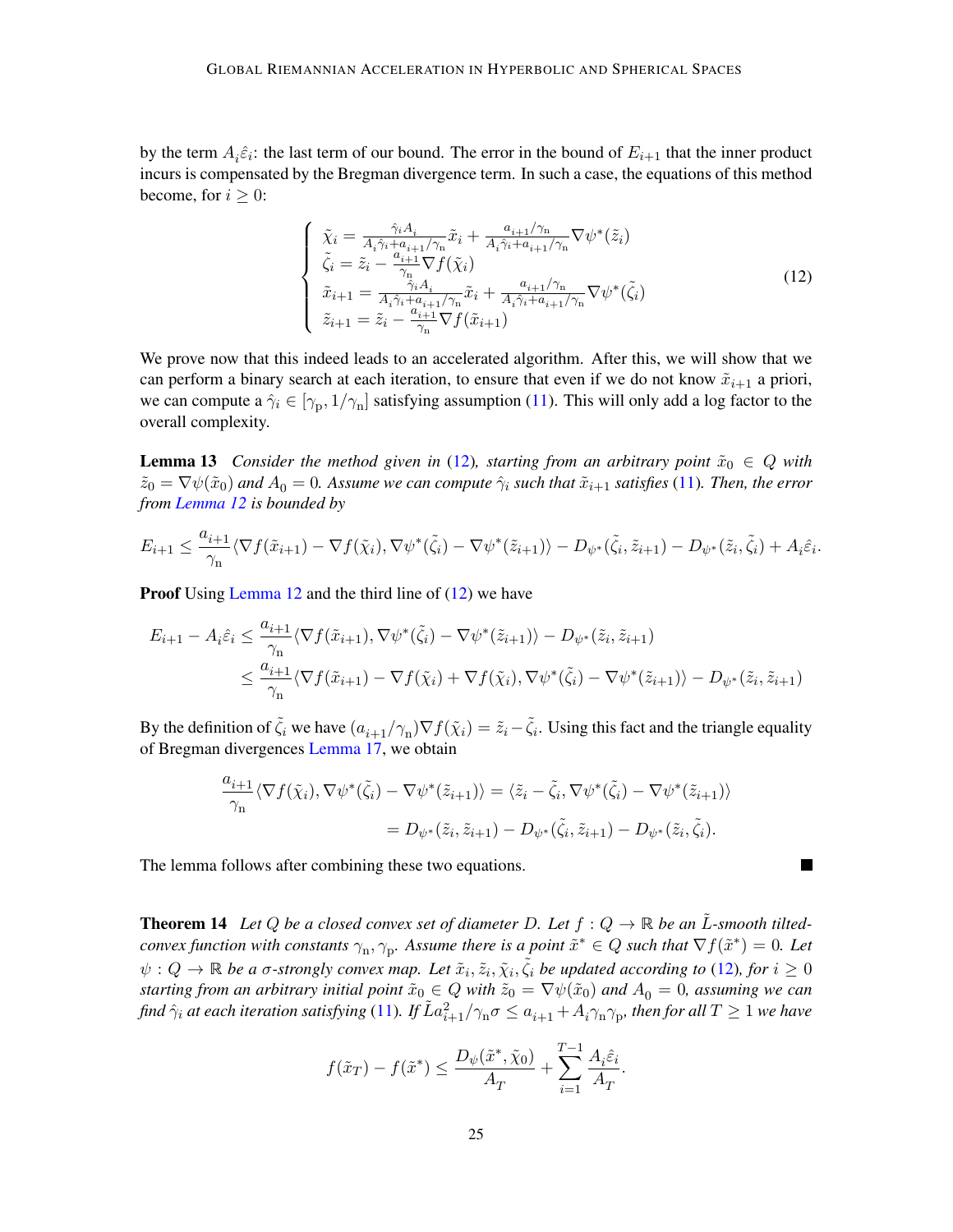<span id="page-25-0"></span>In particular, if 
$$
a_i = \frac{i}{2} \frac{\sigma}{L} \gamma_n^2 \gamma_p
$$
,  $\psi(\tilde{x}) = \frac{\sigma}{2} ||\tilde{x}||^2$ ,  $\hat{\varepsilon}_i = \frac{A_T \varepsilon}{2(T-1)A_i}$  and  $T = \left[ \sqrt{4\tilde{L} ||\tilde{x}_0 - \tilde{x}^*||^2 / (\gamma_n^2 \gamma_p \varepsilon)} \right] =$   
 $O(\sqrt{\tilde{L}/(\gamma_n^2 \gamma_p \varepsilon)})$  then  
 $f(\tilde{x}_T) - f(\tilde{x}^*) < \varepsilon$ .

**Proof** We bound the right hand side of the discretization error given by [Lemma 13.](#page-24-7) Define  $a =$  $\|\nabla \psi^*(\tilde{\zeta}_i) - \nabla \psi^*(\tilde{z}_{i+1})\|$  $\|\nabla \psi^*(\tilde{\zeta}_i) - \nabla \psi^*(\tilde{z}_{i+1})\|$  $\|\nabla \psi^*(\tilde{\zeta}_i) - \nabla \psi^*(\tilde{z}_{i+1})\|$  $\|\nabla \psi^*(\tilde{\zeta}_i) - \nabla \psi^*(\tilde{z}_{i+1})\|$  $\|\nabla \psi^*(\tilde{\zeta}_i) - \nabla \psi^*(\tilde{z}_{i+1})\|$  and  $b = \|\nabla \psi^*(\tilde{\zeta}_i) - \nabla \psi^*(\tilde{z}_i)\|$ . We have

$$
E_{i+1} - A_i \hat{\varepsilon}_i \leq \frac{0}{\gamma_n} \langle \nabla f(\tilde{x}_{i+1}) - \nabla f(\tilde{\chi}_i), \nabla \psi^*(\tilde{\zeta}_i) - \nabla \psi^*(\tilde{z}_{i+1}) \rangle - D_{\psi^*}(\tilde{\zeta}_i, \tilde{z}_{i+1}) - D_{\psi^*}(\tilde{z}_i, \tilde{\zeta}_i)
$$
  
\n
$$
\overset{(2)}{\leq} \frac{a_{i+1}}{\gamma_n} \tilde{L} \|\tilde{x}_{i+1} - \tilde{\chi}_i\| \cdot a - D_{\psi^*}(\tilde{\zeta}_i, \tilde{z}_{i+1}) - D_{\psi^*}(\tilde{z}_i, \tilde{\zeta}_i)
$$
  
\n
$$
\overset{(3)}{\leq} \frac{a_{i+1}}{\gamma_n} \tilde{L} \|\tilde{x}_{i+1} - \tilde{\chi}_i\| \cdot a - \frac{\sigma}{2} (a^2 + b^2)
$$
  
\n
$$
\overset{(4)}{\leq} \frac{a_{i+1}^2 / \gamma_n^2}{A_i \hat{\gamma}_i + a_{i+1} / \gamma_n} \tilde{L} \cdot ab - \frac{\sigma}{2} (a^2 + b^2)
$$
  
\n
$$
\overset{(5)}{\leq} ab \left( \frac{a_{i+1}^2 / \gamma_n^2}{A_i \hat{\gamma}_i + a_{i+1} / \gamma_n} \tilde{L} - \sigma \right).
$$

Here  $(1)$  follows from [Lemma 13,](#page-24-7)  $(2)$  uses the Cauchy-Schwartz inequality and gradient Lipschitzness, which is equivalent to smoothness for differentiable tilted convex functions, as we point out in the proof of [Lemma 4.](#page-8-7) In  $(3)$ , we used [Lemma 18,](#page-32-2) and  $(4)$  uses the fact that by the definition of the method [\(12\)](#page-24-5) we have  $\tilde{x}_{i+1} - \tilde{\chi}_i = \frac{a_{i+1}/\gamma_n}{A\hat{\chi}_i + a_{i+1}}$  $\tilde{x}_{i+1} - \tilde{\chi}_i = \frac{a_{i+1}/\gamma_n}{A\hat{\chi}_i + a_{i+1}}$  $\tilde{x}_{i+1} - \tilde{\chi}_i = \frac{a_{i+1}/\gamma_n}{A\hat{\chi}_i + a_{i+1}}$  $\tilde{x}_{i+1} - \tilde{\chi}_i = \frac{a_{i+1}/\gamma_n}{A\hat{\chi}_i + a_{i+1}}$  $\tilde{x}_{i+1} - \tilde{\chi}_i = \frac{a_{i+1}/\gamma_n}{A\hat{\chi}_i + a_{i+1}}$  $\frac{a_{i+1}/\gamma_n}{A_i\hat{\gamma}_i + a_{i+1}/\gamma_n}(\nabla \psi^*(\tilde{\zeta}_i) - \nabla \psi^*(\tilde{z}_i)).$  $\frac{a_{i+1}/\gamma_n}{A_i\hat{\gamma}_i + a_{i+1}/\gamma_n}(\nabla \psi^*(\tilde{\zeta}_i) - \nabla \psi^*(\tilde{z}_i)).$  $\frac{a_{i+1}/\gamma_n}{A_i\hat{\gamma}_i + a_{i+1}/\gamma_n}(\nabla \psi^*(\tilde{\zeta}_i) - \nabla \psi^*(\tilde{z}_i)).$  $\frac{a_{i+1}/\gamma_n}{A_i\hat{\gamma}_i + a_{i+1}/\gamma_n}(\nabla \psi^*(\tilde{\zeta}_i) - \nabla \psi^*(\tilde{z}_i)).$  $\frac{a_{i+1}/\gamma_n}{A_i\hat{\gamma}_i + a_{i+1}/\gamma_n}(\nabla \psi^*(\tilde{\zeta}_i) - \nabla \psi^*(\tilde{z}_i)).$  $\frac{a_{i+1}/\gamma_n}{A_i\hat{\gamma}_i + a_{i+1}/\gamma_n}(\nabla \psi^*(\tilde{\zeta}_i) - \nabla \psi^*(\tilde{z}_i)).$  $\frac{a_{i+1}/\gamma_n}{A_i\hat{\gamma}_i + a_{i+1}/\gamma_n}(\nabla \psi^*(\tilde{\zeta}_i) - \nabla \psi^*(\tilde{z}_i)).$  Finally  $\circled{S}$  uses  $-(a^2 + b^2) \le -2ab$ , which comes from  $(a - b)^2 \ge 0$ . By the previous inequality, if we want  $E_{i+1} \leq A_i \hat{\varepsilon}_i$ , it is enough to guarantee the right hand side of the last expression is  $\leq 0$  which is implied by

<span id="page-25-1"></span>
$$
\frac{\tilde{L}}{\sigma \gamma_{\rm n}} a_{i+1}^2 \le a_{i+1} + A_i \gamma_{\rm n} \gamma_{\rm p},\tag{13}
$$

since  $\gamma_{\rm p} \leq \hat{\gamma}_i$ . And this is the assumption we made in the theorem. By inspection, if we use the value in the second part of the statement of the theorem  $a_i = \frac{i}{2}$  $\frac{i}{2} \cdot \frac{\sigma}{\tilde{L}} \cdot \gamma_n^2 \gamma_p$  into the previous inequality and noting that  $A_i = \frac{i(i+1)}{4}$  $\frac{+1}{4} \cdot \frac{\sigma}{\tilde{L}} \cdot \gamma_n^2 \gamma_p$  we prove that the previous inequality is satisfied:

$$
\tilde{L}_{\sigma\gamma_{n}} a_{i+1}^{2} = \frac{(i+1)^{2}}{4} \cdot \frac{\sigma}{\tilde{L}} \cdot \gamma_{n}^{3} \gamma_{p}^{2}
$$
\n
$$
\leq \left(\frac{i+1}{2} + \frac{i(i+1)}{4}\right) \frac{\sigma}{\tilde{L}} \cdot \gamma_{n}^{3} \gamma_{p}^{2}
$$
\n
$$
\leq \frac{i+1}{2} \frac{\sigma}{\tilde{L}} \cdot \gamma_{n}^{2} \gamma_{p} + \frac{i(i+1)}{4} \frac{\sigma}{\tilde{L}} \cdot \gamma_{n}^{3} \gamma_{p}^{2}
$$
\n
$$
= a_{i+1} + A_{i} \gamma_{n} \gamma_{p}.
$$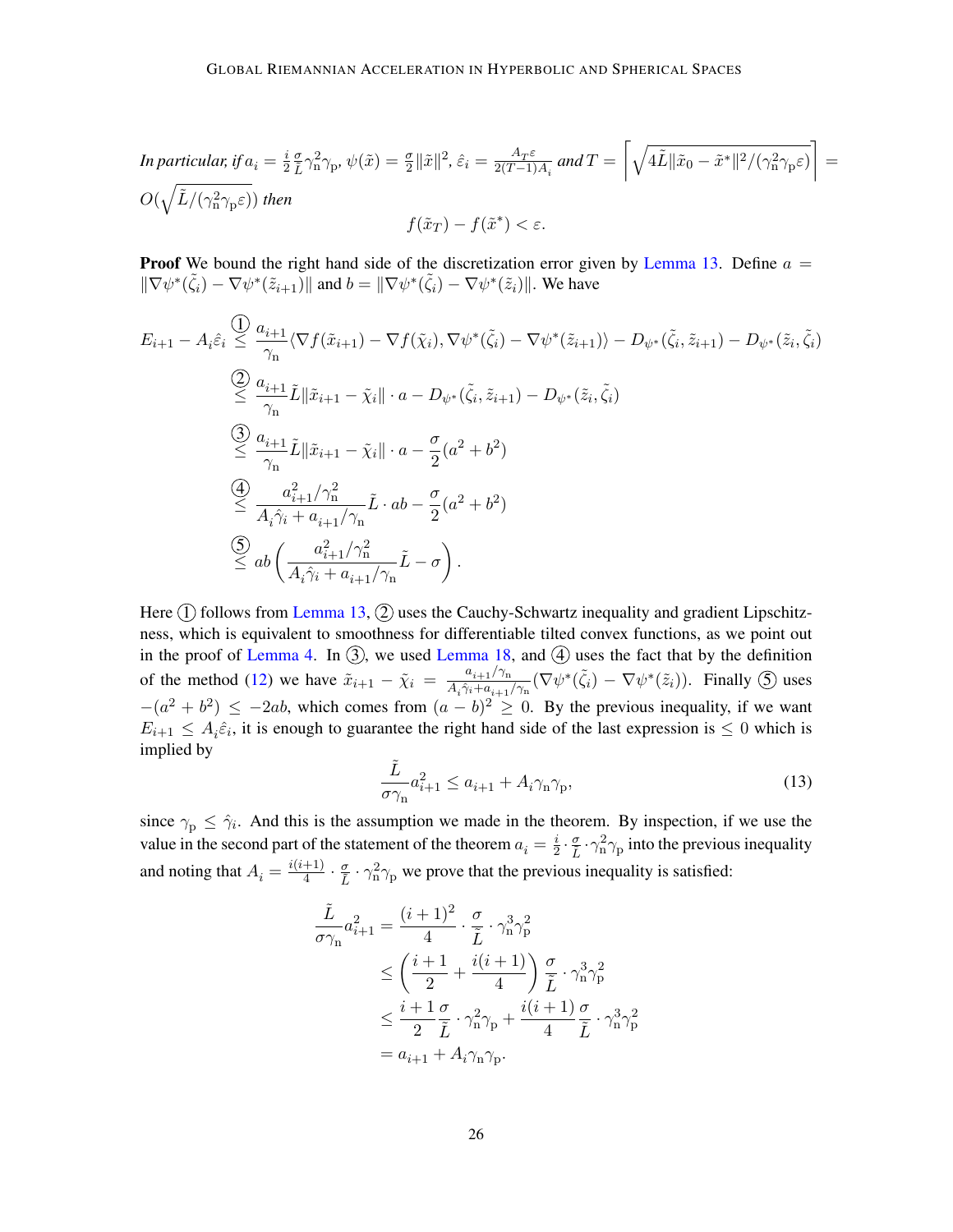So this choice, and in particular any choice that satisfies [\(13\)](#page-25-1), guarantees discretization error  $E_{i+1} \leq$  $A_i \hat{\varepsilon}_i$ . By the definition of  $G_i$  and  $E_i$  we have

$$
f(\tilde{x}_T) - f(\tilde{x}^*) \le \frac{A_1 G_1}{A_T} + \sum_{i=1}^{T-1} \frac{A_i \hat{\varepsilon}_i}{A_T}
$$

So it only remains to bound the initial gap  $G_1$ . In order to do this, we note that the initial conditions and the method imply the following computation of the first points, from  $\tilde{x}_0 \in Q$ , which is an arbitrary initial point:

$$
\begin{cases}\n\tilde{z}_{0} = \nabla \psi(\tilde{x}_{0}) \\
\tilde{\chi}_{0} = \frac{\hat{\gamma}_{0} A_{0}}{A_{0} \hat{\gamma}_{0} + a_{1} / \gamma_{\mathrm{n}}} \tilde{x}_{0} + \frac{a_{1} / \gamma_{\mathrm{n}}}{A_{0} \hat{\gamma}_{0} + a_{1} / \gamma_{\mathrm{n}}} \nabla \psi^{*}(\tilde{z}_{0}) = \nabla \psi^{*}(\nabla \psi(\tilde{x}_{0})) = \tilde{x}_{0} \\
\tilde{\zeta}_{0} = \tilde{z}_{0} - \frac{a_{1}}{\gamma_{\mathrm{n}}} \nabla f(\tilde{\chi}_{0}) = \tilde{z}_{0} - \frac{a_{1}}{\gamma_{\mathrm{n}}} \nabla f(\tilde{x}_{0}) \\
\tilde{x}_{1} = \frac{\hat{\gamma}_{0} A_{0}}{A_{0} \hat{\gamma}_{0} + a_{1} / \gamma_{\mathrm{n}}} \tilde{x}_{0} + \frac{a_{1} / \gamma_{\mathrm{n}}}{A_{0} \hat{\gamma}_{0} + a_{1} / \gamma_{\mathrm{n}}} \nabla \psi^{*}(\tilde{\zeta}_{0}) = \nabla \psi^{*}(\tilde{\zeta}_{0})\n\end{cases} (14)
$$

We have used  $A_0 = 0$ . Note this first iteration does not depend on  $\hat{\gamma}_0$ . Also, by using this discretization we start at  $\tilde{x}_0$  so we modify the definition of the lower bound [\(8\)](#page-21-3) so the regularizer added measures the distance from  $\tilde{x}_0$ . This change of  $\tilde{x}_{t_0}$  to  $\tilde{x}_0 = \tilde{\chi}_0$  only changes the initial gap. Thus, the first lower bound computed is

$$
L_1 = f(\tilde{x}_1) + \frac{1}{\gamma_n} \langle \nabla f(\tilde{x}_1), \nabla \psi^*(\tilde{z}_1) - \tilde{x}_1 \rangle + \frac{1}{A_1} D_{\psi}(\nabla \psi^*(\tilde{z}_1), \tilde{\chi}_0) - \frac{1}{A_1} D_{\psi}(\tilde{x}^*, \tilde{\chi}_0).
$$

Using  $a_1 = A_1$ ,  $\tilde{x}_1 = \nabla \psi^*(\tilde{\zeta}_0)$  $\tilde{x}_1 = \nabla \psi^*(\tilde{\zeta}_0)$  $\tilde{x}_1 = \nabla \psi^*(\tilde{\zeta}_0)$ ,  $(a_1/\gamma_n)\nabla f(\tilde{\chi}_0) = \tilde{z}_0 - \tilde{\zeta}_0$  $(a_1/\gamma_n)\nabla f(\tilde{\chi}_0) = \tilde{z}_0 - \tilde{\zeta}_0$  $(a_1/\gamma_n)\nabla f(\tilde{\chi}_0) = \tilde{z}_0 - \tilde{\zeta}_0$ , and the triangle equality for Bregman divergences [Lemma 17](#page-32-1) we obtain

<span id="page-26-0"></span>
$$
\frac{1}{\gamma_{n}}\langle \nabla f(\tilde{\chi}_{0}), \nabla \psi^{*}(\tilde{z}_{1}) - \tilde{x}_{1} \rangle = \frac{1}{A_{1}}\langle \tilde{z}_{0} - \tilde{\zeta}_{0}, \nabla \psi^{*}(\tilde{z}_{1}) - \nabla \psi^{*}(\tilde{\zeta}_{0}) \rangle \n= \frac{1}{A_{1}} \left( D_{\psi^{*}}(\tilde{z}_{0}, \tilde{\zeta}_{0}) - D_{\psi^{*}}(\tilde{z}_{0}, \tilde{z}_{1}) + D_{\psi^{*}}(\tilde{\zeta}_{0}, \tilde{z}_{1}) \right).
$$
\n(15)

On the other hand, by smoothness of  $f$  and the initial condition we have

<span id="page-26-1"></span>
$$
\frac{1}{\gamma_n} \langle \nabla f(\tilde{x}_1) - \nabla f(\tilde{x}_0), \nabla \psi^*(\tilde{z}_1) - \tilde{x}_1 \rangle \ge -\frac{\tilde{L}}{\gamma_n} \|\nabla \psi^*(\tilde{\zeta}_0) - \tilde{x}_0\| \|\nabla \psi^*(\tilde{z}_1) - \tilde{x}_1\|.
$$
 (16)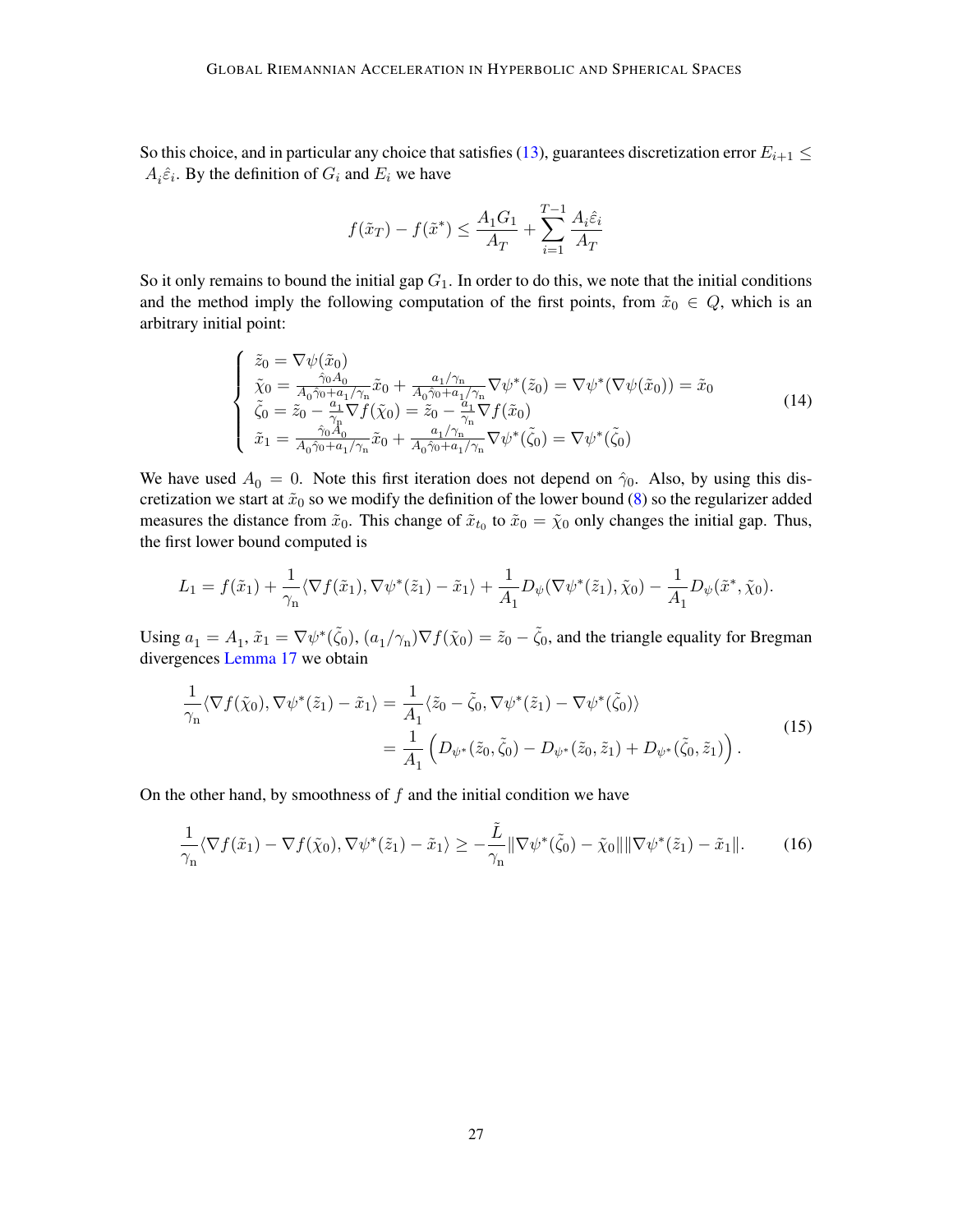We can now finally bound  $G_1$ :

$$
G_{1} \leq \frac{\tilde{L}}{\gamma_{n}} \|\nabla \psi^{*}(\tilde{\zeta}_{0}) - \tilde{\chi}_{0}\| \cdot \|\nabla \psi^{*}(\tilde{z}_{1}) - \tilde{x}_{1}\| - \frac{1}{A_{1}} \left( D_{\psi^{*}}(\tilde{z}_{0}, \tilde{\zeta}_{0}) + D_{\psi^{*}}(\tilde{\zeta}_{0}, \tilde{z}_{1}) \right) + \frac{1}{A_{1}} D_{\psi}(\tilde{x}^{*}, \tilde{\chi}_{0}) \n\overset{(2)}{\leq} \frac{\tilde{L}}{\gamma_{n}} \|\nabla \psi^{*}(\tilde{\zeta}_{0}) - \tilde{\chi}_{0}\| \cdot \|\nabla \psi^{*}(\tilde{z}_{1}) - \tilde{x}_{1}\| - \frac{\sigma}{2A_{1}} \left( \|\nabla \psi^{*}(\tilde{\zeta}_{0}) - \tilde{\chi}_{0}\|^{2} + \|\nabla \psi^{*}(\tilde{z}_{1}) - \tilde{x}_{1}\|^{2} \right) + \frac{1}{A_{1}} D_{\psi}(\tilde{x}^{*}, \tilde{\chi}_{0}) \n\overset{(3)}{\leq} \|\nabla \psi^{*}(\tilde{\zeta}_{0}) - \tilde{\chi}_{0}\| \cdot \|\nabla \psi^{*}(\tilde{z}_{1}) - \tilde{x}_{1}\| \left( \frac{\tilde{L}}{\gamma_{n}} - \frac{\sigma}{A_{1}} \right) + \frac{1}{A_{1}} D_{\psi}(\tilde{x}^{*}, \tilde{\chi}_{0}) \n\overset{(4)}{\leq} \frac{1}{A_{1}} D_{\psi}(\tilde{x}^{*}, \tilde{\chi}_{0}).
$$

We used in (1) the definition of  $G_1 = U_1 - L_1 = f(\tilde{x}_1) - L_1$  and we bound the inner product in L<sub>1</sub> using −([\(15\)](#page-26-0) + [\(16\)](#page-26-1)). Also, since  $\tilde{z}_0 = \nabla \psi(\tilde{\chi}_0)$  we have  $D_{\psi^*}(\tilde{z}_0, \tilde{z}_1) = D_{\psi^*}(\nabla \psi(\tilde{\chi}_0), \tilde{z}_1)$  $D_{\psi^*}(\tilde{z}_0, \tilde{z}_1) = D_{\psi^*}(\nabla \psi(\tilde{\chi}_0), \tilde{z}_1)$  $D_{\psi^*}(\tilde{z}_0, \tilde{z}_1) = D_{\psi^*}(\nabla \psi(\tilde{\chi}_0), \tilde{z}_1)$  =  $D_{\psi}(\nabla\psi^*(\tilde{z}_1), \tilde{\chi}_0)$  $D_{\psi}(\nabla\psi^*(\tilde{z}_1), \tilde{\chi}_0)$  $D_{\psi}(\nabla\psi^*(\tilde{z}_1), \tilde{\chi}_0)$ , so we can cancel two of the Bregman divergences. In  $(2)$ , we used [Lemma 18,](#page-32-2)  $\nabla \psi^*(\tilde{z}_0) = \tilde{x}_0 = \tilde{\chi}_0$  $\nabla \psi^*(\tilde{z}_0) = \tilde{x}_0 = \tilde{\chi}_0$  $\nabla \psi^*(\tilde{z}_0) = \tilde{x}_0 = \tilde{\chi}_0$ , and  $\nabla \psi^*(\tilde{\zeta}_0) = \tilde{x}_1$ . In  $\tilde{z}_0$  we used again the inequality  $-(a^2 + b^2) \le -2ab$ . Finally  $\hat{A}$  is deduced from  $A_1 = a_1 \leq \sigma \gamma_n / \tilde{L}$  $A_1 = a_1 \leq \sigma \gamma_n / \tilde{L}$  $A_1 = a_1 \leq \sigma \gamma_n / \tilde{L}$  which comes from the assumption  $\tilde{L} a_{i+1}^2 / \gamma_n \sigma \leq$  $\tilde{L} a_{i+1}^2 / \gamma_n \sigma \leq$  $\tilde{L} a_{i+1}^2 / \gamma_n \sigma \leq$  $a_{i+1} + A_i \gamma_n \gamma_p$  $a_{i+1} + A_i \gamma_n \gamma_p$  $a_{i+1} + A_i \gamma_n \gamma_p$  for  $i = 0$ .

The first part of the theorem follows. The second one is a straightforward application of the first one as we see below. Indeed, taking into account  $A_T = \frac{T(T+1)\sigma_{11}^2 \gamma_{\rm p}}{4\tilde{L}}$  $rac{100 \text{ m/s}}{4\tilde{L}}$ , and the choice of  $T \;=\; \bigg[\sqrt{4\tilde{L}\|\tilde{x}_{0}-\tilde{x}^*\|^2/(\gamma_{\rm n}^2\gamma_{\rm p}\varepsilon)}\bigg],\; \psi(\tilde{x}) \;=\; \tfrac{\sigma}{2}\|\tilde{x}\|^2,\; \text{and}\;\hat{\varepsilon}_{i} \;=\; \tfrac{A_T\varepsilon}{2(T-1)}$  $T \;=\; \bigg[\sqrt{4\tilde{L}\|\tilde{x}_{0}-\tilde{x}^*\|^2/(\gamma_{\rm n}^2\gamma_{\rm p}\varepsilon)}\bigg],\; \psi(\tilde{x}) \;=\; \tfrac{\sigma}{2}\|\tilde{x}\|^2,\; \text{and}\;\hat{\varepsilon}_{i} \;=\; \tfrac{A_T\varepsilon}{2(T-1)}$  $T \;=\; \bigg[\sqrt{4\tilde{L}\|\tilde{x}_{0}-\tilde{x}^*\|^2/(\gamma_{\rm n}^2\gamma_{\rm p}\varepsilon)}\bigg],\; \psi(\tilde{x}) \;=\; \tfrac{\sigma}{2}\|\tilde{x}\|^2,\; \text{and}\;\hat{\varepsilon}_{i} \;=\; \tfrac{A_T\varepsilon}{2(T-1)}$  $\frac{A_T c}{2(T-1)A_i}$  we derive the second statement.

$$
f(\tilde{x}_T) - f(\tilde{x}^*) \le \frac{A_1 G_1}{A_T} + \sum_{i=1}^{T-1} \frac{A_i \hat{\varepsilon}_i}{A_T} \le \frac{\frac{\sigma}{2} \|\tilde{x}_0 - \tilde{x}^*\|^2}{A_T} + \frac{\varepsilon}{2} < \frac{2\tilde{L} \|\tilde{x}_0 - \tilde{x}^*\|^2}{\gamma_n^2 \gamma_p T^2} + \frac{\varepsilon}{2} \le \varepsilon.
$$

**In the Second** 

We present now the final lemma, that proves that  $\hat{\gamma}_i$  can be found efficiently. As we advanced in the sketch of the main paper, we use a binary search. The idea behind it is that due to tilted-convexity [\(3\)](#page-7-1) we satisfy the equation for  $\hat{\gamma}_i = \frac{1}{\gamma}$  $\frac{1}{\gamma_{\rm n}}$  or  $\hat{\gamma}_i = \gamma_{\rm p}$ , or there is  $\hat{\gamma}_i \in (\gamma_{\rm p}, 1/\gamma_{\rm n})$  $\hat{\gamma}_i \in (\gamma_{\rm p}, 1/\gamma_{\rm n})$  $\hat{\gamma}_i \in (\gamma_{\rm p}, 1/\gamma_{\rm n})$  such that  $\langle \nabla f(\tilde{x}_{i+1}), \tilde{x}_{i+1} - \tilde{x}_i \rangle = 0$  $\langle \nabla f(\tilde{x}_{i+1}), \tilde{x}_{i+1} - \tilde{x}_i \rangle = 0$  $\langle \nabla f(\tilde{x}_{i+1}), \tilde{x}_{i+1} - \tilde{x}_i \rangle = 0$ . The existence of  $\tilde{x}^*$  that satisfies  $\nabla f(\tilde{x}^*) = 0$  along with the boundedness of  $Q$  and smoothness, imply the Lipschitzness of  $f$ . Both Lipschitzness and smoothness allow to prove that a binary search finds efficiently a suitable point.

<span id="page-27-0"></span>**Lemma 15** Let  $Q \subseteq \mathbb{R}^n$  be a convex set of diameter  $2R$ . Let  $f: Q \to \mathbb{R}$  be a function that satisfies tilted-convexity [\(3\)](#page-7-1), is  $\tilde{L}$  smooth and such that there is  $\tilde{x}^* \in Q$  such that  $\nabla f(\tilde{x}^*) = 0$ . Let the strongly convex parameter of  $\psi(\cdot)$  be  $\sigma = O(1)$ . Let  $i \geq 1$  be an index. Given two points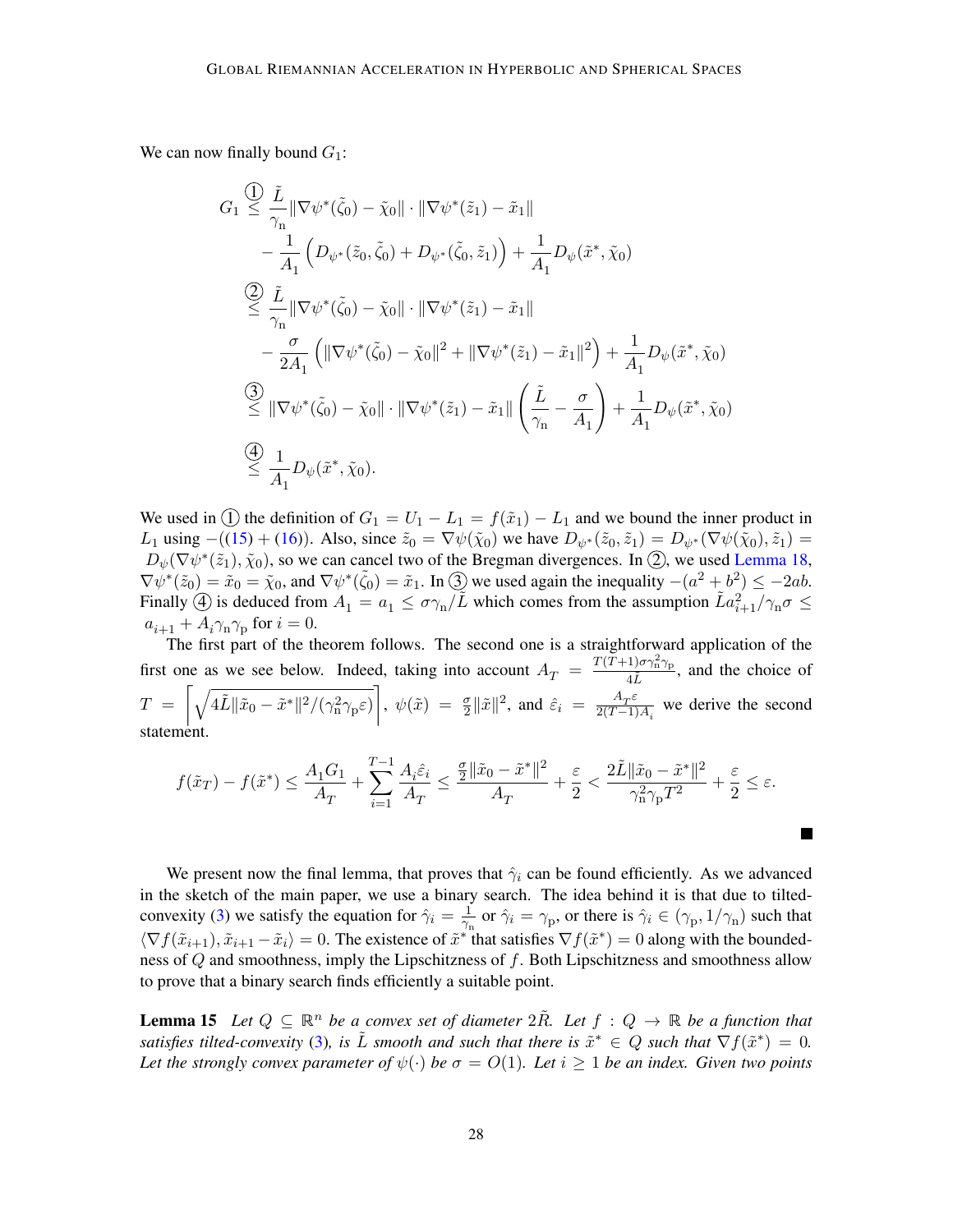$\tilde{x}_i, \tilde{z}_i \in Q$  and the method in [\(6\)](#page-9-3) using the learning rates  $a_i = \frac{i}{2}$  $\frac{i}{2} \cdot \frac{\sigma}{\tilde{L}} \cdot \gamma_{\rm n}^2 \gamma_{\rm p}$  prescribed in [Theorem 14,](#page-24-8) *we can compute*  $\hat{\gamma}_i$  *satisfying* [\(11\)](#page-22-4)*, i.e.,* 

<span id="page-28-3"></span>
$$
f(\tilde{x}_{i+1}) - f(\tilde{x}_i) \le \hat{\gamma}_i \langle \nabla f(\tilde{x}_{i+1}), \tilde{x}_{i+1} - \tilde{x}_i \rangle + \hat{\varepsilon}_i. \tag{17}
$$

*And the computation of*  $\hat{\gamma}_i$  *requires no more than* 

$$
O\left(\log\left(\frac{\tilde{L}\tilde{R}}{\gamma_{\rm n}\hat{\varepsilon}_i}\cdot i\right)\right)
$$

*queries to the gradient oracle.*

 $\mathbf{Proof}\ \mathbf{Let}\ \hat{\Gamma}_i(\lambda): [\frac{a_{i+1}}{A_{i+1}},\frac{a_{i+1}/\gamma_{\mathrm{n}}}{A_i\gamma_{\mathrm{p}}+a_{i+1}}]$  $\mathbf{Proof}\ \mathbf{Let}\ \hat{\Gamma}_i(\lambda): [\frac{a_{i+1}}{A_{i+1}},\frac{a_{i+1}/\gamma_{\mathrm{n}}}{A_i\gamma_{\mathrm{p}}+a_{i+1}}]$  $\mathbf{Proof}\ \mathbf{Let}\ \hat{\Gamma}_i(\lambda): [\frac{a_{i+1}}{A_{i+1}},\frac{a_{i+1}/\gamma_{\mathrm{n}}}{A_i\gamma_{\mathrm{p}}+a_{i+1}}]$  $\mathbf{Proof}\ \mathbf{Let}\ \hat{\Gamma}_i(\lambda): [\frac{a_{i+1}}{A_{i+1}},\frac{a_{i+1}/\gamma_{\mathrm{n}}}{A_i\gamma_{\mathrm{p}}+a_{i+1}}]$  $\mathbf{Proof}\ \mathbf{Let}\ \hat{\Gamma}_i(\lambda): [\frac{a_{i+1}}{A_{i+1}},\frac{a_{i+1}/\gamma_{\mathrm{n}}}{A_i\gamma_{\mathrm{p}}+a_{i+1}}]$  $\frac{a_{i+1}}{A_i \gamma_{\rm p} + a_{i+1}/\gamma_{\rm n}}$  $\frac{a_{i+1}}{A_i \gamma_{\rm p} + a_{i+1}/\gamma_{\rm n}}$  $\frac{a_{i+1}}{A_i \gamma_{\rm p} + a_{i+1}/\gamma_{\rm n}}$  $\frac{a_{i+1}}{A_i \gamma_{\rm p} + a_{i+1}/\gamma_{\rm n}}$  $\frac{a_{i+1}}{A_i \gamma_{\rm p} + a_{i+1}/\gamma_{\rm n}}$   $\rightarrow \mathbb{R}$  be defined as

<span id="page-28-4"></span><span id="page-28-0"></span>
$$
\hat{\Gamma}_i \left( \frac{a_{i+1}/\gamma_n}{A_i \tilde{\mathbf{x}} + a_{i+1}/\gamma_n} \right) = \tilde{\mathbf{x}}, \text{ for } \tilde{\mathbf{x}} \in [\gamma_p, \frac{1}{\gamma_n}].
$$
\n(18)

By monotonicity, it is well defined. Let  $\tilde{x}_{i+1}^{\lambda}$  $\tilde{x}_{i+1}^{\lambda}$  $\tilde{x}_{i+1}^{\lambda}$  be the point computed by one iteration of [\(6\)](#page-9-3) using the parameter  $\hat{\gamma}_i = \hat{\Gamma}_i(\lambda)$ . Likewise, we define the rest of the points in iteration [\(6\)](#page-9-3) depending on  $\lambda$ . We first try  $\hat{\gamma}_i = 1/\gamma_n$  $\hat{\gamma}_i = 1/\gamma_n$  $\hat{\gamma}_i = 1/\gamma_n$  and  $\hat{\gamma}_i = \gamma_p$  and use any of them if they satisfy the conditions. If neither of them do, it means that for the first choice we had  $\langle \nabla f(\tilde{x}_{i+1}^{\lambda_1}), \tilde{x}_{i+1}^{\lambda_1} - \tilde{x}_i \rangle < 0$  $\langle \nabla f(\tilde{x}_{i+1}^{\lambda_1}), \tilde{x}_{i+1}^{\lambda_1} - \tilde{x}_i \rangle < 0$  $\langle \nabla f(\tilde{x}_{i+1}^{\lambda_1}), \tilde{x}_{i+1}^{\lambda_1} - \tilde{x}_i \rangle < 0$  and for the second one, it is  $\langle \nabla f(\tilde{x}_{i+1}^{\lambda_2}), \tilde{x}_{i+1}^{\lambda_2} - \tilde{x}_i \rangle > 0$  $\langle \nabla f(\tilde{x}_{i+1}^{\lambda_2}), \tilde{x}_{i+1}^{\lambda_2} - \tilde{x}_i \rangle > 0$  $\langle \nabla f(\tilde{x}_{i+1}^{\lambda_2}), \tilde{x}_{i+1}^{\lambda_2} - \tilde{x}_i \rangle > 0$ , for  $\lambda_1 = \hat{\Gamma}_i^{-1}(1/\gamma_n)$  $\lambda_1 = \hat{\Gamma}_i^{-1}(1/\gamma_n)$  $\lambda_1 = \hat{\Gamma}_i^{-1}(1/\gamma_n)$  and  $\lambda_2 = \hat{\Gamma}_i^{-1}(\gamma_p)$ . Therefore, by continuity, there is  $\lambda^* \in [\lambda_1, \lambda_2]$  such that  $\langle \nabla f(\tilde{x}_{i+1}^{\lambda^*}), \tilde{x}_{i+1}^{\lambda^*} - \tilde{x}_i \rangle = 0$  $\langle \nabla f(\tilde{x}_{i+1}^{\lambda^*}), \tilde{x}_{i+1}^{\lambda^*} - \tilde{x}_i \rangle = 0$  $\langle \nabla f(\tilde{x}_{i+1}^{\lambda^*}), \tilde{x}_{i+1}^{\lambda^*} - \tilde{x}_i \rangle = 0$ . The continuity condition is easy to prove. We omit it because it is derived from the Lipschitzness condition that we will prove below. Such a point satisfies [\(11\)](#page-22-4) for  $\hat{\varepsilon}_i = 0$ . We will prove that the function  $\mathcal{G}_i : [\frac{a_{i+1}}{A_{i+1}}, \frac{a_{i+1}/\gamma_n}{A_i \gamma_p + a_{i+1}}]$  $\mathcal{G}_i : [\frac{a_{i+1}}{A_{i+1}}, \frac{a_{i+1}/\gamma_n}{A_i \gamma_p + a_{i+1}}]$  $\mathcal{G}_i : [\frac{a_{i+1}}{A_{i+1}}, \frac{a_{i+1}/\gamma_n}{A_i \gamma_p + a_{i+1}}]$  $\mathcal{G}_i : [\frac{a_{i+1}}{A_{i+1}}, \frac{a_{i+1}/\gamma_n}{A_i \gamma_p + a_{i+1}}]$  $\mathcal{G}_i : [\frac{a_{i+1}}{A_{i+1}}, \frac{a_{i+1}/\gamma_n}{A_i \gamma_p + a_{i+1}}]$  $\frac{a_{i+1}/\gamma_n}{A_i\gamma_{\rm p}+a_{i+1}/\gamma_{\rm n}}]\rightarrow\mathbb{R},$  $\frac{a_{i+1}/\gamma_n}{A_i\gamma_{\rm p}+a_{i+1}/\gamma_{\rm n}}]\rightarrow\mathbb{R},$  $\frac{a_{i+1}/\gamma_n}{A_i\gamma_{\rm p}+a_{i+1}/\gamma_{\rm n}}]\rightarrow\mathbb{R},$  $\frac{a_{i+1}/\gamma_n}{A_i\gamma_{\rm p}+a_{i+1}/\gamma_{\rm n}}]\rightarrow\mathbb{R},$  $\frac{a_{i+1}/\gamma_n}{A_i\gamma_{\rm p}+a_{i+1}/\gamma_{\rm n}}]\rightarrow\mathbb{R},$ defined as

<span id="page-28-5"></span><span id="page-28-1"></span>
$$
\mathcal{G}_i(\lambda) \stackrel{\text{def}}{=} -\hat{\Gamma}_i(\lambda) \langle \nabla f(\tilde{x}_{i+1}^{\lambda}), \tilde{x}_{i+1}^{\lambda} - \tilde{x}_i \rangle + (f(\tilde{x}_{i+1}^{\lambda}) - f(\tilde{x}_i)), \tag{19}
$$

is Lipschitz so we can guarantee that [\(11\)](#page-22-4) holds for a large enough interval around  $\lambda^*$ . Finally, we will be able to perform a binary search to efficiently find a point in such interval or another interval around another point that satisfies that the inner product is 0.

So

$$
|\mathcal{G}_{i}(\lambda) - \mathcal{G}_{i}(\lambda')| \leq |f(\tilde{x}_{i+1}^{\lambda}) - f(\tilde{x}_{i+1}^{\lambda'})| + |\tilde{\Gamma}_{i}(\lambda')| \cdot |\langle \nabla f(\tilde{x}_{i+1}^{\lambda'}, \tilde{x}_{i+1}^{\lambda'} - \tilde{x}_{i}) - \langle \nabla f(\tilde{x}_{i+1}^{\lambda'}, \tilde{x}_{i+1}^{\lambda} - \tilde{x}_{i})| + |\langle \nabla f(\tilde{x}_{i+1}^{\lambda'}, \tilde{x}_{i+1}^{\lambda} - \tilde{x}_{i})| \cdot |\hat{\Gamma}_{i}(\lambda') - \hat{\Gamma}_{i}(\lambda)|
$$
\n(20)

We have used the triangular inequality and the inequality

<span id="page-28-2"></span>
$$
|\alpha_1 \beta_1 - \alpha_2 \beta_2| \le |\alpha_1||\beta_1 - \beta_2| + |\beta_2||\alpha_1 - \alpha_2|,\tag{21}
$$

which is a direct consequence of the triangular inequality, after adding and subtracting  $\alpha_1\beta_2$  in the |·| on the left hand side. We bound each of the three summands of the previous inequality separately,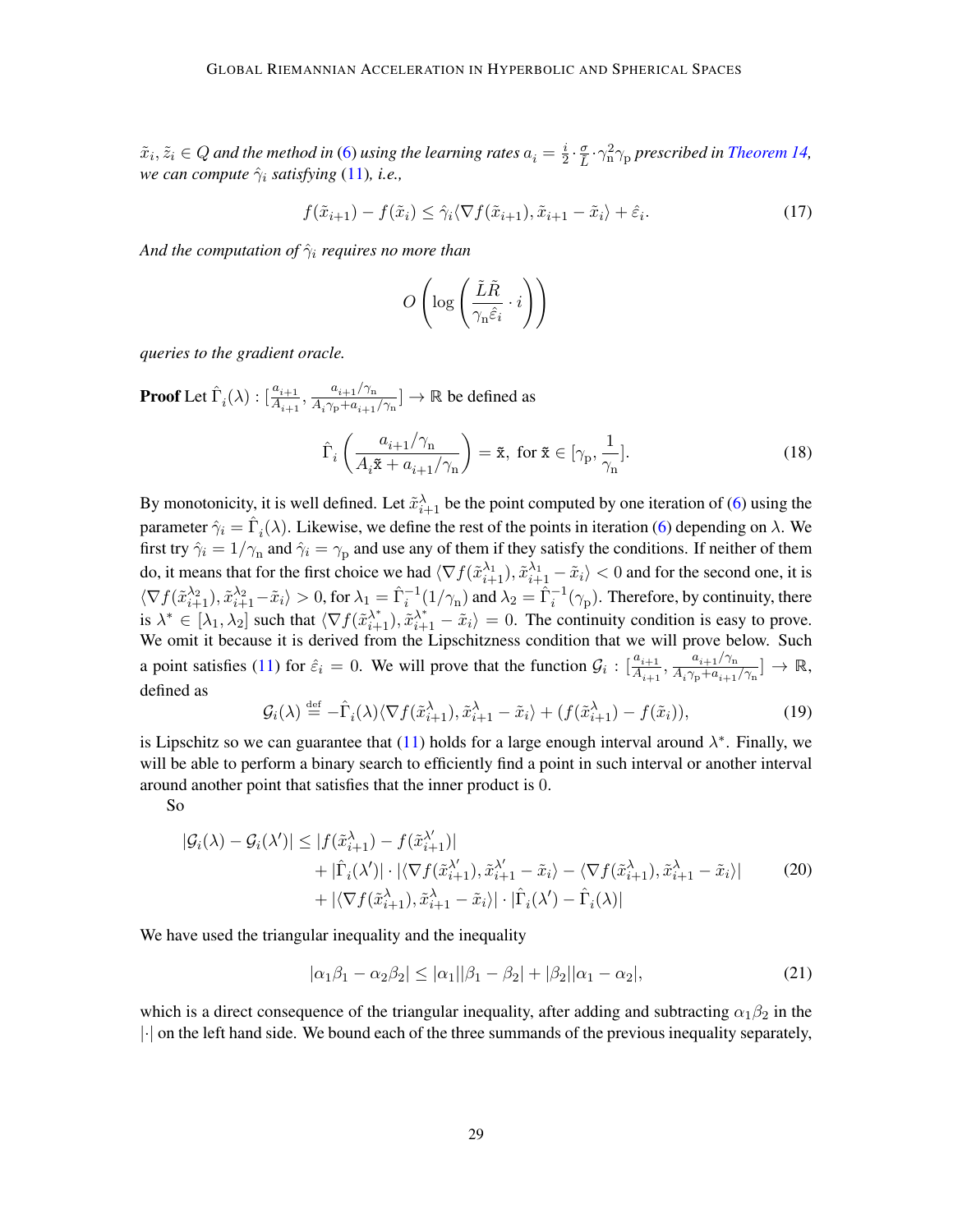but first we bound the following which will be useful for our other bounds,

$$
\|\tilde{x}_{i+1}^{\lambda'} - \tilde{x}_{i+1}^{\lambda}\| \stackrel{\text{(1)}}{=} \|(\lambda' \nabla \psi^*(\tilde{\zeta}_i^{\lambda'}) + (1 - \lambda')\tilde{x}_i) - (\lambda \nabla \psi^*(\tilde{\zeta}_i^{\lambda}) + (1 - \lambda)\tilde{x}_i) \|
$$
\n
$$
\stackrel{\text{(2)}}{\leq} \|\nabla \psi^*(\tilde{\zeta}_i^{\lambda}) - \tilde{x}_i\| \lambda' - \lambda\| + \|\lambda' \nabla \psi^*(\tilde{\zeta}_i^{\lambda'}) - \lambda' \nabla \psi^*(\tilde{\zeta}_i^{\lambda}) \|
$$
\n
$$
\stackrel{\text{(3)}}{\leq} 2\tilde{R}|\lambda - \lambda'| + \|\nabla \psi^*(\tilde{\zeta}_i^{\lambda'}) - \nabla \psi^*(\tilde{\zeta}_i^{\lambda})\| \stackrel{\text{(4)}}{\leq} 2\tilde{R}|\lambda - \lambda'| + \frac{a_{i+1}}{\gamma_n \sigma} \|\nabla f(\tilde{\chi}_i^{\lambda'}) - \nabla f(\tilde{\chi}_i^{\lambda'}) \|
$$
\n
$$
\stackrel{\text{(5)}}{\leq} 2\tilde{R}|\lambda - \lambda'| + \frac{a_{i+1}\tilde{L}}{\gamma_n \sigma} \|\tilde{\chi}_i^{\lambda} - \tilde{\chi}_i^{\lambda'}\| \stackrel{\text{(6)}}{\leq} \left(2\tilde{R} + \frac{2a_{i+1}\tilde{L}\tilde{R}}{\gamma_n \sigma}\right) |\lambda - \lambda'|
$$
\n
$$
\tag{22}
$$

Here,  $\overline{1}$  uses the definition of  $\tilde{x}_{i+1}$  $\tilde{x}_{i+1}$  $\tilde{x}_{i+1}$  as a convex combination of  $\tilde{x}_i$  and  $\nabla \psi^*(\tilde{\zeta}_i)$  $\nabla \psi^*(\tilde{\zeta}_i)$  $\nabla \psi^*(\tilde{\zeta}_i)$ .  $\overline{2}$  adds and substracts  $\lambda' \nabla \psi^*(\tilde{\zeta}_i)$  $\lambda' \nabla \psi^*(\tilde{\zeta}_i)$  $\lambda' \nabla \psi^*(\tilde{\zeta}_i)$ , groups terms and uses the triangular inequality. In  $\circled{3}$  we use the fact that the diameter of Q is  $2\tilde{R}$  and bound  $\lambda' \leq 1$ , and  $|\lambda| \leq 1$ . (4) uses the  $\frac{1}{\sigma}$  Lipschitzness of  $\nabla \psi^*(\cdot)$  $\nabla \psi^*(\cdot)$  $\nabla \psi^*(\cdot)$ , which is a consequence of the  $\sigma$ -strong convexity of  $\psi(\cdot)$ .  $\circled{S}$  uses the smoothness of f. In  $\circled{6}$ , from the definition of  $\tilde{\chi}_i^{\lambda}$  we have that  $\|\tilde{\chi}_i^{\lambda} - \tilde{\chi}_i^{\lambda'}\|$  $\|\hat{x}^{\prime}\| \leq \|\tilde{x}_i - \tilde{z}_i\| |\lambda - \lambda'|$ . We bounded this further using the diameter of  $Q$ .

Note that f is Lipschitz over Q. By the existence of  $\tilde{x}^*$ ,  $\tilde{L}$ -smoothness, and the diameter of Q we have  $\|\nabla f(\tilde{x})\| = \|\nabla f(\tilde{x}) - \nabla f(\tilde{x}^*)\| \le \tilde{L} \|\tilde{x} - \tilde{x}^*\| \le 2R\tilde{L}$ . So the Lipschitz constant  $L_p$  of f is  $L_p \leq 2RL$ . Now we can proceed and bound the three summands of [\(20\)](#page-28-2). The first one reduces to the inequality above after using Lipschitzness of  $f(\cdot)$ :

<span id="page-29-1"></span>
$$
|f(\tilde{x}_{i+1}^{\lambda}) - f(\tilde{x}_{i+1}^{\lambda'})| \le L_{\mathbf{p}} \|\tilde{x}_{i+1}^{\lambda'} - \tilde{x}_{i+1}^{\lambda}\|.
$$
 (23)

We prove Lipschitzness of  $\hat{\Gamma}_i$ . Note that

<span id="page-29-2"></span><span id="page-29-0"></span>
$$
|(\hat{\Gamma}_i^{-1})'(\tilde{\mathbf{x}})| = \left| \frac{A_i a_{i+1} / \gamma_n}{(A_i \tilde{\mathbf{x}} + a_{i+1} / \gamma_n)^2} \right| \ge \frac{\gamma_n A_i a_{i+1}}{A_{i+1}^2},\tag{24}
$$

so  $\hat{\Gamma}_i'(\lambda)$  is bounded by  $A_{i+1}^2/(\gamma_n A_i a_{i+1})$  $A_{i+1}^2/(\gamma_n A_i a_{i+1})$  $A_{i+1}^2/(\gamma_n A_i a_{i+1})$  for any  $\lambda$ . In order to bound the second summand, we use  $\tilde{x} \in [\gamma_p, 1/\gamma_n]$  $\tilde{x} \in [\gamma_p, 1/\gamma_n]$  $\tilde{x} \in [\gamma_p, 1/\gamma_n]$  and obtain  $|\hat{\Gamma}_i(\lambda)| \leq \frac{1}{\gamma_n}$ . For the second factor, we add and subtract  $\langle \nabla f(\tilde{x}_{i+1}^{\lambda}), \tilde{x}_{i+1}^{\lambda'} - \tilde{x}_i \rangle$  $\langle \nabla f(\tilde{x}_{i+1}^{\lambda}), \tilde{x}_{i+1}^{\lambda'} - \tilde{x}_i \rangle$  $\langle \nabla f(\tilde{x}_{i+1}^{\lambda}), \tilde{x}_{i+1}^{\lambda'} - \tilde{x}_i \rangle$  and use the triangular inequality and then Cauchy-Schwartz. Thus, we obtain

$$
\begin{split} &|\langle \nabla f(\tilde{x}_{i+1}^{\lambda'}, \tilde{x}_{i+1}^{\lambda'} - \tilde{x}_i \rangle - \langle \nabla f(\tilde{x}_{i+1}^{\lambda}), \tilde{x}_{i+1}^{\lambda} - \tilde{x}_i \rangle| \\ &\leq \|\nabla f(\tilde{x}_{i+1}^{\lambda})\| \cdot \|\tilde{x}_{i+1}^{\lambda'} - \tilde{x}_{i+1}^{\lambda}\| + \|\nabla f(\tilde{x}_{i+1}^{\lambda'}) - \nabla f(\tilde{x}_{i+1}^{\lambda})\| \cdot \|\tilde{x}_{i+1}^{\lambda'} - \tilde{x}_i\| \\ &\stackrel{\text{(1)}}{\leq} (L_{\mathbf{p}} + 2\tilde{L}\tilde{R}) \|\tilde{x}_{i+1}^{\lambda'} - \tilde{x}_{i+1}^{\lambda}\|. \end{split} \tag{25}
$$

In  $(1)$ , we used Lipschitzness to bound the first factor. We also used the diameter of  $Q$  to bound the last factor and the smoothness of  $f(\cdot)$  to bound the first factor of the second summand.

For the third summand, we will bound the first factor using Cauchy-Schwartz, Lipschitzness of  $f(\cdot)$  and the diameter of Q. We just proved in [\(24\)](#page-29-0) that  $\hat{\Gamma}_i$  is Lipschitz, so use this property for the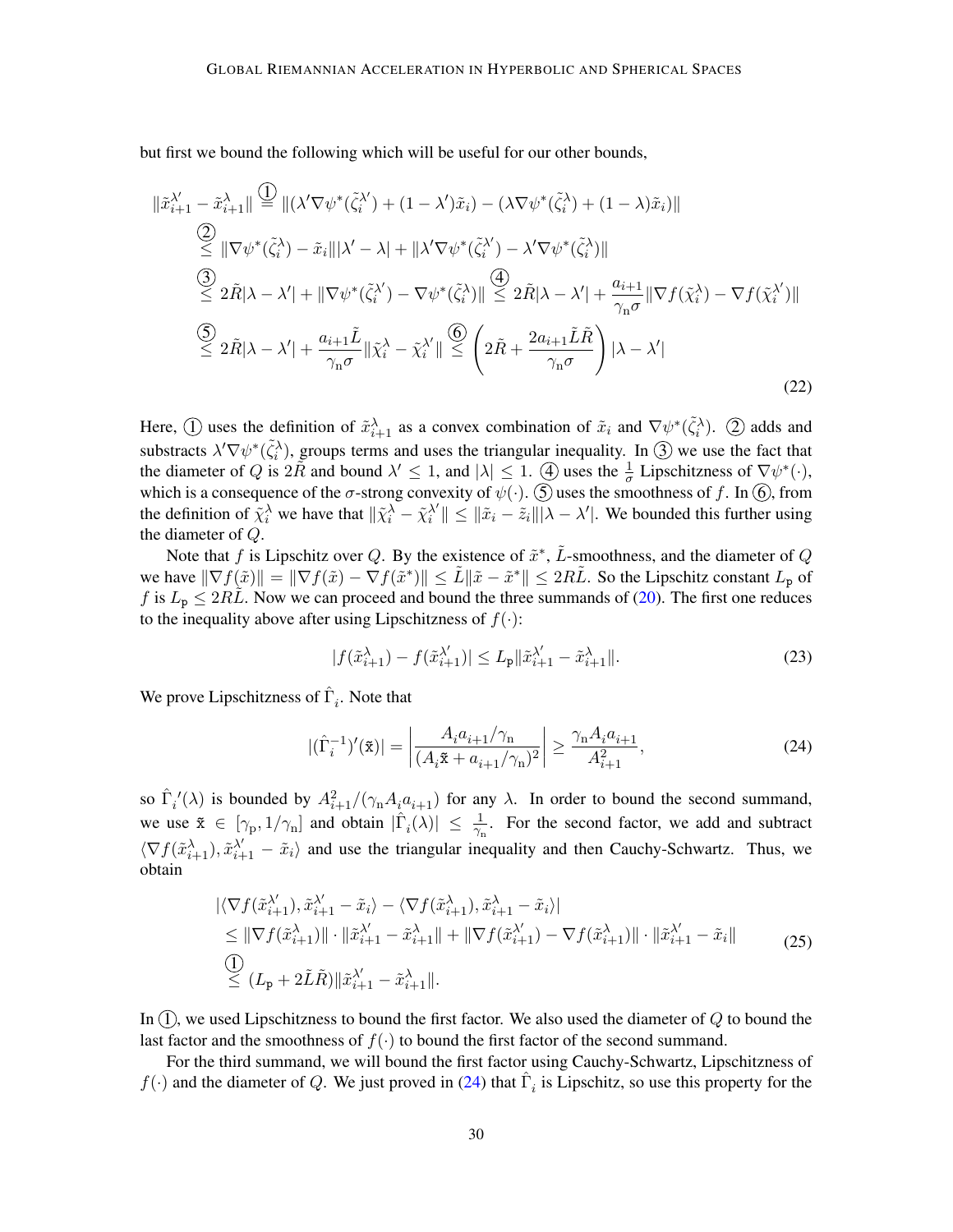second factor. The result is the following

<span id="page-30-2"></span>
$$
|\langle \nabla f(\tilde{x}_{i+1}^{\lambda}), \tilde{x}_{i+1}^{\lambda} - \tilde{x}_i \rangle| \cdot |\hat{\Gamma}_i(\lambda') - \hat{\Gamma}_i(\lambda)| \le 2L_p \tilde{R} \frac{A_{i+1}^2}{\gamma_n A_i a_{i+1}} |\lambda' - \lambda|.
$$
 (26)

Applying the bounds of the three summands  $(23)$ ,  $(24)$ ,  $(25)$ ,  $(26)$  into  $(20)$  we obtain the inequality  $|\mathcal{G}_i(\lambda') - \mathcal{G}_i(\lambda)| \leq \hat{L} |\lambda' - \lambda|$  $|\mathcal{G}_i(\lambda') - \mathcal{G}_i(\lambda)| \leq \hat{L} |\lambda' - \lambda|$  for

$$
\hat{L} = \left(2\tilde{R} + \frac{2a_{i+1}\tilde{L}\tilde{R}}{\gamma_{n}\sigma}\right)\left(L_{\mathbf{p}} + (L_{\mathbf{p}} + 2\tilde{L}\tilde{R})\frac{1}{\gamma_{n}}\right) + 2L_{\mathbf{p}}\tilde{R}\frac{A_{i+1}^{2}}{\gamma_{n}A_{i}a_{i+1}}.
$$

We will use the following to bound  $\hat{L}$ . If we use the learning rates prescribed in [Theorem 14,](#page-24-8) namely  $a_i = \frac{i\sigma\gamma_n^2\gamma_p}{2L}$  $\frac{\gamma_n^2 \gamma_p}{2L}$  and thus  $A_i = \frac{i(i+1)\sigma \gamma_n^2 \gamma_p}{4L}$  $A_i = \frac{i(i+1)\sigma \gamma_n^2 \gamma_p}{4L}$  $A_i = \frac{i(i+1)\sigma \gamma_n^2 \gamma_p}{4L}$  we can bound  $A_{i+1}^2/(A_i a_{i+1}) \leq 4(i+2)$ , using that  $i \geq 1$ . We recall we computed  $L_p \leq 2\widetilde{R}\widetilde{L}$  and that we assumed  $\sigma = O(1)$ . In [Algorithm 1](#page-10-1) we use  $\sigma = 1$ .

On the other hand the initial length of the search interval, which is the domain of definition of  $G_i$  is at most 1 since the interval is in  $(0, 1)$ . Recall we are denoting by  $\lambda^*$  a value such that  $\langle \nabla f(\tilde{x}_{i+1}^{\lambda^*}), \tilde{x}_{i+1}^{\lambda^*} - \tilde{x}_i \rangle = 0$  $\langle \nabla f(\tilde{x}_{i+1}^{\lambda^*}), \tilde{x}_{i+1}^{\lambda^*} - \tilde{x}_i \rangle = 0$  $\langle \nabla f(\tilde{x}_{i+1}^{\lambda^*}), \tilde{x}_{i+1}^{\lambda^*} - \tilde{x}_i \rangle = 0$  so  $\mathcal{G}_i(\lambda^*) \leq 0$ . Lipschitzness of G implies that if  $\mathcal{G}_i(\lambda^*) \leq 0$  then  $\mathcal{G}_i(\lambda) \leq \hat{\varepsilon}_i$  for

$$
\lambda\in [\lambda^*-\frac{\hat\varepsilon_i}{\hat L},\lambda^*+\frac{\hat\varepsilon_i}{\hat L}]\cap[\hat\Gamma_i^{-1}(1/\gamma_{\rm n}),\hat\Gamma_i^{-1}(\gamma_{\rm p})].
$$

If the extremal points,  $\hat{\Gamma}_i^{-1}(1/\gamma_{\rm n}), \hat{\Gamma}_i^{-1}(\gamma_{\rm p})$  $\hat{\Gamma}_i^{-1}(1/\gamma_{\rm n}), \hat{\Gamma}_i^{-1}(\gamma_{\rm p})$  $\hat{\Gamma}_i^{-1}(1/\gamma_{\rm n}), \hat{\Gamma}_i^{-1}(\gamma_{\rm p})$  did not satisfy [\(17\)](#page-28-3), then this interval is of length  $2\hat{\varepsilon}_i$  $\hat{t}$  and a point in such interval or another interval that is around another point  $\bar{\lambda}^*$  that satisfies  $\langle \nabla f(\tilde{x}_{i+1}^{\bar{\lambda}^*}), \tilde{x}_{i+1}^{\bar{\lambda}^*} - \tilde{x}_i \rangle = 0$  $\langle \nabla f(\tilde{x}_{i+1}^{\bar{\lambda}^*}), \tilde{x}_{i+1}^{\bar{\lambda}^*} - \tilde{x}_i \rangle = 0$  $\langle \nabla f(\tilde{x}_{i+1}^{\bar{\lambda}^*}), \tilde{x}_{i+1}^{\bar{\lambda}^*} - \tilde{x}_i \rangle = 0$  can be found with a binary search in at most

$$
O\left(\log\left(\frac{\hat{L}}{\hat{\varepsilon}_i}\right)\right) \overset{\text{(1)}}{=} O\left(\log\left(\frac{\tilde{L}\tilde{R}}{\gamma_n \hat{\varepsilon}_i}\cdot i\right)\right)
$$

iterations, provided that at each step we can ensure we halve the size of the search interval. The bounds of the previous paragraph are applied in  $(1)$ . The binary search can be done easily: we start with  $[\hat{\Gamma}_i^{-1}(1/\gamma_n), \hat{\Gamma}_i^{-1}(\gamma_p)]$  $[\hat{\Gamma}_i^{-1}(1/\gamma_n), \hat{\Gamma}_i^{-1}(\gamma_p)]$  $[\hat{\Gamma}_i^{-1}(1/\gamma_n), \hat{\Gamma}_i^{-1}(\gamma_p)]$  and assume the extremes do not satisfy [\(17\)](#page-28-3), so the sign of  $\langle \nabla f(\tilde{x}_{i+1}^{\lambda}), \tilde{x}_{i+1}^{\lambda} \langle \nabla f(\tilde{x}_{i+1}^{\lambda}), \tilde{x}_{i+1}^{\lambda} \langle \nabla f(\tilde{x}_{i+1}^{\lambda}), \tilde{x}_{i+1}^{\lambda} \tilde{x}_i$ ) is different for each extreme. Each iteration of the binary search queries the midpoint of the current working interval and if  $(17)$  is not satisfied, we keep the half of the interval such that the extremes keep having the sign of  $\langle \nabla f(\tilde{x}_{i+1}^{\lambda}), \tilde{x}_{i+1}^{\lambda} - \tilde{x}_i \rangle$  $\langle \nabla f(\tilde{x}_{i+1}^{\lambda}), \tilde{x}_{i+1}^{\lambda} - \tilde{x}_i \rangle$  $\langle \nabla f(\tilde{x}_{i+1}^{\lambda}), \tilde{x}_{i+1}^{\lambda} - \tilde{x}_i \rangle$  different from each other, ensuring that there is a point in which this expression evaluates to 0 and thus keeping the invariant. We include the pseudocode of this binary search in [Algorithm 2.](#page-31-0) ٠

<span id="page-30-0"></span>We proceed to prove [Theorem 5,](#page-8-0) which is an immediate consequence of the previous results. **Proof of [Theorem 5.](#page-8-0)** The proof follows from [Theorem 14,](#page-24-8) provided that we can find  $\hat{\gamma}_i$  satisfying [\(11\)](#page-22-4). [Lemma 15](#page-27-0) shows that this is possible after performing a logarithmic number of queries to the gradient oracle. Note that given our choice of  $\hat{\varepsilon}_i$ ,  $T$  and  $a_i$ , the number of queries to the gradient oracle [Lemma 15](#page-27-0) requires is no more than  $O(log(\tilde{L}R/\gamma_{n}\varepsilon))$  $O(log(\tilde{L}R/\gamma_{n}\varepsilon))$  $O(log(\tilde{L}R/\gamma_{n}\varepsilon))$  for any  $i \leq T$ . So we find an  $\varepsilon$ minimizer of f after  $\widetilde{O}(\sqrt{\widetilde{L}/(\gamma_{\rm n}^2 \gamma_{\rm p} \varepsilon)})$  queries to the gradient oracle.

<span id="page-30-3"></span><span id="page-30-1"></span>**Proof of [Theorem 6.](#page-8-1)** Given the function to optimize  $F : \mathcal{M}_K \to \mathbb{R}$  and the geodesic map h, we define  $f = F \circ h^{-1}$ . Using [Lemma 4](#page-8-7) we know that f is  $\tilde{L}$ -smooth, with  $\tilde{L} = O(L)$ . [Lemma 3](#page-6-0)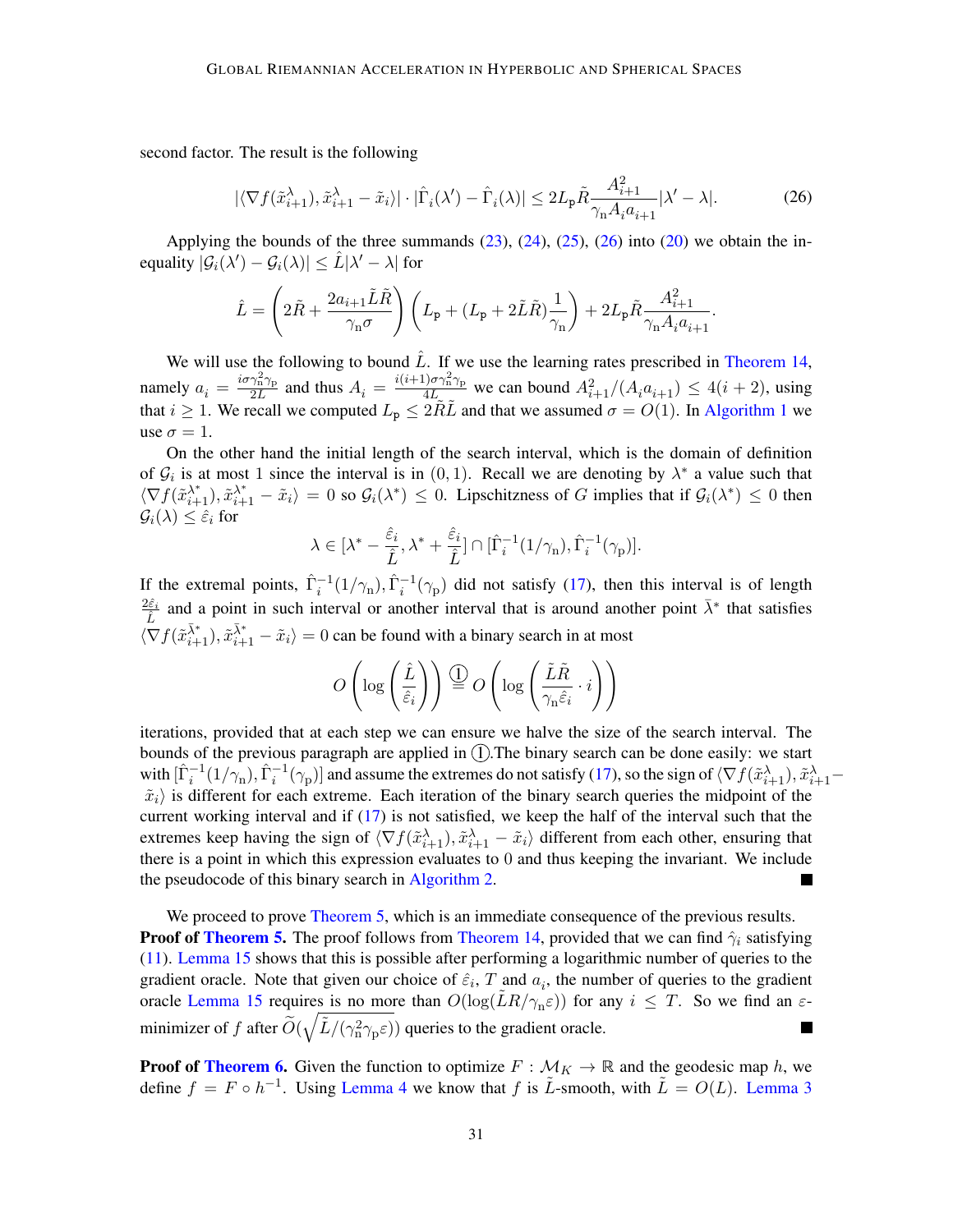Algorithm 2 BinaryLineSearch $(\tilde{x}_i, \tilde{z}_i, f, \mathcal{X}, a_{i+1}, A_i, \varepsilon, \tilde{L}, \gamma_n, \gamma_p)$  $(\tilde{x}_i, \tilde{z}_i, f, \mathcal{X}, a_{i+1}, A_i, \varepsilon, \tilde{L}, \gamma_n, \gamma_p)$  $(\tilde{x}_i, \tilde{z}_i, f, \mathcal{X}, a_{i+1}, A_i, \varepsilon, \tilde{L}, \gamma_n, \gamma_p)$  $(\tilde{x}_i, \tilde{z}_i, f, \mathcal{X}, a_{i+1}, A_i, \varepsilon, \tilde{L}, \gamma_n, \gamma_p)$  $(\tilde{x}_i, \tilde{z}_i, f, \mathcal{X}, a_{i+1}, A_i, \varepsilon, \tilde{L}, \gamma_n, \gamma_p)$ 

<span id="page-31-0"></span>**Input:** Points  $\tilde{x}_i$ ,  $\tilde{z}_i$ , function f, domain X, learning rate  $a_{i+1}$  $a_{i+1}$  $a_{i+1}$ , accumulated learning rate  $A_i$ , final target accuracy  $\varepsilon$ , final number of iterations  $T$ , smoothness constant  $\tilde{L}$ , constants  $\gamma_{\rm n},\gamma_{\rm p}.$  Define  $\hat{\varepsilon}_i \leftarrow (A_T \varepsilon)/(2(T-1)A_i)$  as in [Theorem 14,](#page-24-8) i.e. with  $A_T = T(T+1)\gamma_n^2 \gamma_p/4L$  $A_T = T(T+1)\gamma_n^2 \gamma_p/4L$  $A_T = T(T+1)\gamma_n^2 \gamma_p/4L$ .  $\hat{\Gamma}_i$  defined as in [\(18\)](#page-28-4) and  $\mathcal{G}_i$  defined as in [\(19\)](#page-28-5) i.e.

$$
\mathcal{G}_i(\lambda) \stackrel{\text{def}}{=} -\hat{\Gamma}_i(\lambda) \langle \nabla f(\tilde{x}_{i+1}^{\lambda}), \tilde{x}_{i+1}^{\lambda} - \tilde{x}_i \rangle + (f(\tilde{x}_{i+1}^{\lambda}) - f(\tilde{x}_i)),
$$

for  $x_{i+1}^{\lambda}$  $x_{i+1}^{\lambda}$  $x_{i+1}^{\lambda}$  being the result of method [\(12\)](#page-24-5) when  $\hat{\gamma}_i = \hat{\Gamma}_i(\lambda)$ . **Output:**  $\lambda = \frac{a_{i+1}/\gamma_n}{4 \hat{\gamma} + a}$  $\lambda = \frac{a_{i+1}/\gamma_n}{4 \hat{\gamma} + a}$  $\lambda = \frac{a_{i+1}/\gamma_n}{4 \hat{\gamma} + a}$  $\lambda = \frac{a_{i+1}/\gamma_n}{4 \hat{\gamma} + a}$  $\lambda = \frac{a_{i+1}/\gamma_n}{4 \hat{\gamma} + a}$  $\frac{a_{i+1}/\gamma_n}{A_i\hat{\gamma}_i + a_{i+1}/\gamma_n}$  $\frac{a_{i+1}/\gamma_n}{A_i\hat{\gamma}_i + a_{i+1}/\gamma_n}$  $\frac{a_{i+1}/\gamma_n}{A_i\hat{\gamma}_i + a_{i+1}/\gamma_n}$  $\frac{a_{i+1}/\gamma_n}{A_i\hat{\gamma}_i + a_{i+1}/\gamma_n}$  $\frac{a_{i+1}/\gamma_n}{A_i\hat{\gamma}_i + a_{i+1}/\gamma_n}$  for  $\hat{\gamma}_i$  such that  $\mathcal{G}_i(\hat{\Gamma}_i^{-1}(\hat{\gamma}_i)) \leq \hat{\varepsilon}_i$  $\mathcal{G}_i(\hat{\Gamma}_i^{-1}(\hat{\gamma}_i)) \leq \hat{\varepsilon}_i$  $\mathcal{G}_i(\hat{\Gamma}_i^{-1}(\hat{\gamma}_i)) \leq \hat{\varepsilon}_i$ . 1: if  $\mathcal{G}_i(\hat{\Gamma}_i^{-1}(1/\gamma_{\rm n})) \leq \hat{\varepsilon}_i$  $\mathcal{G}_i(\hat{\Gamma}_i^{-1}(1/\gamma_{\rm n})) \leq \hat{\varepsilon}_i$  $\mathcal{G}_i(\hat{\Gamma}_i^{-1}(1/\gamma_{\rm n})) \leq \hat{\varepsilon}_i$  then  $\lambda = \hat{\Gamma}_i^{-1}(1/\gamma_{\rm n})$  $\lambda = \hat{\Gamma}_i^{-1}(1/\gamma_{\rm n})$  $\lambda = \hat{\Gamma}_i^{-1}(1/\gamma_{\rm n})$ 2: else if  $\mathcal{G}_i(\hat{\Gamma}_i^{-1}(\gamma_{\mathrm{p}})) \le \hat{\varepsilon}_i$  $\mathcal{G}_i(\hat{\Gamma}_i^{-1}(\gamma_{\mathrm{p}})) \le \hat{\varepsilon}_i$  $\mathcal{G}_i(\hat{\Gamma}_i^{-1}(\gamma_{\mathrm{p}})) \le \hat{\varepsilon}_i$  then  $\lambda = \hat{\Gamma}_i^{-1}(\gamma_{\mathrm{p}})$ 3: else 4: left  $\leftarrow \hat{\Gamma}_i^{-1}(1/\gamma_n)$  $\leftarrow \hat{\Gamma}_i^{-1}(1/\gamma_n)$  $\leftarrow \hat{\Gamma}_i^{-1}(1/\gamma_n)$ 5: right  $\leftarrow \hat{\Gamma}_i^{-1}(\gamma_p)$ 6:  $\lambda \leftarrow (\text{left} + \text{right})/2$ 7: while  $\mathcal{G}_i(\lambda) > \hat{\varepsilon}_i$  do 8: **if**  $\langle \nabla f(\tilde{x}_{i+1}^{\lambda}), \tilde{x}_{i+1}^{\lambda} - \tilde{x}_i \rangle < 0$  $\langle \nabla f(\tilde{x}_{i+1}^{\lambda}), \tilde{x}_{i+1}^{\lambda} - \tilde{x}_i \rangle < 0$  $\langle \nabla f(\tilde{x}_{i+1}^{\lambda}), \tilde{x}_{i+1}^{\lambda} - \tilde{x}_i \rangle < 0$  then right  $\leftarrow \lambda$ 9: **else** left  $\leftarrow \lambda$  $10:$  end if 11:  $\lambda \leftarrow (\text{left} + \text{right})/2$ 12: end while 13: end if 14: **return**  $\lambda$ 

proves that f satisfies tilted-convexity [\(3\)](#page-7-1) for constants  $\gamma_n$  and  $\gamma_p$  depending on R. So [Theo](#page-8-0)[rem 5](#page-8-0) applies and the total number of queries to the oracle needed to obtain an  $\varepsilon$ -minimizer of f is  $\widetilde{O}(\sqrt{\tilde{L}/\gamma_{\rm n}^2\gamma_{\rm p}\varepsilon})=\widetilde{O}(\sqrt{L/\varepsilon}).$  $\widetilde{O}(\sqrt{\tilde{L}/\gamma_{\rm n}^2\gamma_{\rm p}\varepsilon})=\widetilde{O}(\sqrt{L/\varepsilon}).$  $\widetilde{O}(\sqrt{\tilde{L}/\gamma_{\rm n}^2\gamma_{\rm p}\varepsilon})=\widetilde{O}(\sqrt{L/\varepsilon}).$  The result follows, since  $f(\tilde{x}_T)-f(\tilde{x}^*)=F(x_T)-F(x^*).$ 

We recall a few concepts that were assumed during [Section 2](#page-5-0) to better interpret [Theorem 6.](#page-8-1) We work in the hyperbolic space, or in an open hemisphere. The aim is to minimize a smooth and g-convex function defined on any of these manifolds, or a submanifold of them. The existence of a point  $x^*$  that satisfies  $\nabla F(x^*) = 0$  is assumed. Starting from an arbitrary point  $x_0$ , we let R be a bound of the distance between  $x_0$  and  $x^*$ , that is,  $R \ge d(x_0, x^*)$ . We perform constrained optimization over  $\mathcal{B}_R = \text{Exp}_{x_0}(\bar{B}(0,R))$  $\mathcal{B}_R = \text{Exp}_{x_0}(\bar{B}(0,R))$  $\mathcal{B}_R = \text{Exp}_{x_0}(\bar{B}(0,R))$ . Note  $x^* \in \mathcal{B}_R$ . We assume  $F : \mathcal{M}_K \to \mathbb{R}$  is a differentiable function,  $\mathcal{B}_R \subset \mathcal{M}_K$ , and  $\mathcal{M}_K$  has constant sectional curvature K. If K is positive, we restrict  $R < \pi/2\sqrt{K}$  so  $\mathcal{B}_R$  is contained in an open hemisphere and it is uniquely geodesic. We define a geodesic map  $h: \mathcal{M}_K \to M$ , where  $M \subset \mathbb{R}^n$  and define the function  $f: h(\mathcal{M}_K) \to \mathbb{R}$ as  $f = F \circ h^{-1}$ . We perform constrained optimization over this function f in  $\mathcal{X} = h(\mathcal{B}_R)$  in an accelerated way, up to constants and log factors, where the constants appear as an effect of the deformation of the geometry and depend on  $R$  and  $K$  only.

We note that we assumed the existence of  $x^* \in \mathcal{B}_R$ , such that  $\nabla F(x^*) = 0$  for simplicity only. The algorithm can find  $\hat{x}^* = \arg \min_{x \in \mathcal{B}_R} \{F(x)\}\$ instead. This point always satisfies the first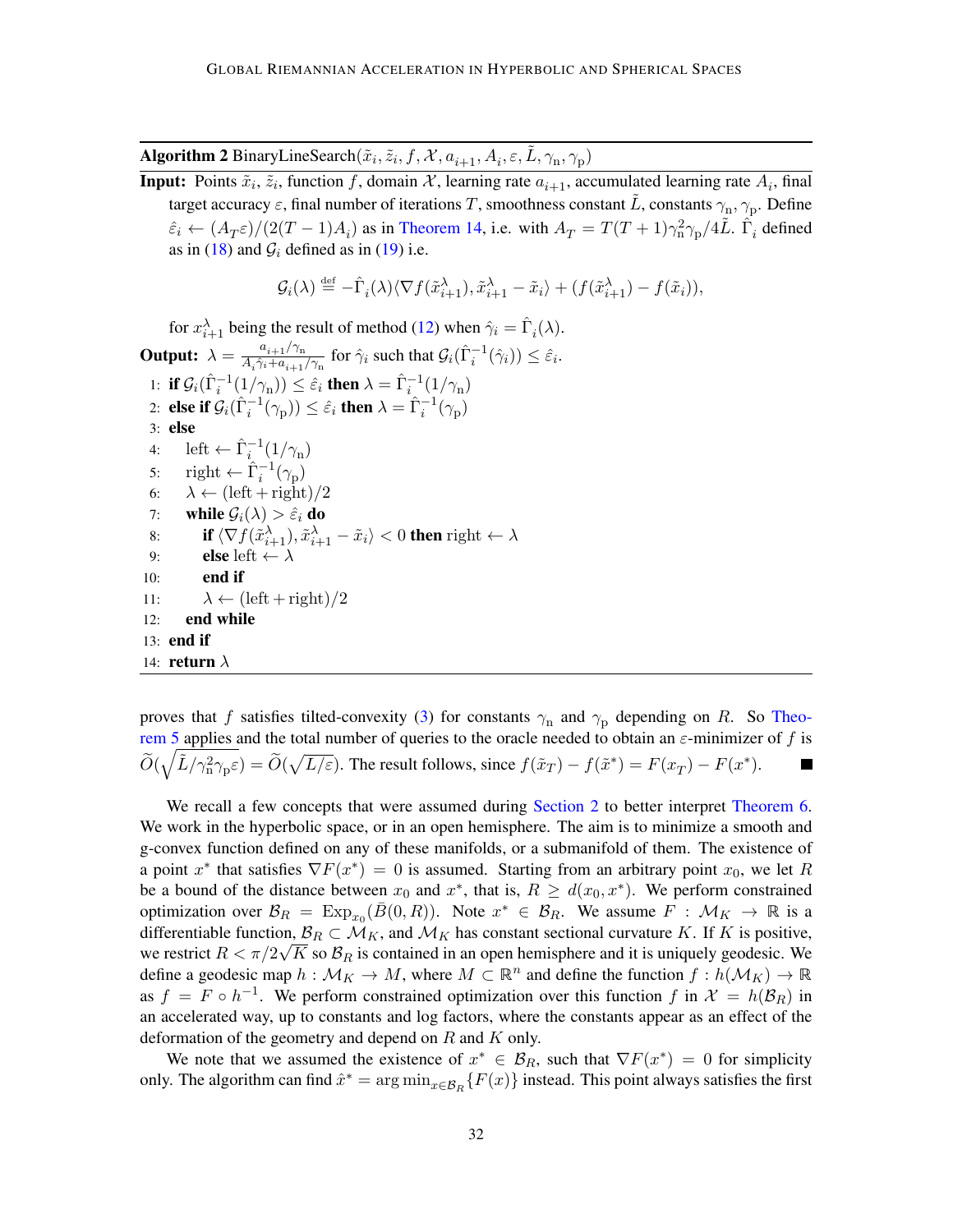inequality in tilted-convexity [\(3\)](#page-7-1)—the same proof used for  $x^*$  works— so the lower bounds  $L_i$  can be defined in the same way as we did, and all the proofs work in the same way, except that in this case, then we would need to bound the Lipschitz constant of  $F$  when restricted to  $B_R$ , which for the case  $\nabla F(\hat{x}^*) = 0$ , it was  $O(L)$ . This Lipschitz constant would be used for the analysis of the binary search and for the computation of  $\tilde{L}$ , the smoothness constant of f.

Note that there are some cases in which one can perform the aforementioned constrained optimization to adapt to the value of  $d(x_0, x^*)$ , if an estimate  $R > d(x_0, x^*)$  is not available. For instance, in the negative curvature case, if we know the value of  $F(x^*)$ , we can run the algorithm with a small value of R and with precision  $\varepsilon$ . We can check if we obtained a global  $\varepsilon$ -minimizer and if we did not, we increase R by a factor of 2 and repeat. As soon as our R upper bounds  $d(x_0, x^*)$ , we will obtain a global  $\varepsilon$ -minimizer, and the total complexity is of the order of the one of the last run. We always have the lower bound  $d(x_0, x^*) \ge ||\nabla F(x_0)||/L$  so we can choose the right hand side as the initial value of *.* 

#### A.1. Auxiliary lemmas

The following are classical lemmas of convex optimization that we used in this section and that we add for completeness.

<span id="page-32-0"></span>**Fact 16** *Let*  $\psi$  :  $Q \to \mathbb{R}$  *be a differentiable strongly-convex function. Then* 

$$
\nabla \psi^*(\tilde{z}) = \underset{\tilde{x} \in Q}{\arg \min} \{ \langle -\tilde{z}, \tilde{x} \rangle + \psi(\tilde{x}) \}.
$$

See [Bertsekas and Nedic](#page-14-10) [\(2003\)](#page-14-10) for a proof. Note that by the definition of Bregman divergence  $\arg \min_{\tilde{x} \in O} \{ \langle \tilde{y} - \nabla \psi(\tilde{x}_0), \tilde{x} \rangle + \psi(\tilde{x}) \} = \arg \min_{\tilde{x} \in O} \{ \langle \tilde{y}, \tilde{x} \rangle + D_{\psi}(\tilde{x}, \tilde{x}_0) \}.$ 

<span id="page-32-1"></span>**Lemma 17 (Triangle equality of Bregman Divergences)** *For all*  $\tilde{x}, \tilde{y}, \tilde{z} \in Q$  *we have* 

$$
D_{\psi^*}(\tilde{x}, \tilde{y}) = D_{\psi^*}(\tilde{z}, \tilde{y}) + D_{\psi^*}(\tilde{x}, \tilde{z}) + \langle \nabla \psi^*(\tilde{z}) - \nabla \psi^*(\tilde{y}), \tilde{x} - \tilde{z} \rangle.
$$

Proof

$$
D_{\psi^*}(\tilde{z}, \tilde{y}) + D_{\psi^*}(\tilde{x}, \tilde{z}) + \langle \nabla \psi^*(\tilde{z}) - \nabla \psi^*(\tilde{y}), \tilde{x} - \tilde{z} \rangle
$$
  
\n
$$
= (\psi^*(\tilde{z}) - \psi^*(\tilde{y}) - \langle \nabla \psi^*(\tilde{y}), \tilde{z} - \tilde{y} \rangle)
$$
  
\n
$$
+ (\psi^*(\tilde{x}) - \psi^*(\tilde{z}) - \langle \nabla \psi^*(\tilde{z}), \tilde{x} - \tilde{z} \rangle)
$$
  
\n
$$
+ \langle \nabla \psi^*(\tilde{z}) - \nabla \psi^*(\tilde{y}), \tilde{x} - \tilde{z} \rangle
$$
  
\n
$$
= \psi^*(\tilde{x}) - \psi^*(\tilde{y}) - \langle \nabla \psi^*(\tilde{y}), \tilde{z} - \tilde{y} \rangle + \langle -\nabla \psi^*(\tilde{y}), \tilde{x} - \tilde{z} \rangle
$$
  
\n
$$
= D_{\psi^*}(\tilde{x}, \tilde{y}).
$$

<span id="page-32-2"></span>**Lemma 18** *Given a*  $\sigma$ *-strongly convex function*  $\psi(\cdot)$  *the following holds:* 

$$
D_{\psi^*}(\tilde{z}_1, \tilde{z}_2) \ge \frac{\sigma}{2} \|\nabla \psi^*(\tilde{z}_1) - \nabla \psi^*(\tilde{z}_2)\|^2.
$$

 $\blacksquare$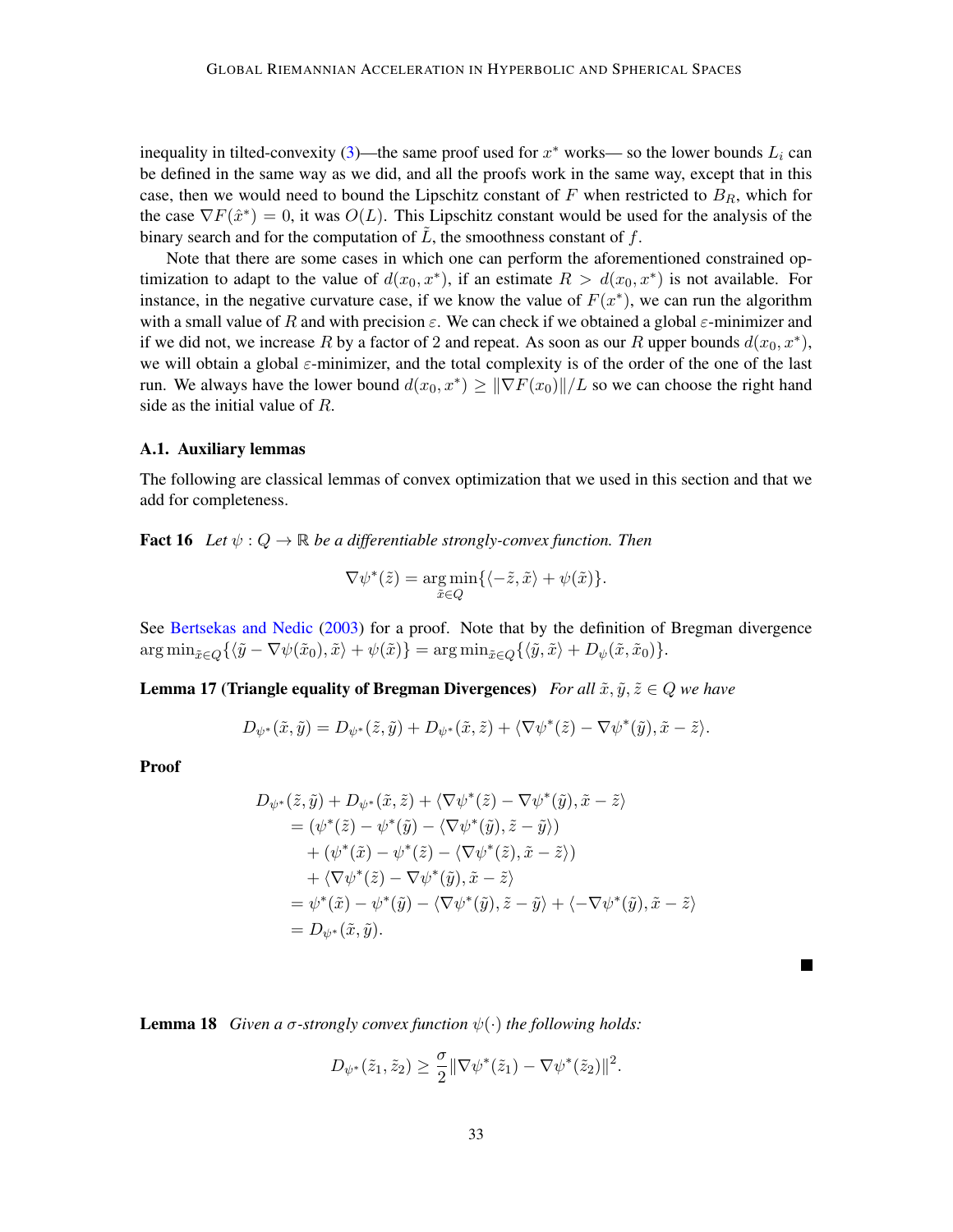**Proof** Using the first order optimality condition of the Fenchel dual and  $(16)$  we obtain

$$
\langle \nabla \psi(\nabla \psi^*(\tilde{z}_1)) - \tilde{z}_1, \nabla \psi^*(\tilde{z}_2) - \nabla \psi^*(\tilde{z}_1) \rangle \ge 0
$$

Using  $\sigma$ -strong convexity of  $\psi$  and the previous inequality we have

$$
D_{\psi^*}(\tilde{z}_1, \tilde{z}_2) = \psi(\nabla \psi^*(\tilde{z}_2)) - \psi(\nabla \psi^*(\tilde{z}_1)) - \langle \tilde{z}_1, \nabla \psi^*(\tilde{z}_2) - \nabla \psi^*(\tilde{z}_1) \rangle
$$
  
\n
$$
\geq \frac{\sigma}{2} \|\nabla \psi^*(\tilde{z}_1) - \nabla \psi^*(\tilde{z}_2)\|^2 + \langle \nabla \psi(\nabla \psi^*(\tilde{z}_1)) - \tilde{z}_1, \nabla \psi^*(\tilde{z}_2) - \nabla \psi^*(\tilde{z}_1) \rangle
$$
  
\n
$$
\geq \frac{\sigma}{2} \|\nabla \psi^*(\tilde{z}_1) - \nabla \psi^*(\tilde{z}_2)\|^2.
$$

**In the Second** 

#### <span id="page-33-0"></span>Appendix B. Reductions. Proofs of results in [Section 3](#page-10-0)

**Proof of [Theorem 7.](#page-10-5)** Let  $A_{ns}$  be the algorithm in the statement of the theorem. By strong gconvexity of F and the assumptions on  $A_{\text{ns}}$  we have that  $\hat{x}_T$ , the point computed by  $A_{\text{ns}}$ , satisfies

<span id="page-33-1"></span>
$$
\frac{\mu}{2}d(\hat{x}_T, x^*)^2 \le F(\hat{x}_T) - F(x^*) \le \frac{\mu}{2}\frac{R^2}{2},
$$

after  $T = \text{Time}_{\text{ns}}(L, \mu, R)$  $T = \text{Time}_{\text{ns}}(L, \mu, R)$  $T = \text{Time}_{\text{ns}}(L, \mu, R)$  $T = \text{Time}_{\text{ns}}(L, \mu, R)$  $T = \text{Time}_{\text{ns}}(L, \mu, R)$  queries to the gradient oracle. This implies  $d(\hat{x}_T, x^*)^2 \leq R^2/2$ . We perform this process  $r \stackrel{\text{def}}{=} \lceil \log(\mu R^2/\varepsilon) - 1 \rceil$  $r \stackrel{\text{def}}{=} \lceil \log(\mu R^2/\varepsilon) - 1 \rceil$  $r \stackrel{\text{def}}{=} \lceil \log(\mu R^2/\varepsilon) - 1 \rceil$  times. We use the previous output as input for the next round. The distance bound to  $x^*$  can be updated to a lower value. We denote  $R_i$  the distance bound from the input to  $x^*$  at stage i and we set its value to  $R_i = R_{i-1}/\sqrt{2}$ , for  $R_1 = R$ . Thus, after r stages we obtain a point  $\hat{x}_T^r$  that satisfies

<span id="page-33-2"></span>
$$
F(\hat{x}_T^r) - F(x^*) \le \frac{\mu \cdot R_r^2}{4} = \frac{\mu \cdot R_1^2}{4 \cdot 2^{r-1}} \le \varepsilon.
$$

And the total running time is  $\text{Time}_{\text{ns}}(L, \mu, R) \cdot r = O(\text{Time}_{\text{ns}}(L, \mu, R) \log(\mu/\varepsilon)).$  $\text{Time}_{\text{ns}}(L, \mu, R) \cdot r = O(\text{Time}_{\text{ns}}(L, \mu, R) \log(\mu/\varepsilon)).$  $\text{Time}_{\text{ns}}(L, \mu, R) \cdot r = O(\text{Time}_{\text{ns}}(L, \mu, R) \log(\mu/\varepsilon)).$  $\text{Time}_{\text{ns}}(L, \mu, R) \cdot r = O(\text{Time}_{\text{ns}}(L, \mu, R) \log(\mu/\varepsilon)).$  $\text{Time}_{\text{ns}}(L, \mu, R) \cdot r = O(\text{Time}_{\text{ns}}(L, \mu, R) \log(\mu/\varepsilon)).$  $\text{Time}_{\text{ns}}(L, \mu, R) \cdot r = O(\text{Time}_{\text{ns}}(L, \mu, R) \log(\mu/\varepsilon)).$  $\text{Time}_{\text{ns}}(L, \mu, R) \cdot r = O(\text{Time}_{\text{ns}}(L, \mu, R) \log(\mu/\varepsilon)).$ 

**Proof of [Corollary 8.](#page-11-0)** We can assume without loss of generality  $K \in \{-1, 1\}$  as we did in [Sec](#page-5-0)[tion 2.](#page-5-0) Let R be an upper bound on the distance between the initial point  $x_0$  and an optimizer  $x^*$ , i.e.  $d(x_0, x^*) \le R$ . Note that  $\|\tilde{x}_0 - \tilde{x}^*\|/R$  $\|\tilde{x}_0 - \tilde{x}^*\|/R$  $\|\tilde{x}_0 - \tilde{x}^*\|/R$  is bounded by a constant depending on R by [Lemma 2.](#page-6-3)a. Note that  $\gamma_n$  and  $\gamma_p$  are constants depending on R by [Lemma 3.](#page-6-0) As any g-strongly convex function is g-convex, by using [Theorem 14](#page-24-8) and [Lemma 15](#page-27-0) with  $\varepsilon = \mu \frac{R^2}{4}$  we obtain that [Algorithm 1](#page-10-1) obtains a  $\mu \frac{R^2}{4}$  $\frac{d^2}{4}$ -minimizer in at most

$$
T = O\left(\frac{\|\tilde{x}_0 - \tilde{x}^*\|}{R} \sqrt{\frac{4L}{\mu \gamma_n^2 \gamma_p}} \log\left(\frac{\|\tilde{x}_0 - \tilde{x}^*\|}{R} \sqrt{\frac{4L}{\mu \gamma_n^2 \gamma_p}}\right)\right) = O\left(\sqrt{L/\mu} \log(L/\mu)\right)
$$

queries to the gradient oracle. Subsequent stages, i.e. calls to [Algorithm 1,](#page-10-1) use the point computed at the previous stage as its input. The distance bound to  $x^*$  is updated, following the proof of [Theorem 7.](#page-10-5) Because the constant depending on  $R$  in the running time of the subroutine decreases when R has a lower value, subsequent stages need a time which is  $O(\sqrt{L/\mu} \log(L/\mu))$  $O(\sqrt{L/\mu} \log(L/\mu))$  $O(\sqrt{L/\mu} \log(L/\mu))$  as well. So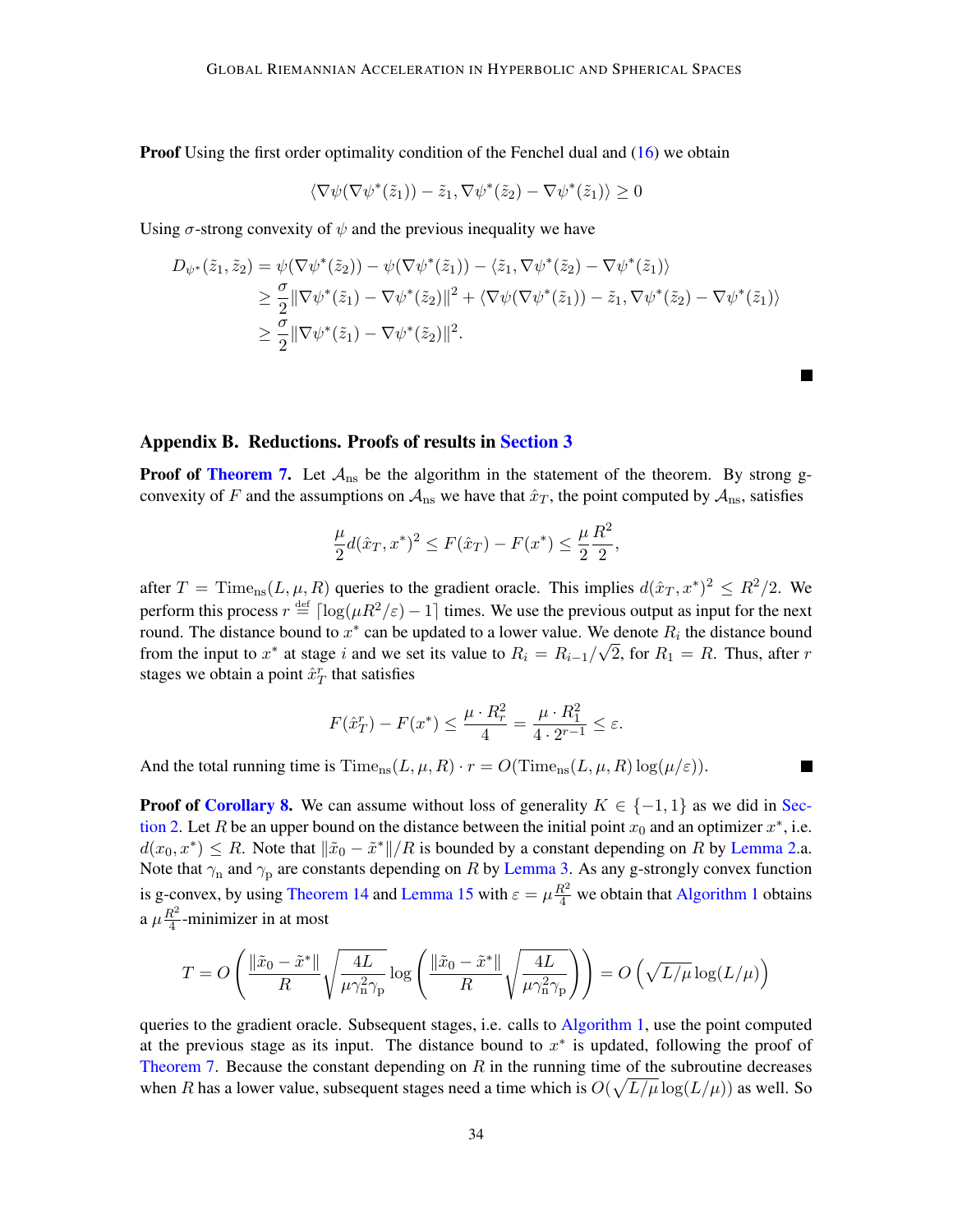we satisfy the assumption of [Theorem 7](#page-10-5) for  $\mathrm{Time_{ns}}(L, \mu, R) = O(\sqrt{L/\mu} \log(L/\mu))$  $\mathrm{Time_{ns}}(L, \mu, R) = O(\sqrt{L/\mu} \log(L/\mu))$  $\mathrm{Time_{ns}}(L, \mu, R) = O(\sqrt{L/\mu} \log(L/\mu))$  $\mathrm{Time_{ns}}(L, \mu, R) = O(\sqrt{L/\mu} \log(L/\mu))$  $\mathrm{Time_{ns}}(L, \mu, R) = O(\sqrt{L/\mu} \log(L/\mu))$  $\mathrm{Time_{ns}}(L, \mu, R) = O(\sqrt{L/\mu} \log(L/\mu))$  $\mathrm{Time_{ns}}(L, \mu, R) = O(\sqrt{L/\mu} \log(L/\mu))$ . We conclude that given  $\varepsilon > 0$  and running [Algorithm 1](#page-10-1) in stages, we obtain an  $\varepsilon$ -minimizer of F in

$$
O(\sqrt{L/\mu} \log(L/\mu) \log(\mu/\varepsilon)) = O^*(\sqrt{L/\mu} \log(\mu/\varepsilon))
$$

queries to the gradient oracle.

Note that each time we call [Algorithm 1](#page-10-1) we recenter the geodesic map. In order to perform the method with these recentering steps, we need the function  $F$  to be defined over at least  $\text{Exp}_{x_0}(\bar{B}(0, R \cdot (1 + 2^{-1/2}))),$  $\text{Exp}_{x_0}(\bar{B}(0, R \cdot (1 + 2^{-1/2}))),$  $\text{Exp}_{x_0}(\bar{B}(0, R \cdot (1 + 2^{-1/2}))),$  $\text{Exp}_{x_0}(\bar{B}(0, R \cdot (1 + 2^{-1/2}))),$  $\text{Exp}_{x_0}(\bar{B}(0, R \cdot (1 + 2^{-1/2}))),$  since subsequent centers are only guaranteed to be  $\leq R/\sqrt{2}$  close to  $x^*$ , and they could get slightly farther than R from  $x_0$ . But they are no farther than  $R + R$ [/](#page-2-0) √  $\lim_{\sqrt{2}} x_0$ . But they are no farther than  $R + R/\sqrt{2}$ since  $d(x_0, \hat{x}_T^i) \leq d(x_0, x^*) + d(x^*, \hat{x}_T^i) \leq R + R/\sqrt{2}$  $d(x_0, \hat{x}_T^i) \leq d(x_0, x^*) + d(x^*, \hat{x}_T^i) \leq R + R/\sqrt{2}$  $d(x_0, \hat{x}_T^i) \leq d(x_0, x^*) + d(x^*, \hat{x}_T^i) \leq R + R/\sqrt{2}$ , where  $\hat{x}_T^i$  is the center at stage *i*, and where  $i > 1$ .

#### B.1. Proof of [Theorem 9](#page-11-3)

<span id="page-34-0"></span>We provide here the full statement of the theorem.

**Theorem 19** Let M be a Riemannian manifold of bounded sectional curvature, let  $F : \mathcal{M} \to \mathbb{R}$ *be an L-smooth and g-convex function, and assume there is a point*  $x^* \in \mathcal{M}$  such that  $\nabla F(x^*) =$ 0. Let  $x_0$  be a starting point such that  $d(x_0, x^*) \leq R$  and let  $\Delta$  satisfy  $F(x_0) - F(x^*) \leq R$  $\Delta$ . Assume  $\mathrm{Exp}_{x_0}$  $\mathrm{Exp}_{x_0}$  $\mathrm{Exp}_{x_0}$  is a diffeomorphism when restricted to  $\overline{B}(0,R)$  and that we have an algo*rithm* A that given an L-smooth and  $\mu$ -strongly g-convex function  $\tilde{F} : \mathcal{M} \to \mathbb{R}$ , with minimizer  $\lim_{n \to \infty} \text{Exp}_{x_0}(\bar{B}(0,R))$  $\lim_{n \to \infty} \text{Exp}_{x_0}(\bar{B}(0,R))$  $\lim_{n \to \infty} \text{Exp}_{x_0}(\bar{B}(0,R))$ , and any initial point  $\hat{x}_0 \in \mathcal{M}$ , produces a point  $\hat{x} \in \text{Exp}_{x_0}(\bar{B}(0,R))$  in *time*  $\hat{T} = \text{Time}(L, \mu, \mathcal{M}, R)$  $\hat{T} = \text{Time}(L, \mu, \mathcal{M}, R)$  $\hat{T} = \text{Time}(L, \mu, \mathcal{M}, R)$  *satisfying*  $\hat{F}(\hat{x}) - \min_{x \in \mathcal{M}} \hat{F}(x) \leq (\hat{F}(\hat{x}_0) - \min_{x \in \mathcal{M}} \hat{F}(x))/4$ . Let  $T = \lceil \log_2(\Delta/\varepsilon) \rceil + 1$  $T = \lceil \log_2(\Delta/\varepsilon) \rceil + 1$  $T = \lceil \log_2(\Delta/\varepsilon) \rceil + 1$ . Then, we can compute an  $\varepsilon$ -minimizer in time  $\sum_{t=0}^{T-1}$  [Time\(](#page-10-3)L +  $2^{-t} \Delta \mathcal{K}_B^ R^-/R^2, 2^{-t}\Delta \mathcal{K}_R^+$  $R^-/R^2, 2^{-t}\Delta \mathcal{K}_R^+$  $R^-/R^2, 2^{-t}\Delta \mathcal{K}_R^+$  $^+_R/R^2, \mathcal{M}, R$  $^+_R/R^2, \mathcal{M}, R$  $^+_R/R^2, \mathcal{M}, R$ ), where  $\mathcal{K}^+_R$  $R^+$  *and*  $K^-$ <sup>*R*</sup></sub>  $R$  *are constants that depend on*  $R$  *and the bounds on the sectional curvature of* [ℳ](#page-2-1)*.*

<span id="page-34-4"></span><span id="page-34-3"></span>The algorithm is the following. We successively regularize the function with strongly g-convex regularizers in this way  $F^{(\mu_i)}(x) \stackrel{\text{def}}{=} F(x) + \frac{\mu_i}{2} d(x, x_0)^2$  for  $i \ge 0$ . For each  $i \ge 0$ , we use the algorithm A on the function  $F^{(\mu_i)}$  for the time in the statement of the theorem and obtain a point  $\hat{x}_{i+1}$ , starting from point  $\hat{x}_i$ , where  $\hat{x}_0 = x_0$ . The regularizers are decreased exponentially  $\mu_{i+1} = \mu_i/2$  $\mu_{i+1} = \mu_i/2$  $\mu_{i+1} = \mu_i/2$  $\mu_{i+1} = \mu_i/2$  $\mu_{i+1} = \mu_i/2$  from  $\mu_0 = \Delta/R^2$ , until we reach roughly  $\mu_T = \varepsilon/R^2$ , see below for the precise value. Let's see how this algorithm works. We first state the following fact, that says that indeed  $\frac{\mu_i}{2}d(x,x_0)^2$  is a strongly g-convex regularizer. Recall that  $\text{Exp}_{x_0}(\bar{B}(0,R)) \subset \mathcal{M}$  $\text{Exp}_{x_0}(\bar{B}(0,R)) \subset \mathcal{M}$  $\text{Exp}_{x_0}(\bar{B}(0,R)) \subset \mathcal{M}$ . We define the following quantities

<span id="page-34-2"></span><span id="page-34-1"></span>
$$
\mathcal{K}_R^+ \stackrel{\text{def}}{=} \begin{cases} 1 & \text{if } K_{\text{max}} \leq 0 \\ \sqrt{K_{\text{max}}} R \cot(\sqrt{K_{\text{max}}} R) & \text{if } K_{\text{max}} > 0 \end{cases}
$$

$$
\mathcal{K}_R^- \stackrel{\text{def}}{=} \begin{cases} \sqrt{-K_{\text{min}}} R \coth(\sqrt{-K_{\text{min}}} R) & \text{if } K_{\text{min}} < 0 \\ 1 & \text{if } K_{\text{min}} \geq 0 \end{cases}
$$

<span id="page-34-5"></span>Here  $K_{\text{max}}$  and  $K_{\text{min}}$  are the upper and lower bounds on the sectional curvature of the manifold M.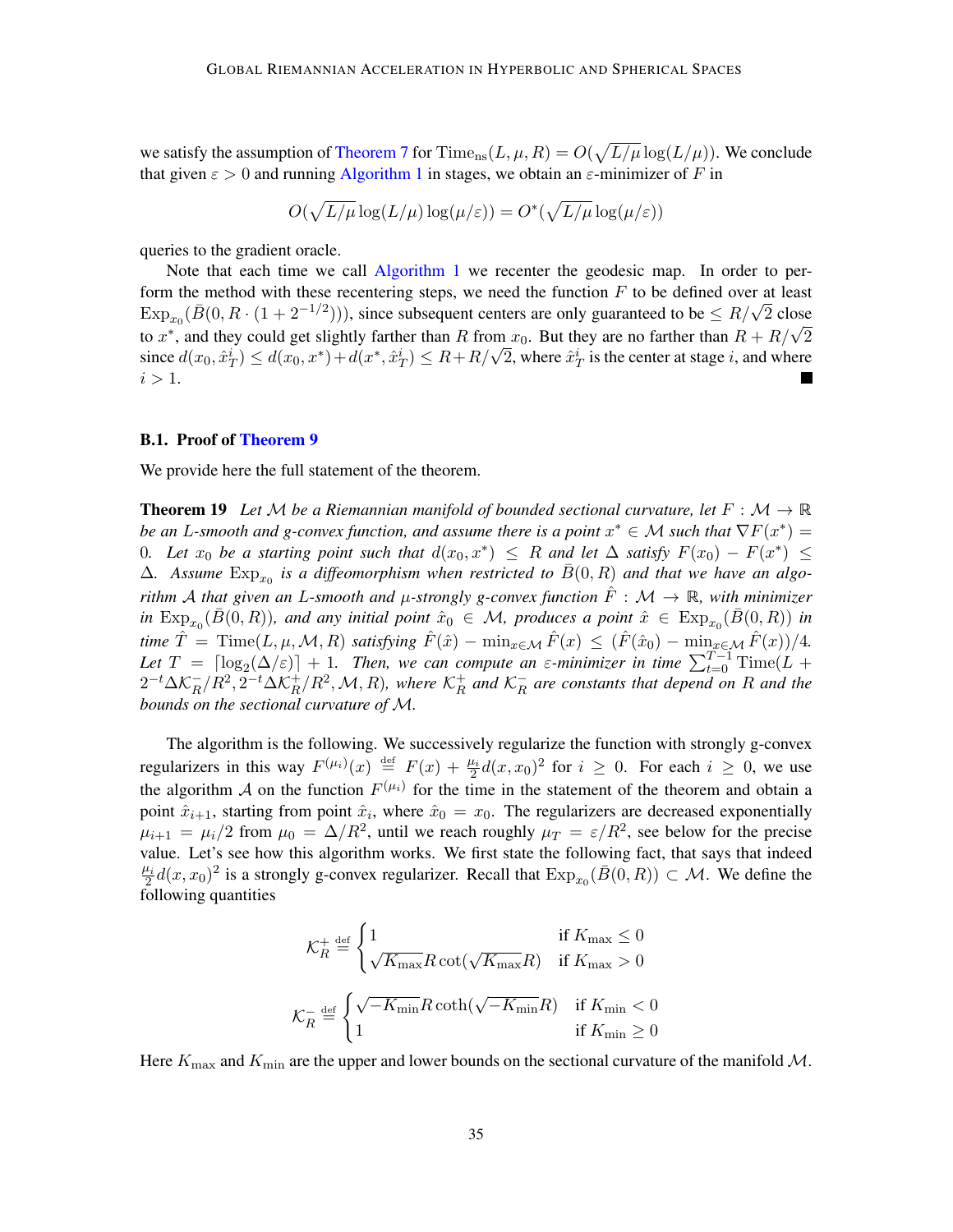Fact 20 Let M be a manifold with sectional curvature bounded below and above by K<sub>min</sub> and  $K_{\text{max}}$ , respectively. For a point  $x_0 \in \mathcal{M}$ , assume  $\text{Exp}_{x_0}$  $\text{Exp}_{x_0}$  $\text{Exp}_{x_0}$  is a diffeomorphism when restricted to  $\bar{B}(0, R)$ . The function  $f : \mathcal{M} \to \mathbb{R}$  defined as  $f(x) = \frac{1}{2}d(x, x_0)^2$  is  $\mathcal{K}_R^+$  *-g-strongly convex and*  ${\cal K}^{\pm}_{B}$  $\frac{1}{R}$ -smooth in  $\text{Exp}_{x_0}(\overline{B}(0,R)).$  $\text{Exp}_{x_0}(\overline{B}(0,R)).$  $\text{Exp}_{x_0}(\overline{B}(0,R)).$ 

The result regarding strong convexity can be found, for instance, in [\(Alimisis et al.,](#page-13-7) [2019\)](#page-13-7) and it is a direct consequence of the following inequality, which can also be found in [\(Alimisis et al.,](#page-13-7) [2019\)](#page-13-7):

$$
d(y, x_0)^2 \ge d(x, x_0)^2 - 2\langle \text{Exp}_x^{-1}(x_0), y - x \rangle + \mathcal{K}_R^+ d(x, y)^2
$$

,

along with the fact that  $\text{grad } f(x) = -\text{Exp}_x^{-1}(x_0)$  $\text{grad } f(x) = -\text{Exp}_x^{-1}(x_0)$  $\text{grad } f(x) = -\text{Exp}_x^{-1}(x_0)$ . The result regarding smoothness is, similarly, obtained from the following inequality:

$$
d(y, x_0)^2 \le d(x, x_0)^2 - 2\langle \text{Exp}_x^{-1}(x_0), y - x \rangle + \mathcal{K}_R^{-1}(x, y)^2,
$$

which can be found in [\(Zhang and Sra,](#page-19-2) [2016\)](#page-19-2) (Lemma 6). These inequalities are tight in spaces of constant sectional curvature. Alternatively, one can derive these inequalities from upper and lower bounds on the Hessian of  $f(x) = \frac{1}{2}d(x, x_0)^2$ , as it was done in [\(Lezcano-Casado,](#page-17-8) [2020\)](#page-17-8) (Theorem 3.15).

We prove now that the regularization makes the minimum to be closer to  $x_0$ , so the assumption of the theorem on  $\hat{F}$  holds for the functions we use. Define  $x_{i+1}$  as the minimizer of  $F^{(\mu_i)}$ .

<span id="page-35-0"></span>**Lemma 21** *We have*  $d(x_{i+1}, x_0) \leq d(x^*, x_0)$ *.* 

**Proof** By the fact that  $x_{i+1}$  is the minimizer of  $F^{(\mu_i)}$  we have  $F^{(\mu_i)}(x_{i+1}) - F^{(\mu_i)}(x^*) \leq 0$ . Note that by g-strong convexity, equality only holds if  $x_{i+1} = x^*$  which only happens if  $x_0 = x_{i+1} = x^*$ . By using the definition of  $F^{(\mu_i)}(x) = F(x) + \frac{\mu_i}{2} d(x, x_0)^2$  we have:

$$
F(x_{i+1}) + \frac{\mu_i}{2}d(x_{i+1}, x_0)^2 - F(x^*) - \frac{\mu_i}{2}d(x^*, x_0)^2 \le 0
$$
  
\n
$$
\Rightarrow d(x_{i+1}, x_0) \le d(x^*, x_0),
$$

where in the last step we used the fact  $F(x_{i+1}) - F(x^*) \ge 0$  that holds because  $x^*$  is the minimizer of  $F$ .

We note that previous techniques proved and used the fact that  $d(x_{i+1}, x^*) \leq d(x_0, x^*)$  instead [\(Allen Zhu and Hazan,](#page-13-6) [2016\)](#page-13-6). But crucially, we need our former lemma in order to prove the bound for our non-Euclidean case. Our variant can be applied to [\(Allen Zhu and Hazan,](#page-13-6) [2016\)](#page-13-6) to decrease the constants of their Euclidean reduction. Now we are ready to prove the theorem.

**Proof of [Theorem 9.](#page-11-3)** We recall the definitions above.  $F^{(\mu_i)}(x) = F(x) + \frac{\mu_i}{2}d(x, x_0)^2$ . We start with  $\hat{x}_0 = x_0$  and compute  $\hat{x}_{i+1}$  using algorithm  $\cal A$  with starting point  $\hat{x}_i$  and function  $F^{(\mu_i)}$  for time  $Time(L^{(i)}, \mu^{(i)}, \mathcal{M}, R)$  $Time(L^{(i)}, \mu^{(i)}, \mathcal{M}, R)$ , where  $L^{(i)}$  and  $\mu^{(i)}$  are the smoothness and strong g-convexity parameters of  $F^{(\mu_i)}$ . We denote by  $x_{i+1}$  the minimizer of  $F^{(\mu_i)}$ . We pick  $\mu_i = \mu_{i-1}/2$  and we will choose later the value of  $\mu_0$  and the total number of stages. By the assumption of the theorem on  $A$ , we have that

$$
F^{(\mu_i)}(\hat{x}_{i+1}) - \min_{x \in \mathcal{M}} F^{(\mu_i)}(x) = F^{(\mu_i)}(\hat{x}_{i+1}) - F^{(\mu_i)}(x_{i+1}) \le \frac{F^{(\mu_i)}(\hat{x}_i) - F^{(\mu_i)}(x_{i+1})}{4}.
$$
 (27)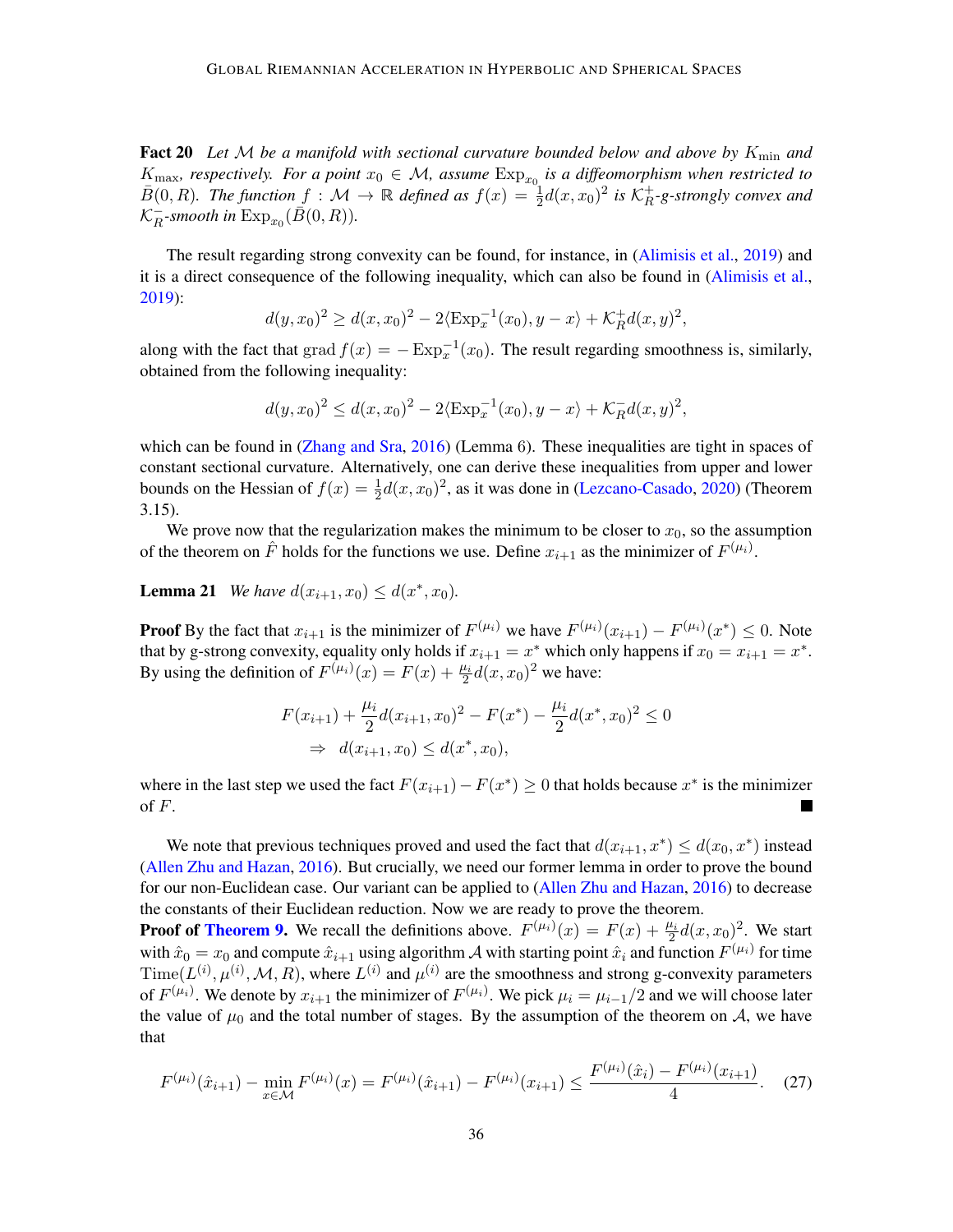<span id="page-36-0"></span>Define  $D_i \stackrel{\text{def}}{=} F^{(\mu_i)}(\hat{x}_i) - F^{(\mu_i)}(x_{i+1})$  to be the initial objective distance to the minimum on function  $F^{(\mu_i)}$  before we call A for the  $(i + 1)$ -th time. At the beginning, we have the upper bound  $D_0 = F^{(\mu_0)}(\hat{x}_0) - \min_x F^{(\mu_0)}(x) \le F(x_0) - F(x^*)$ . For each stage  $i \ge 1$ , we compute that

$$
D_{i} = F^{(\mu_{i})}(\hat{x}_{i}) - F^{(\mu_{i})}(x_{i+1})
$$
\n
$$
\stackrel{(1)}{\stackrel{\text{def}}{=} F^{(\mu_{i-1})}(\hat{x}_{i}) - \frac{\mu_{i-1} - \mu_{i}}{2}d(x_{0}, \hat{x}_{i})^{2} - F^{(\mu_{i-1})}(x_{i+1}) + \frac{\mu_{i-1} - \mu_{i}}{2}d(x_{0}, x_{i+1})^{2}
$$
\n
$$
\stackrel{(2)}{\stackrel{\text{def}}{=} F^{(\mu_{i-1})}(\hat{x}_{i}) - F^{(\mu_{i-1})}(x_{i}) + \frac{\mu_{i-1} - \mu_{i}}{2}d(x_{0}, x_{i+1})^{2}
$$
\n
$$
\stackrel{(3)}{\stackrel{\text{def}}{=} \frac{D_{i-1}}{4} + \frac{\mu_{i}}{2}d(x_{0}, x_{i+1})^{2}
$$
\n
$$
\stackrel{(4)}{\stackrel{\text{def}}{=} \frac{D_{i-1}}{4} + \frac{\mu_{i}}{2}d(x_{0}, x^{*})^{2}.
$$

Above,  $\textcircled{1}$  follows from the definition of  $F^{(\mu_i)}(\cdot)$  and  $F^{(\mu_{i-1})}(\cdot)$ ;  $\textcircled{2}$  follows from the fact that  $x_i$ is the minimizer of  $F^{(\mu_{i-1})}(\cdot)$ . And we dropped the negative term  $-(\mu_{i-1} - \mu_i)d(x_0, \hat{x}_i)/2$ .  $\overline{3}$ follows from the definition of  $D_{i-1}$ , the assumption on A, and the choice  $\mu_i = \mu_{i-1}/2$  for  $i \ge 1$ ; and  $\overline{4}$  follows from [Lemma 21.](#page-35-0) Now applying the above inequality recursively, we have

<span id="page-36-1"></span>
$$
D_T \le \frac{D_0}{4^T} + d(x_0, x^*)^2 \cdot \left(\frac{\mu_T}{2} + \frac{\mu_{T-1}}{8} + \dots\right) \le \frac{F(x_0) - F(x^*)}{4^T} + \mu_T \cdot d(x_0, x^*)^2. \tag{28}
$$

We have used the choice  $\mu_i = \mu_{i-1}/2$  for the second inequality. Lastly, we can prove that  $\hat{x}_T$ , the last point computed, satisfies

$$
F(\hat{x}_T) - F(x^*) \leq F^{(\mu_T)}(\hat{x}_T) - F^{(\mu_T)}(x^*) + \frac{\mu_T}{2}d(x_0, x^*)^2
$$
  
\n
$$
\overset{(2)}{\leq} F^{(\mu_T)}(\hat{x}_T) - F^{(\mu_T)}(x_{T+1}) + \frac{\mu_T}{2}d(x_0, x^*)^2
$$
  
\n
$$
\overset{(3)}{\leq} D_T + \frac{\mu_T}{2}d(x_0, x^*)^2
$$
  
\n
$$
\overset{(4)}{\leq} \frac{F(x_0) - F(x^*)}{4^T} + \frac{3\mu_T}{2}d(x_0, x^*)^2.
$$

We use the definition of  $F^{(\mu_T)}$  in  $\textcircled{1}$  and drop  $-\frac{\mu_T}{2}d(x_0, \hat{x}_T)^2$ . In  $\textcircled{2}$  we use the fact that  $x_{T+1}$  is the minimizer of  $F^{(\mu_T)}$ . The definition of  $D_T$  is used in  $\Im$ . We use inequality [\(28\)](#page-36-1) for step  $\Theta$ . Recall the assumption of the theorem  $F(x_0) - F(x^*) \leq \Delta$ . Finally, by choosing  $T = \lceil \log_2(\Delta/\varepsilon) \rceil + 1$  $T = \lceil \log_2(\Delta/\varepsilon) \rceil + 1$  $T = \lceil \log_2(\Delta/\varepsilon) \rceil + 1$  and  $\mu_0 = \Delta/R^2$  we obtain that the point  $\hat{x}_T$  satisfies

$$
F(\hat x_T) - F(x^*) \le \frac{F(x_0) - F(x^*)}{4\Delta/\varepsilon} + \frac{3\mu_0}{8\Delta/\varepsilon} d(x_0, x^*)^2 \le \frac{\varepsilon}{4} + \frac{3\varepsilon}{8} < \varepsilon,
$$

and can be computed in time  $\sum_{t=0}^{T-1} \text{Time}(L + 2^{-t} \mu_0 \mathcal{K}_R^-)$  $R^{-}_{R}$ ,  $2^{-t} \mu_0 \mathcal{K}_R^{+}$  $<sub>R</sub><sup>+</sup>, M, R$ ), since by [Fact 20](#page-34-5) the</sub> function  $F^{(\mu_t)}$  is  $L + 2^{-t} \mu_0 \mathcal{K}_R^ \frac{1}{R}$  smooth and  $2^{-t} \mu_0 \mathcal{K}_R^+$  $_R^+$  g-strongly convex.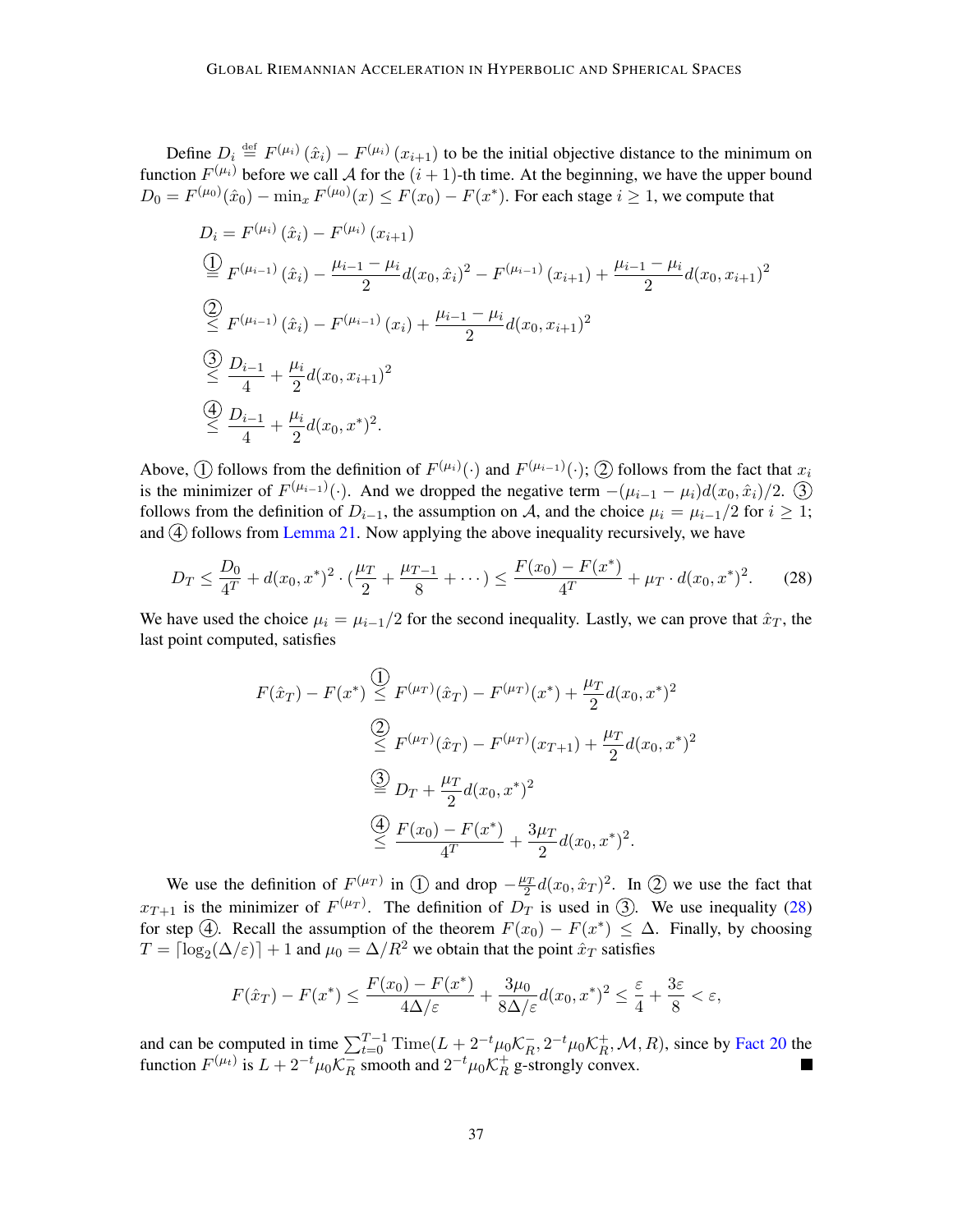## B.2. [Example 1](#page-11-1)

<span id="page-37-1"></span>We use the algorithm in [Corollary 8](#page-11-0) as the algorithm  $A$  of the reduction of [Theorem 9.](#page-11-3) Given a manifold under consideration  $\mathcal{M}_K$ , the assumption on A is satisfied for [Time\(](#page-10-3)L[,](#page-3-1)  $\mu$ ,  $\mathcal{M}_K$ , R) =  $O(\sqrt{L/\mu}\log(L/\mu))$  $O(\sqrt{L/\mu}\log(L/\mu))$  $O(\sqrt{L/\mu}\log(L/\mu))$ . Indeed, if  $\Delta$  is a bound on the gap  $\hat{F}(x_0) - \hat{F}(x^*) = \hat{F}(x_0) - \min_{x \in \mathcal{M}_K} \hat{F}(x) =$  $\hat{F}(x_0) - \min_{x \in \text{Exp}_{x_0}(\bar{B}(0,R))} \hat{F}(x)$  $\hat{F}(x_0) - \min_{x \in \text{Exp}_{x_0}(\bar{B}(0,R))} \hat{F}(x)$  $\hat{F}(x_0) - \min_{x \in \text{Exp}_{x_0}(\bar{B}(0,R))} \hat{F}(x)$  $\hat{F}(x_0) - \min_{x \in \text{Exp}_{x_0}(\bar{B}(0,R))} \hat{F}(x)$  $\hat{F}(x_0) - \min_{x \in \text{Exp}_{x_0}(\bar{B}(0,R))} \hat{F}(x)$  $\hat{F}(x_0) - \min_{x \in \text{Exp}_{x_0}(\bar{B}(0,R))} \hat{F}(x)$  $\hat{F}(x_0) - \min_{x \in \text{Exp}_{x_0}(\bar{B}(0,R))} \hat{F}(x)$  for some  $\mu$ -strongly g-convex  $\hat{F}$ , then we know that  $d(x_0, x^*)^2 \le$  $2\Delta$  $\frac{\partial \Delta}{\partial \mu}$  by  $\mu$ -strong g-convexity. By calling the algorithm in [Corollary 8](#page-11-0) with  $\varepsilon = \frac{\Delta}{4}$  we require a time that is

$$
O(\sqrt{L/\mu} \log(L/\mu) \log(\mu \cdot d(x_0, x^*)^2/(\Delta/4))) = O(\sqrt{L/\mu} \log(L/\mu) \log(\mu \cdot (2\Delta/\mu)/(\Delta/4)))
$$
  
= 
$$
O(\sqrt{L/\mu} \log(L/\mu)).
$$

Let  $T = \lceil \log_2(\Delta/\varepsilon) \rceil + 1$  $T = \lceil \log_2(\Delta/\varepsilon) \rceil + 1$  $T = \lceil \log_2(\Delta/\varepsilon) \rceil + 1$ . The reduction of [Theorem 9](#page-11-3) gives an algorithm with rates

$$
\sum_{t=0}^{T-1} \text{Time}(L + 2^{-t} \mu_0 \mathcal{K}_R^-, 2^{-t} \mu_0 \mathcal{K}_R^+, \mathcal{M}_K, R)
$$
\n
$$
\stackrel{(1)}{=} O\left(\sum_{t=0}^{T-1} \sqrt{\frac{\mathcal{K}_R^-}{\mathcal{K}_R^+} + \frac{L}{2^{-t} \mathcal{K}_R^+ \Delta/R^2}} \cdot \log\left(\frac{\mathcal{K}_R^-}{\mathcal{K}_R^+} + \frac{L}{2^{-t} \mathcal{K}_R^+ \Delta/R^2}\right)\right)
$$
\n
$$
\stackrel{(2)}{=} O\left(\left(\sqrt{\frac{\mathcal{K}_R^-}{\mathcal{K}_R^+}} \log(\Delta/\varepsilon) + \sum_{t=0}^{T-1} \sqrt{\frac{L}{2^{-t} \mathcal{K}_R^+ \Delta/R^2}}\right) \log\left(\frac{\mathcal{K}_R^-}{\mathcal{K}_R^+} + \frac{L}{\mathcal{K}_R^+ \varepsilon}\right)\right)
$$
\n
$$
\stackrel{(3)}{=} O\left(\left(\sqrt{\frac{\mathcal{K}_R^-}{\mathcal{K}_R^+}} \log(\Delta/\varepsilon) + \sqrt{\frac{L}{\mathcal{K}_R^+ \varepsilon}}\right) \log\left(\frac{\mathcal{K}_R^-}{\mathcal{K}_R^+} + \frac{L}{\mathcal{K}_R^+ \varepsilon}\right)\right)
$$
\n
$$
\stackrel{(4)}{=} \widetilde{O}(\sqrt{L/\varepsilon})
$$

In  $\overline{1}$  we write down the definition and use the value  $\mu_0 = \Delta/R^2$  $\mu_0 = \Delta/R^2$  $\mu_0 = \Delta/R^2$ . In  $\overline{2}$  we have used Minkowski's in  $\bigcup$  we write down the definition and use the value  $\mu_0 = \Delta/\pi$ . In  $\bigcup$  we have used Minkowski s<br>inequality  $\sqrt{a+b} \le \sqrt{a} + \sqrt{b}$ . We added up the first group of summands. For the log factor, we upper bounded  $L/(2^{-t} \mathcal{K}_R^+ \Delta/R^2) = O(L/\mathcal{K}_R^+$  $L/(2^{-t} \mathcal{K}_R^+ \Delta/R^2) = O(L/\mathcal{K}_R^+$  $L/(2^{-t} \mathcal{K}_R^+ \Delta/R^2) = O(L/\mathcal{K}_R^+$  $_{R}^{+}\varepsilon$ ), for  $t < T$ . In (3) we used the fact that  $\sqrt{1/\varepsilon} + \sqrt{1/2\varepsilon} + \cdots = O(\sqrt{1/\varepsilon})$  $\sqrt{1/\varepsilon} + \sqrt{1/2\varepsilon} + \cdots = O(\sqrt{1/\varepsilon})$  $\sqrt{1/\varepsilon} + \sqrt{1/2\varepsilon} + \cdots = O(\sqrt{1/\varepsilon})$ , along with the fact  $\varepsilon/2R^2 \leq 2^{-(T-1)}\mu_0 \leq \varepsilon/R^2$ . Note that by L-smoothness and the diameter being  $2R$ , we have  $\Delta \leq 2LR^2$  so  $\sqrt{\mathcal{K}_R^-}$  $R_R^-/\mathcal{K}_R^+$  $\frac{1}{R} \log(\Delta/\varepsilon) = O(1).$  $\frac{1}{R} \log(\Delta/\varepsilon) = O(1).$  $\frac{1}{R} \log(\Delta/\varepsilon) = O(1).$ We applied this in  $(4)$ .

#### <span id="page-37-0"></span>Appendix C. Geometric results. Proofs of Lemmas [2,](#page-6-3) [3](#page-6-0) and [4](#page-8-7)

In this section we prove the lemmas that take into account the deformations of the geometry and the geodesic map  $h$  to obtain relationships between  $F$  and  $f$ . Namely [Lemma 2,](#page-6-3) [Lemma 3](#page-6-0) and [Lemma 4.](#page-8-7) First, we recall the characterizations of the geodesic map and some consequences. Then in [Appendix C.2,](#page-39-0) [Appendix C.3](#page-44-0) and [Appendix C.4,](#page-46-0) we prove the results related to distances angles and gradient deformations, respectively. That is, each of the three parts of [Lemma 2.](#page-6-3) In [Appendix C.4](#page-46-0) we also prove [Lemma 4,](#page-8-7) which comes naturally after the proof of [Lemma 2.](#page-6-3)c. In [Appendix C.5](#page-50-1) we prove [Lemma 3](#page-6-0) and finish with a proof on lower bounds for the condition number of strongly g-convex functions and an intuitive comment on its implications. We conclude in [Appendix D.1](#page-57-1) with a remark about a hardness result proved in a previous work.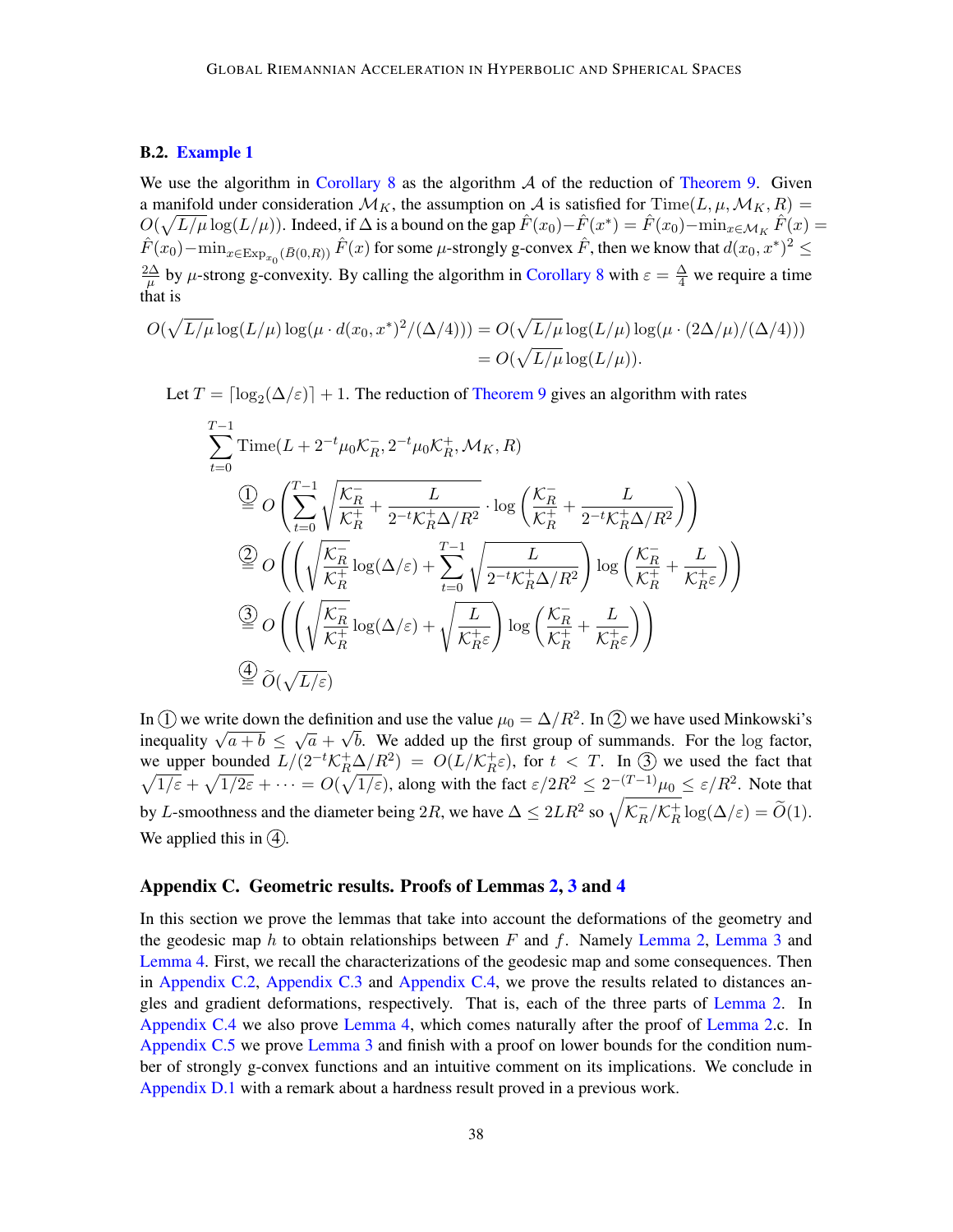Before this, we note that we can assume without loss of generality that the curvature of our manifolds of interest can be taken to be  $K \in \{1, -1\}$ . One can see that the final rates depend on K through  $R$ ,  $L$  and  $\mu$ .

<span id="page-38-0"></span>**Remark 22** *For a function*  $F : \mathcal{M}_K \to \mathbb{R}$  *where*  $\mathcal{M}_K$  *is a manifold of constant sectional curvature*  ̸∈ {1, −1, 0}*, we can apply a rescaling to the Gnomonic or Beltrami-Klein projection to define a function on a manifold of constant sectional curvature*  $K \in \{1, -1\}$ *. Namely, we can map*  $\mathcal{M}_K$  to *M* via the geodesic map  $h : \mathcal{M}_K \to M$ , then we can rescale M by multiplying each vector in M by the factor  $\sqrt{|K|}$  and then we can apply the inverse geodesic map for the manifold of curvature  $K ∈ \{1, -1\}$ . If R is the original bound of the initial distance to an optimum, and F is L-smooth and  $\mu$ -strongly g-convex (possibly with  $\mu=0$ ) then the initial distance bound becomes  $\sqrt{|K|}R$  and *the induced function becomes*  $L/|K|$  $L/|K|$  $L/|K|$ -smooth and  $\mu/|K|$ -strongly g-convex. This is a consequence *of the transformation rescaling distances by a factor of*  $\sqrt{|K|}$ , *i.e. if*  $r : \mathcal{M}_K \to \mathcal{M}_{K/|K|}$  $r : \mathcal{M}_K \to \mathcal{M}_{K/|K|}$  $r : \mathcal{M}_K \to \mathcal{M}_{K/|K|}$  *is the* rescaling function, then  $d_K(x,y)\sqrt{|K|} = d_{K/|K|}(r(x),r(y))$  $d_K(x,y)\sqrt{|K|} = d_{K/|K|}(r(x),r(y))$  $d_K(x,y)\sqrt{|K|} = d_{K/|K|}(r(x),r(y))$ , where  $d_c(\cdot,\cdot)$  denotes the distance *on the manifold of constant sectional curvature .*

## C.1. Preliminaries

We recall our characterization of the geodesic map. Given two points  $\tilde{x}, \tilde{y} \in \mathcal{X}$ , we have that  $d(x, y)$ , the distance between x and y with the metric of  $\mathcal{M}_K$ , satisfies

<span id="page-38-4"></span>
$$
C_K(d(x,y)) = \frac{1 + K\langle \tilde{x}, \tilde{y} \rangle}{\sqrt{1 + K \|\tilde{x}\|^2} \cdot \sqrt{1 + K \|\tilde{y}\|^2}}.
$$
\n(29)

And since the expression is symmetric with respect to rotations,  $\mathcal{X} = h(\mathcal{B}_R)$  is a closed ball of radius  $\tilde{R}$ , with  $C_K(R) = (1 + K\tilde{R}^2)^{-1/2}$  $C_K(R) = (1 + K\tilde{R}^2)^{-1/2}$ . Equivalently,

<span id="page-38-3"></span><span id="page-38-1"></span>
$$
\tilde{R} = \tan(R) \quad \text{if } K = 1,
$$
  
\n
$$
\tilde{R} = \tanh(R) \quad \text{if } K = -1.
$$
\n(30)

Similarly, we can write the distances as

$$
d(x,y) = \arccos\left(\frac{1 + \langle \tilde{x}, \tilde{y} \rangle}{\sqrt{1 + ||\tilde{x}^2||} \sqrt{1 + ||\tilde{y}^2||}}\right) \quad \text{if } K = 1,
$$
  

$$
d(x,y) = \arccos\left(\frac{1 - \langle \tilde{x}, \tilde{y} \rangle}{\sqrt{1 - ||\tilde{x}^2||} \sqrt{1 - ||\tilde{y}^2||}}\right) \quad \text{if } K = -1,
$$
 (31)

Alternatively, we have the following expression for the distance  $d(x, y)$  when  $K = -1$ . Let  $\tilde{a}, \tilde{b}$  be the two points of intersection of the ball  $B(0, 1) \supseteq M$  with the line joining  $\tilde{x}, \tilde{y}$ , so the order of the points in the line is  $\tilde{a}, \tilde{x}, \tilde{y}, \tilde{b}$ . Then

<span id="page-38-2"></span>
$$
d(x,y) = \frac{1}{2} \log \left( \frac{\|\tilde{a} - \tilde{y}\| \|\tilde{x} - \tilde{b}\|}{\|\tilde{a} - \tilde{x}\| \|\tilde{b} - \tilde{y}\|} \right) \text{ if } K = -1.
$$
 (32)

We will use this expression when working with the hyperbolic space. A simple elementary proof of the equivalence of the expressions in [\(31\)](#page-38-1) and [\(32\)](#page-38-2) when  $K = -1$  is the following. We can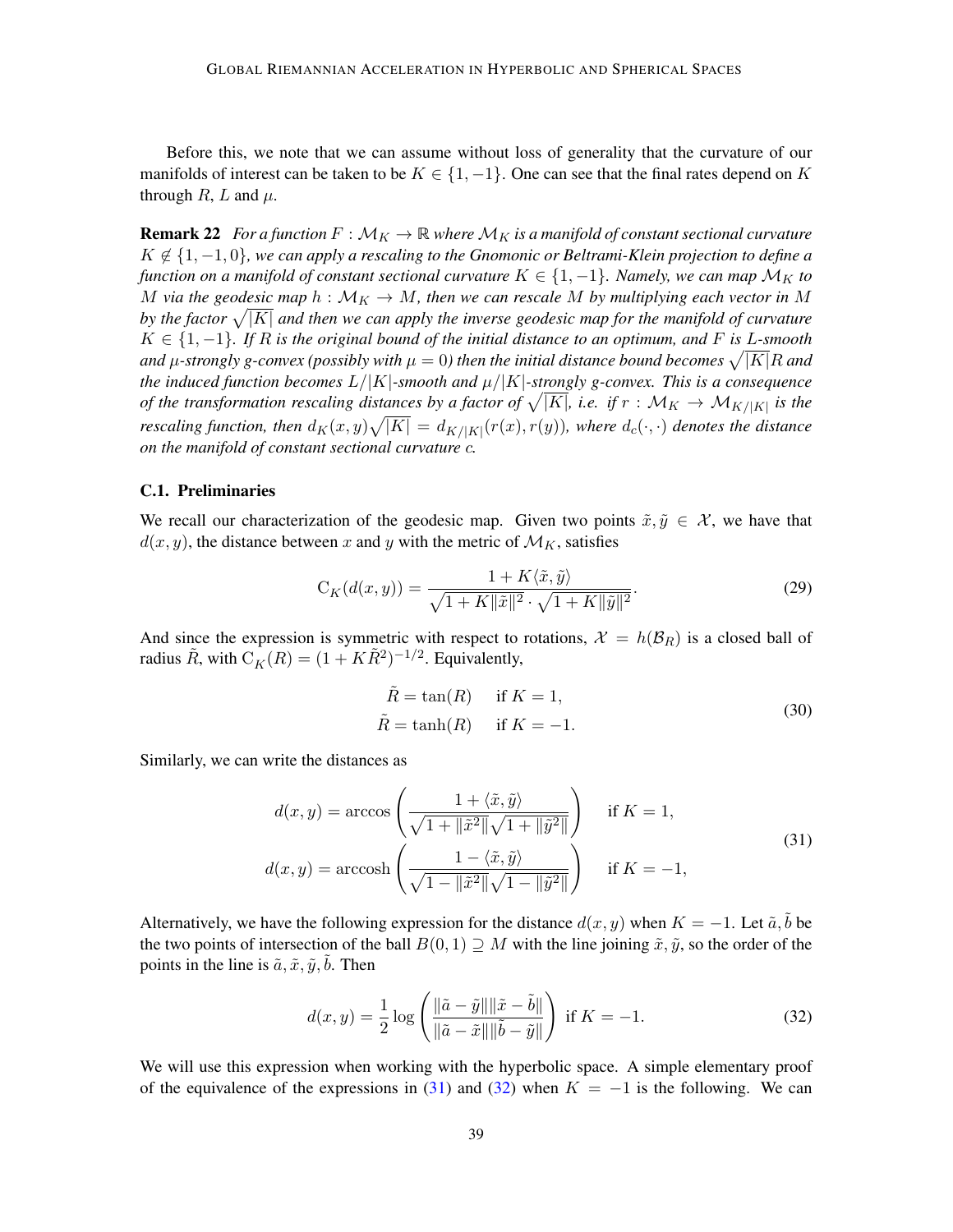assume without loss of generality that we work with the hyperbolic plane, i.e.  $n = 2$ . By rotational symmetry, we can also assume that  $\tilde{x} = (x_1, x_2)$  and  $\tilde{y} = (y_1, y_2)$ , for  $x_1 = y_1$ . In fact, it is enough to prove it in the case  $x_2 = 0$  because we can split a general segment into two, each with one endpoint at  $(x_1, 0)$ , and then add their lengths up. So according to [\(31\)](#page-38-1) and [\(32\)](#page-38-2), respectively, we have

$$
\frac{1}{\cosh^2(d(x,y))} = \frac{(1-x_1^2)(1-y_1^2-y_2^2)}{(1-x_1^2)^2} = \frac{(1-x_1^2-y_2^2)}{1-x_1^2},
$$

$$
d(x,y) = \frac{1}{2}\log\left(\frac{(\sqrt{1-y_1^2}+y_2)(\sqrt{1-x_1^2})}{(\sqrt{1-x_1^2})(\sqrt{1-y_1^2}-y_2)}\right) = \frac{1}{2}\log\left(\frac{1+y_2/\sqrt{1-x_1^2}}{1-y_2/\sqrt{1-x_1^2}}\right)
$$

$$
= \arctanh\left(\frac{y_2}{\sqrt{1-x_1^2}}\right).
$$

where we have used the equality  $\arctanh(t) = \frac{1}{2} \log(\frac{1+t}{1-t})$ . Now, using the trigonometric identity  $\frac{1}{\cosh^2(t)} = 1 - \tanh^2(t)$ , for  $t = d(x, y)$ , we obtain that the two expressions above are equal. See Theorem 7.4 in [\(Greenberg,](#page-15-9) [1993\)](#page-15-9) (p. 268) for more details about the distance formula under this geodesic map.

The spherical case is of a remarkable simplicity. If we have an  $(n)$ -sphere of radius 1 centered at 0, we can see the transformation of the geodesic map as the projection onto the plane  $x_{n+1} = 1$ . Given two points  $\mathbf{x} = (\tilde{x}, 1), \mathbf{y} = (\tilde{y}, 1)$  then the angle between these two vectors is the distance of the projected points on the sphere so we have  $\cos(d(x, y)) = \langle x, y \rangle / ||x|| ||y||$  which is equivalent to the corresponding formula in  $(31)$ .

## <span id="page-39-0"></span>C.2. Distance deformation

<span id="page-39-1"></span>**Lemma 23** Let  $x, y \in \mathcal{B}_R = \text{Exp}_{x_0}(\overline{B}(0,R)) \subseteq \mathcal{M}_K$  $x, y \in \mathcal{B}_R = \text{Exp}_{x_0}(\overline{B}(0,R)) \subseteq \mathcal{M}_K$  $x, y \in \mathcal{B}_R = \text{Exp}_{x_0}(\overline{B}(0,R)) \subseteq \mathcal{M}_K$  be two different points, where  $\mathcal{M}_K$  is the *hyperbolic space with constant sectional curvature*  $K = -1$ *. Then, we have* 

$$
1 \le \frac{d(x, y)}{\|\tilde{x} - \tilde{y}\|} \le \cosh^2(R).
$$

**Proof** We can assume without loss of generality that the dimension is  $n = 2$ . As in [\(30\)](#page-38-3), let  $\tilde{R} = \tanh(R)$ , so any point  $\tilde{x} \in \mathcal{X}$  satisfies  $\|\tilde{x}\| \leq \tilde{R}$ , or equivalently  $d(x, x_0) \leq R$ . Recall  $\tilde{x}_0 = h(x_0) = 0$ . Without loss of generality, we parametrize an arbitrary segment of length  $\ell$  in  $\mathcal X$  by two endpoints  $\tilde x$ ,  $\tilde y$  with coordinates  $\tilde x = (x_1, x_2)$  and  $\tilde y = (x_1 - \ell, x_2)$ , for  $0 \le x_2 \le \tilde R$ ,  $0\leq x_1\leq \sqrt{\tilde{R}^2-x_2^2}$  and  $0<\ell\leq x_1+\sqrt{\tilde{R}^2-x_2^2}.$  Let  $\mathfrak{d}(x_1,x_2,\ell)\stackrel{\text{def}}{=}\frac{d(x,y)}{\ell}$  $\frac{f(x,y)}{g}$ , the quantity we aim to bound. We will prove the upper bound on  $\mathfrak{d}(x_1, x_2, \ell)$  in three steps.

- 1. If  $x_1 = \ell$  then  $\mathfrak{d}(\cdot)$  is larger the larger  $x_1$  is. This allows to prove that it is enough to consider points with the extra constraint  $\ell \leq x_1$ .
- 2. The partial derivative of  $\mathfrak{d}(\cdot)$  with respect to  $x_1$ , whenever  $\ell \leq x_1$ , is non-negative. So we can just look at the points for which  $x_1 = \sqrt{\tilde{R}^2 - x_2^2}$ .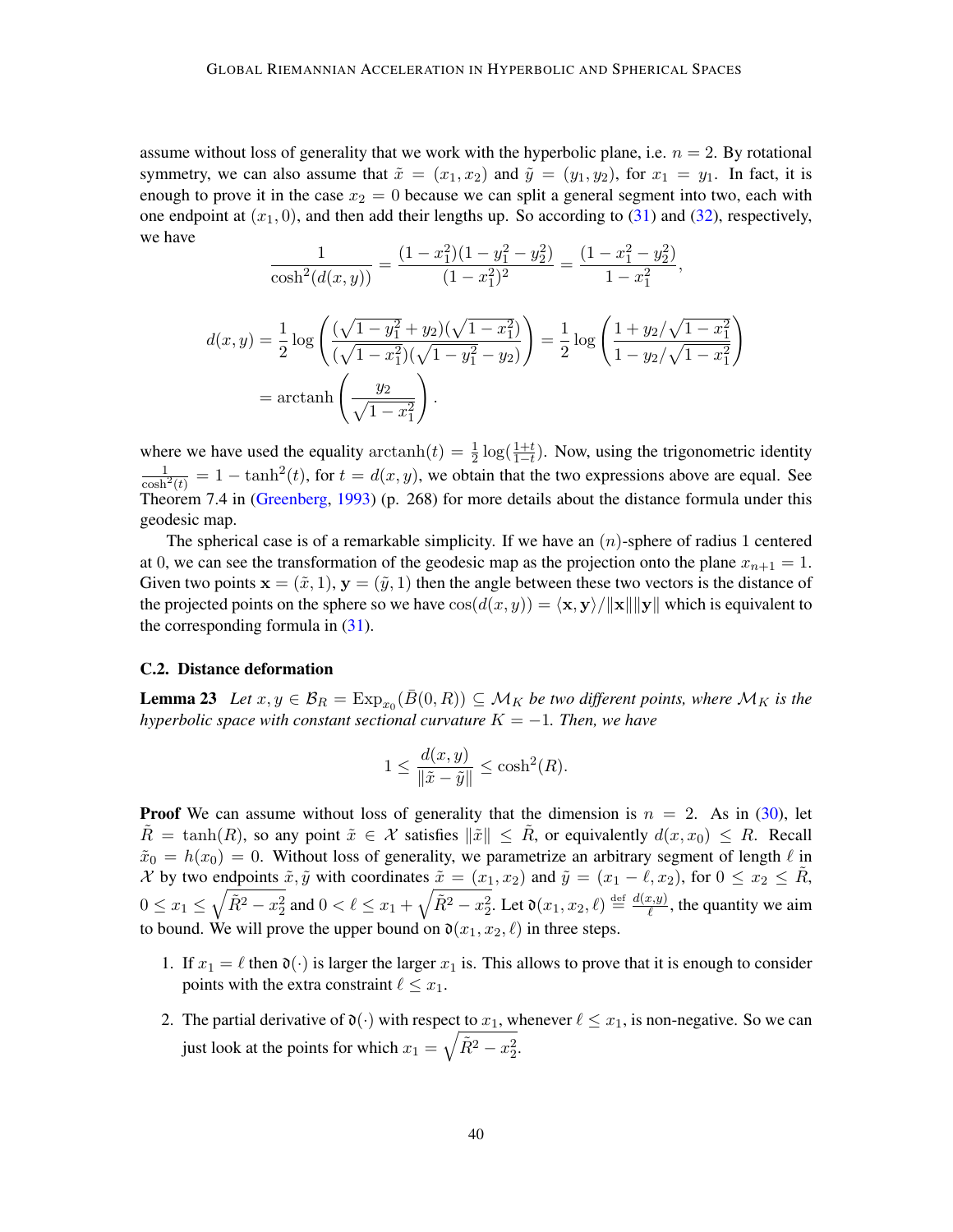3. With the constraints above,  $\mathfrak{d}(\cdot)$  is larger the smaller  $\ell$  is. So we have

$$
\mathfrak{d}(x_1, x_2, \ell) \le \lim_{\ell \to 0} \mathfrak{d}(\sqrt{\tilde{R}^2 - x_2^2}, x_2, \ell) = \sqrt{1 - x_2^2}/(1 - \tilde{R}^2).
$$

This expression is maximized at  $x_2 = 0$  and evaluates to  $1/(1 - \tanh^2(R)) = \cosh^2(R)$ .

We proceed now to prove the steps above. For the first step, we note

$$
\mathfrak{d}(x_1, x_2, x_1) = \frac{1}{2x_1} \log \left( \frac{\sqrt{1 - x_2^2} (\sqrt{1 - x_2^2} + x_1)}{\sqrt{1 - x_2^2} (\sqrt{1 - x_2^2} - x_1)} \right) = \frac{1}{2x_1} \log \left( 1 + \frac{2x_1}{\sqrt{1 - x_2^2} - x_1} \right).
$$

We prove that the inverse of this expression is not increasing with respect to  $x_1$ . By taking a partial derivative:

$$
\frac{\partial (1/\mathfrak{d}(x_1, x_2, x_1))}{\partial x_1} = 2 \frac{\frac{-2x_1 \sqrt{1 - x_2^2}}{1 - x_2^2 - x_1^2} + \log(1 + 2x_1/(\sqrt{1 - x_2^2} - x_1))}{\log(1 + 2x_1/(\sqrt{1 - x_2^2} - x_1))^2} \leq 0
$$
  

$$
\iff \frac{2x_1 \sqrt{1 - x_2^2}}{1 - x_2^2 - x_1^2} - \log(1 + (2x_1\sqrt{1 - x_2^2} + 2x_1^2)/(1 - x_2^2 - x_1^2)) \geq 0.
$$

In order to see that the last inequality is true, note that the expression on the left hand side is 0 when  $x_1 = x_2 = 0$ . And the partial derivatives of this with respect to  $x_1$  and  $x_2$ , respectively, are:

$$
\frac{4\sqrt{1-x_2^2}x_1^2}{(1-x_2^2-x_1^2)^2}
$$
 and 
$$
\frac{4x_2x_1^3}{\sqrt{1-x_2^2}(1-x_2^2-x_1^2)^2}.
$$

Both are greater than 0 in the interior of the domain  $0 \le x_2 \le \tilde{R}$ ,  $0 \le x_1 \le \sqrt{\tilde{R}^2 - x_2^2}$  and at least 0 in the border. Now we use this monotonicity to prove that we can consider  $\ell \leq x_1$  only. Suppose  $\ell > x_1$ . The segment  $\ell$  is divided into two parts by the  $e_2$  axis and we can assume without loss of generality that the negative part is no greater than the other, i.e.  $x_1 \geq \ell - x_1$ . Otherwise, we can perform the computations after a symmetry over the  $e_2$  axis. Let  $\tilde{r}$  be the point  $(0, x_2)$ . We want to see that the segment from  $\tilde{x}$  to  $\tilde{r}$  gives a greater value of  $\mathfrak{d}(\cdot)$ :

$$
\frac{d(x,r)}{x_1} \ge \frac{d(x,y)}{\ell} \iff d(x,r)(x_1 + (\ell - x_1)) \ge x_1(d(x,r) + d(r,y))
$$
  

$$
\iff d(x,r)/x_1 \ge d(r,y)/(\ell - x_1),
$$

and the last inequality holds true by the monotonicity we just proved.

In order to prove the second step, we take the partial derivative of  $\mathfrak{d}(x_1, x_2, \ell)$  with respect to  $x_1$ . We have

$$
\mathfrak{d}(x_1, x_2, \ell) = \frac{1}{2\ell} \log \left( \frac{1 + \ell/(\sqrt{1 - x_2^2} - x_1)}{1 - \ell/\sqrt{1 - x_2^2} + x_1} \right),
$$

$$
\frac{\partial \mathfrak{d}(x_1, x_2, \ell)}{\partial x_1} = \frac{\sqrt{1 - d^2}(2x_1 - \ell)}{2(1 - x_2^2 - x_1^2)(1 - x_2^2 - (x_1 - \ell)^2)}.
$$

And the derivative is positive in the domain we are considering.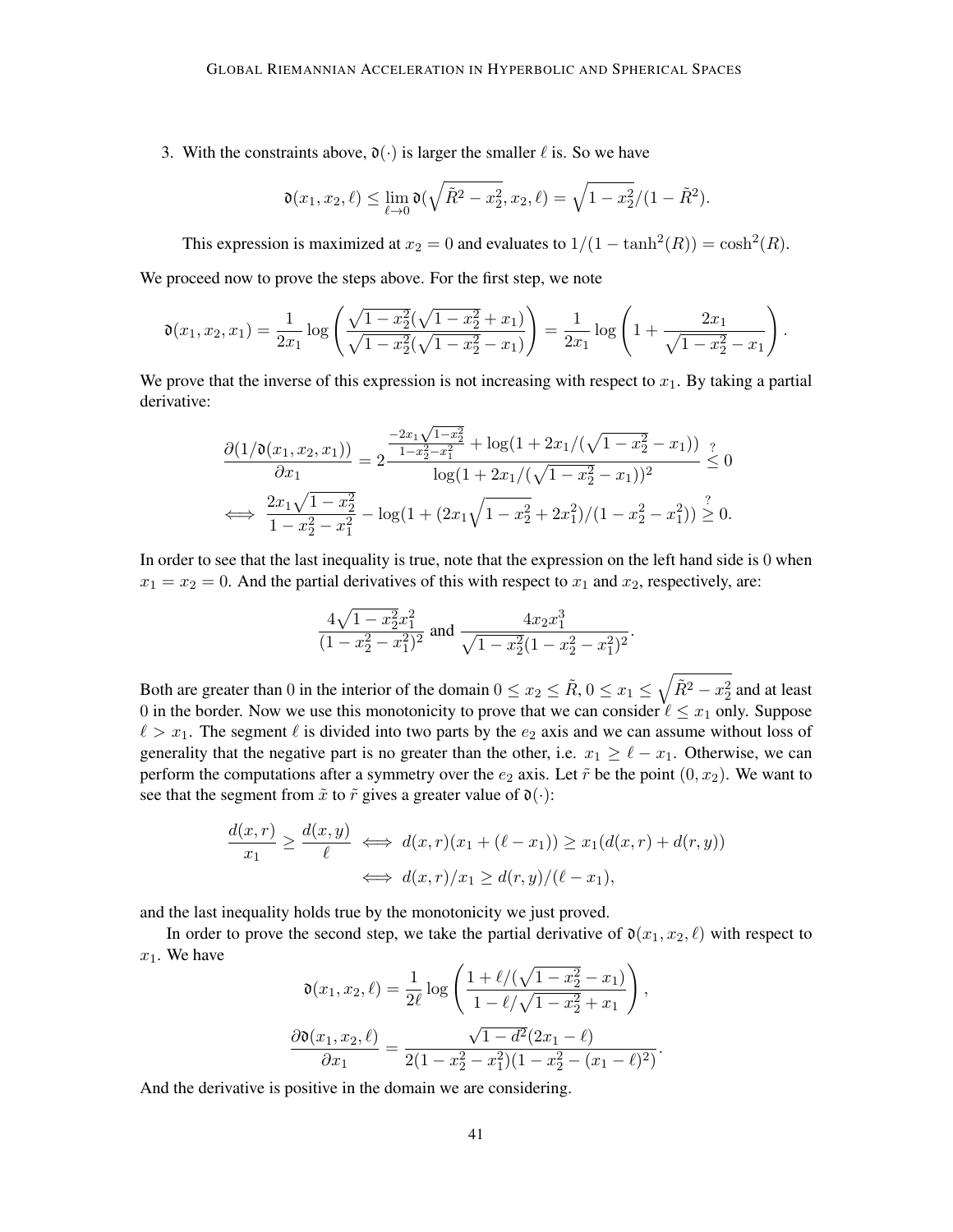We now prove step 3. We want to show that  $\mathfrak{d}(\sqrt{\tilde{R}^2 - x_2^2}, x_2, \ell)$  decreases with  $\ell$ , within our constraints  $\ell \leq x_1 = \sqrt{\tilde{R}^2 - x_2^2}$ ,  $0 \leq x_2 \leq \tilde{R}$ . If we split the segment joining  $\tilde{x}$  and  $\tilde{y}$  in half, with respect to the metric in  $\mathcal{X}$ , we see that due to the monotonicity proved in step 1, the segment that is farther to the origin is longer in M than the other one and so  $\mathfrak{d}(\cdot)$  is greater for this half of the segment than for the original one. In symbols, let  $\tilde{r}$  be the middle point of the segment joining  $\tilde{x}$  and  $\tilde{y}$ . We have by monotonicity that  $\mathfrak{d}(x_1, x_2, \ell/2) \geq \mathfrak{d}(x_1, x_2 - \ell/2, \ell/2)$ . So  $\mathfrak{d}(x_1, x_2, \ell/2) = \frac{d(\tilde{x}, \tilde{r})}{\ell/2} \geq \frac{d(\tilde{x}, \tilde{r}) + d(\tilde{r}, \tilde{y})}{\ell} = \mathfrak{d}(x_1, x_2, \ell)$ . Thus,

$$
\mathfrak{d}(x_1, x_2, \ell) \le \lim_{\ell \to 0} \mathfrak{d}(\sqrt{\tilde{R}^2 - x_2^2}, x_2, \ell)
$$
  
= 
$$
\lim_{\ell \to 0} \frac{1}{2\ell} \log \left( \frac{1 + \ell / \left( \sqrt{1 - x_2^2} - \sqrt{\tilde{R}^2 - x_2^2} \right)}{1 - \ell / \left( \sqrt{1 - x_2^2} + \sqrt{\tilde{R}^2 - x_2^2} \right)} \right)
$$
  
= 
$$
\lim_{\ell \to 0} \frac{\sqrt{1 - x_2^2}}{1 - \tilde{R}^2 - 2\ell \sqrt{\tilde{R}^2 - x_2^2} + \ell^2}
$$
  
= 
$$
\frac{\sqrt{1 - x_2^2}}{1 - \tilde{R}^2}.
$$

We used L'Hôpital's rule for (1). We can maximize the last the result of the limit by setting  $x_2 = 0$ and obtain that for any two different  $\tilde{x}, \tilde{y} \in \mathcal{X}$ 

$$
\frac{d(x,y)}{\|\tilde{x} - \tilde{y}\|} \le \frac{1}{1 - \tilde{R}^2} = \frac{1}{1 - \tanh^2(R)} = \cosh^2(R).
$$

The lower bound is similar, assume that  $\ell > x_1$  and define  $\tilde{r}$  as above. We assume again without loss of generality that  $x_1 \geq \ell - x_1$ . Then

$$
\frac{d(x,r) + d(r,y)}{\ell} \ge \frac{d(x,r)}{\ell - x_1} \iff \frac{d(r,y)}{x_1} \ge \frac{d(x,r)}{\ell - x_1}
$$

and the latter is true by the monotonicity proved in step 1. This means that we can also consider  $\ell \leq x_1$ . But this time, according to step 2, we want  $x_1$  to be the lowest possible, so it is enough to consider  $x_1 = \ell$ . Using step 1 again, we obtain that the lowest value of  $\mathfrak{d}(\cdot)$  can be bounded by the limit  $\lim_{\ell \to 0} \mathfrak{d}(\ell, x_2, \ell)$  which using L'Hôpital's rule in (1) is

$$
\mathfrak{d}(x_1, x_2, \ell) \ge \lim_{\ell \to 0} \mathfrak{d}(\ell, x_2, \ell)
$$
  
= 
$$
\lim_{\ell \to 0} \frac{1}{2\ell} \log \left( 1 + \frac{2\ell}{\sqrt{1 - x_2^2} - \ell} \right)
$$
  

$$
\frac{2(\sqrt{1 - x_2^2} - \ell) + 2\ell}{(\sqrt{1 - x_2^2} - \ell)^2}
$$
  

$$
= \lim_{\ell \to 0} \frac{2(1 + 2\ell/(\sqrt{1 - x_2^2} - \ell))}{2(1 + 2\ell/(\sqrt{1 - x_2^2} - \ell))}
$$
  
= 
$$
\frac{1}{\sqrt{1 - x_2^2}}.
$$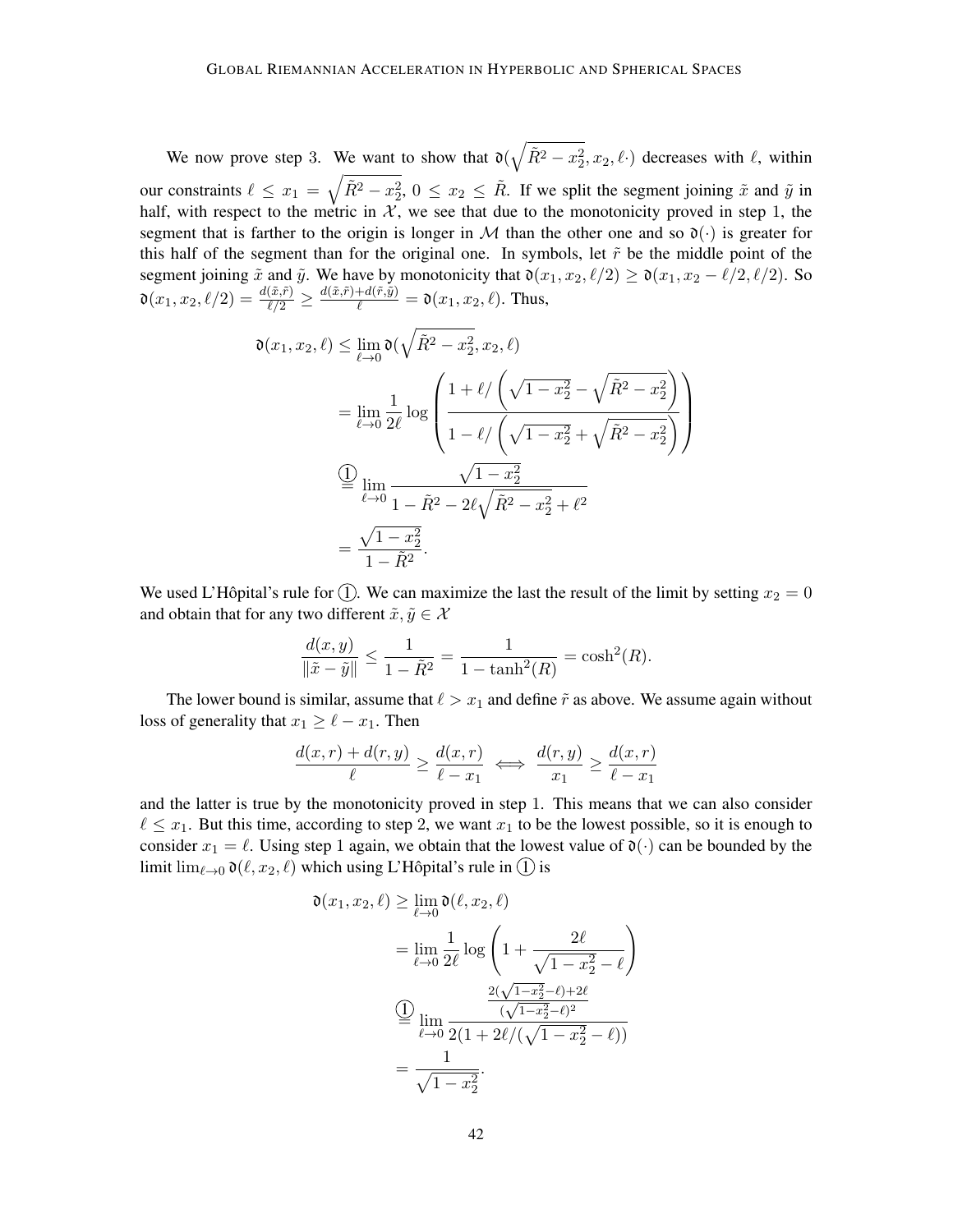The expression is minimized at  $x_2 = 0$  and evaluates to 1.

The proof of the corresponding lemma for the sphere is analogous, we add it for completeness.

**Contract** 

<span id="page-42-2"></span>**Lemma 24** Let  $x, y \in B_R = \text{Exp}_{x_0}(\overline{B}(0,R)) \subseteq \mathcal{M}_K$  $x, y \in B_R = \text{Exp}_{x_0}(\overline{B}(0,R)) \subseteq \mathcal{M}_K$  $x, y \in B_R = \text{Exp}_{x_0}(\overline{B}(0,R)) \subseteq \mathcal{M}_K$  be two different points, where  $\mathcal{M}_K$  is the *spherical space with constant sectional curvature*  $K = 1$ *, and*  $R < \pi/2$ *. Then, we have* 

$$
\cos^2(R) \le \frac{d(x, y)}{\|\tilde{x} - \tilde{y}\|} \le 1.
$$

**Proof** We proceed in a similar way than with the hyperbolic case. We can also work with  $d = 2$ only, since  $\tilde{x}, \tilde{y}$  and  $\tilde{x}_0$  lie on a plane. We parametrize a general pair of points as  $\tilde{x} = (x_1, x_2) \in \mathcal{X}$ and  $y = (x_1 - \ell, x_2) \in \mathcal{X}$ , so  $x_1^2 + x_2^2 \leq \overline{R}^2$ , for  $\overline{R} = \tan(R)$  and by definition  $\ell = ||\tilde{x} - \tilde{y}||$ .

Let  $\mathfrak{d}(x_1, x_2, \ell) \stackrel{\text{def}}{=} d(x, y)/\|\tilde{x} - \tilde{y}\|$ . We proceed to prove the result in three steps, similarly to the hyperbolic case.

- 1. If  $x_1 = \ell$  then  $\mathfrak{d}(x_1, x_2, \ell)$  decreases whenever  $x_1$  increases. This allows to prove that it is enough to consider points in which  $\ell \leq x_1$ .
- 2.  $\frac{\partial \mathfrak{d}(\cdot)}{\partial x_1} \leq 0$ , whenever  $\ell \leq x_1$ . So we can consider  $x_1 = \sqrt{\tilde{R}^2 x_2^2}$  only.
- 3. With the constraints above,  $\mathfrak{d}(\cdot)$  increases with  $\ell$ , so in order to lower bound  $\mathfrak{d}(\cdot)$  we can consider  $\lim_{\ell \to 0} \mathfrak{d}(\sqrt{\tilde{R} - x_2}, x_2, \ell) = \sqrt{1 + x_2^2}/(1 + \tilde{R}^2)$ . This is minimized at  $x_2 = 0$  and evaluates to  $1/(1 + \tilde{R}^2)$ .

For the first step, we compute the partial derivative:

<span id="page-42-0"></span>
$$
\frac{\partial \mathfrak{d}(x_1, x_2, x_1)}{\partial x_1} = \frac{x_1 \sqrt{1 + x_2^2} / (1 + x_1^2 + x_2^2) - \arccos\left(\sqrt{(1 + x_2^2) / (1 + x_1^2 + x_2^2)}\right)}{x_1^2}.
$$
(33)

In order to see that it is non-positive, we compute the partial derivative of the denominator with respect to  $x_2$  and obtain

$$
\frac{2x_1^3x_2}{\sqrt{1+x_2^2}(1+x_1^2+x_2^2)} \ge 0.
$$

so in order to maximize [\(33\)](#page-42-0) we set  $x_2 = \sqrt{\tilde{R} - x_1^2}$ . In that case, the numerator is

<span id="page-42-1"></span>
$$
\frac{x_1\sqrt{1+R^2-x_1^2}}{1+R^2} - \arccos\left(\sqrt{\frac{1+R^2-x_1^2}{1+R^2}}\right),\tag{34}
$$

and its derivative with respect to  $x_1$  is

$$
-\frac{2x_1^2}{(1+R^2)\sqrt{1+R^2-x_1^2}} \le 0.
$$

and given that [\(34\)](#page-42-1) with  $x_1 = 0$  evaluates to 0 we conclude that [\(33\)](#page-42-0) is non-positive. Similarly to [Lemma 23,](#page-39-1) suppose the horizontal segment that joins  $\tilde{x}$  and  $\tilde{y}$  passes through  $\tilde{r} \stackrel{\text{def}}{=} (0, x_2)$ . And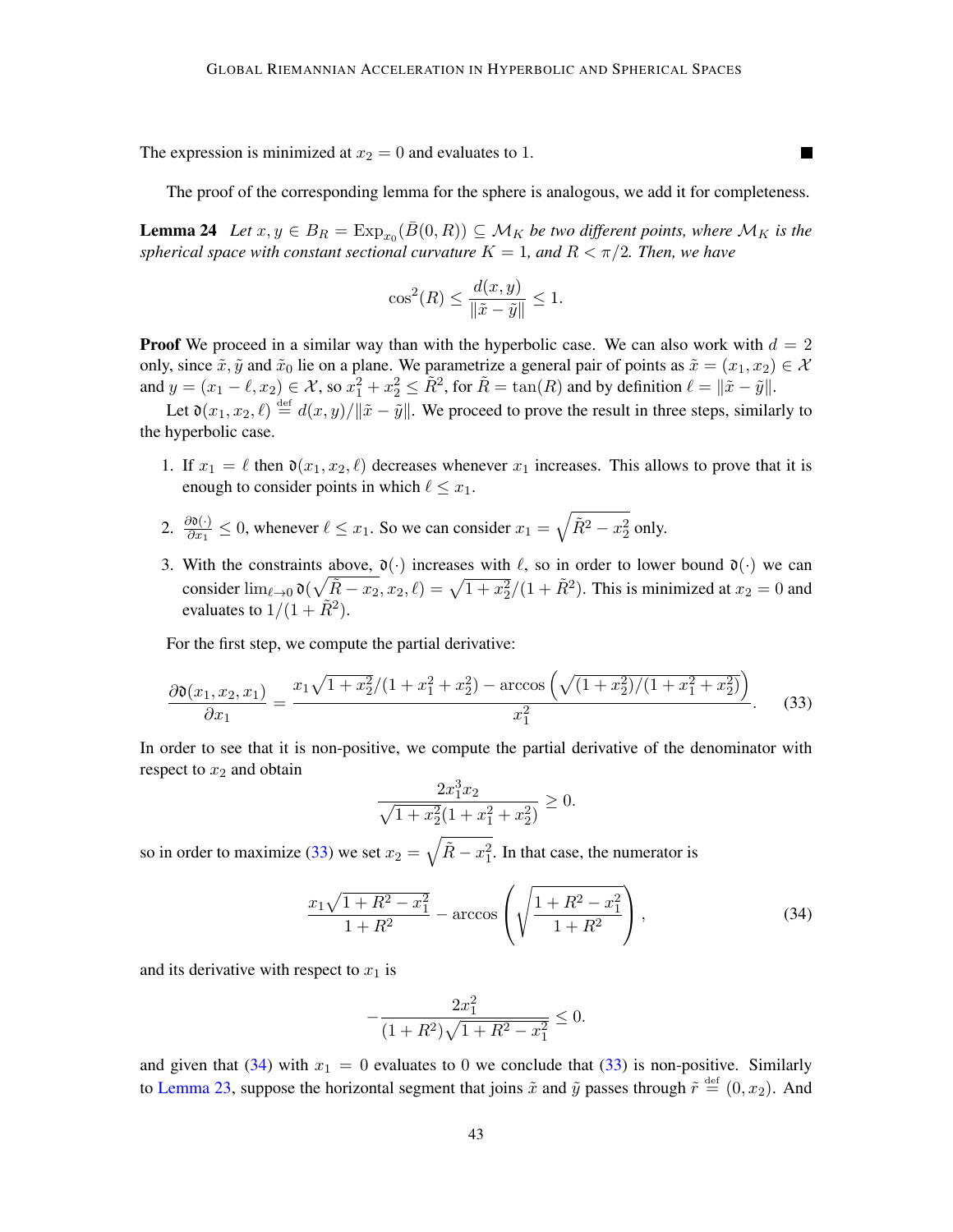suppose without loss of generality that  $d(x, r) \geq d(r, y)$ , i.e.  $x_1 \geq \ell - x_1$ . Then by the monotonicity we just proved, we have

<span id="page-43-0"></span>
$$
\frac{d(x,r)}{\|\tilde{x}-\tilde{r}\|} = \mathfrak{d}(x_1, x_2, x_1) \le \mathfrak{d}(\ell - x_1, x_2, \ell - x_1) = \frac{d(r,y)}{\|\tilde{r}-\tilde{y}\|}.
$$
\n(35)

.

And this implies  $\mathfrak{d}(x_1, x_2, x_1) \leq \mathfrak{d}(x_1, x_2, \ell)$ . Indeed, that is equivalent to show

$$
\frac{d(x,r)}{\|\tilde{x} - \tilde{r}\|} \le \frac{d(x,y)}{\|\tilde{x} - \tilde{y}\|} = \frac{d(x,r) + d(r+y)}{\|\tilde{x} - \tilde{r}\| + \|\tilde{r} - \tilde{y}\|}.
$$

Which is true, since after simplifying we arrive to [\(35\)](#page-43-0). So in order to lower bound  $\mathfrak{d}(\cdot)$ , it is enough to consider  $\ell \leq x_1$ .

We focus on step 2 now. We have

$$
\frac{\partial \mathfrak{d}(x_1, x_2, \ell)}{\partial x_1} = \frac{\sqrt{1 + x_2^2}(\ell - 2x_1)}{(1 + x_2^2 + (\ell - x_1)^2)(1 + x_2^2 + x_1^2)}
$$

which is non-positive given the restrictions we imposed after step 1. So in order to lower bound  $\mathfrak{d}(\cdot)$ we can consider  $x_1 = \sqrt{\tilde{R} - x_2^2}$  only.

Finally, in order to complete step 3 we compute

$$
\frac{\partial \mathfrak{d}(\sqrt{\tilde{R} - x_2^2}, x_2, \ell)}{\partial \ell} = \frac{\sqrt{1 + x_2^2}}{\ell(1 + \tilde{R}^2) + \ell^3 - 2\ell^2 \sqrt{\tilde{R}^2 - x_2^2}} - \frac{1}{\ell^2} \arccos\left(\frac{1 + \tilde{R}^2 - \ell \sqrt{\tilde{R}^2 - x_2^2}}{\sqrt{(1 + \tilde{R}^2)(1 + \tilde{R}^2 + \ell^2 - 2\ell \sqrt{\tilde{R}^2 - x_2^2})}}\right)
$$

And in order to prove that this is non-negative, we will prove that the same expression is nonnegative, when multiplied by  $\ell^2$ . We compute the partial derivative of the aforementioned expression with respect to  $\ell$ :

$$
\frac{\partial}{\partial \ell} \left( \frac{\partial \mathfrak{d}(\sqrt{\tilde{R} - x_2^2}, x_2, \ell)}{\partial \ell} \ell^2 \right) = \frac{2\ell \sqrt{1 + x_2^2} (\sqrt{\tilde{R}^2 - x_2^2} - \ell)}{(1 + \tilde{R}^2 + \ell^2 - 2\ell \sqrt{\tilde{R}^2 - x_2^2})^2} \ge 0.
$$

And  $\ell^2(\partial\mathfrak{d}(\sqrt{\tilde{R}-x_2^2},x_2,\ell)/\partial\ell)$  evaluated at 0 is 0 for all choices of parameters R and  $x_2$  in the domain. So we conclude that  $\partial \mathfrak{d}(\sqrt{\tilde{R} - x_2^2}, x_2, \ell)/\partial \ell \geq 0$ .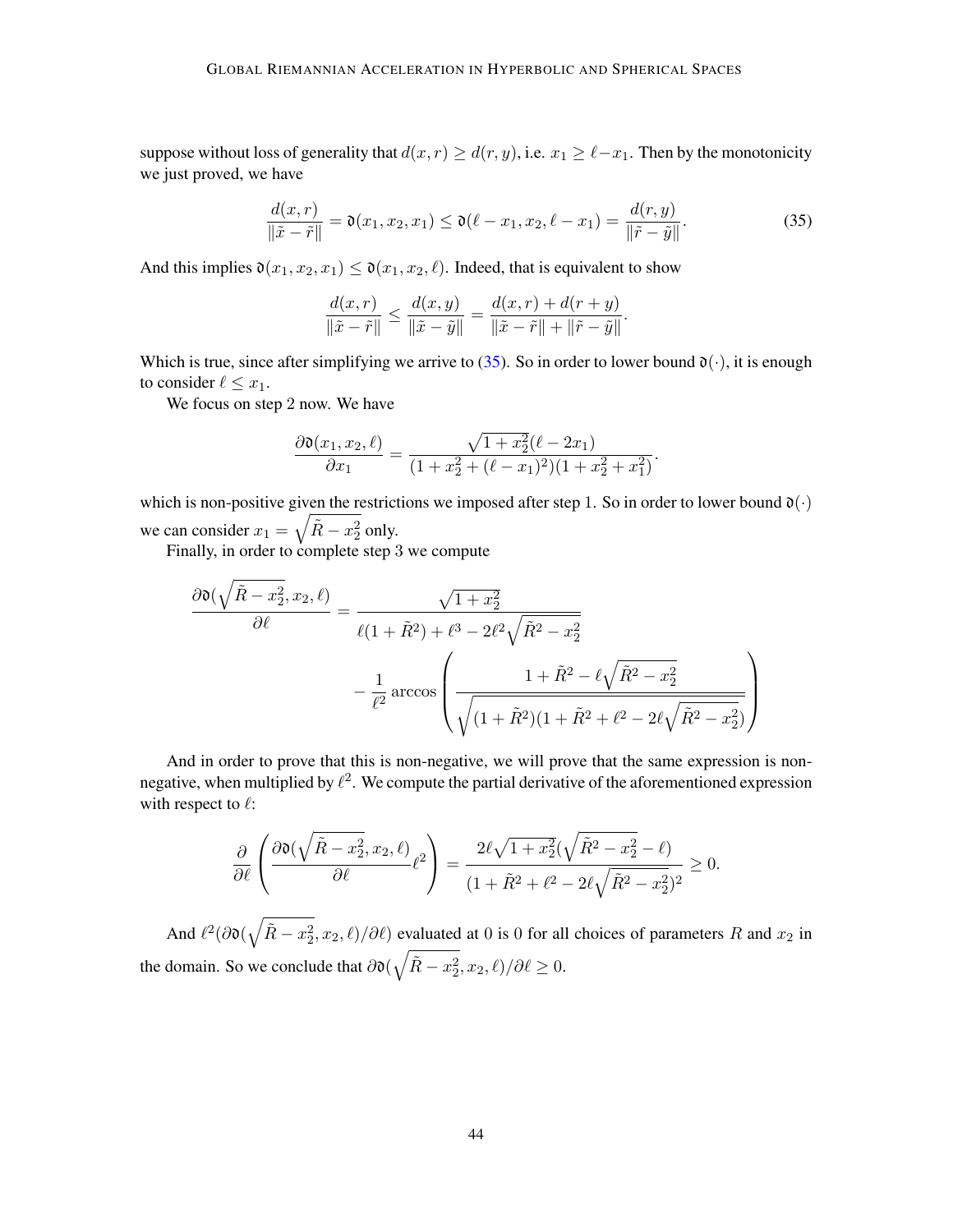Thus, we can consider the limit when  $\ell \to 0$  in order to lower bound  $\mathfrak{d}(\cdot)$ . In the defined domain, we have

$$
\lim_{\ell \to 0} \mathfrak{d}(\sqrt{\tilde{R} - x_2}, x_2, \ell) = \lim_{\ell \to 0} \frac{1}{\ell} \arccos\left(\frac{1 + \tilde{R}^2 - x\sqrt{\tilde{R}^2 - x_2^2}}{\sqrt{1 + \tilde{R}^2}\sqrt{1 + x_2^2 + (\ell - \sqrt{\tilde{R}^2 - x_2^2})^2}}\right)
$$
\n
$$
\frac{\textcircled{1}}{\equiv \lim_{\ell \to 0} \frac{\sqrt{1 + x_2^2}}{1 + \tilde{R}^2 + \ell^2 - 2\ell\sqrt{\tilde{R}^2 - x_2^2}}}
$$
\n
$$
= \frac{\sqrt{1 + x_2^2}}{1 + \tilde{R}^2}.
$$

We used L'Hôpital's rule for  $(1)$ . Now, the right hand side of the previous expression is minimized at  $x_2 = 0$  so we conclude that we have

$$
\cos^{2}(R) = \frac{1}{1 + \tan^{2}(R)} = \frac{1}{1 + \tilde{R}^{2}} \le \mathfrak{d}(x_{1}, x_{2}, \ell) = \frac{d(p, q)}{\|\tilde{p} - \tilde{q}\|}.
$$

The upper bound uses again a similar argument. Assume that  $\ell > x_1$  and define  $\tilde{r}$  as above. We assume again without loss of generality that  $x_1 \geq \ell - x_1$ . Then

$$
\frac{d(x,r) + d(r,y)}{\ell} \le \frac{d(x,r)}{\ell - x_1} \iff \frac{d(r,y)}{x_1} \le \frac{d(x,r)}{\ell - x_1}
$$

and the latter is true by the monotonicity proved in step 1. Consequently we can just consider the points that satisfy  $\ell \leq x_1$ . By step 2,  $\mathfrak{d}(\cdot)$  is maximal whenever  $x_1$  is the lowest possible, so it is enough to consider  $x_1 = \ell$ . Using step 1 again, we obtain that the greatest value of  $\mathfrak{d}(\cdot)$  can be bounded by the limit  $\lim_{\ell \to 0} \mathfrak{d}(\ell, x_2, \ell)$  which using L'Hôpital's rule in  $\Omega$  and simplifying is

$$
\mathfrak{d}(x_1, x_2, \ell) \leq \lim_{\ell \to 0} \mathfrak{d}(\ell, x_2, \ell)
$$

$$
= \lim_{\ell \to 0} \frac{1}{\ell} \arccos\left(\sqrt{\frac{1 + x_2^2}{1 + \ell^2 + x_2^2}}\right)
$$

$$
\stackrel{\textcircled{\tiny 1}}{=} \frac{1}{\sqrt{1 + x_2^2}}.
$$

П

The expression is maximized at  $x_2 = 0$  and evaluates to 1.

### <span id="page-44-0"></span>C.3. Angle deformation

<span id="page-44-1"></span>**Lemma 25** Let  $x, y \in B_R = \text{Exp}_{x_0}(\bar{B}(0,R)) \subseteq \mathcal{M}_K$  $x, y \in B_R = \text{Exp}_{x_0}(\bar{B}(0,R)) \subseteq \mathcal{M}_K$  $x, y \in B_R = \text{Exp}_{x_0}(\bar{B}(0,R)) \subseteq \mathcal{M}_K$  be two different points and different from  $x_0$ , where  $\mathcal{M}_K$  is a manifold constant sectional curvature  $K$  ∈ {1, -1}, and if  $K = 1$ , then  $R < \pi/2$ . Let  $\tilde{\alpha}$  be the angle  $\angle x_0xy$ , formed by the vectors  $x_0 - x$  and  $y - x$ . Let  $\alpha$  be the  $corresponding$  angle between the vectors  $\text{Exp}_x^{-1}(x_0)$  $\text{Exp}_x^{-1}(x_0)$  $\text{Exp}_x^{-1}(x_0)$  and  $\text{Exp}_x^{-1}(y)$ . The following holds:

$$
\sin(\alpha) = \sin(\tilde{\alpha}) \sqrt{\frac{1 + K \|\tilde{x}\|^2}{1 + K \|\tilde{x}\|^2 \sin^2(\tilde{\alpha})}}, \qquad \cos(\alpha) = \cos(\tilde{\alpha}) \sqrt{\frac{1}{1 + K \|\tilde{x}\|^2 \sin^2(\tilde{\alpha})}}.
$$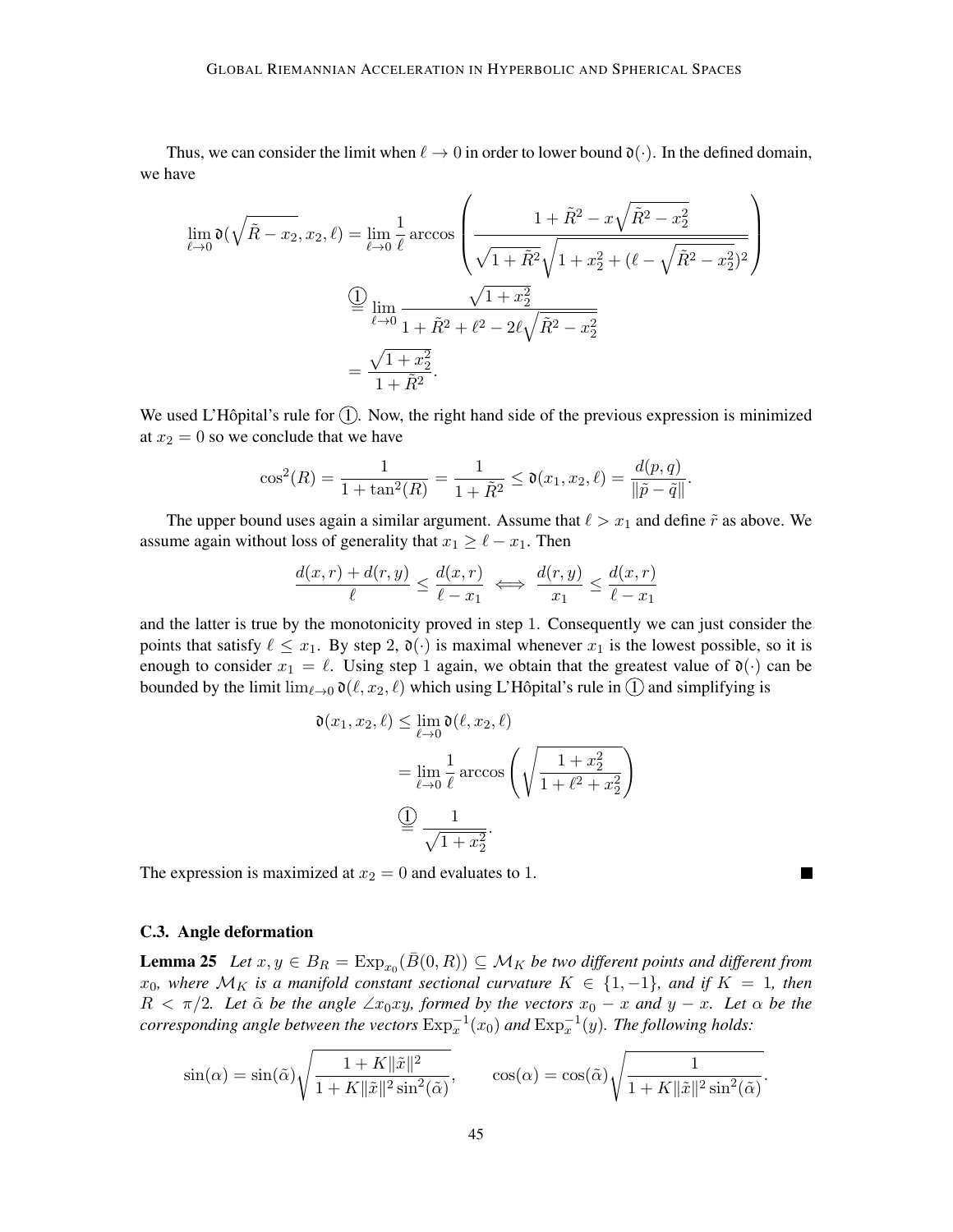**Proof** Note that we can restrict ourselves to  $\alpha \in [0, \pi]$  because we have  $\widetilde{(-w)} = -\tilde{w}$  (recall our [notation](#page-2-16) about vectors with tilde). This means that the result for the range  $\alpha \in [-\pi, 0]$  can be deduced from the result for  $-\alpha$ .

We start with the case  $K = -1$ . We can assume without loss of generality that the dimension is  $n = 2$ , and that the coordinates of  $\tilde{x}$  are  $(0, x_2)$ , for  $x_2 \le \tanh(R)$  that  $\tilde{y} = (y_1, y_2)$ , for some  $y_1 \leq 0$  and  $\tilde{\delta} \stackrel{\text{def}}{=} \angle \tilde{y} \tilde{x}_0 \tilde{x} \in [0, \pi/2]$ , since we can make the distance  $\|\tilde{x} - \tilde{y}\|$  as small as we want. Recall  $\tilde{x}_0 = \mathbf{0}_n$ . We recall that  $d(x, x_0) = \operatorname{arctanh}(\|\tilde{x}\|)$  and we note that  $\sinh(\operatorname{arctanh}(t)) =$  $\frac{1}{2}$  $\frac{t}{1-t^2}$ , so that  $\sinh(d(x, x_0)) = ||\tilde{x}|| / \sqrt{1 - ||\tilde{x}||^2}$ , for any  $\tilde{x} \in \mathcal{X}$ . We will apply the hyperbolic and Euclidean law of sines [Fact 26](#page-46-1) in order to compute the value of  $sin(\alpha)$  with respect to  $\tilde{\alpha}$ . Let  $\tilde{a}$  and b be points in the border of  $B(0, 1)$  such that the segment joining  $\tilde{a}$  and b is a chord that contains  $\tilde{x}$ and  $\tilde{y}$  and  $\|\tilde{a} - \tilde{x}\| \le \|\tilde{b} - \tilde{x}\|$ . So  $\|\tilde{a} - \tilde{x}\|$  and  $\|\tilde{b} - \tilde{x}\|$  are  $\sqrt{1 - \|\tilde{x}\|^2 \sin^2(\tilde{\alpha})} - \|\tilde{x}\| \cos(\tilde{\alpha})$  and  $\sqrt{1-\|\tilde{x}\|^2\sin^2(\tilde{\alpha})}$  +  $\|\tilde{x}\|\cos(\tilde{\alpha})$ , respectively. We have

$$
\sin(\alpha) \stackrel{\text{(1)}}{=} \frac{\sinh(d(x_0, y)) \sin(\tilde{\delta})}{\sinh(d(x, y))} \stackrel{\text{(2)}}{=} \frac{\|\tilde{x}_0 - \tilde{y}\|}{\sqrt{1 - \|\tilde{x}_0 - \tilde{y}\|^2}} \cdot \frac{\|\tilde{x} - \tilde{y}\| \sin(\tilde{\alpha})}{\|\tilde{x}_0 - \tilde{y}\|} \cdot \frac{1}{\sinh(d(x, y))}
$$
\n
$$
\stackrel{\text{(3)}}{=} \frac{\sin(\tilde{\alpha})}{\sqrt{1 - \|\tilde{x}\|^2 + \|\tilde{x} - \tilde{y}\| (-2\|\tilde{x}\| \cos(\tilde{\alpha}) + \|\tilde{x} - \tilde{y}\|)} \cdot \frac{\|\tilde{x} - \tilde{y}\|}{\sinh(d(x, y))}
$$
\n
$$
\stackrel{\text{(4)}}{=} \frac{\sin(\tilde{\alpha})}{\sqrt{1 - \|\tilde{x}\|^2}} \lim_{d(x, y) \to 0} \|\tilde{x} - \tilde{y}\| \frac{1}{\sinh(d(x, y))}
$$
\n
$$
\stackrel{\text{(5)}}{=} \frac{\sin(\tilde{\alpha})}{\sqrt{1 - \|\tilde{x}\|^2}} \lim_{d(x, y) \to 0} \frac{(e^{2d(x, y)} - 1)(\|\tilde{a} - \tilde{x}\| \cdot \|\tilde{b} - \tilde{x}\|)}{e^{2d(x, y)} \cdot e^{2d(x, y)} - 1}
$$
\n
$$
= \frac{\sin(\tilde{\alpha})}{\sqrt{1 - \|\tilde{x}\|^2}} \cdot \frac{2\|\tilde{a} - \tilde{x}\| \cdot \|\tilde{b} - \tilde{x}\|}{\|\tilde{a} - \tilde{x}\| + \|\tilde{b} - \tilde{x}\|}
$$
\n
$$
\stackrel{\text{(6)}}{=} \frac{\sin(\tilde{\alpha})}{\sqrt{1 - \|\tilde{x}\|^2}} \cdot \frac{2(1 - \|\tilde{x}\|^2 \sin^2(\tilde{\alpha}) - \|\tilde{x}\|^2 \cos^2(\tilde{\alpha}))}{2\sqrt{1 - \|\tilde{x}\|^2 \sin^2(\tilde{\alpha})}} = \sin(\tilde{\alpha}) \sqrt{\frac{1 - \|\tilde{x}\|^2 \sin^2(\tilde{\alpha})}{1 - \|\tilde{x}\|^2 \sin^2(\tilde{\alpha})}}
$$

In  $(1)$  we used the hyperbolic sine theorem. In  $(2)$  we used the expression above regarding segments that pass through the origin, and the Euclidean sine theorem. In  $(3)$ , we simplify and use that the coordinates of  $\tilde{y}$  are  $(-\sin(\tilde{\alpha})\|\tilde{x}-\tilde{y}\|, \|\tilde{x}\|-\cos(\tilde{\alpha})\|\tilde{x}-\tilde{y}\|$ . Then, in  $\tilde{A}$ , since  $\sin(\alpha)$  does not depend on  $\|\tilde{x} - \tilde{y}\|$ , we can take the limit when  $d(x, y) \to 0$ , by which we mean we take the limit  $\tilde{y} \rightarrow \tilde{x}$  by keeping the angle  $\tilde{\alpha}$  constant. Since a posteriori the limit of each fraction exists, we compute them one at a time. (5) uses [\(32\)](#page-38-2) and the definition of  $\sinh(d(x, y))$  for the last factor. The equality for the other factor can be checked with [\(32\)](#page-38-2). In  $\widehat{\mathbb{G}}$  we substitute  $\|\tilde{a} - \tilde{x}\|$  and  $\|\tilde{b} - \tilde{x}\|$  by their values.

.

The spherical case is similar to the hyperbolic case. We also assume without loss of generality that the dimension is  $n = 2$ . Define  $\tilde{y}$  as a point such that  $\angle \tilde{x}_0 \tilde{x} \tilde{y} = \tilde{\alpha}$ . We can assume without loss of generality that the coordinates of  $\tilde{x}$  are  $(0, x_2)$ , that  $\tilde{y} = (y_1, y_2)$ , for  $y_1 \le 0$ , and  $\tilde{\delta} \stackrel{\text{def}}{=}$  $\angle \tilde{y}\tilde{x}_0\tilde{x} \in [0, \pi/2]$ , since we can make the distance  $\|\tilde{x} - \tilde{y}\|$  as small as we want. We recall that by [\(30\)](#page-38-3) we have  $d(x_0, x) = \arctan(\|\tilde{x}_0 - \tilde{x}\|)$  and we note that  $\sin(\arctan(t)) = \frac{t}{1+t^2}$ , so that  $\sin(d(x_0, x)) = \|\tilde{x}_0 - \tilde{x}\| / \sqrt{1 + \|\tilde{x}_0 - \tilde{x}\|^2}$ , for any  $\tilde{x} \in \mathcal{X}$ . We will apply the spherical and Euclidean law of sines [Fact 26](#page-46-1) in order to compute the value of  $sin(\alpha)$  with respect to  $\tilde{\alpha}$ . We have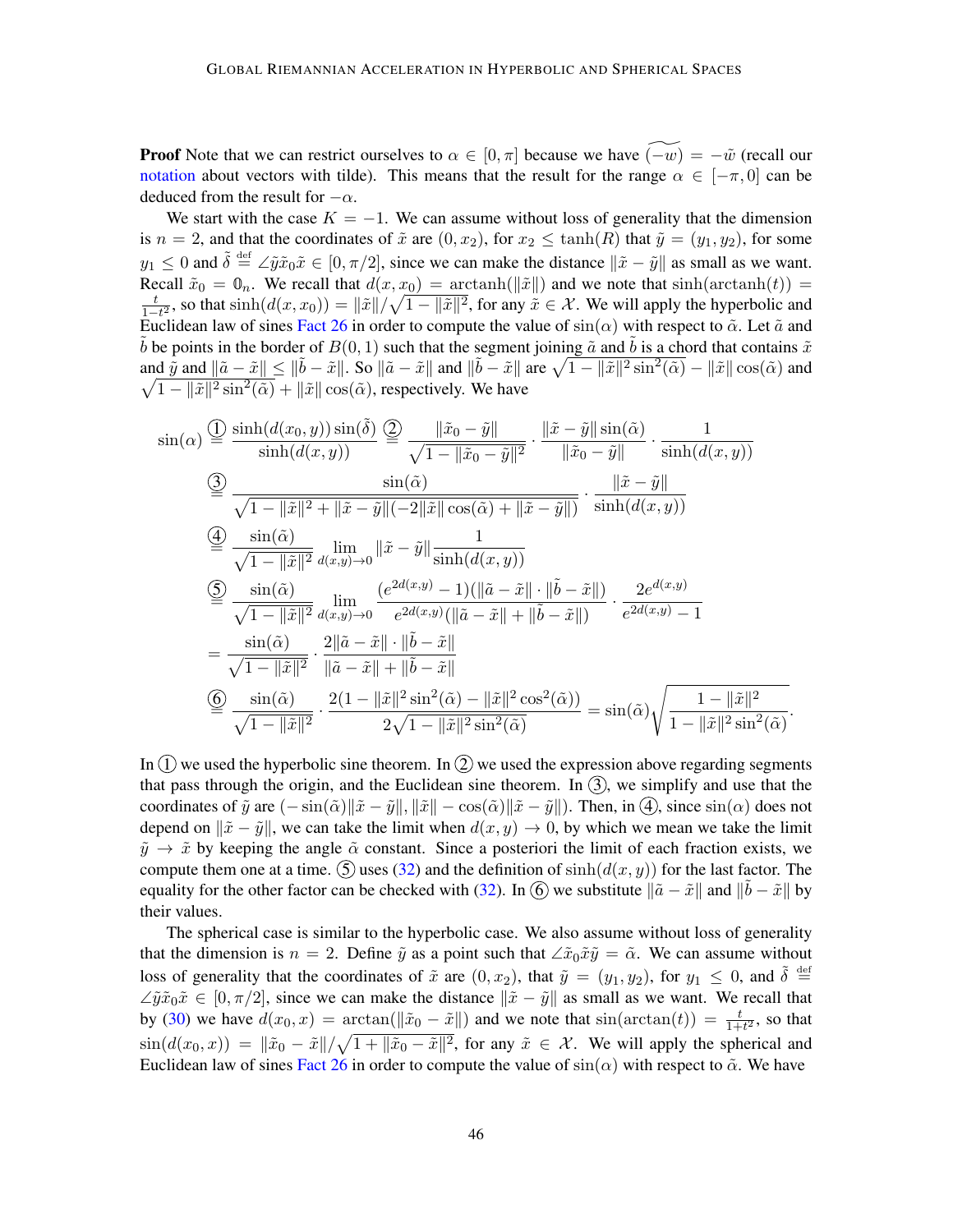$$
\sin(\alpha) \stackrel{\text{(1)}}{=} \frac{\sin(d(x_0, y)) \sin(\tilde{\delta})}{\sin(d(x, y))} \stackrel{\text{(2)}}{=} \frac{\|\tilde{x}_0 - \tilde{y}\|}{\sqrt{1 + \|\tilde{x}_0 - \tilde{y}\|^2}} \cdot \frac{\|\tilde{x} - \tilde{y}\| \sin(\tilde{\alpha})}{\|\tilde{x}_0 - \tilde{y}\|} \frac{1}{\sin(d(x, y))}
$$
\n
$$
\stackrel{\text{(3)}}{=} \frac{\sin(\tilde{\alpha}) \|\tilde{x} - \tilde{y}\|}{\sqrt{1 + \|\tilde{x}_0 - \tilde{y}\|^2} \sqrt{1 - \frac{(1 - \|x\| \cos(\tilde{\alpha}) \|\tilde{x} - \tilde{y}\| + \|\tilde{x}\|^2)^2}{(1 + \|\tilde{x}\|^2)(1 + \|\tilde{x}_0 - \tilde{y}\|^2)}}
$$
\n
$$
\stackrel{\text{(4)}}{=} \frac{\sin(\tilde{\alpha}) \|\tilde{x} - \tilde{y}\|}{\sqrt{\|\tilde{x} - \tilde{y}\|^2 (1 + \|\tilde{x}\|^2 - \|\tilde{x}\|^2 \cos^2(\tilde{\alpha}))/(1 + \|\tilde{x}\|^2)}} \stackrel{\text{(5)}}{=} \sin(\tilde{\alpha}) \sqrt{\frac{1 + \|\tilde{x}\|^2}{1 + \|\tilde{x}\|^2 \sin^2(\tilde{\alpha})}}.
$$

In  $(1)$  we used the spherical sine theorem. In  $(2)$  we used the expression above regarding segments that pass through the origin, and the Euclidean sine theorem. In  $(3)$ , we use the fact that the coordinates of  $\tilde{y}$  are  $(-\sin(\tilde{\alpha}) \|\tilde{x}-\tilde{y}\|, \|\tilde{x}\|^2-\cos(\tilde{\alpha}) \|\tilde{x}-\tilde{y}\|$ , use the distance formula [\(31\)](#page-38-1) and the coordinates of y are  $(-\sin(\alpha)||x-y||, ||x||^2 - \cos(\alpha)||x-y||$ , use the distance formula (51) and the trigonometric equality  $\sin(\arccos(x)) = \sqrt{1-x^2}$ . Then, in (4) and (5), we multiply and simplify.

Finally, in both cases, the cosine formula is derived from the identity  $\sin^2(\alpha) + \cos^2(\alpha) = 1$ after noticing that the sign of  $cos(\alpha)$  and the sign of  $cos(\tilde{\alpha})$  are the same. The latter fact can be seen to hold true by noticing that  $\alpha$  is monotonous with respect to  $\tilde{\alpha}$  and the fact that  $\tilde{\alpha} = \pi/2$  implies  $\sin(\alpha) = 0.$ 

<span id="page-46-2"></span><span id="page-46-1"></span>Fact 26 (Constant Curvature non-Euclidean Law of Sines and Law of Cosines) Let  $K \neq 0$  and *ract* 26 (Constant Curvature non-Euchdean Law of [S](#page-46-2)ines and Law of [C](#page-5-1)osines) Let  $K \neq 0$  and  $C_K(\cdot)$  denote the special sine and cosine, respectively, defined as  $S_K(t) = sin(\sqrt{K}t)$ *and*  $C_K(t)$  $C_K(t)$  *and*  $C_K(t)$  *aenote the spectal sine and cosine, respectively, defined as*  $S_K(t) = \sin(\sqrt{K}t)$  $S_K(t) = \sin(\sqrt{K}t)$  *if*  $K > 0$ *, and as*  $S_K(t) = \sinh(\sqrt{-K}t)$  *and*  $C_K(t) = \cosh(\sqrt{-K}t)$  *if*  $K > 0$ *, and as*  $S_K(t) = \sinh(\sqrt{-K}t)$  *and*  $C_K(t)$  $K < 0$ . Let  $a, b, c$  be the lengths of the sides of a geodesic triangle defined on a manifold of constant *sectional curvature K*. Let  $\alpha, \beta, \gamma$  be the angles of the geodesic triangle, that are opposite to the *sides*  $a, b, c$ . The following holds:

• *Law of sines:*

$$
\frac{\sin(\alpha)}{S_K(a)} = \frac{\sin(\beta)}{S_K(b)} = \frac{\sin(\gamma)}{S_K(c)}.
$$

• *Law of cosines:*

$$
C_K(a) = C_K(b) C_K(c) + \cos(\alpha) S_K(b) S_K(c).
$$

We refer to [\(Greenberg,](#page-15-9) [1993\)](#page-15-9) for a proof of these classical theorems.

## <span id="page-46-0"></span>C.4. Gradient deformation and smoothness of  $f$

[Lemma 25,](#page-44-1) with  $\tilde{\alpha} = \pi/2$ , shows that  $e_1 \perp e_j$ , for  $j \neq 1$ . The rotational symmetry implies  $e_i \perp e_j$ for  $i \neq j$  and  $i, j > 1$ . As in [Lemma 2,](#page-6-3) let  $x \in \mathcal{B}_R$  be a point and assume without loss of generality that  $\tilde{x} \in \text{span}\{\tilde{e}_1\}$  and  $\nabla f(\tilde{x}) \in \text{span}\{\tilde{e}_1, \tilde{e}_2\}$ . It can be assumed without loss of generality because of the symmetries. So we can assume the dimension is  $n = 2$ . Using [Lemma 2](#page-6-3) we obtain that  $\tilde{\alpha} = 0$  implies  $\alpha = 0$ . Also  $\tilde{\alpha} = \pi/2$  implies  $\alpha = \pi/2$ , so the adjoint of the differential of  $h^{-1}$  at x,  $(dh^{-1})^*$  diagonalizes and has  $e_1$  and  $e_2$  as eigenvectors. We only need to compute the eigenvalues. The computation of the first one uses that the geodesic passing from  $x_0$  and  $x$  can be parametrized as  $h^{-1}(\tilde{x}_0 + \arctan(\tilde{\lambda}\tilde{e}_1))$  if  $K = 1$  and  $h^{-1}(\tilde{x}_0 + \arctanh(\tilde{\lambda}\tilde{e}_1))$  if  $K = -1$ , by [\(29\)](#page-38-4).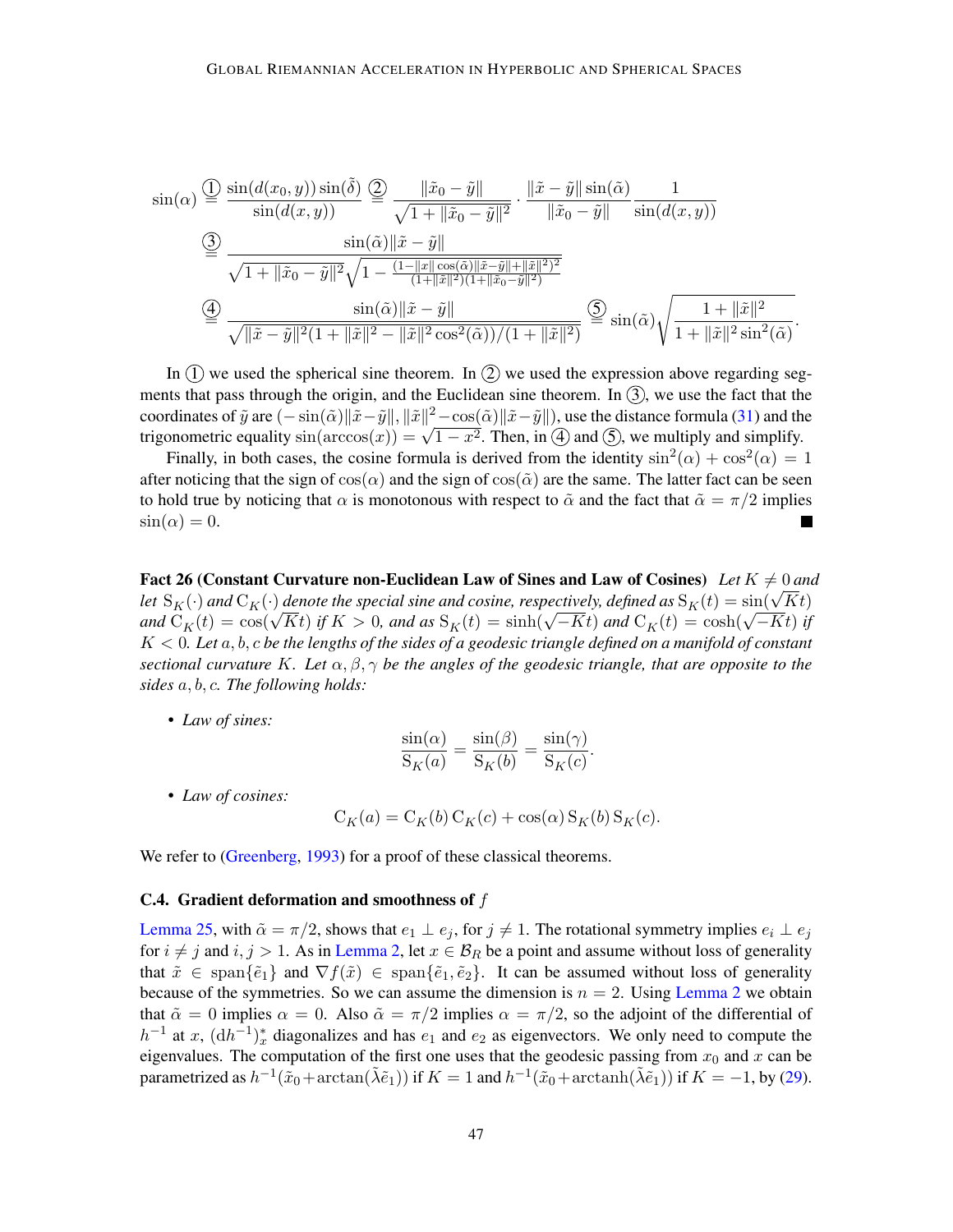The derivative of  $arctan(\cdot)$  or  $arctanh(\cdot)$  reveals that the first eigenvector, the one corresponding to  $e_1$ , is  $1/(1 + K\|\tilde{x}^2\|)$ , i.e.  $\nabla f(\tilde{x})_1 = \nabla F(x)_1/(1 + K\|\tilde{x}^2\|)$ . For the second one, let  $x = (x_1, 0)$ and  $y = (y_1, y_2)$ , with  $y_1 = x_1$  the second eigenvector results from the computation, for  $K = -1$ :

$$
\lim_{y_2 \to 0} \frac{d(x, y)}{y_2} = \lim_{y_2 \to 0} \frac{1}{2y_2} \log \left( 1 + \frac{2y_2}{\sqrt{1 - x_1^2} - y_2} \right)
$$

$$
\stackrel{\text{(1)}}{=} \lim_{y_2 \to 0} \frac{\frac{2}{\sqrt{1 - x_1^2} - y_2} + \frac{2y_2}{(\sqrt{1 - x_1^2} - y_2)^2}}{2 + \frac{4y_2}{\sqrt{1 - x_1^2} - y_2}}
$$

$$
= \frac{1}{\sqrt{1 - x_1^2}},
$$

and for  $K = 1$ :

$$
\lim_{y_2 \to 0} \frac{d(x, y)}{y_2} = \lim_{y_2 \to 0} \frac{1}{y_2} \arccos\left(\frac{\sqrt{1 + x_1^2}}{\sqrt{1 + x_1^2 + y_2^2}}\right)
$$

$$
\stackrel{\text{(2)}}{=} \lim_{y_2 \to 0} \frac{\sqrt{1 + x_1^2}}{1 + x_1^2 + y_2^2}
$$

$$
= \frac{1}{\sqrt{1 + x_1^2}}.
$$

So, since  $x_1 = \|\tilde{x}\|$ , we have  $\nabla f(\tilde{x})_2 = \nabla F(x)_2 / \sqrt{1 + K \|\tilde{x}\|^2}$  for  $K \in \{1, -1\}$ . We used L'Hôpital's rule in  $(1)$  and  $(2)$ .

Also note that if  $v \in T_x \mathcal{M}_K$  is a vector normal to  $\nabla F(x)$ , then  $\tilde{v}$  is normal to  $\nabla f(x)$ . It is easy to see this geometrically: Indeed, no matter how  $h$  changes the geometry, since it is a geodesic map, a geodesic in the direction of first-order constant increase of F is mapped via h to a geodesic in the direction of first-order constant increase of  $f$ . And the respective gradients must be perpendicular to all these directions. Alternatively, this can be seen algebraically. Suppose first  $n = 2$ , then v is proportional to  $(\nabla F(x)_2, -\nabla F(x)_1) = (\sqrt{1+K\|\tilde{x}\|^2}\nabla f(\tilde{x})_2, -(1+K\|\tilde{x}\|^2)\nabla f(\tilde{x}_1)).$  And a vector  $\tilde{v}'$  normal to  $\nabla f(x)$  must be proportional to  $(-\nabla f(x)_2, \nabla f(x)_1)$ . Let  $\alpha$  be the angle formed by v and  $-e_1$ ,  $\tilde{\alpha}$  the corresponding angle formed between  $\tilde{v}$  and  $-\tilde{e}_1$ , and  $\tilde{\alpha}'$  the angle formed by  $\tilde{v}'$ and  $-\tilde{e}_1$ . Then we have, using the expression for the vectors proportional to v and  $\tilde{v}'$ :

$$
\sin(\alpha) = \frac{-f(x)_2}{\sqrt{\nabla f(x)_2^2 + (1 + \|x\|^2)\nabla f(x)_1^2}} \text{ and } \sin(\tilde{\alpha}') = \frac{-f(x)_2}{\sqrt{\nabla f(x)_2^2 + \nabla f(x)_1^2}}
$$

and using one equation on the other yields  $\sin(\alpha) = \sin(\tilde{\alpha}') \sqrt{\frac{1 + K \|\tilde{x}^2\|}{1 + K \|\tilde{x}^2\| \sin^2(\tilde{\alpha}')}}$ , which after applying [Lemma 25](#page-44-1) we obtain  $\sin(\tilde{\alpha}') = \sin(\tilde{\alpha})$  from which we conclude that  $\tilde{\alpha}' = \tilde{\alpha}$ given that the angles are in the same quadrant. So  $\tilde{v} \perp \nabla f(x)$ . In order to prove this for  $n \geq 3$  one can apply the reduction [\(42\)](#page-52-0) to the case  $n = 2$  that we obtain in the next section.

Combining the results obtained so far in [Appendix C,](#page-37-0) we can prove [Lemma 2.](#page-6-3) We continue by proving [Lemma 4,](#page-8-7) which will generalize the computations we just performed, in order to analyze the Hessian of  $f$  and provide smoothness. Then, in the next section, we combine the results in [Lemma 2](#page-6-3) to prove [Lemma 3.](#page-6-0)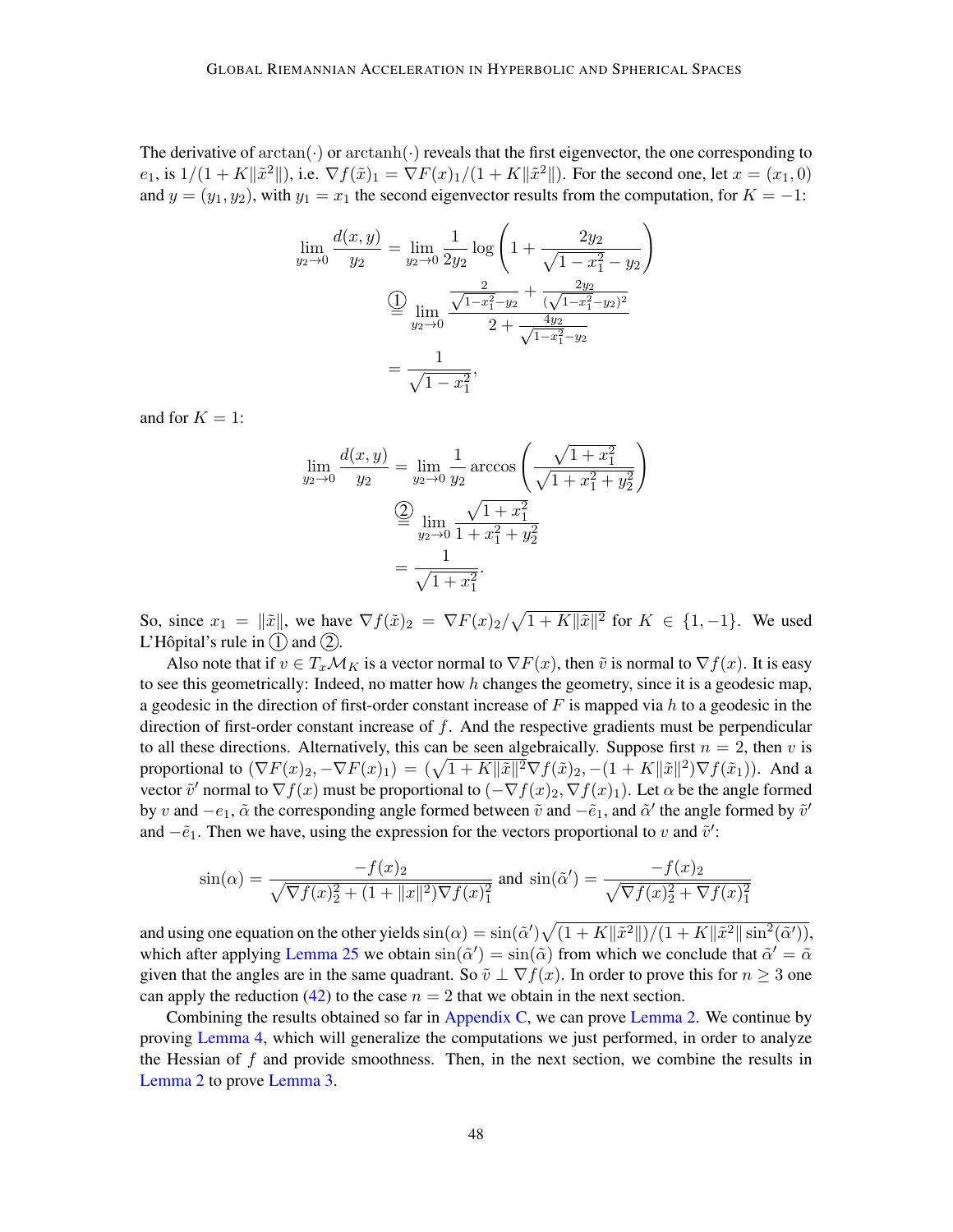<span id="page-48-0"></span>**Proof of [Lemma 2.](#page-6-3)** The lemma follows from Lemmas [23,](#page-39-1) [24,](#page-42-2) [25](#page-44-1) and the previous reasoning in this Section [C.4.](#page-46-0)

<span id="page-48-1"></span>**Proof of [Lemma 4.](#page-8-7)** Recall  $F : \mathcal{M}_K \to \mathbb{R}$  is a function defined on a manifold of constant sectional curvature with a point  $x^* \in \mathcal{B}_R$  such that  $\nabla F(x^*) = 0$  and we call R an upper bound on  $d(x_0, x^*)$ , for an initial point  $x_0$ .

We will compute the Hessian of  $f = F \circ h^{-1}$  and we will bound its spectral norm for any point  $\tilde{x} \in \mathcal{X}$ . We can assume without loss of generality that  $n = 2$  and  $\tilde{x} = (\tilde{\ell}, 0)$ , for  $\tilde{\ell} > 0$ (the case  $\ell = 0$  is trivial), since there is a rotational symmetry with  $e_1$  as axis. This means that by rotating we could align the top eigenvector of the Hessian at a point so that it is in span $\{e_1, e_2\}$ . Let  $\tilde{y} = (y_1, y_2) \in \mathcal{X}$  be another point, with  $y_1 = \ell$ . We can also assume that  $y_2 > 0$  without loss of generality, because of our symmetry. Our approach will be the following. We know by [Lemma 2.](#page-6-3)b and by the beginning of this Section [C.4](#page-46-0) that the adjoint of the differential of  $h^{-1}$  at y,  $(dh^{-1})_y^*$ has  $\text{Exp}_{y}^{-1}(x_0)$  $\text{Exp}_{y}^{-1}(x_0)$  $\text{Exp}_{y}^{-1}(x_0)$  and a normal vector to it as eigenvectors. Their corresponding eigenvalues are  $1/(1+K\|\tilde{y}\|^2)$  and  $1/\sqrt{1+K\|\tilde{y}\|^2}$ , respectively. Consider the basis  $\{e_1, e_2\}$  of  $T_x\mathcal{M}_K$  as defined at the beginning of this section, i.e. where  $e_1$  is a unit vector proportional to  $-\text{Exp}_x^{-1}(x_0)$  $-\text{Exp}_x^{-1}(x_0)$  $-\text{Exp}_x^{-1}(x_0)$  and  $e_2$  is the normal vector to  $e_1$  that makes the basis orthonormal. Consider this basis being transported to y using parallel transport and denote the result  $\{v_y, v_y^\perp\}$ . Assume we have the gradient  $\nabla F(y)$  written in this basis. Then we can compute the gradient of f at y by applying  $(dh^{-1})_y^*$  to  $\nabla F(y)$ . In order to do that, we compose the change of basis from  $\{v_y, v_y^{\perp}\}\$ to the basis of eigenvectors of  $(dh^{-1})_y^*$ , then we apply a diagonal transformation given by the eigenvalues and finally we change the basis to  $\{\tilde{e}_1, \tilde{e}_2\}$ . Once this is done, we can differentiate with respect to  $y_2$  in order to compute a column of the Hessian. Let  $\tilde{\alpha}$  be the angle formed by the vectors  $\tilde{y}$  and  $\tilde{x}$ . Note that  $\tilde{\alpha} = \arctan(y_2/y_1)$ . Let  $\tilde{\gamma}$  be the angle formed by the vectors  $(\tilde{y} - \tilde{x})$  and  $-\tilde{y}$ . That is, the angle  $\tilde{\gamma} = \pi - \angle \tilde{x} \tilde{y} \tilde{x}_0$ . Since  $v_y^{\perp}$ is the parallel transport of  $e_2^{\perp}$ , the angle between  $v_y^{\perp}$  and the vector  $\text{Exp}_y^{-1}(x_0)$  $\text{Exp}_y^{-1}(x_0)$  $\text{Exp}_y^{-1}(x_0)$  is  $\gamma$ . Note we use the same convention as before for the angles, i.e.  $\gamma$  is the corresponding angle to  $\tilde{\gamma}$ , meaning that if  $\gamma$  is the angle between two intersecting geodesics in  $\mathcal{B}_R$ , then  $\tilde{\gamma}$  is the angle between the respective corresponding geodesics in  $X$ . Note the first change of basis is a rotation and that the angle of rotation is  $\gamma - \pi/2$ . The last change of basis is a rotation with angle equal to the angle formed by a vector  $\tilde{v}$  normal to  $-\tilde{y}$  (  $\tilde{v}$  is the one such that  $-\tilde{y} \times \tilde{v} > 0$ ) and the vector  $\tilde{e}_2$ . This vector is equal to  $\tilde{\alpha}$ . So we have

<span id="page-48-3"></span>
$$
\nabla f(y) = \begin{pmatrix} \cos(\tilde{\alpha}) & -\sin(\tilde{\alpha}) \\ \sin(\tilde{\alpha}) & \cos(\tilde{\alpha}) \end{pmatrix} \begin{pmatrix} \frac{1}{1 + K(y_1^2 + y_2^2)} & 0 \\ 0 & \frac{1}{\sqrt{1 + K(y_1^2 + y_2^2)}} \end{pmatrix} \begin{pmatrix} \sin(\gamma) & -\cos(\gamma) \\ \cos(\gamma) & \sin(\gamma) \end{pmatrix} \nabla F(y) \tag{36}
$$

We want to take the derivative of this expression with respect to  $y_2$  and we want to evaluate it at  $y_2 = 0$ . Let the matrices above be A, B and C so that  $\nabla f(y) = ABC \nabla F(y)$ . Using [Lemma 2.](#page-6-3)b we have

<span id="page-48-2"></span>
$$
\sin(\gamma) = \sin(\tilde{\gamma}) \sqrt{\frac{1 + K(y_1^2 + y_2^2)}{1 + K(y_1^2 + y_2^2)\sin^2(\tilde{\gamma})}} \stackrel{\text{(1)}}{=} \cos(\tilde{\alpha}) \sqrt{\frac{1 + K(y_1^2 + y_2^2)}{1 + K(y_1^2 + y_2^2)\cos^2(\tilde{\alpha})}},
$$
\n
$$
\cos(\gamma) = -\sin(\tilde{\alpha}) \sqrt{\frac{1}{1 + K(y_1^2 + y_2^2)\cos^2(\tilde{\alpha})}},
$$
\n(37)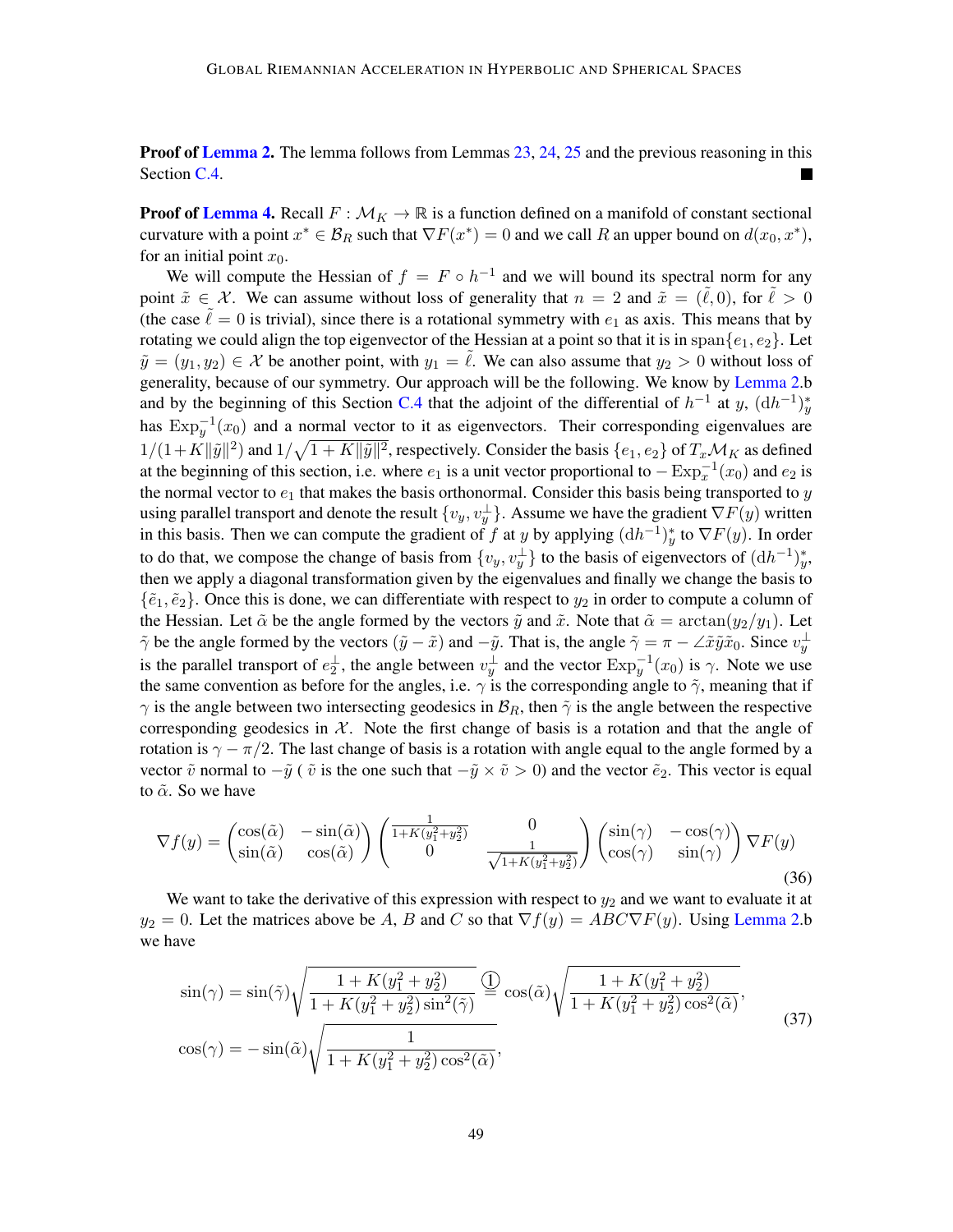where  $\textcircled{1}$  follows from  $\sin(\tilde{\gamma}) = \sin(\tilde{\alpha} + \pi/2) = \cos(\tilde{\alpha})$ . Now we compute some quantities

$$
A|_{y_2=0} = I, B|_{y_2=0} = \begin{pmatrix} \frac{1}{1+Ky_1^2} & 0\\ 0 & \frac{1}{\sqrt{1+Ky_1^2}} \end{pmatrix}, C|_{y_2=0} = I,
$$
  

$$
\frac{\partial A}{\partial y_2}\Big|_{y_2=0} = \frac{\partial \tilde{\alpha}}{\partial y_2}\Big|_{y_2=0} \cdot \begin{pmatrix} 0 & -1\\ 1 & 0 \end{pmatrix} \stackrel{\text{(1)}{=} \begin{pmatrix} 0 & \frac{-1}{y_1}\\ \frac{1}{y_1} & 0 \end{pmatrix},
$$
  

$$
\frac{\partial B}{\partial y_2}\Big|_{y_2=0} = \begin{pmatrix} \frac{2Ky_2}{(1+K(y_1^2+y_2^2))^2} & 0\\ 0 & \frac{2Ky_2}{2(1+K(y_1^2+y_2^2))^{3/2}} \end{pmatrix}\Big|_{y_2=0} = \begin{pmatrix} 0 & 0\\ 0 & 0 \end{pmatrix},
$$
  

$$
\frac{\partial C}{\partial y_2}\Big|_{y_2=0} \stackrel{\text{(2)}}{=} \begin{pmatrix} 0 & \frac{1}{y_1\sqrt{1+Ky_1^2}}\\ \frac{-1}{y_1\sqrt{1+Ky_1^2}} & 0 \end{pmatrix}.
$$

Equalities  $\overline{1}$  and  $\overline{2}$  follow after using [\(37\)](#page-48-2),  $\tilde{\alpha} = \arctan(\frac{y_2}{y_1})$  and taking derivatives. Now we differentiate [\(36\)](#page-48-3) with respect to  $y_2$  and evaluate to  $y_2 = 0$  using the chain rule. The result is

$$
\begin{split} \begin{pmatrix} \nabla^{2} f(\tilde{x})_{12} \\ \nabla^{2} f(\tilde{x})_{22} \end{pmatrix} &= \left( \frac{\partial A}{\partial y_{2}} BC \nabla F(x) + A \frac{\partial B}{\partial y_{2}} C \nabla F(x) + A B \frac{\partial C}{\partial y_{2}} \nabla F(x) + A B C \frac{\partial \nabla F(x)}{\partial y_{2}} \right) \Big|_{y_{2}=0} \\ &= \left( \frac{-\nabla f(\tilde{x})_{2}}{y_{1} \sqrt{1+K y_{1}^{2}}} \right) + \begin{pmatrix} 0 \\ 0 \end{pmatrix} + \left( \frac{\nabla f(\tilde{x})_{2}}{y_{1} (1+K y_{1}^{2})^{3/2}} \right) + \left( \frac{\nabla^{2} F(x)_{12}}{(1+K y_{1}^{2})^{3/2}} \right) \\ &= \left( \frac{\nabla f(\tilde{x})_{1}}{y_{1} (1+K y_{1}^{2})} \right) + \begin{pmatrix} 0 \\ \frac{-\nabla f(\tilde{x})_{1}}{y_{1} (1+K y_{1}^{2})} \end{pmatrix} + \begin{pmatrix} \frac{\nabla^{2} F(x)_{12}}{(1+K y_{1}^{2})^{3/2}} \\\frac{\nabla^{2} F(x)_{22}}{1+K y_{1}^{2}} \end{pmatrix} \end{split}
$$

Computing the other column of the Hessian is easier. We can just consider [\(36\)](#page-48-3) with  $\tilde{\alpha} = 0$ ,  $\gamma = \pi/2$  and vary  $y_1$ . Taking derivatives with respect to  $y_1$  gives

$$
\begin{pmatrix} \nabla^2 f(\tilde{x})_{11} \\ \nabla^2 f(\tilde{x})_{21} \end{pmatrix} = \begin{pmatrix} \frac{-2Ky_1\nabla f(\tilde{x})_1}{(1+Ky_1^2)^2} \\ \frac{-Ky_1\nabla f(\tilde{x})_2}{(1+Ky_1^2)^{3/2}} \end{pmatrix} + \begin{pmatrix} \frac{\nabla^2 F(x)_{11}}{(1+Ky_1^2)^2} \\ \frac{\nabla^2 F(x)_{21}}{(1+Ky_1^2)^{3/2}} \end{pmatrix}.
$$

Note in the computations of both of the columns of the Hessian we have used

$$
\frac{\partial \nabla F(y)_i}{\partial y_1} = \nabla F(x)_{i1} \cdot \frac{1}{1 + Ky_1^2} \quad \text{and} \quad \frac{\partial \nabla F(y)_i}{\partial y_2}\bigg|_{y_2=0} = \nabla F(x)_{i2} \cdot \frac{1}{\sqrt{1 + Ky_1^2}},
$$

for  $i = 1, 2$ . The eigenvalues of the adjoint of the differential of  $h^{-1}$  appear as a factor because we are differentiating with respect to the geodesic in  $X$  which moves at a different speed than the corresponding geodesic in  $\mathcal{B}_R$ . Note as well, as a sanity check, that the cross derivatives are equal, since

$$
-\frac{1}{y_1\sqrt{1+Ky_1^2}} + \frac{1}{y_1(1+Ky_1^2)^{3/2}} = \frac{1}{y_1\sqrt{1+Ky_1^2}} \left(-1+\frac{1}{1+Ky_1^2}\right) = \frac{-Ky_1}{(1+Ky_1^2)^{3/2}}.
$$

Finally, we bound the new smoothness constant  $\tilde{L}$  by bounding the spectral norm of this Hessian. First note that using  $y_1 = \tilde{\ell}$  we have that  $\frac{1}{\sqrt{1-\ell}}$  $\frac{1}{1+K\tilde{\ell}^2} = C_K(\ell)$  $\frac{1}{1+K\tilde{\ell}^2} = C_K(\ell)$  $\frac{1}{1+K\tilde{\ell}^2} = C_K(\ell)$  and then for  $K = -1$  it is  $\tilde{\ell} = \tanh(\ell)$ and for  $K = 1$  it is  $\tilde{\ell} = \tan(\ell)$ , where  $\ell = d(x, x_0) < R$ . We have that since there is a point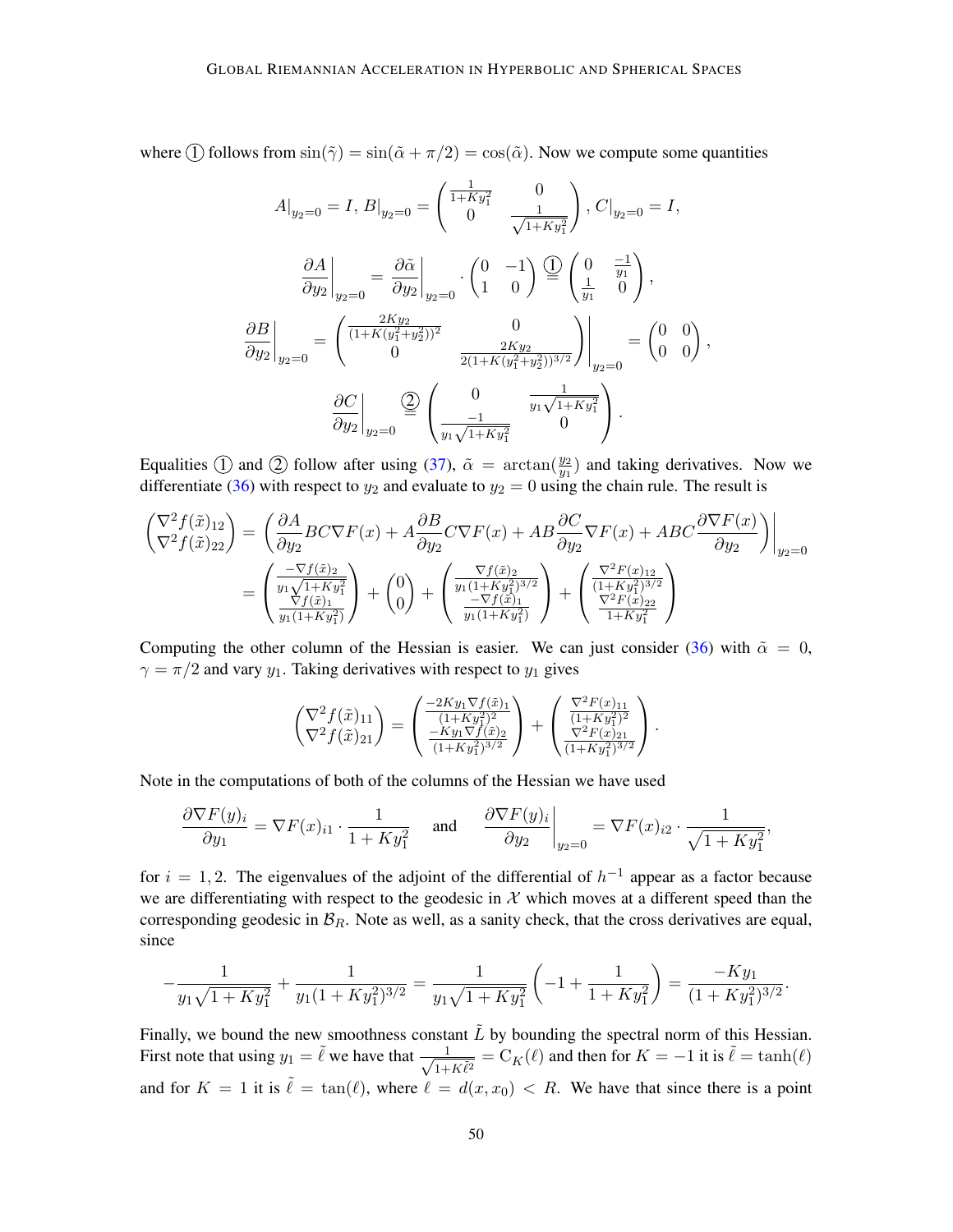$x^* \in \mathcal{B}_R$  such that  $\nabla F(x^*) = 0$  and F is L-smooth, then it is  $\|\nabla F(x)\| \leq 2LR$ . Similarly, by L-smoothness  $|\nabla^2 F(x)_{ii}| \leq L$ . We are now ready to prove  $\tilde{L}$ -smoothness of f.

$$
\tilde{L}^{2} \leq \max_{\tilde{x}\in\mathcal{X}} \|\nabla^{2} f(\tilde{x})\|_{2}^{2}
$$
\n
$$
\leq \max_{\tilde{x}\in\mathcal{X}} \|\nabla^{2} f(\tilde{x})\|_{F}^{2} = \max_{\tilde{x}\in\mathcal{X}} \{\nabla^{2} f(\tilde{x})_{11} + 2\nabla^{2} f(\tilde{x})_{12} + \nabla^{2} f(\tilde{x})_{22}\}
$$
\n
$$
\leq L^{2} \left( \left[\mathcal{C}_{K}^{4}(R) + 4R \mathcal{S}_{K}(R) \mathcal{C}_{K}^{3}(R)\right]^{2} + 2\left[\mathcal{C}_{K}^{3}(R) + 2R \mathcal{S}_{K}(R) \mathcal{C}_{K}^{2}(R)\right]^{2} + \mathcal{C}_{K}^{4}(R) \right)
$$

and this can be bounded by  $44L^2 \max\{1, R^2\}$  if  $K = 1$  and  $44L^2 \max\{1, R^2\}$  [C](#page-5-1)<sub>K</sub><sup>8</sup>(R) if  $K = -1$ . In any case, it is  $O(L^2)$ . We note that for tilted convex functions we have that gradient Lipschitzness, smoothness and bounded Hessian are equivalent properties. Indeed, this is a classical result for convex functions and the proof of the implication that does not hold for general differentiable functions (showing that smoothness implies gradient Lipschitzness) only requires that a point with zero gradient is a global minimizer, cf. [\(Zhou,](#page-19-10) [2018\)](#page-19-10) for instance. This property is true for tilted convex functions. L.

## <span id="page-50-1"></span>C.5. Proof of [Lemma 3](#page-6-0)

<span id="page-50-0"></span>**Proof** Assume for the moment that the dimension is  $n = 2$ . We can assume without loss of generality that  $\tilde{x} = (\tilde{\ell}, 0)$ . We are given two vectors, that are the gradients  $\nabla F(x)$ ,  $\nabla f(\tilde{x})$  and a vector  $w \in T_x \mathcal{M}_K$ . Let  $\tilde{\delta}$  be the angle between  $\tilde{w}$  and  $-\tilde{x}$ . Let  $\delta$  be the corresponding angle, i.e. the angle between w and  $u \stackrel{\text{def}}{=} \text{Exp}_x^{-1}(x_0)$  $u \stackrel{\text{def}}{=} \text{Exp}_x^{-1}(x_0)$  $u \stackrel{\text{def}}{=} \text{Exp}_x^{-1}(x_0)$ . Let  $\alpha$  be the angle in between  $\nabla F(x)$  and u. Let  $\tilde{\beta}$  be the angle in between  $\nabla f(\tilde{x})$  and  $-x$ .  $\tilde{\alpha}$  and  $\beta$  are defined similarly. We claim

<span id="page-50-4"></span><span id="page-50-2"></span>
$$
\frac{\langle \frac{\nabla F(x)}{\|\nabla F(x)\|}, \frac{w}{\|w\|} \rangle}{\langle \frac{\nabla f(\tilde{x})}{\|\nabla f(\tilde{x})\|}, \frac{\tilde{w}}{\|\tilde{w}\|} \rangle} = \sqrt{\frac{1 + K\tilde{\ell}^2}{(1 + K\tilde{\ell}^2 \sin^2(\tilde{\delta}))(1 + K\tilde{\ell}^2 \cos^2(\tilde{\beta}))}}.
$$
(38)

Let's see how to arrive to this expression. By [Lemma 2.](#page-6-3)c we have

<span id="page-50-3"></span>
$$
\tan(\alpha) = \frac{\tan(\tilde{\beta})}{\sqrt{1 + K\tilde{\ell}^2}}.
$$
\n(39)

From this relationship we deduce

<span id="page-50-5"></span>
$$
\cos(\alpha) = \cos(\tilde{\beta}) \sqrt{\frac{1 + K\tilde{\ell}^2}{1 + K\tilde{\ell}^2 \cos^2(\tilde{\beta})}},\tag{40}
$$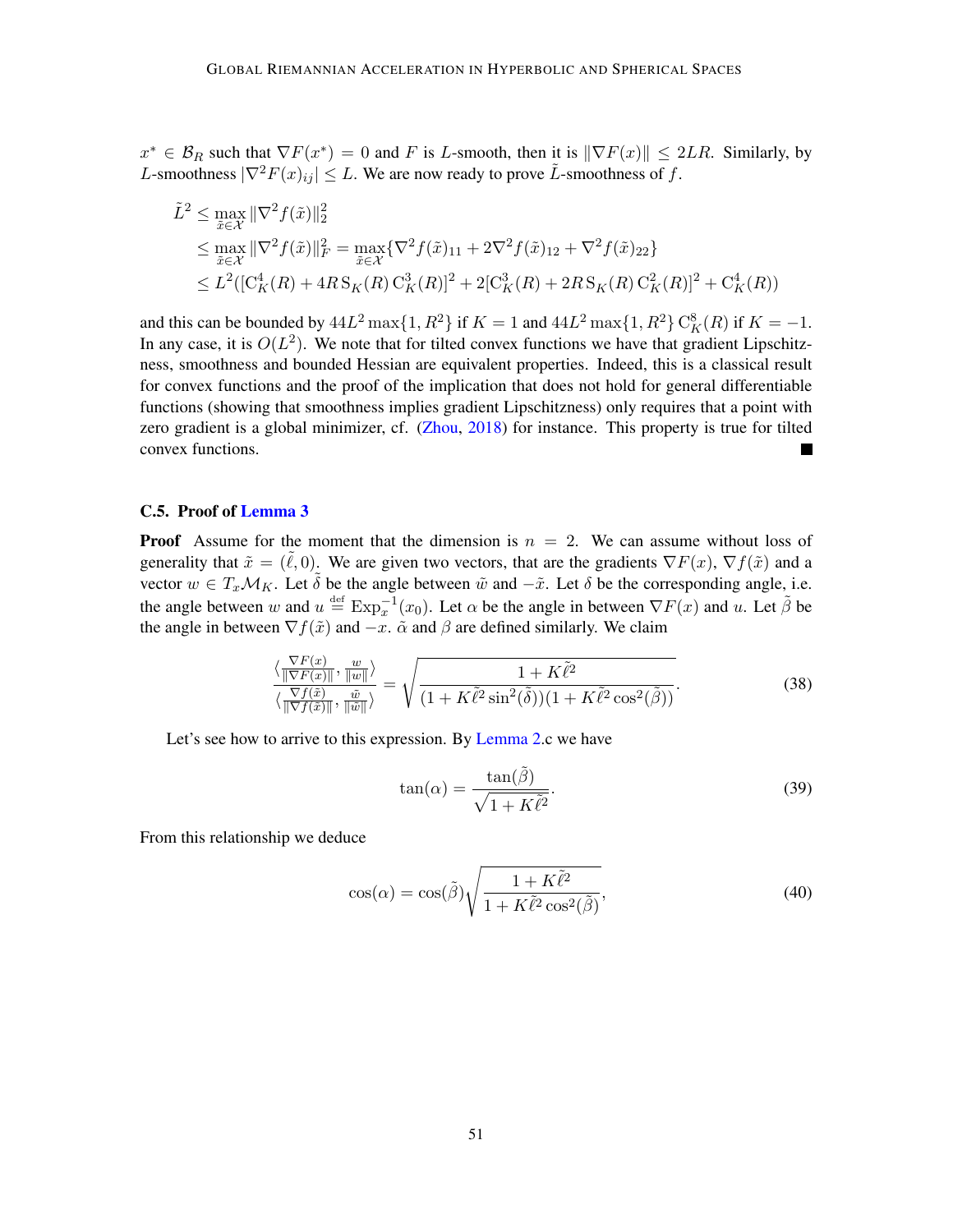that comes from squaring [\(39\)](#page-50-3), reorganizing terms and noting that  $sign(cos(\alpha)) = sign(cos(\beta))$ which is implied by [Lemma 2.](#page-6-3)c. We are now ready to prove the claim [\(38\)](#page-50-4) (for  $n = 2$ ). We have

$$
\frac{\langle \frac{\nabla F(x)}{\|\nabla F(x)\|}, \frac{w}{\|\omega\|} \rangle}{\langle \frac{\nabla f(\tilde{x})}{\|\nabla f(\tilde{x})\|}, \frac{\tilde{w}}{\|\tilde{w}\|} \rangle} = \frac{\cos(\alpha - \delta)}{\cos(\tilde{\beta} - \tilde{\delta})}
$$
\n
$$
\stackrel{\text{(1)}{\leq} \quad \frac{\cos(\delta) + \tan(\alpha)\sin(\delta)}{\cos(\tilde{\beta})\cos(\tilde{\delta}) + \sin(\tilde{\beta})\sin(\tilde{\delta})} \cos(\alpha)}{\langle \frac{\cos(\tilde{\beta})\cos(\tilde{\delta}) + \sin(\tilde{\beta})\sin(\tilde{\delta})}{\cos(\tilde{\beta})\cos(\tilde{\delta}) + \frac{\tan(\tilde{\beta})}{\sqrt{1 + K\tilde{\ell}^2}\sin^2(\tilde{\delta})}} \cos(\tilde{\beta}) \sqrt{\frac{1 + K\tilde{\ell}^2}{1 + K\tilde{\ell}^2}\cos^2(\tilde{\beta})}}
$$
\n
$$
\stackrel{\text{(2)}{\leq} \quad \frac{\sqrt{1 + K\tilde{\ell}^2\sin^2(\tilde{\delta})}\cos(\tilde{\delta}) + \sin(\tilde{\beta})\sin(\tilde{\delta})}{\langle 1 + K\tilde{\ell}^2\cos^2(\tilde{\beta})\rangle}
$$

Equality  $\circled{1}$  follows by the definition of  $\alpha$ [,](#page-50-2)  $\delta$ ,  $\delta$ , and  $\tilde{\beta}$ . In  $\circled{2}$ , we used trigonometric identities. In  $(3)$  we used [Lemma 2.](#page-6-3)b,  $(39)$  and  $(40)$ . By reordering the expression, the denominator cancels out with a factor of the numerator in  $(4)$ .

In order to work with arbitrary dimension, we note it is enough to prove it for  $n = 3$ , since in order to bound

$$
\frac{\langle \frac{\nabla F(x)}{\|\nabla F(x)\|}, \frac{v}{\|v\|}\rangle}{\langle \frac{\nabla f(\tilde{x})}{\|\nabla f(\tilde{x})\|}, \frac{\tilde{v}}{\|\tilde{v}\|}\rangle},
$$

it is enough to consider the following submanifold

$$
\mathcal{M}'_K \stackrel{\text{def}}{=} \text{Exp}_x(\text{span}\{v, \text{Exp}_x^{-1}(x_0), \nabla F(x)\}).
$$

for an arbitrary vector  $v \in T_x \mathcal{M}_K$  and a point x defined as above. The case  $n = 3$  can be further reduced to the case  $n = 2$  in the following way. Suppose  $\mathcal{M}'_K$  is a three dimensional manifold (if it is one or two dimensional there is nothing to do). Define the following orthonormal basis of  $T_x \mathcal{M}_K$ ,  $\{e_1, e_2, e_3\}$  where  $e_1 = -\text{Exp}_x^{-1}(x_0)/\|\text{Exp}_x^{-1}(x_0)\|$  $e_1 = -\text{Exp}_x^{-1}(x_0)/\|\text{Exp}_x^{-1}(x_0)\|$  $e_1 = -\text{Exp}_x^{-1}(x_0)/\|\text{Exp}_x^{-1}(x_0)\|$ ,  $e_2$  is a unit vector, normal to  $e_1$ such that  $e_2 \in \text{span}\{e_1, \nabla F(x)\}\$ . And  $e_3$  is a vector that completes the orthonormal basis. In this basis, let v be parametrized by  $||v||(\sin(\delta), \cos(\nu)\cos(\delta), \sin(\nu)\cos(\delta))$ , where  $\delta$  can be thought as the angle between the vector v and its projection onto the plane span $\{e_2, e_3\}$  and  $\nu$  can be thought as the angle between this projection and its projection onto  $e_2$ . Similarly we parametrize  $\tilde{v}$  by  $\|\tilde{v}\|(\sin(\delta), \cos(\tilde{v})\cos(\delta), \sin(\tilde{v})\cos(\delta))$ , where the base used is the analogous base to the previous one, i.e. the vectors  $\{\tilde{e}_1, \tilde{e}_2, \tilde{e}_3\}$ . Taking into account that  $e_2 \perp e_1, e_3 \perp e_1, \tilde{e}_2 \perp \tilde{e}_1, \tilde{e}_3 \perp \tilde{e}_1$ , and the fact that  $e_1$  is parallel to  $-\text{Exp}_x(x_0)$  $-\text{Exp}_x(x_0)$  $-\text{Exp}_x(x_0)$ , by the radial symmetry of the geodesic map we have that  $\nu = \tilde{\nu}$ . Also, by looking at the submanifold  $Exp_x$  $Exp_x$ (span $\{e_1, v\}$ ) and using [Lemma 2.](#page-6-3)b we have

$$
\sin(\delta) = \sin(\tilde{\delta}) \sqrt{\frac{1 + K\tilde{\ell}^2}{1 + K\tilde{\ell}^2 \sin(\tilde{\delta})}}.
$$

If we want to compare  $\langle \nabla F(x), v \rangle$  with  $\langle \nabla f(\tilde{x}), \tilde{v} \rangle$  we should be able to just zero out the third components of v and  $\tilde{v}$  and work in  $n = 2$ . But in order to completely obtain a reduction to the two-dimensional case we studied a few paragraphs above, we would need to prove that if we call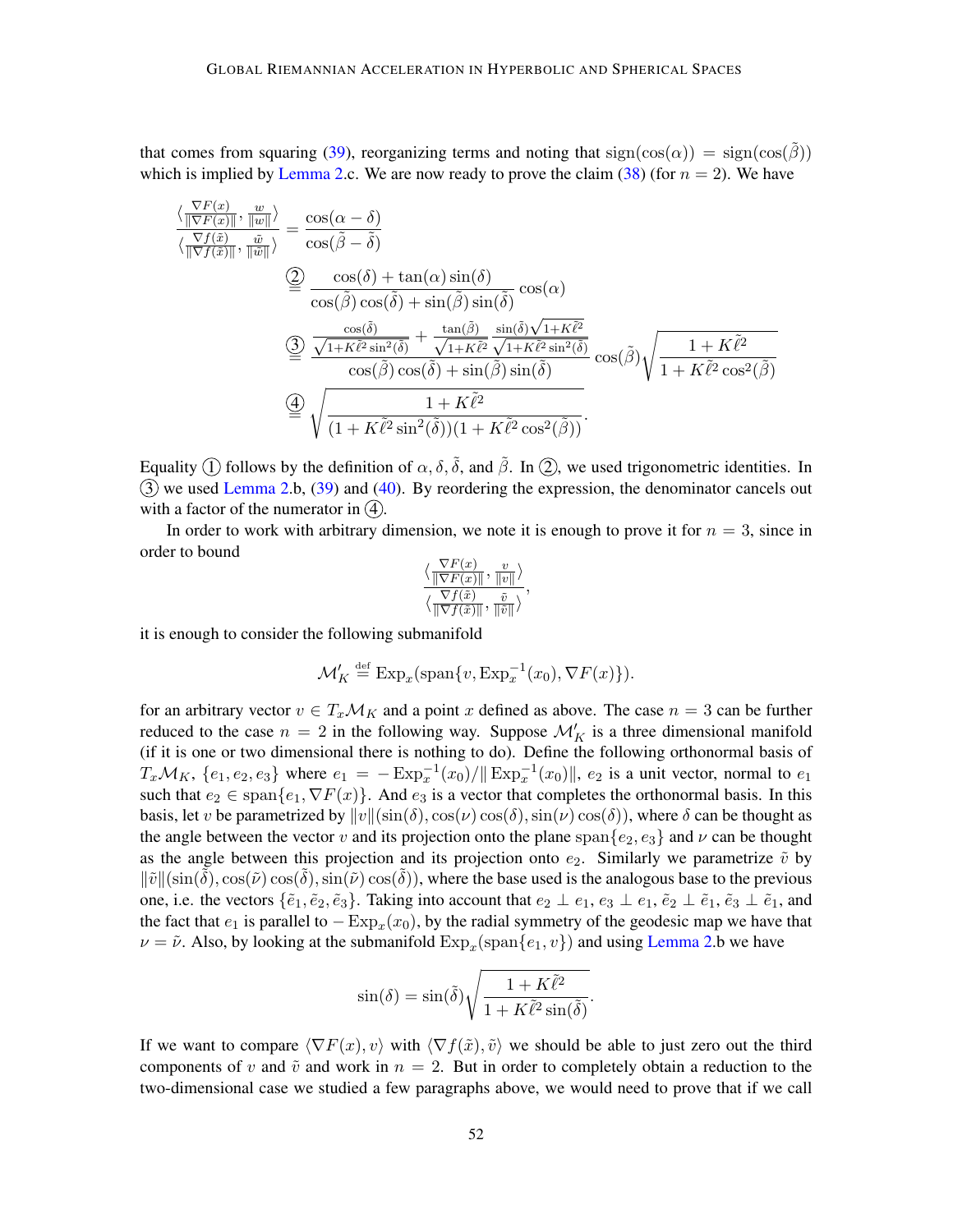$w \stackrel{\text{def}}{=} (\sin(\delta), \cos(\nu) \cos(\delta), 0)$  the vector v with the third component made 0, then  $\tilde{w}$  is in the same direction of the vector  $\tilde{v}$ , when the third component is made 0. The norm of these two vectors will not be the same, however. Let  $\tilde{w}' = (\sin(\tilde{\delta}), \cos(\nu) \cos(\tilde{\delta}), 0)$  be the vector  $\tilde{v}$  when the third component is made 0. Then

<span id="page-52-3"></span>
$$
||w|| = ||v||\sqrt{\sin^2(\delta) + \cos^2(\delta)\cos^2(\nu)} \text{ and } ||\tilde{w}'|| = ||\tilde{v}||\sqrt{\sin^2(\tilde{\delta}) + \cos^2(\tilde{\delta})\cos^2(\nu)}.
$$
 (41)

But indeed, we claim

<span id="page-52-0"></span>
$$
\tilde{w} \text{ and } \tilde{w}' \text{ have the same direction.} \tag{42}
$$

This is easy to see geometrically: since we are working with a geodesic map, the submanifolds  $\text{Exp}_x(\text{span}\{v, e_3\})$  $\text{Exp}_x(\text{span}\{v, e_3\})$  $\text{Exp}_x(\text{span}\{v, e_3\})$  and  $\text{Exp}_x(\text{span}\{e_1, e_2\})$  contain  $w$ . Similarly the submanifolds  $x+ \text{span}\{\tilde{v}, \tilde{e}_3\}$ and  $x + \text{span}\{\tilde{e}_1, \tilde{e}_2\}$  contain  $\tilde{w}'$ . If the intersections of each of these pair of manifolds is a geodesic then the geodesic map must map one intersection to the other one, implying  $\tilde{w}$  is proportional to  $\tilde{w}'$ . If the intersections are degenerate the case is trivial. Alternatively, one can prove this fact algebraically after some computations. It will be convenient for the rest of the proof so we will also include it here. If we call  $\delta^*$  and  $\tilde{\delta}'$  the angles formed by, respectively, the vectors  $e_2$  and w, and the vectors  $\tilde{e}_2$  and  $\tilde{w}'$ , then we have  $\tilde{w}'$  is proportional to  $\tilde{w}$  if  $\tilde{\delta}' = \tilde{\delta}^*$ , or equivalently  $\delta' = \delta^*$ . Using the definitions of w and  $\tilde{w}'$  we have

<span id="page-52-2"></span><span id="page-52-1"></span>
$$
\sin(\delta^*) = \sin\left(\arctan\left(\frac{\sin(\delta)}{\cos(\nu)\cos(\delta)}\right)\right) = \frac{\tan(\delta)/\cos(\nu)}{(\tan(\delta)/\cos(\nu))^2 + 1}
$$

$$
= \frac{\sin(\delta)}{\sqrt{\sin^2(\delta) + \cos^2(\nu)\cos^2(\delta)}},
$$

and analogously

$$
\sin(\tilde{\delta}') = \sin\left(\arctan\left(\frac{\sin(\tilde{\delta})}{\cos(\nu)\cos(\tilde{\delta})}\right)\right) = \frac{\tan(\tilde{\delta})/\cos(\nu)}{(\tan(\tilde{\delta})/\cos(\nu))^2 + 1} = \frac{\sin(\tilde{\delta})}{\sqrt{\sin^2(\tilde{\delta}) + \cos^2(\nu)\cos^2(\tilde{\delta})}}.
$$
\n(43)

<span id="page-52-4"></span>,

Using [Lemma 2.](#page-6-3)b for the pairs  $\delta'$ ,  $\tilde{\delta}'$  and  $\delta^*$ ,  $\tilde{\delta}^*$ , and the equations above we obtain

$$
\sin(\delta^*) = \frac{\sin(\tilde{\delta})\sqrt{\frac{1+K\tilde{\ell}^2}{1+K\tilde{\ell}^2\sin^2(\tilde{\delta})}}}{\sqrt{\sin^2(\tilde{\delta})\frac{1+K\tilde{\ell}^2}{1+K\tilde{\ell}^2\sin^2(\tilde{\delta})} + \cos^2(\nu)\frac{\cos^2(\tilde{\delta})}{1+K\tilde{\ell}^2\sin^2(\tilde{\delta})}}}} = \frac{\sin(\tilde{\delta})\sqrt{1+K\tilde{\ell}^2}}{\sqrt{\sin^2(\tilde{\delta})(1+K\tilde{\ell}^2) + \cos^2(\nu)\cos^2(\tilde{\delta})}}
$$

and

$$
\sin(\delta') = \frac{\sin(\tilde{\delta})}{\sqrt{\sin^2(\tilde{\delta}) + \cos^2(\nu)\cos^2(\tilde{\delta})}} \sqrt{\frac{1 + K\tilde{\ell}^2}{1 + K\tilde{\ell}^2 \left(\frac{\sin^2(\tilde{\delta})}{\sin^2(\tilde{\delta}) + \cos^2(\nu)\cos^2(\tilde{\delta})}\right)}},
$$

The two expressions on the right hand side are equal. This implies  $sin(\delta') = sin(\delta^*)$ . Since the angles were in the same quadrant we have  $\delta' = \delta^*$ .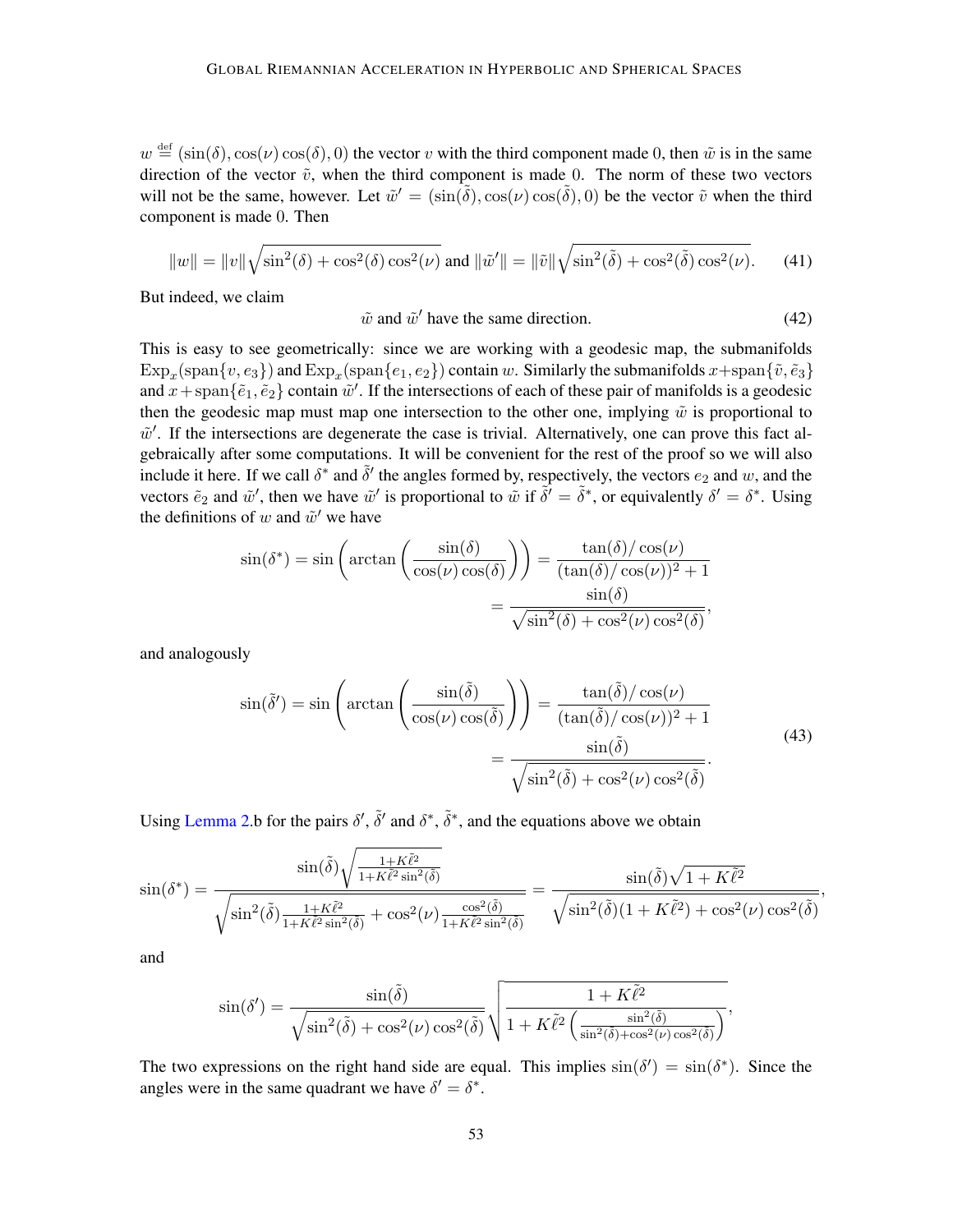We can now come back to the study of  $\frac{\langle \nabla F(x), v \rangle}{\langle \nabla f(\tilde{x}), \tilde{v} \rangle}$ . By [\(41\)](#page-52-3) we have

$$
\frac{\langle \nabla F(x), v \rangle}{\langle \nabla f(\tilde{x}), \tilde{v} \rangle} = \frac{\| \nabla F(x) \|}{\| \nabla f(\tilde{x}) \|} \frac{\|v\|}{\| \tilde{v} \|} \frac{\langle \frac{\nabla F(x)}{\| \nabla F(x) \|}, \frac{w}{\| w \|} \rangle}{\langle \frac{\nabla f(\tilde{x})}{\| \nabla f(\tilde{x}) \|}, \frac{\tilde{w}}{\| \tilde{w} \|} \rangle} \frac{\sqrt{\sin^2(\delta) + \cos^2(\delta) \cos^2(\nu)}}{\sqrt{\sin^2(\delta) + \cos^2(\delta) \cos^2(\nu)}}
$$

We now operate the last two fractions. Using  $(38)$  and  $(41)$  we get that the product of the last two fractions above is equal to

$$
\sqrt{\frac{1+K\tilde{\ell}^2}{(1+K\tilde{\ell}^2\sin^2(\tilde{\delta}^*))(1+K\tilde{\ell}^2\cos^2(\tilde{\beta}))}}\frac{\sqrt{\sin^2(\tilde{\delta})\frac{1+K\tilde{\ell}^2}{(1+K\tilde{\ell}^2\sin^2(\tilde{\delta}))}+\cos^2(\nu)\frac{\cos^2(\tilde{\delta})}{1+K\tilde{\ell}^2\sin(\tilde{\delta})}}}{\sin^2(\tilde{\delta})+\cos^2(\tilde{\delta})\cos^2(\nu)}
$$

which after using [\(43\)](#page-52-4) (recall  $\tilde{\delta}^* = \tilde{\delta}'$ ), and simplifying it yields

$$
\sqrt{\frac{1+K\tilde{\ell}^2}{(1+K\tilde{\ell}^2\sin^2(\tilde{\delta}))(1+K\tilde{\ell}^2\cos^2(\tilde{\beta}))}}
$$

.

<span id="page-53-0"></span>.

 $\blacksquare$ 

So finally we have

$$
\frac{\langle \nabla F(x), v \rangle}{\langle \nabla f(\tilde{x}), \tilde{v} \rangle} = \frac{\|\nabla F(x)\|}{\|\nabla f(\tilde{x})\|} \frac{\|v\|}{\|\tilde{v}\|} \sqrt{\frac{1 + K\tilde{\ell}^2}{(1 + K\tilde{\ell}^2 \sin^2(\tilde{\delta}))(1 + K\tilde{\ell}^2 \cos^2(\tilde{\beta}))}}
$$

In order to bound the previous expression, we now use [Lemma 2.](#page-6-3)c and Lemma 2.a, and bound  $\sin^2(\tilde{\delta})$  and  $\cos^2(\tilde{\beta})$  by 0 or 1 depending on the inequality. Recall that, by [\(30\)](#page-38-3) we have  $1/\sqrt{1+K\tilde{\ell}^2} =$  $C_K(\ell)$  $C_K(\ell)$ , for  $\ell = d(x, x_0) \le R$ . And  $\ell = ||\tilde{x}||$ . Let's proceed. We obtain, for  $K = -1$ 

$$
\cosh^{-3}(R) \le \frac{1}{\cosh^2(\ell)} \cdot 1 \cdot \frac{1}{\cosh(\ell)} \le \frac{\langle \nabla F(x), v \rangle}{\langle \nabla f(\tilde{x}), \tilde{v} \rangle} \le \frac{1}{\cosh(\ell)} \cdot \cosh^2(\ell) \cdot \cosh(\ell) \le \cosh^2(R).
$$

and for  $K = 1$  it is

$$
\cos^2(R) \le \frac{1}{\cos(\ell)} \cdot \cos^2(\ell) \cdot \cos(\ell) \le \frac{\langle \nabla F(x), v \rangle}{\langle \nabla f(\tilde{x}), \tilde{v} \rangle} \le \frac{1}{\cos^2(\ell)} \cdot 1 \cdot \frac{1}{\cos(\ell)} \le \cos^{-3}(R).
$$

The first part of [Lemma 3](#page-6-0) follows, for  $\gamma_{\rm p} = \cosh^{-3}(R)$  and  $\gamma_{\rm n} = \cosh^{-2}(R)$  when  $K = -1$ , and  $\gamma_{\rm p} = \cos^2(R)$  and  $\gamma_{\rm n} = \cos^3(R)$  when  $K = 1$ .

The second part of [Lemma 3](#page-6-0) follows readily from the first one and g-convexity of  $F$ , as in the following. It holds

<span id="page-53-1"></span>
$$
f(\tilde{x}) + \frac{1}{\gamma_n} \langle \nabla f(\tilde{x}), \tilde{y} - \tilde{x} \rangle \stackrel{\text{(1)}}{\leq} F(x) + \langle \nabla F(x), y - x \rangle \stackrel{\text{(2)}}{\leq} F(y) = f(\tilde{y}),
$$

and

$$
f(\tilde{x}) + \gamma_{\mathbf{p}} \langle \nabla f(\tilde{x}), \tilde{y} - \tilde{x} \rangle \stackrel{\text{(3)}}{\leq} F(x) + \langle \nabla F(x), y - x \rangle \stackrel{\text{(4)}}{\leq} F(y) = f(\tilde{y}),
$$

where  $\widehat{1}$  and  $\widehat{3}$  hold if  $\langle \nabla f(\tilde{x}), \tilde{y}-\tilde{x}\rangle \leq 0$  and  $\langle \nabla f(\tilde{x}), \tilde{y}-\tilde{x}\rangle \geq 0$ , respectively, by the first part of this theorem. Inequalities  $(2)$  and  $(4)$  hold by g-convexity of F.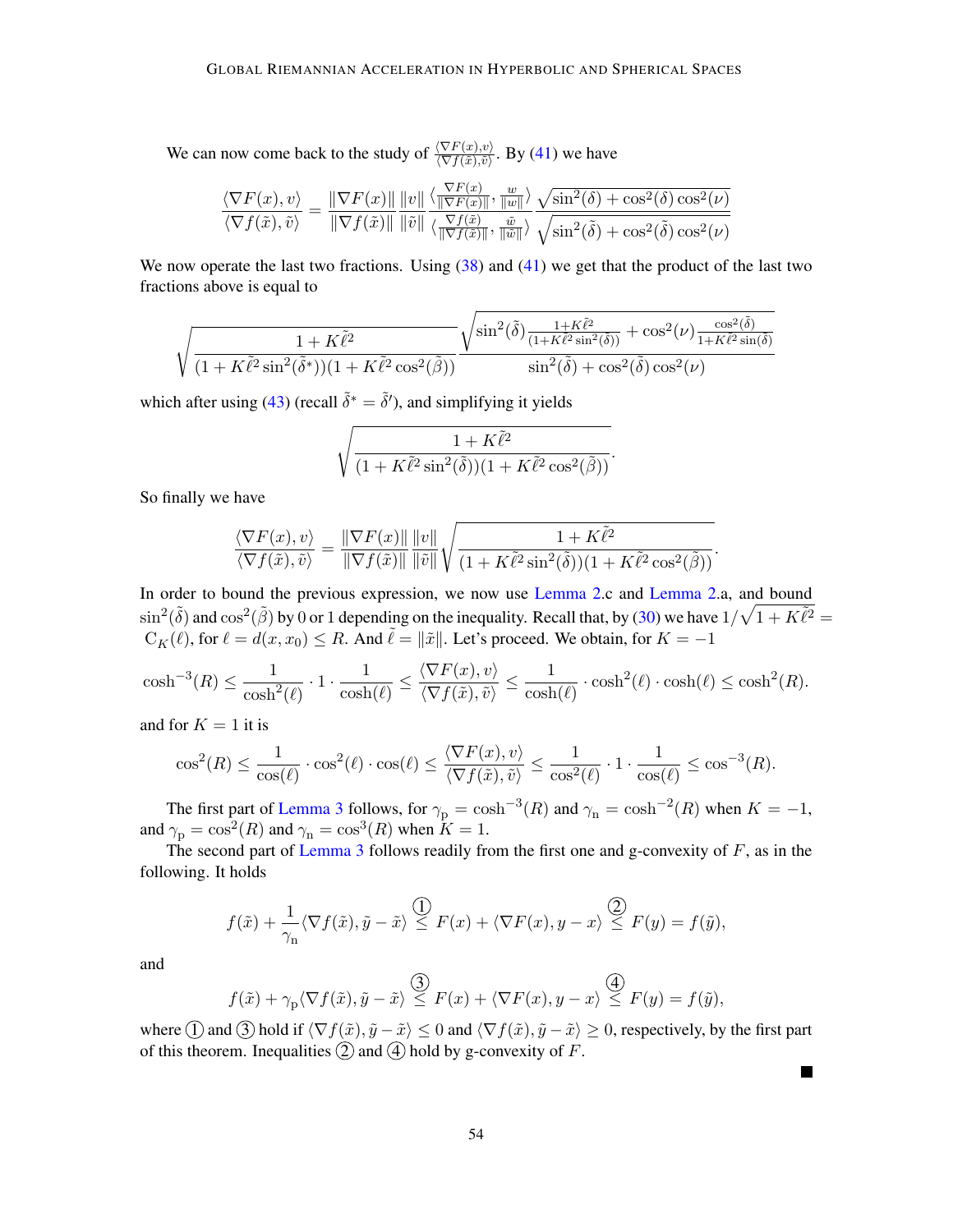## <span id="page-54-0"></span>Appendix D. Constants depending on R and  $K$ , and comparisons

We discuss the value of the constants of our algorithms in [Remark 28](#page-56-0) and discuss recent hardness results in [Remark 29.](#page-57-0) But we start by proving a relevant result that says that the condition number of an L-smooth and  $\mu$ -strongly g-convex function  $F : \mathcal{B}_R \to \mathbb{R}$  is lower bounded by a term depending on R and K, where the condition number is defined by  $L/\mu$  $L/\mu$  $L/\mu$ . This is unlike in the Euclidean case, for which there are functions with condition number 1.

<span id="page-54-1"></span>In particular, we show that the function  $x \mapsto \frac{1}{2}d(x,x_0)^2$  has minimum condition number on  $\mathcal{B}_R$ , and is  $(R\sqrt{|K|}\cot_K(R))^{-\text{sign}(K)}$  $(R\sqrt{|K|}\cot_K(R))^{-\text{sign}(K)}$  $(R\sqrt{|K|}\cot_K(R))^{-\text{sign}(K)}$ , where  $\cot_K(R)$  is the special cotangent that is  $\cot(\sqrt{|K|}R)$  if  $K > 0$  and  $\coth(\sqrt{|K|}R)$  if  $K < 0$ . And  $\text{sign}(K)$  is  $K/|K|$  $K/|K|$  $K/|K|$  for  $K \neq 0$ . The fact about the condition number of  $\frac{1}{2}d(x,x_0)^2$  can be obtained from the proof of [Fact 20,](#page-34-5) and actually the fact per se as a comparison geometry theorem that uses that the inequality there is satisfied with equality in the constant curvature case. However, we recover the computation of this condition number while proving the proposition.

<span id="page-54-2"></span>**Proposition 27** Let  $F : \mathcal{M}_K \to \mathbb{R}$  be an L-smooth and  $\mu$ -strongly convex function on  $\mathcal{B}_R \subset \mathcal{M}_K$ . Assume *F* is twice differentiable with continuous Hessian. Then, the condition number  $L/\mu$  $L/\mu$  $L/\mu$  of *F* on  $\mathcal{B}_R$  is at least the condition number of the function  $\frac{1}{2}d(x,x_0)^2$  on  $\mathcal{B}_R$ .

**Proof** As we have done before, we can assume  $K \in \{1, -1\}$  because the other cases can be reduced to this one by a rescaling, cf. [Remark 22.](#page-38-0) Recall that by definition of  $\mathcal{M}_K$  and  $\mathcal{B}_R$ , for  $K > 0$ , we have that  $R < \pi/2\sqrt{K}$ .

We start by noting that given  $F$ , we can obtain another function  $G$  whose condition number is at most the one of  $F$  and such that it is symmetric with respect to every rotation whose axis goes through  $x_0$ . Formally,  $G = G \circ \exp_{x_0} \circ \sigma \circ \exp_{x_0}^{-1}$  for a rotation  $\sigma \in SO(n)$ . Equivalently, the function  $G(x)$  depends on  $\|\exp_{x_0}^{-1}(x)\|$  only. Indeed, an average of  $F$  and itself after performing an arbitrary rotation  $\sigma$ , that is  $(F + F \circ \exp_{x_0} \circ \sigma \circ \exp_{x_0}^{-1})/2$ , has a condition number that is at most the condition number of  $F$ . This is due to the Hessian being linear and its maximum and minimum eigenvalues over the domain determining the condition number. That is, the smoothness constant can only decrease or stay the same after performing the average. It would only be the same if, at some point, the Hessian matrices of each of the two added functions both have the same eigenvector with maximum eigenvalue and it equals the smoothness constant. The argument for the minimum is analogous. This argument extends to the case in which we integrate the function, pointwise, over SO(*n*) after applying a rotation. That is, defining  $g(x) = \int_{SO(n)} F \circ \exp_{x_0} \circ \sigma \circ \exp_{x_0}^{-1}(x) d\sigma$ we obtain a symmetric function with condition number that is at most the condition number of  $F$ . So without loss of generality we can solely study symmetric functions  $G$  and in fact, due to the symmetries we do not lose generality if we work in dimension  $n = 2$ .

Denote  $y_x = \|\exp_{x_0}^{-1}(x)\| \in \mathbb{R}$ . We will express the condition number of G by using the function  $g : \mathbb{R} \to \mathbb{R}$ , defined as  $g(y_x) = G(x)$  for any point  $x \in \mathcal{M}_K$ . Note the function is well defined by the symmetry property on G. A basis formed by (two) eigenvectors of  $\nabla^2 G(x)$  can be chosen to have vectors in the direction of  $\exp_x^{-1}(x_0)$  and its normal. Indeed, either every vector is an eigenvector associated to the same eigenvalue, which satisfies the above, or by the symmetry of  $\nabla^2 G(x)$ , there exists a base  $\{v_1, v_2\}$  of orthonormal eigenvectors, associated with different eigenvalues  $\lambda_1 > \lambda_2$ . By the symmetry of G we have that  $\lambda_1 = v_1^{\top} \nabla^2 G(x) v_1 = v_1'^{\top} \nabla^2 G(x) v_1'$ , where  $v'_1$  is the symmetric vector to  $v_1$  with respect to  $\exp_x^{-1}(x_0)$ . However, since  $\lambda_1 \neq \lambda_2$  then the only unit vectors v that can satisfy  $\lambda_1 = v^\top \nabla^2 G(x)v$  are  $\pm v_1$ , so  $v_1 = v'_1$  and therefore  $v_1$  and  $v_2$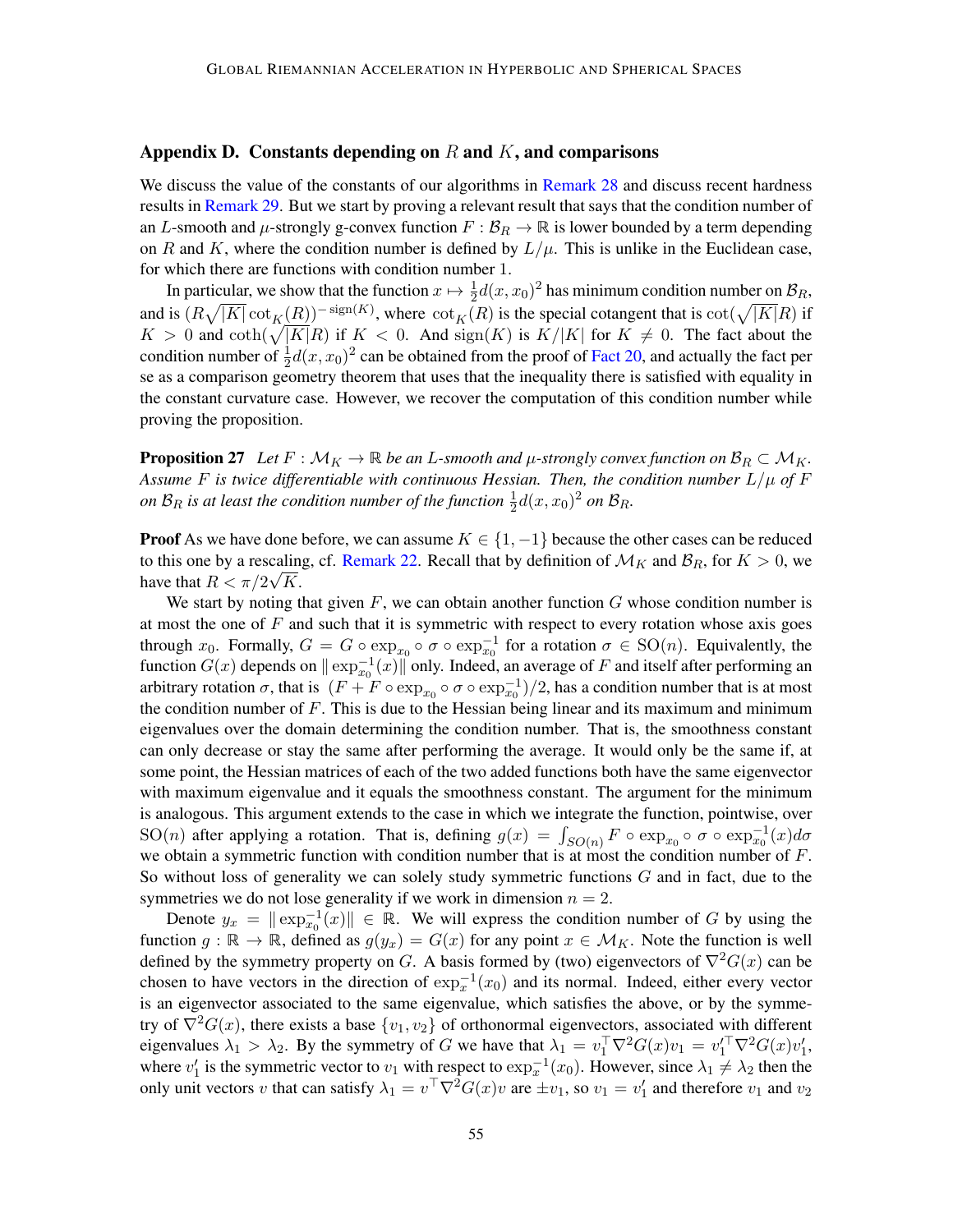can be taken to be in the direction of  $\exp_x^{-1}(x_0)$  and its normal. Consequently, one eigenvalue of  $\nabla^2 G(x)$  is  $g''(y_x)$ . We can compute the other eigenvalue by using the non-Euclidean cosine theo-rem, cf. [Fact 26.](#page-46-1) In order to do this, first note that  $\nabla G(x)$  must be in the direction of  $\exp_x^{-1}(x_0)$ by the symmetry of G and it must be  $\|\nabla G(x)\| = g'(y_x)$ . Now given  $x \in \mathcal{M}$  and small enough  $\eta \in \mathbb{R}$ , we consider a right geodesic triangle with vertices  $x_0$ , x and  $z_\eta$ , where  $z_\eta = \exp_x(\eta v_2)$ for  $v_2$  defined above. Recall it is a unit vector that is normal to  $\exp_x^{-1}(x_0)$  and it is an eigenvector of  $\nabla^2 G(x)$ . The definition of  $z_\eta$  implies that the angle between  $\exp_x^{-1}(x_0)$  and  $\exp_x^{-1}(x_2)$  is  $\pi/2$ and  $d(x, z_\eta) = \eta$ . Let  $\alpha(\eta)$  be the angle between  $\exp_{z_\eta}^{-1}(x_0)$  and  $\exp_{z_\eta}^{-1}(x)$ . Since we are only interested about the eigenvalue of  $\nabla^2 G(x)$  associated to the eigenvector  $v_2$  we can project  $\nabla G(z_n)$ onto  $\exp_{z_{\eta}}^{-1}(x)$ , which has norm  $\|\nabla G(z_{\eta})\cos(\alpha(\eta))\|$ . We compute the eigenvalue as

$$
\lim_{\eta \to 0} \frac{\|\nabla G(z_{\eta})\| \cos(\alpha(\eta))}{\eta} = \|\nabla G(x)\| \lim_{\eta \to 0} \frac{\cos(\alpha(\eta))}{\eta}
$$
\n
$$
\frac{\bigoplus_{g'} (y_x) \lim_{\eta \to 0} \frac{C_K(d(x_0, x)) - C_K(\eta) C_K(d(x_0, z_{\eta}))}{K S_K(d(x_0, z_{\eta})) \eta S_K(\eta)}
$$
\n
$$
\frac{\bigoplus_{g'} (y_x) \lim_{\eta \to 0} \frac{C_K(d(x_0, x))(1 - C_K^2(\eta))/K}{S_K(d(x_0, z_{\eta})) \eta S_K(\eta)}
$$
\n
$$
\frac{\bigoplus_{g'} (y_x) \cot_K(d(x_0, x)) = g'(y_x) \cot_K(y_x).
$$

Above,  $(1)$  uses the cosine theorem, cf. [Fact 26,](#page-46-1) applied as

$$
C_K(d(x_0,x)) = C_K(d(x,z_\eta)) C_K(d(x_0,z_\eta)) + K \cos(\alpha(\eta)) S_K(d(x_0,z_\eta)) S_K(d(x,z_\eta)).
$$

Recall that we have  $\eta = d(x, z_n)$  by definition. Equality 2 uses the cosine theorem again, with a different ordering of the sides so we obtain

$$
C_K(d(x_0, z_\eta)) = C_K(d(x_0, x)) C_K(d(x, z_\eta)),
$$

by using the right angle of the geodesic triangle. Finally  $\circled{3}$  simplifies some terms, since (1 –  $C_K^2(\eta)/K = S_K^2(\eta)$  $C_K^2(\eta)/K = S_K^2(\eta)$  $C_K^2(\eta)/K = S_K^2(\eta)$  $C_K^2(\eta)/K = S_K^2(\eta)$  $C_K^2(\eta)/K = S_K^2(\eta)$  $C_K^2(\eta)/K = S_K^2(\eta)$  and uses that  $d(x_0, z_\eta)$  and  $S_K(\eta)/\eta$  tend to  $d(x_0, x)$  and 1, respectively, when  $\eta \to 0$ . We conclude that the condition number of G is

<span id="page-55-0"></span>
$$
\kappa_G = \frac{\max_{y \in [0,R]} \{g''(y), g'(y) \cot_K(y)\}}{\min_{y \in [0,R]} \{g''(y), g'(y) \cot_K(y)\}}.
$$
\n(44)

We only need to prove that for any twice differentiable function  $g : [0, R] \to \mathbb{R}$  with continuous second derivative, the quotient above is at least the value of the quotient that we obtain for  $g(y)$  =  $y^2/2$ , which is  $(R \cot_K(R))^{-K}$  $(R \cot_K(R))^{-K}$  $(R \cot_K(R))^{-K}$ . This is computed by noticing that, for that choice of g, we have that  $g''(y) = 1$ , that if  $K = 1$  then  $g'(y) \cot_K(y) \le 1$  $g'(y) \cot_K(y) \le 1$  $g'(y) \cot_K(y) \le 1$  and it reaches its minimum at  $y = R$ . If  $K = -1$  then  $g'(y) \cot_K(y) \ge 1$  $g'(y) \cot_K(y) \ge 1$  $g'(y) \cot_K(y) \ge 1$  and it is maximum at  $y = R$ . Note this implies that the condition number of  $\frac{1}{2}d(x_0, x)^2$  on  $\mathcal{B}_R$  is  $(R \cot_K(R))^{-K}$  $(R \cot_K(R))^{-K}$  $(R \cot_K(R))^{-K}$ , as it was advanced before.

Given g, let a, b be tight constants such that  $g''(y) \in [a, b]$  for  $y \in [0, R]$ . Such constants must exist since  $g''$  is a continuous function defined on a compact. We have  $g'(y) \leq by$ , since by the symmetry and differentiability of G it must be  $g'(0) = 0$ . We obtain a lower bound on  $\kappa_G$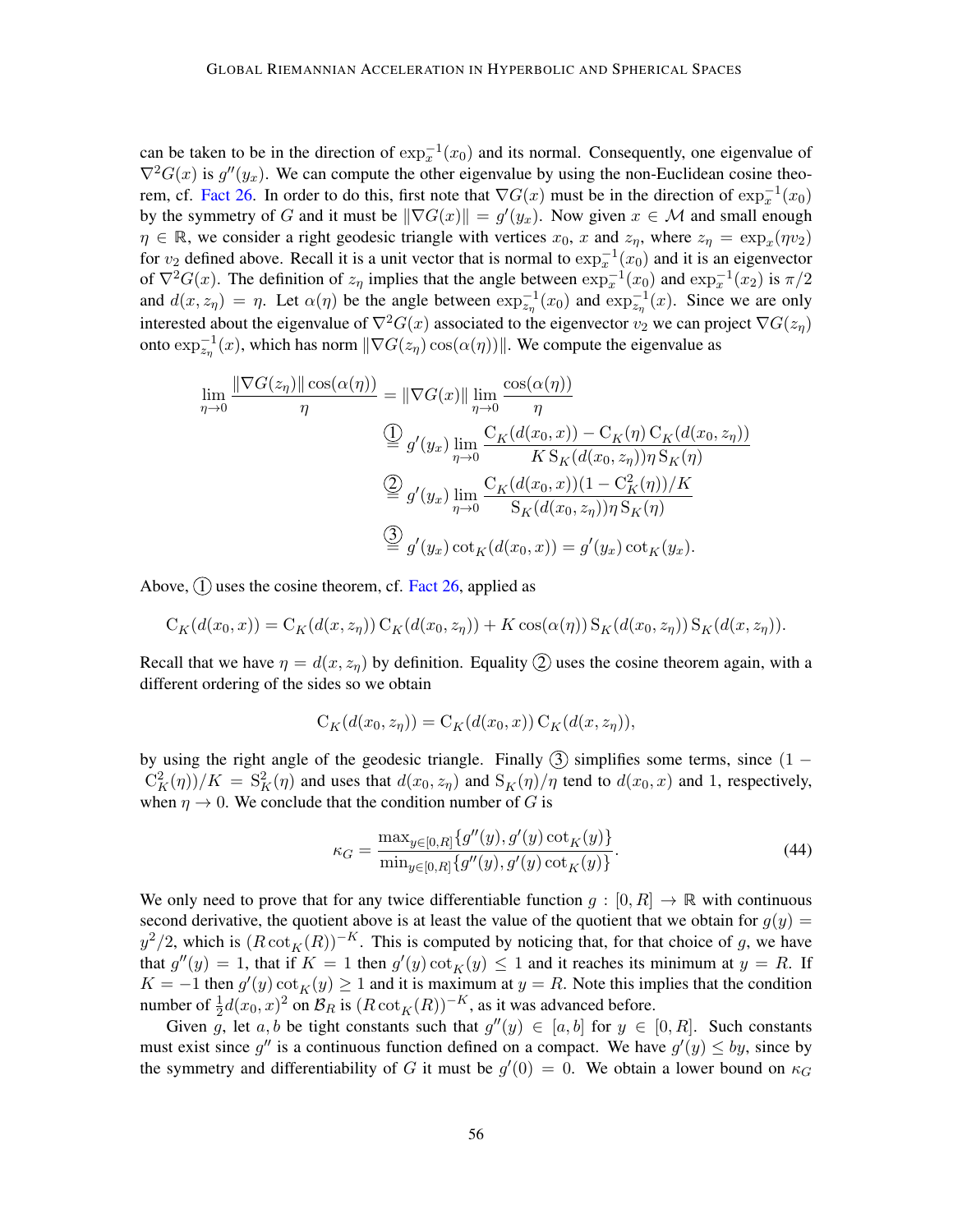if we lower bound the numerator of [\(44\)](#page-55-0) by  $\max_{y \in [0,R]} \{g''(y)\} = b$  $\max_{y \in [0,R]} \{g''(y)\} = b$  $\max_{y \in [0,R]} \{g''(y)\} = b$  and if we upper bound the denominator by  $g'(R) \cot_K(R)$  $g'(R) \cot_K(R)$  $g'(R) \cot_K(R)$ . We obtain

$$
\kappa_G \ge \frac{b}{g'(R)\cot_K(R)} \ge \frac{b}{Rb\cot_K(R)} = \frac{1}{R\cot_K(R)}.
$$

Similarly, if we lower bound the denominator of [\(44\)](#page-55-0) by  $aR\cot_K(R) \le \max_{y\in[0,R]}\{g'(y)\cot_K(y)\}$  $aR\cot_K(R) \le \max_{y\in[0,R]}\{g'(y)\cot_K(y)\}$  $aR\cot_K(R) \le \max_{y\in[0,R]}\{g'(y)\cot_K(y)\}$  $aR\cot_K(R) \le \max_{y\in[0,R]}\{g'(y)\cot_K(y)\}$  $aR\cot_K(R) \le \max_{y\in[0,R]}\{g'(y)\cot_K(y)\}$ and upper bound the denominator by  $a = \min_{y \in [0,R]} \{g''(y)\}\$  $a = \min_{y \in [0,R]} \{g''(y)\}\$  $a = \min_{y \in [0,R]} \{g''(y)\}\$ we obtain

$$
\kappa_G \ge \frac{aR \cot_K(R)}{a} = R \cot_K(R).
$$

For each case  $K \in \{1, -1\}$ , there is only one of the lower bounds above such that its right hand side is greater than 1 and it precisely matches the value of the condition number of  $\frac{1}{2}d(x_0, x)^2$  we computed above.

<span id="page-56-0"></span>Remark 28 *The previous proposition intuitively suggests that it could be unavoidable to have some particular constants depending on in the rates of any optimization algorithm. For starters, optimizing a g-convex function by adding a strongly g-convex regularizer and optimizing the resulting strongly g-convex problem would entail rates containing a factor depending on the condition num*ber of the regularizer, which the proposition proves it is at least the value  $(R\sqrt{|K|}\cot_K(R))^{-\operatorname{sign}(K)}.$  $(R\sqrt{|K|}\cot_K(R))^{-\operatorname{sign}(K)}.$  $(R\sqrt{|K|}\cot_K(R))^{-\operatorname{sign}(K)}.$ *This implies that in the case of positive curvature*  $K = 1$ , a  $\mu$ -strongly g-convex and L-smooth function defined on the ball  $\mathcal{B}_R$  must have condition number that is at least  $\tan(R)/R \in [\frac{-2}{\pi \cos \theta}]$  $\tan(R)/R \in [\frac{-2}{\pi \cos \theta}]$  $\tan(R)/R \in [\frac{-2}{\pi \cos \theta}]$  $\frac{2}{\pi \cos(R)}, \frac{1}{\cos(R)}$  $\frac{1}{\cos(R)}$ . This grows fast with R, but it is only natural if one takes into account that no strongly g-convex func*tion exists if*  $R \geq \frac{\pi}{2}$  $\frac{\pi}{2}$ , due to the space containing a full geodesic circle (so the constant function is *the only g-convex function in this domain). Optimization in manifolds of positive curvature only makes sense in spaces of low diameter.*

*The classical domain of application of accelerated methods for strongly convex functions consists of functions with large condition number*  $\kappa$ , due to the  $\sqrt{\kappa}$ -dependence of the rates. For  $K = 1$ , sists of functions with large condition number  $\kappa$ , due to the  $\sqrt{\kappa}$ -dependence of the rates. For  $K = 1$ the constants of our algorithm  $1/\gamma_{\rm p}=\cos^{-2}(R)$  $1/\gamma_{\rm p}=\cos^{-2}(R)$  $1/\gamma_{\rm p}=\cos^{-2}(R)$  and  $1/\gamma_{\rm n}=\cos^{-3}(R)$  (we also have the constant  $\sqrt{44 \max\{1, R^2\}}$  *coming from*  $\tilde{L}$ *) might seem large but they are a small polynomial of the minimum attainable condition number. If the condition number is large or, in its limit to infinity, whenever the function is g-convex, then acceleration is beneficial. For the case*  $K = -1$  *the previous proposition shows that the minimum condition number is*  $R \tanh(R)$ . In this case, our constants are  $1/\gamma_{\rm p} = \cosh^3(R)$  $1/\gamma_{\rm p} = \cosh^3(R)$  $1/\gamma_{\rm p} = \cosh^3(R)$  and  $1/\gamma_{\rm n} = \cosh^2(R)$ , and a constant of a similar nature coming from  $\tilde{L}$  (cf, *proof of [Lemma 4\)](#page-48-1), which do not present an analogous dependency with respect to the minimum attainable condition number as in the previous case. This exponential dependence could be due to the exponential volume that a ball contains in the hyperbolic space. Studying if these constants are necessary for a global full accelerated method is interesting open problem and future direction of research. Regardless, the essence of our results for -strongly g-convex functions is that we can optimize at a full accelerated rate globally as opposed to essentially fully accelerating in* a small neighborhood of radius  $O((\mu/L)^{3/4})$  $O((\mu/L)^{3/4})$  $O((\mu/L)^{3/4})$  around the minimizer (this is explicit in [\(Zhang and](#page-19-9) *[Sra,](#page-19-9) [2018\)](#page-19-9) and implicit in [\(Ahn and Sra,](#page-13-5) [2020\)](#page-13-5) since the rates of [AGD](#page-0-1) are nearly achieved only after a number of steps that is what [RGD](#page-1-3) needs to reach the neighborhood). Note that, additionally, we can achieve acceleration in the g-convex case, which was not possible before. In any case, we note that in machine learning applications, it has been observed that the iterates do not get far*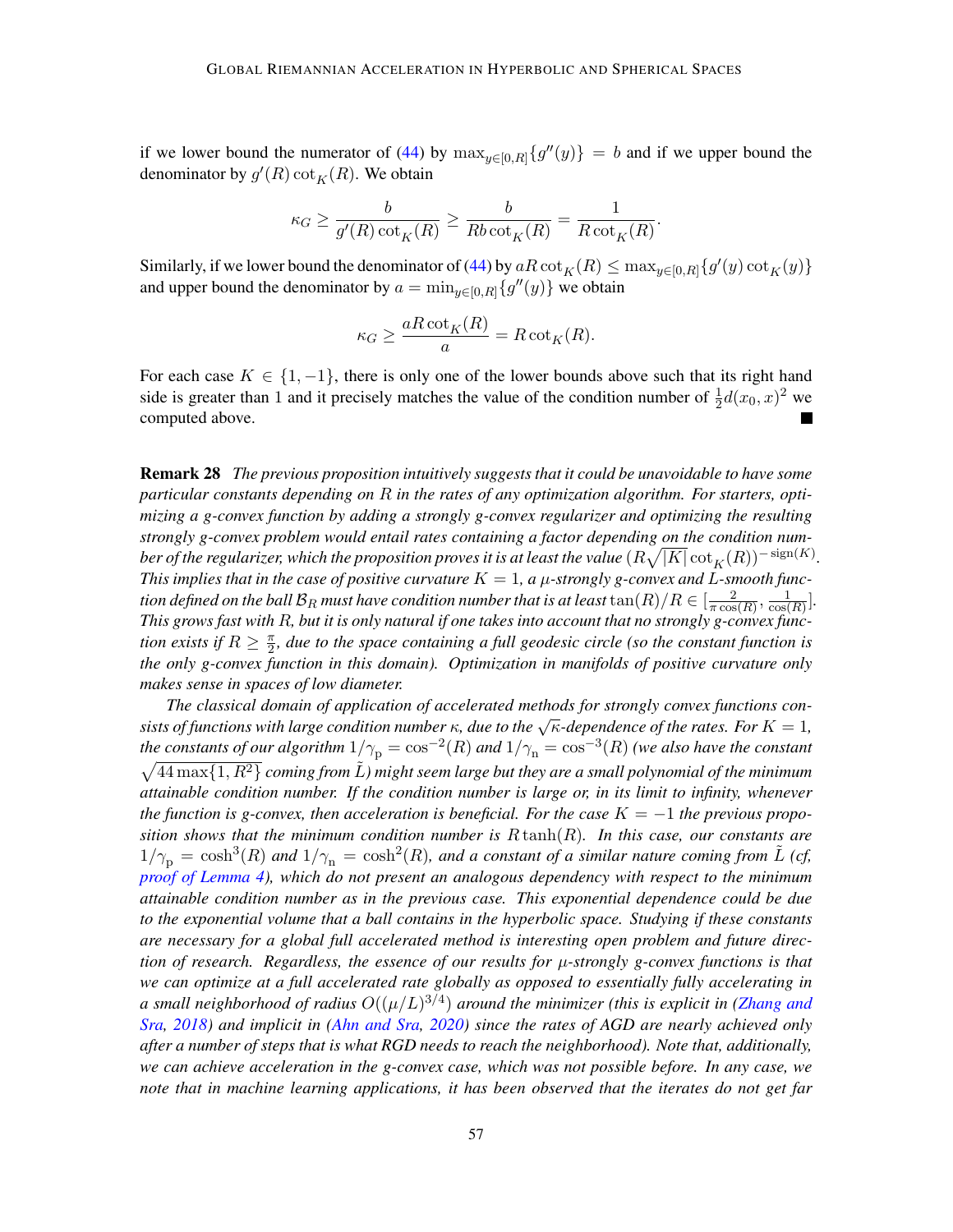*from initialization [\(Nagarajan and Kolter,](#page-17-9) [2019\)](#page-17-9), especially in overparametrized models. Consequently, in such regime, being a small constant is not a strong assumption and the constants of our algorithms do not become significant.*

In the sequel, we comment on the work of [Hamilton and Moitra](#page-16-10) [\(2021\)](#page-16-10); [Criscitiello and Boumal](#page-15-8) [\(2021\)](#page-15-8), that show a hardness result in this direction. Our intuition is that, due to the geometry, it is necessary to have an additive and/or multiplicative constant depending on  $R$  on the optimal rates of convergence, similarly to the multiplicative constant  $R$  that one has in the lower bound for the class of smooth and convex functions in the Euclidean space. And for *easy* strongly g-convex functions (low condition number), this hardness could dominate convergence. However, when the condition number is large, which is the traditional regime of application of accelerated methods, or in its limit to infinity, that is in the case of g-convexity, acceleration becomes again a very useful tool.

#### <span id="page-57-1"></span>D.1. Comment on hardness results

<span id="page-57-0"></span>Remark 29 *After this work was publicly available, two lower bounds have been constructed, [\(Hamilton and Moitra,](#page-16-10) [2021;](#page-16-10) [Criscitiello and Boumal,](#page-15-8) [2021\)](#page-15-8). For the first one [\(Hamilton and](#page-16-10) [Moitra,](#page-16-10) [2021\)](#page-16-10), in the noisy setting, in the hyperbolic plane, the authors claim "*[to have] dashed these hopes [of having Nesterov-like accelerated algorithms] by showing that acceleration is impossible even in the simplest of settings where we want to minimize a smooth and strongly geodesically convex function over the hyperbolic plane*". We argue here that this is not the case.*

*[Hamilton and Moitra](#page-16-10) [\(2021\)](#page-16-10) essentially argue that, in their setting with a noisy oracle in the hyperbolic plane, one needs*  $\gtrsim R/\log(R)$  $\gtrsim R/\log(R)$  $\gtrsim R/\log(R)$  *noisy queries to the gradient or function value for opti*mizing functions of the form  $d(x, x^*)^2$ , while their condition numbers are  $L/\mu \approx R$  $L/\mu \approx R$  $L/\mu \approx R$  so obtaining rates  $\lesssim \sqrt{L/\mu}$  $\lesssim \sqrt{L/\mu}$  $\lesssim \sqrt{L/\mu}$  is impossible in general. But it does not preclude to have an algorithm with rates that are, for instance,  $\leqslant R + \sqrt{L/\mu} \log(1/\varepsilon)$  $\leqslant R + \sqrt{L/\mu} \log(1/\varepsilon)$  $\leqslant R + \sqrt{L/\mu} \log(1/\varepsilon)$ . Or a similar expression that involves some other *additive or multiplicative constants depending on . In fact, they are able to show that "*acceleration is impossible even in the simplest of settings*" precisely because they study the simplest of settings! That is, they show there is some hardness depending on the geometry. In particular, when the condition number is low this hardness can dominate the convergence. For instance, for rates*  $R + \sqrt{L/\mu} \log(1/\varepsilon)$  $R + \sqrt{L/\mu} \log(1/\varepsilon)$  $R + \sqrt{L/\mu} \log(1/\varepsilon)$  the R can dominate convergence unless  $L/\mu \geq R^2$  or  $\varepsilon$  is small enough. The *lower bound does not mean that acceleration is doomed to fail. In fact, the problems for which acceleration gets the most improvement are ill-conditioned problems and for those one would expect to still have acceleration in their noisy setting. In particular, acceleration is of importance when*  $L/\mu$  $L/\mu$  $L/\mu$  is large or in the limit to infinity, that is, when the function is g-convex.

*We note that [Hamilton and Moitra](#page-16-10) [\(2021\)](#page-16-10) independently proved a similar result as our [Propo](#page-54-2)[sition 27,](#page-54-2) limited to the hyperbolic plane. In particular they show that the condition number for an L*-smooth  $\mu$ -strongly g-convex function F defined on the hyperbolic disk of curvature  $K = -1$ *must be*  $\kappa_F = L/\mu \ge \Omega(R)$  $\kappa_F = L/\mu \ge \Omega(R)$  $\kappa_F = L/\mu \ge \Omega(R)$ , which is similar to the precise result that we found that had optimal *constant*  $R \cot(R)$ *.* 

*The lower bound of [Criscitiello and Boumal](#page-15-8) [\(2021\)](#page-15-8) is a generalization of the previous one, in which they show that the*  $\Omega(R)$  *lower bound still holds for optimization with a deterministic first-order oracle, in hyperbolic spaces and some other more general negatively curved manifolds. Similarly, this lower bound applies when the condition number is small enough (* $\approx R$ *), close to the lower bound on the condition number that we proved in [Proposition 27.](#page-54-2) They also provide a lower bound in the case of smooth and only g-convex functions. Their lower bound requires to have*